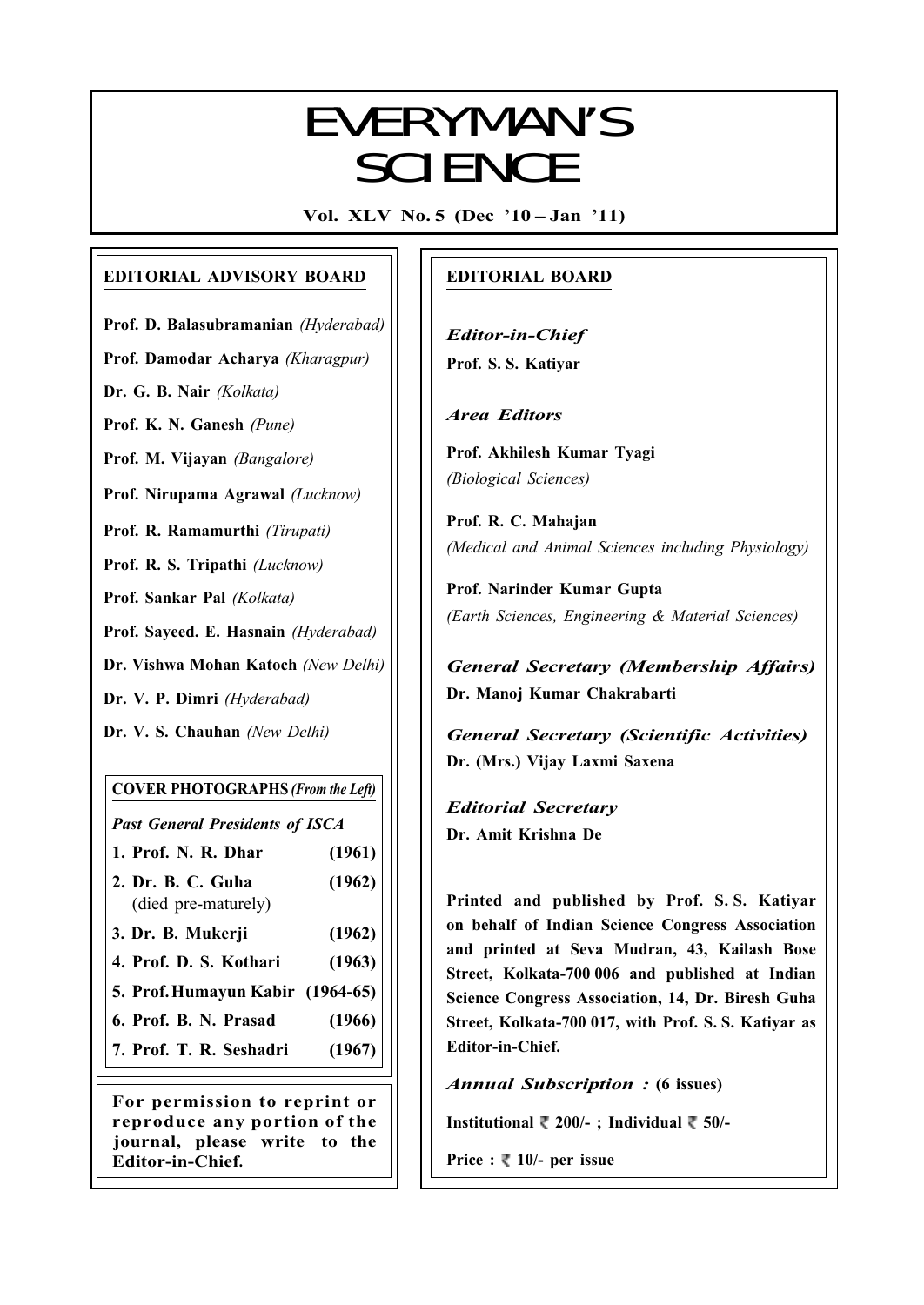# CONTENTS

Everyman's Science VOL. XLV NO. 5, Dec '10 — Jan '11

| <b>EDITORIAL:</b>                                                                      | 263 |
|----------------------------------------------------------------------------------------|-----|
| <b>ARTICLES:</b>                                                                       |     |
| Presidential Address : Science in India                                                |     |
| B. N. Prasad                                                                           | 269 |
| Green Chemisty: An Approach to Clean, Safe and Sustainable Future                      |     |
| R. P. Chamoli                                                                          | 296 |
| Nanotechnology and Nanoscale Devices Applications in the<br><b>Treatment of Cancer</b> |     |
| K. Laxmi                                                                               | 301 |
| Phagocytosis: The Defense Mechanism in Animals and Birds                               |     |
| Nimai Chand Patra, Sanglap Banerjee and Tej Bahadur Singh                              | 308 |
| Economic Activities of the Hill People and its Impact<br>on the Natural Environment    |     |
| S. Dilipkumar Singh                                                                    | 312 |
| <b>SHORT COMMUNICATION</b>                                                             |     |
| <b>Energy Saving Opportunities in Some Typical Home Appliances</b>                     |     |
| Debasish Dewan                                                                         | 317 |
| <b>KNOW THY INSTITUTIONS</b>                                                           | 320 |
| <b>CONFERENCES / MEETINGS / SYMPOSIA / SEMINARS</b>                                    | 323 |
| <b>S &amp; T ACROSS THE WORLD</b>                                                      | 324 |
|                                                                                        |     |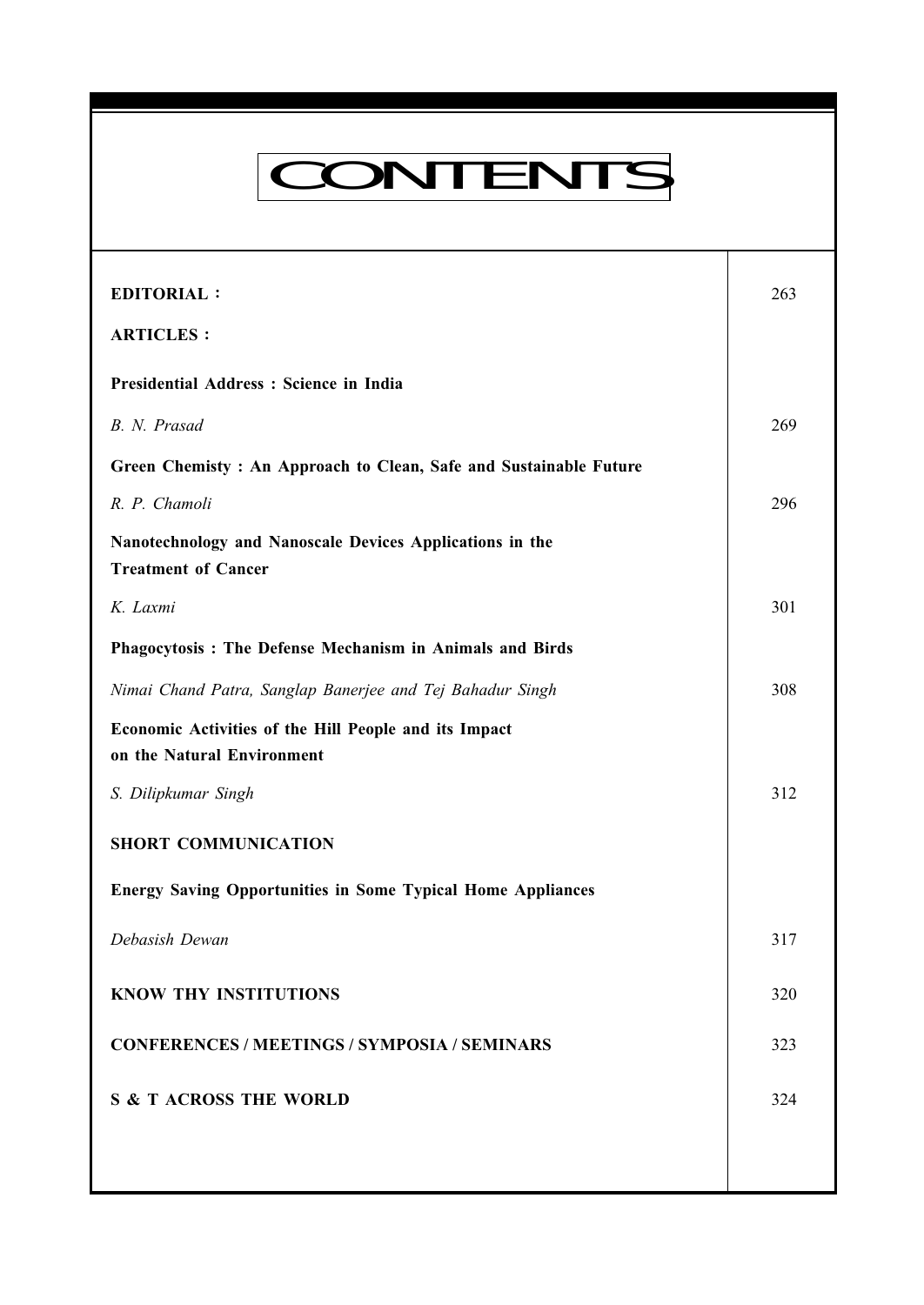## EDITORIAL

#### **HIGHER EDUCATION SCENARIO IN INDIA**

Despite manifold increase in the number of seats in higher education institutions in India since independence, with a corresponding increase in Gross Enrolment Ratio (GER), the decline in quality is quite worrisome. It is quite apparent that the universities (and affiliated colleges) are not able to maintain competitive high standards globally. The higher education system in India at present consists of more than 500 universities and university level institutions. These include 42 central universities, 243 state universities, 130 deemed to be universities and 33 institutions of national importance. Besides there are around 26000 colleges which provide undergraduate, postgraduate and research programs in almost all the disciplines. Majority of these colleges are privately owned colleges running under self finance system and are affiliated to the state universities. Thus India has the third largest higher education system after USA and China.

It is evident that all is not well with the Indian Higher Education System. The malaise or deficiencies include mushrooming of sub standard higher education institutions, shortage of qualified faculty, teachers and staff, almost all the universities arehaving 30 -50% vacant faculty positions, very poor infrastructure for teaching and research, incomprehensive curricula, very narrow range of course options being available, lack of autonomy, lack of accountability (both academic and financial), access and equity being seriously compromised due to high fee structure in private engineering,

medical and other vocational courses, poor quality of graduates with lack of skills required for employability, ineffective quality control, poor governance structure (with built in bureaucratic impediments for reform), declining research performance and productivity.

India does have some institutions of national and international repute producing quality graduates, delivering quality education and conducting high quality research such as Indian Institutes of Technology (IIT's), Indian Institutes of Management (IIM's) and Indian Institute of Science etc., however, the quality of education delivered in majority of higher education institutions is very poor. In the latest of The Times Higher Education, world ranking report, published in March 2011, sadly, none of the Indian institution of higher education figure in the world top 200. China has performed quite well with six of its universities figuring in the list of 200. The list is dominated by U.S. universities. The world rankings are based on the global survey where 13000 experienced academics from 131 countries had given their opinion on the points scored by universities for teaching, research, citation, innovation and international mix of students and teachers.

The Gross Enrolment Ratio (GER) is around 13% at present and the central government wants to achieve 21% GER by the end of  $12<sup>th</sup>$  Plan period and 30% GER by the year 2020. This move aims to triple enrolments in the tertiary sector from around 13 million to 40 million. Human Resource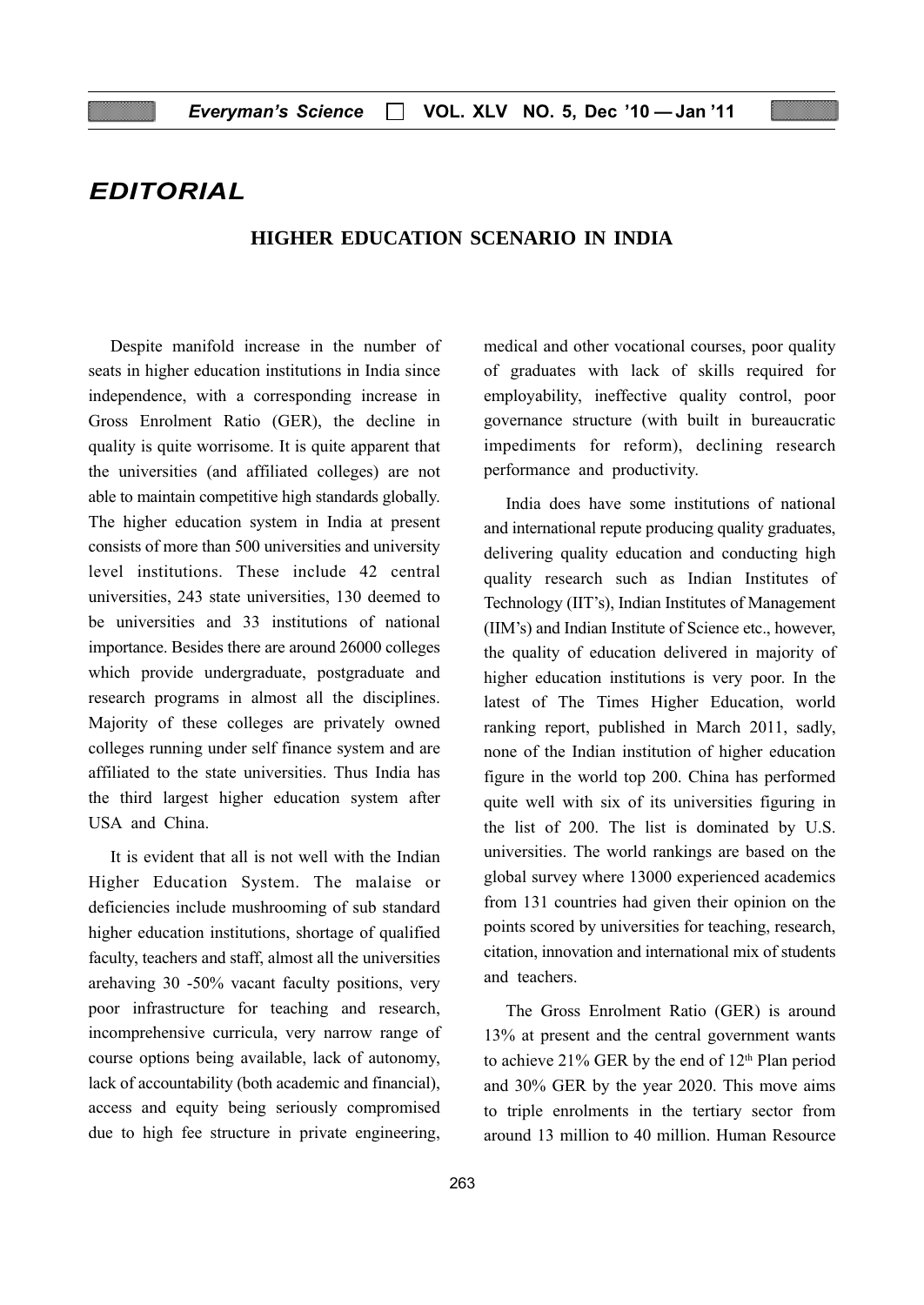Development minister Kapil Sibal while speaking at the inaugural function of the Indian Science Congress at SRM University, Chennai said that this will require massive capacity building both institutional as well as human. Besides increasing the number of faculty and teachers in universities and colleges we will have to improve their quality. The minister further said that "The growing demand for higher education will necessitate many more universities and colleges to be opened in the years to come which are estimated minimum doubling over the next decade. We must also broaden our skill base beyond a few centers of excellence and foster innovation on a national scale. We need to enhance our competitive edge. For this to happen, quality and merit-based education for the entire population is a must". Mr. Sibal assured that a quality assurance system will be in place and that will provide a common frame of reference for students and others to obtain credible information on academic quality across institutions, domestic as well as international.

The suggestions given by the two important committees appointed by the central government viz. the Yashpal Committee and the National Knowledge Commission (NKC) headed by Sam Pitroda , after examining the various issues affecting the higher education system in the country, are primarily concerned with the improvements in the institutional and policy reforms. Yashpal Committee has suggested an over arching regulatory body viz. National Commission on Higher Education Research (NCHER), which would subsume the existing bodies like UGC, AICTE, NCTE. This commission should be a constitutional body like Election Commission which is not under any government department either in the center or in the state. The Commission is only for co-operation

and helping as a catalyst not as a Czar. Based on the suggestions and recommendations of the Yashpal Committee and NKC, the central government is bringing several bills in the education sector such as (i) establishment of educational tribunals (ii) to curb unfair practices in technical/medical education (iii) to provide for mandatory accreditation of higher education institutions (iv) regulation for entry and operation of foreign educational institutions.

During the ongoing debates, discussion and interviews several interesting and provocative views have been expressed by noted academicians and policy makers. I am quoting them randomly for the benefit of readers to draw their own conclusions.

Environment Minister Jairam Ramesh an alumnus of I.I.T. Bombay has slammed the faculty of the country's premier institutions IITs and IIMs The minister said that these educational institutions are "not world class" but are "excellent" because of the quality of students only. He further said "there is hardly any worthwhile research from the IITs. The faculty is not world class. It is the students in IITs who are world class. So the IITs and IIMs are excellent because of the quality of students not because of the quality of research of faculty". He added "we cannot build world class research center in a Governmental set up. The governmental set up can never attract young people. Let us understand our experience in the last 60 years. Government research institutions can never attract young talent. So we want to think differently. We have to think differently, how we are going to organize our research institutions. And this is one way of building PPP". (India Education Review, May 2011)

Mr. N.R. Narayana Murthy while speaking at IIT Gandhinagar said "the Indian Institutes of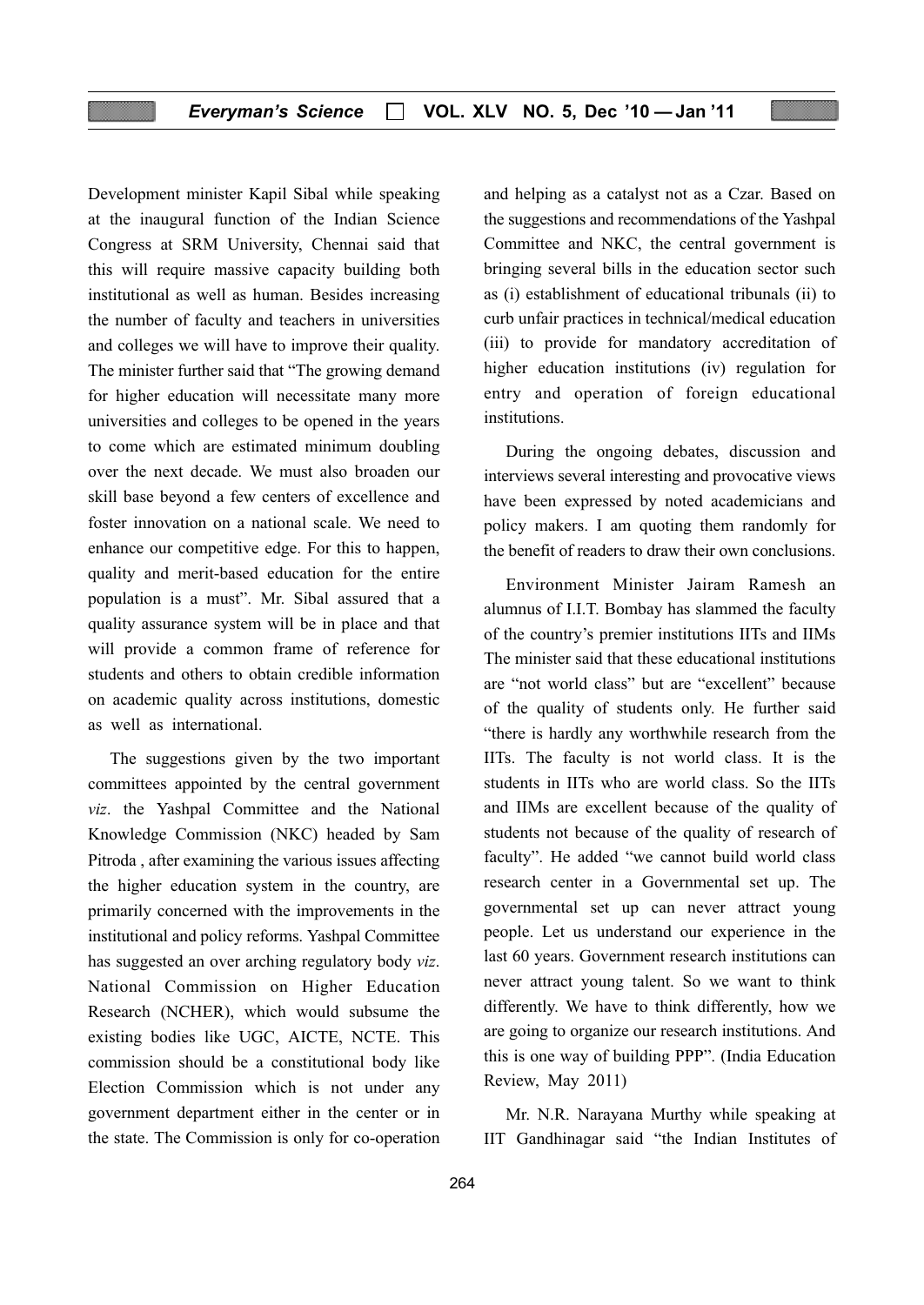#### Everyman's Science  $\Box$  VOL. XLV NO. 5, Dec '10 - Jan '11

Technology have lost their sheen with a steep decline in the quality that was once there in the 60s and 70s. Very few world class researches came out of IITs and IIMs in the last decade. In 2004 China produced 2,652 PhDs in computer science and in that year the figure was 24 in our country. This is truly worrisome. Focus on researches has diminished in the IITs and they have become just a teaching institution and we all know that it is not the way to go about it". Continuing to speak on the flaws of the Indian education system Narayana Murthy said "our system lacks focus on problem solving. The primary difference that I have found between the system of education in India and other countries, particularly the US, is that focus on problem solving and relating theories to reality around them. These two things are lacking in the education system in India". (India Education Review, July 2011).

Mr. Kapil Sibal, Human Resource Development minister while responding to the questions regarding the controversy over environment minister Jairam Ramesh's criticism of the faculty of IITs and IIMs said that the sole focus of government on graduation was a key factor for lack of research in leading institutions of the country. The minister said this while defending the faculties of Indian Institues of Technology (IITs) and Indian Institutes of Management (IIMs). Sibal said that initially most of the courses offered by the IITs were of graduation level and those who wanted to pursue further studies went abroad. He added that the research studies began at post-graduation level and India has lagged behind in giving priority to research. The country spends only eight billion dollars for research, while United States spends 250 billion dollars and China also spends over 50 billion dollars on research. Research was not the

focus area when it came to IITs and IIMs. Even postgraduate courses were out of focus at these institutions.(India Education Review, May 2011).

Prof. Yashpal in a recent interview given to India Education Review (31 December 2010) has opined as follows :

Q. Do you think that too much of political intervention has also played a bigger role in degrading the quality of education in Indian universities?

Prof. Yashpal–Bureaucratic and political. It is quite common for political people to influence who should be appointed as vice chancellor etc. That is why, I wanted it to be that kind of commission, that unfortunately seems may not come, I don't know. It's a pity that it doesn't come that means that people will always think that the central government, state governments are equally obnoxious in terms of interference, interference is from everywhere and that has to reduce.

Q. What are the key challenges faced by the higher education institutions in India presently?

Prof. Yashpal — The key challenge is there is too much interference, there are not enough resources, and not teachers of teachers are produced.. IITs have become undergraduate factories, the focus is not on producing researchers and some universities feel poor cousins of IITs, they don't have enough money, enough resources and so on. I think we have to move in that direction.

Sam Pitroda, Advisor to the Prime Minister of India has expressed that "I am seriously concerned as to where we are in higher education. Higher education has been on the national agenda of this government for the last five years. Prime Minister Manmohan Singh is genuinely concerned about higher education. As a result six years ago he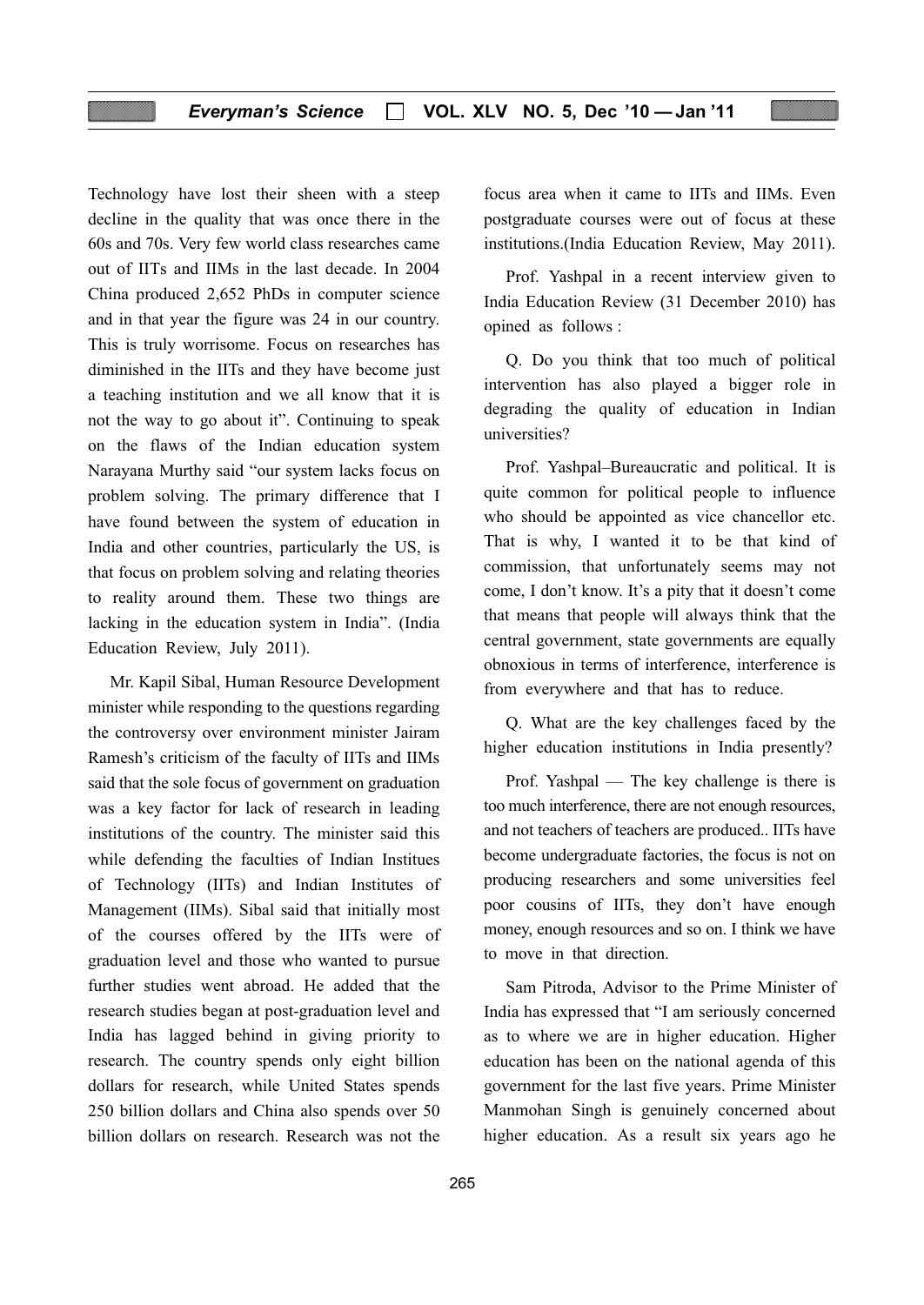decided to launch National Knowledge Commission (NKC) with clear focus on education that is in the agenda for the 11th five year plan. He himself took personal interest in drafting the commission, looking at the guidelines and regularly sat with the commission for hours and hours. He was very clear from the day one that without focus on higher education, we will not be able to meet our growth targets for the next 20-25 years to come". He further adds that "on higher education I believe everything that needs to be done is pretty much known plus or minus 10-20 percent. We all are very clear about the challenges in front of us but we still keep debating, discussing, tweeting and not acting. I personally do not see any need to debate any more".

Pitroda emphasizes that "we need to set up a National Commission on Higher Education, where one body will be responsible for looking at all aspects of higher education. The institutions that we created 50-60 years ago essentially these institutions are obsolete, they don't work, some are corrupt and we know it all but we are not willing to accept this in public. One of our recommendations in the knowledge commission was to scrap Medical Council of India and everyone said it can't be done, why, nobody knows. Finally, the head of the council was caught taking bribe and the result was restructuring of Medical Council. Today our institutions need more autonomy, our vice chancellors or head of the institutions need more freedom and flexibility. We need to trust them up and not try to manage them from Delhi or from state capital". Pitroda further says that there are really three challenges before the higher education : one-expansion we need more colleges, more teachers, more doctors, more engineers and more scientists, two-we need to improve quality

so besides expansion excellence, leaving aside 5- 10 percent of our universities quality of education is pretty bad. Many of these graduates are not employable. And the third is activity-we have to make sure that the poorest of the poor can get the best education possible. How do we get to buy all these three basic ideas. (India Education Review 2011)

Dr. Narendra Jadhav, Member National Advisory Council and Member Planning Commission has opined that establishment of National Commission of Higher Education and Research (NCHER) will bring in unrecognizable difference to the Indian Education system. In addition to NCHER, he further stated that within two years various bills in the education sector including establishment of turbulence at state and central level, compulsory accreditation, bill for prevention of malpractices in engineering and medical institutions, will bring in a metamorphic change in the entire education system. These initiatives hold importance in the light of fact that the Gross Enrolment Ratio (GER) of 12.5% as against the world average of 24%. To further strengthen the system, initiatives like student exchange programs, faculty exchange programs, with foreign institutions are imperative. (India Education Review, Jan 2011)

Prof. C. N. R. Rao, Chairman of the Scientific Advisory Council to the Prime Minister of India in an exclusive interview with India Education Review shared his 60 years of long journey with the Indian Scientific Space. Given below are some of excerpts of this interview.

Q. Do you think we lack hard working, dedicated and committed people?

Prof. C. N. R. Rao — Because they want quick result, they just want to become Crorepati in two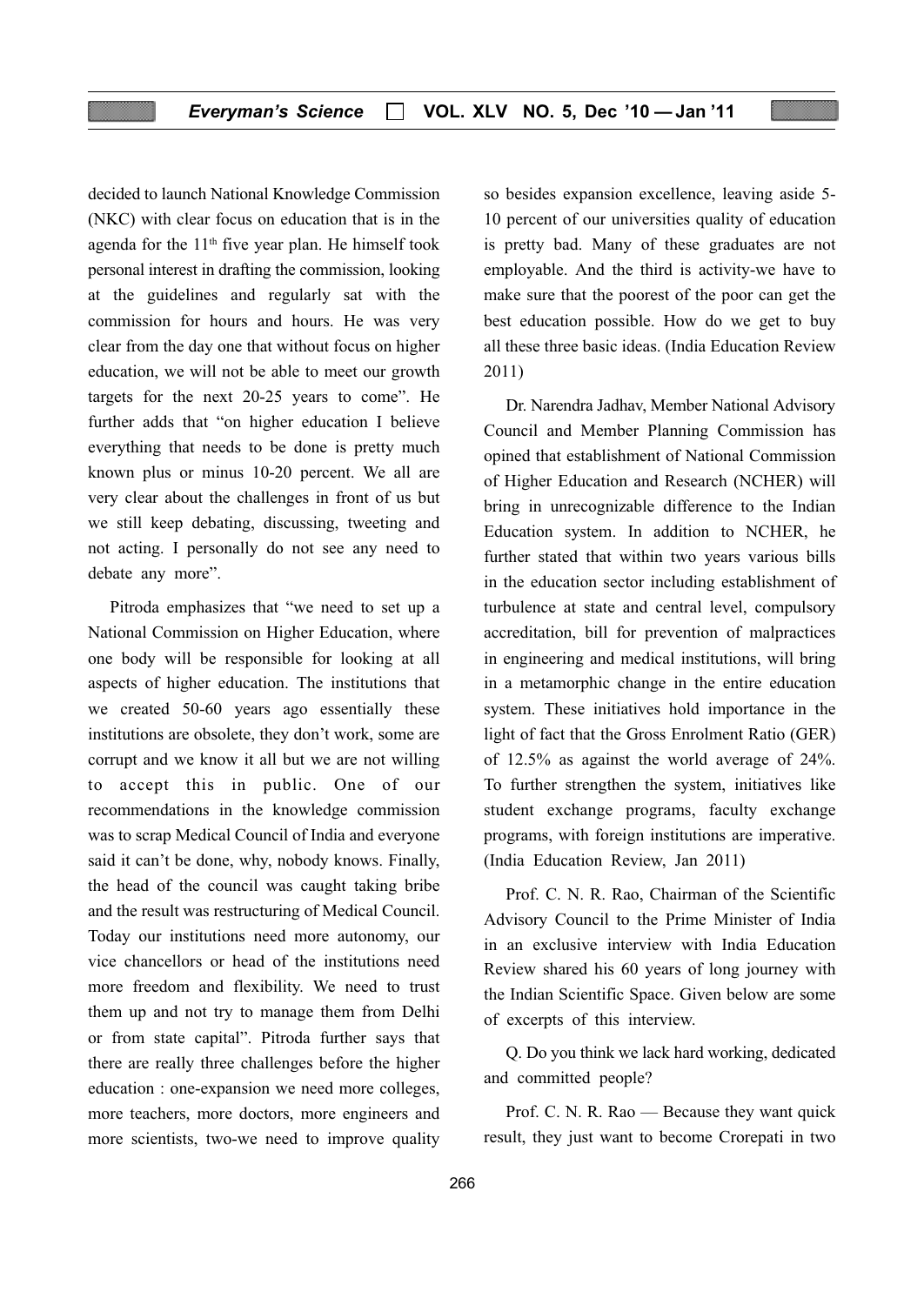#### Everyman's Science  $\Box$  VOL. XLV NO. 5, Dec '10 - Jan '11

days, while I have never been after money or some position. Though, I am in the Advisory Board of the Prime Minister of India, otherwise I am happy being all the time in the lab.

Q. What policy reforms are needed to improve the research scenario in the Indian Higher Education system?

Prof. C. N. R. Rao — I have just prepared a document which has ten essential steps for the higher education sector. For example, with several million additional students likely to come for higher education in the next two to three decades, it is necessary to make serious manpower planning effort so that young people get directed to different areas of study, instead of all of them going for standard university courses in science, engineering and other subjects. Secondly, we have to develop institutions which are at par with the best institutions in the developed countries. Thirdly, as I say we have an examination system but not education system , thus we need only one national examination which should be able to assess the eligibility of the candidates. Fourthly, administration of the education system requires a serious overhaul, unfortunate is that education and research institutions are administered by people with IAS or similar administrative backgrounds, many without any real interest in education. Administrative autonomy, dedicated budget for R & D, recruitment and promotion of faculty are some of the other issues that require attention. Fifth, high quality continuing education and training program for teachers at all levels be provided on a massive scale.

Q. What are your views about setting up of National Commission for Higher Education and Research?

Prof. C. N. R. Rao. — Setting up a commission is a good idea, but just setting up a commission will not help. Setting up this commission will bring AICTE, UGC, MCI etc. all under its umbrella, I do not understand this idea as all the policy will be decided by it. For example, we have central government which is so centralized, why it is not that effective. At present there are 500 universities, 15 IITs, IIMs, IISc, medical institutions etc. how can you control them by sitting at one office in Delhi? You can see all the successful universities in Europe and America, there are no central commission. The universities administration controls itself. There is complete autonomy, freedom to compete, freedom to excel. For anybody to excel if he or she requires government's permission, he won't. The people who have proposed this have very little to do with education, neither have they had very long experience working in the education sector. The real thinking people should worry about India. This is the way to streamline school education, technical education and professional education of various kinds. Increasing the number of IITs will not work. Look at some of the newly created ones, there is not even an office, forget about classrooms and lab. These are not IIT.

Q. And you can't even keep politicians and bureaucrats away from it ?

Prof. C. N. R. Rao — Look at the MHRD, there is not a single person from technical background, all are IAS, who are making educational policies. All IIT directors stand there like servants and they decide what IITs should do. I have advised the minister of HRD, Kapil Sibal, to have at least person from technical and scientific background. These directors have to be nice to them as they have to take grants for their institution.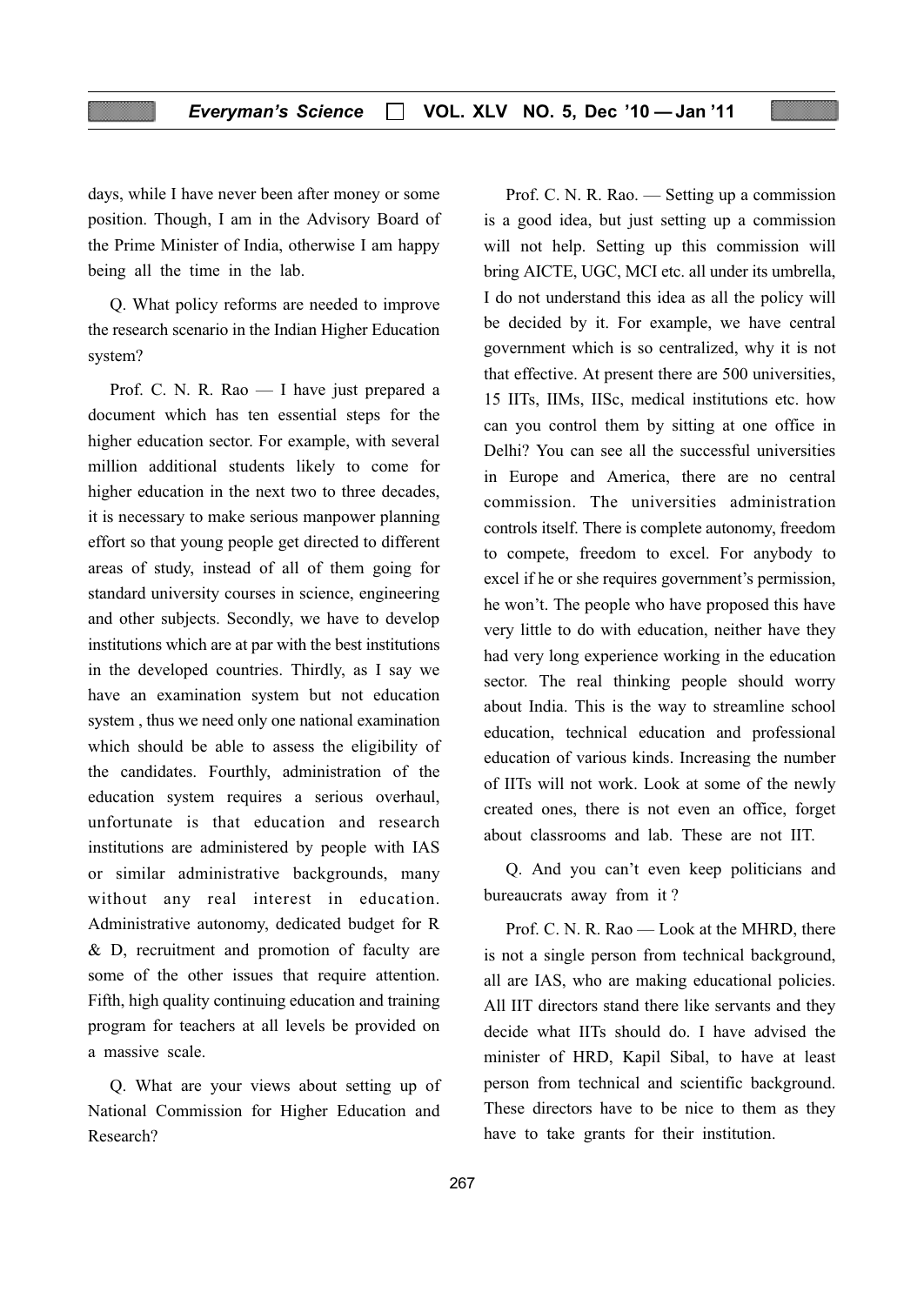Q. What message you would like to convey to young researchers?

Prof. C. N. R. Rao — From the beginning the environment of innovation and research is not there in India. We have to create an environment in our education system because innovation is the only thing which will make India a better place. We have to encourage our students to think original. If our children are made curious and innovative from the beginning, that alone is enough. Give them the opportunity, provide them good schools, good colleges, they will take care of everything. Government control should go off from institutions and it should be only limited to giving grants. An atmosphere should be there which will not support corruption. We need good administration, good directors, vice chancellors, who will not encourage corruption and mismanagement. The entire country has to be like that. At present, the entire atmosphere is vitiated, all the top people are corrupt then how can we expect babus to be good. For education, freedom is the first requirement. You cannot teach in an environment where everything is dictated, everybody tells you what to do and you are not given a chance to think.

#### Sarvagya S. Katiyar

I never did anything worth doing by accident, nor did any of my inventions come by accident ; they came by work.

— Thomas Alva Edision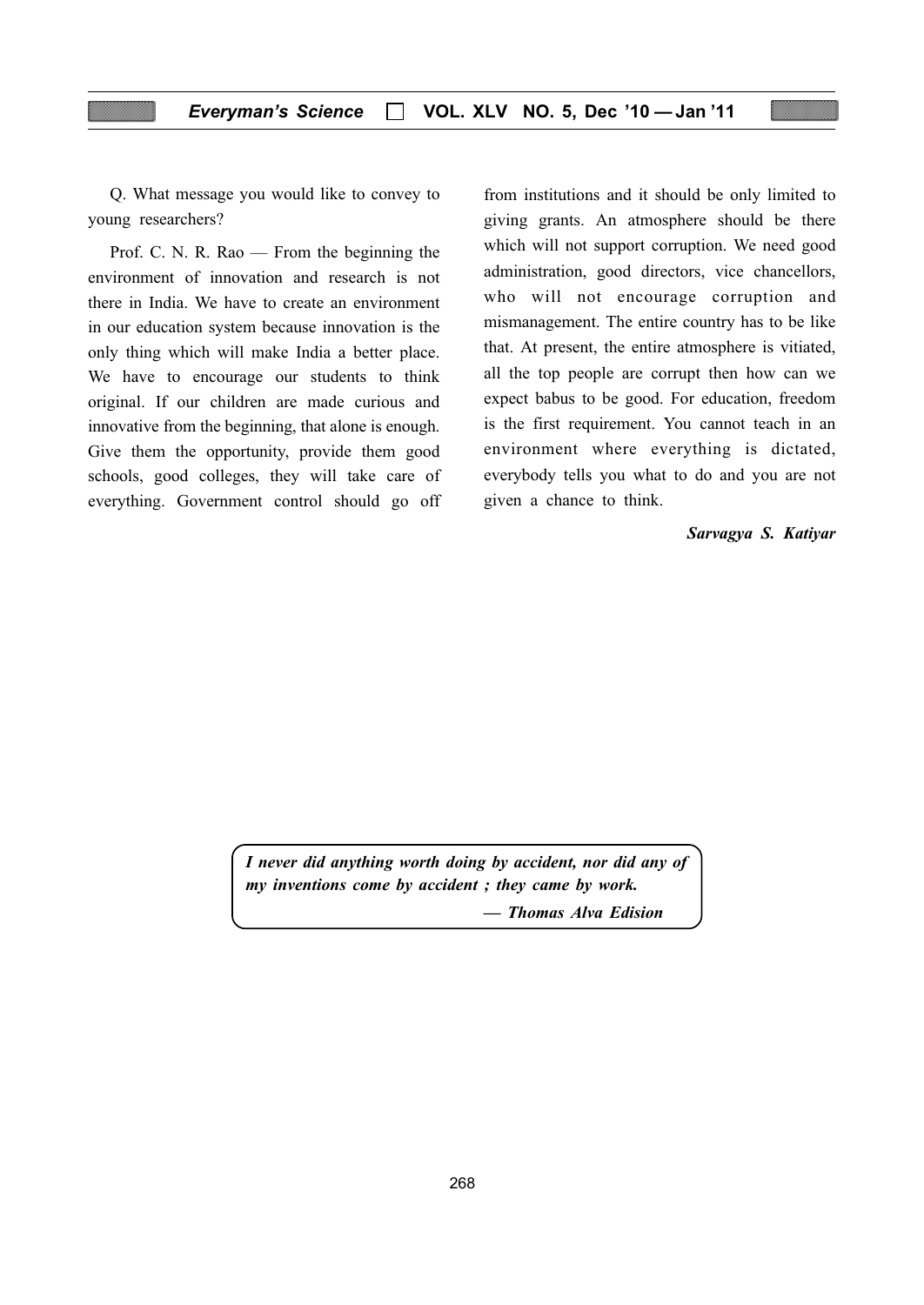#### PRESIDENTIAL ADDRESS

### SCIENCE IN INDIA

DR. B. N. PRASAD ES. SC. (PARIS), PH.D. (LIVERPOOL), F.N.I., F.N.A.Sc., M.P.

 $\prod$  feel greatly honoured to have been called<br>upon to preside over this 53<sup>rd</sup> Session of the Indian Science Congress and I should like to express my sincere thanks to my scientist colleagues for my election to this exalted office. Following the usual convention, I shall be availing of this opportunity to present before you a brief survey of the recent researches that have been done in a specialised field of work with which of late myself and my pupils have been intimately associated. I am also utilising this occasion for sharing my thoughts and hopes with the august assembly regarding the advancement of Science and scientific research in India.

There was a time when Science was the preoccupation of lone scientists trying to unravel the mysteries of nature. Their purpose possibly had been to derive ethereal sense of pleasure by contributing in some measure towards the intellectual growth of mankind. Recent past has brought about revolutionary change in the scientific outlook of the people, specially after realising that nature is a great source of power, and it is Science alone that can assist in placing that power in the hands of man for promoting the human welfare. Science today has developed a very real and concrete objective, the objective of human progress, prosperity and well being. Science, technology and inventions are now rightly regarded as the most important means for improving the material welfare

held during January 1966 at Chandigarh.

of the people. The agency of Science as a major force of social reconstruction now stands universally accepted. It is no wonder, therefore, that the scientific development of a country becomes the yard-stick of its progress and greatness.

Realising fully the paramount importance of Science and technology in the reconstruction of modern India, the Government of India gave attention to its development immediately after the attainment of Independence. A separate portfolio for scientific research was created at the center on the very day of the advent of Freedom to India, and was placed under the direct charge of the late Prime Minister, Jawaharlal Nehru, who through his vision and faith in Science did so much to promote the scientific development in the country. The Department of Scientific Research was established in June, 1948, and three years later a full-fledged Ministry of National Resources and Scientific Research was created. The spirit and enthusiasm of the people in India for scientific pursuits received great stimulus when a very comprehensive resolution, known as the Scientific Policy Resolution was brought forth in 1958 in the Parliament embodying the considered scientific policy of the Government of India. Thus, this Scientific Policy Resolution demonstrated both a declaration of faith in Science and technology and an instrument of national progress as well as a directive for specific steps to be taken.

In pursuance of this Policy a large number of General President, Fifty-Third Indian Science Congress<br>held during January 1966 at Chandigarh. Scientific and technological activities have sprung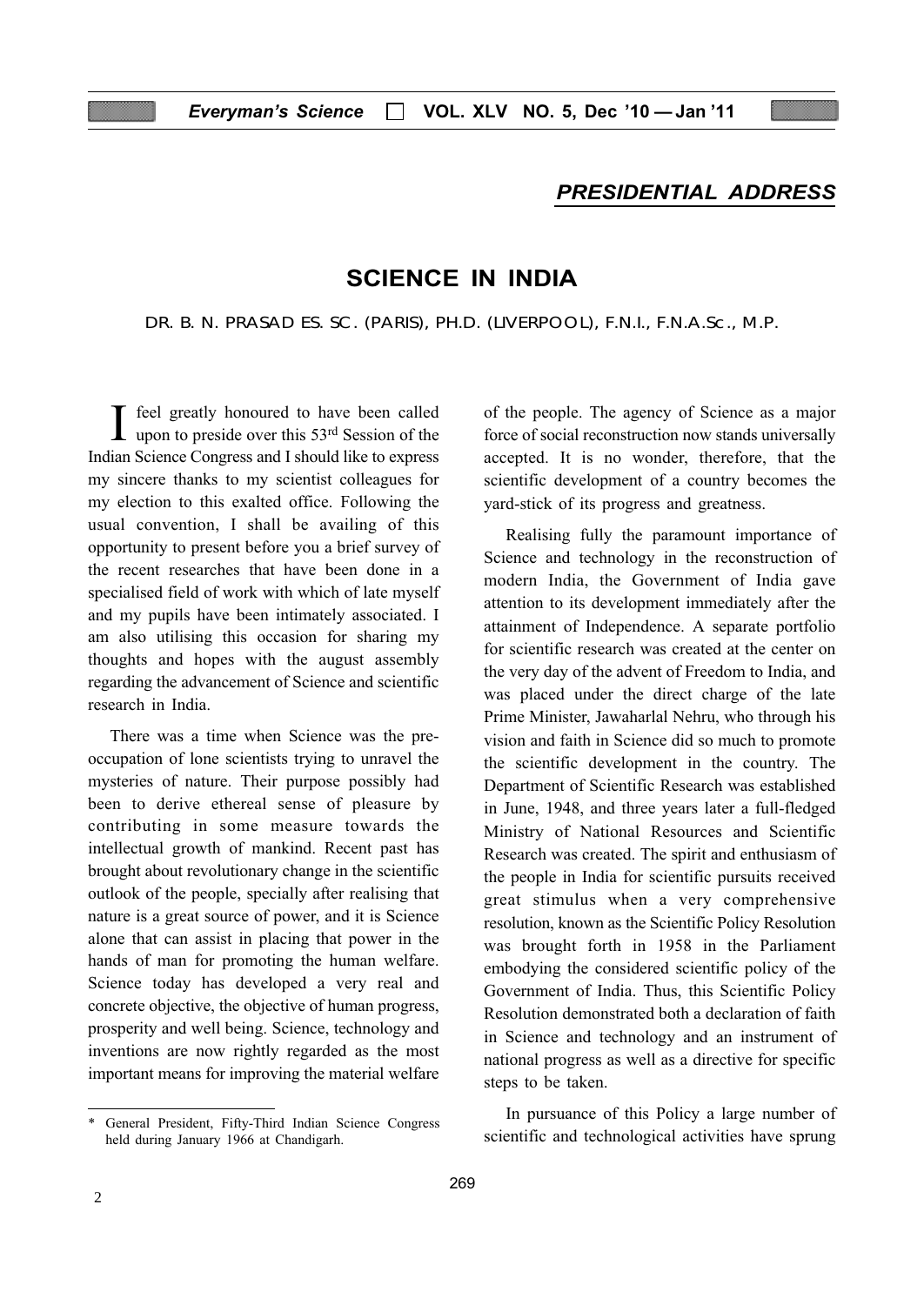up in the country. A chain of National Laboratories has been set up by the Council of Scientific and Industrial Research all over the country for doing fundamental and applied research in the field of Science and industry. These laboratories provide facilities for team work which is so essential these days to carry on investigations of substantial character. Numerous research institutes have come into existence which deal with specific problems of agriculture, medicine, engineering, fuel, power, etc. The Atomic Energy Commission was set up to develop atomic energy for peaceful purposes.

In 1956 was set up the University Grants Commission by an Act of the parliament to look after higher education and research in universities. An important function of the Commission is to take suitable steps for the coordination, improvement and raising of the quality and standard of higher education and research in our universities. The Commission has been giving good consideration to help and finance universities in the matter of scientific equipments, libraries, and award of research fellowship. It has established a number of Centres of Advanced Study with the objective to encourage "the pursuit of excellence" and to improve quality and raise standards at the postgraduate and research levels.

The main objective of all these scientific activities sponsored by the Government is apparently to achieve high standard of scientific and technological developments which are ultimately expected to raise the efficiency and output of industry and thereby enhance the welfare of the people. There being here and there some sort of misgivings, it may not be out of place to consider carefully if the desired degree of success has been achieved. Exceptions apart, is the general level of our scientific and technological output favourably comparable with that of some of the advanced countries of the world. Are all these efforts and investments assigned to these undertakings, yielding reasonably high returns? Is

our scientific machinery correctly geared cent percent? Is the ladder to climb to the heights of our scientific and technological objectives firmly based on the ground?

For accomplishing our task successfully, it is necessary to give due attention to all the aspects of researches—pure, applied and development. Essentially these are inseparably inter-connected and one generates the other. But the starting point for all these is a sound scientific training and researches in pure sciences, often termed as fundamental researches. Having remained for more than four decades in intimate contact with this aspect of researches, I may be permitted to make some observations to improve the state of affairs in the training and preparation of our scientific personnel.

It is the universities which form the main source from which emanate young men and women who after completing their postgraduate studies may take to advanced study and research in different branches of various Sciences. It is, therefore, of foremost importance that the universities should be highly efficient and run on proper lines. Apart from modern equipment, library, etc., it is necessary that the universities should have right type of Vice-Chancellors and highly qualified staff. For Vice-Chancellorship only those persons should be selected who have got an established reputation of eminent scholarship, breadth of vision, administrative ability, missionary spirit, freedom from the so-called university politics and a deep conviction in the importance of scientific research and technical development for the country.

Regarding the selection of Professors, it may be suggested that the Professor, who has to be responsible for the organisation of teaching and research in his Department, should be selected very carefully on an all-India basis. He should be an eminent scholar abreast with modern trends in his subject, a distinguished researcher of high order and one who can inspire his colleagues and pupils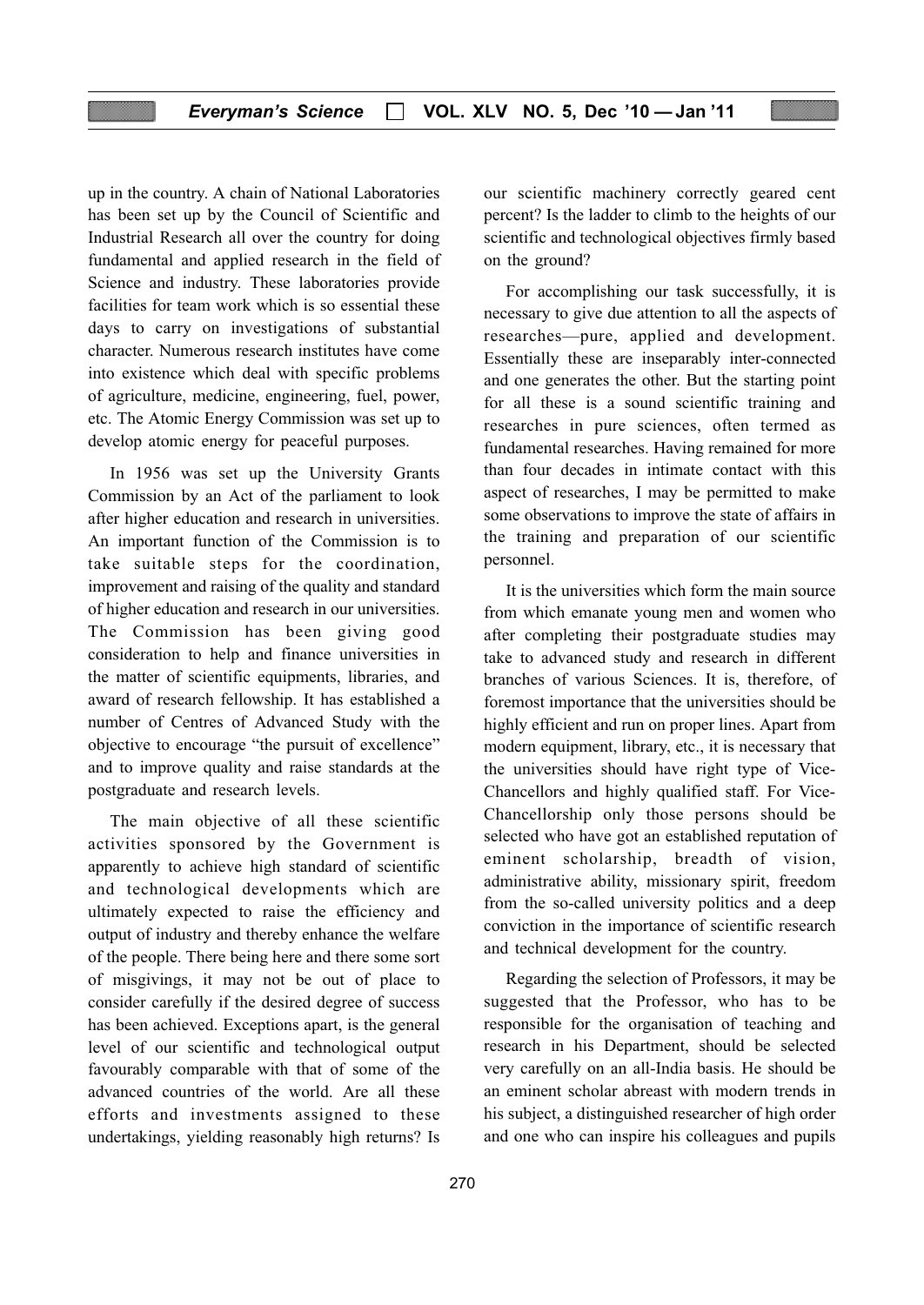in scientific research. The other teachers also should be selected on an all-India basis and should be such as have done researches themselves and are capable of guiding and inspiring young students to take to the profession of teaching and research. To ensure that teachers continue their research activities even after their appointment on the staff, an efficiency bar should be imposed at suitable intervals. For promotion to higher posts and grades, the merit and claims of a scientist or a university teacher should be judged not only on the basis of his own publications but also by the kind of students trained and inspired by him and the work published by his students. Care should be taken that no fresh M.A. or M.Sc., however bright his examination result might have been, should be appointed to teach degree and postgraduate classes unless and until he has devoted a period of at least two years, after taking his Master's degree, to advanced studies and research. While it is customary for a young man who enters any other type of service or profession to undergo a rigorous training to enable him to do his job efficiently, it is rather strange that in India universities are the only place where young men, immediately after passing the Master's degree examination, are employed at once to teach even the postgraduate classes. The result of this is not very happy. In order to overcome this difficulty, it is, therefore, very necessary that institutes of the type of Ecole Normale Superieur of Paris be established in the country. Staffed by scientists of the highest strata in the country, these institutes may also engage on suitable terms distinguished scientists from abroad. Fresh postgraduates wishing to take up a career of teaching and research should be admitted to these institutes for being trained into advanced courses of studies and research for a period of at least two years to become well-equipped for teaching university classes.

It will not be out of place to mention here that the great rapidity, with which the number of universities is multiplying in India every year, must be reasonably checked. On account of this rapid increase, it is not being found possible for the new universities to get efficient and qualified staff in sufficient number and to equip their laboratories properly, with the result that the teachers are unable to keep pace with the trend of the latest developments and the knowledge they impart to the students becomes rather shallow and is generally not conductive to create interest and enthusiasm among them.

It is well-known that teaching and research flourish best in coordination. In order that the atmosphere in any department be congenial for this purpose, it is essential to avoid two categories of staff in the universities—one teaching and the other non-teaching—since such a state widens the gap between the research scholars and the teachers. The assignment of some teaching work to research scholars and the insistence on carrying on research by teachers would bridge this gap. But there are several difficulties involved in this. In most of the universities a teacher, even at the postgraduate level, is burdened with such a heavy amount of routine teaching that the leisure at his disposal is not enough even for the satisfactory preparation of his teaching responsibilities, not to mention of creative research.

Among the brighter students there is still a reluctance or lack of enthusiasm to take to research career. It is due to several factors. More often than not, the real researcher is tragically ignored, and it is not surprising to find the genuinely devoted researcher who normally spends a number of years after his graduation in the pursuit of knowledge, placed behind the plodder, thereby losing not only claims to seniority but, what is worse, even the usual incremental rise in salary. The feeling of insecurity in getting a suitable job in keeping with his qualifications keeps hanging on him.

In view of these difficulties, suitable steps, for attracting brilliant young men and women to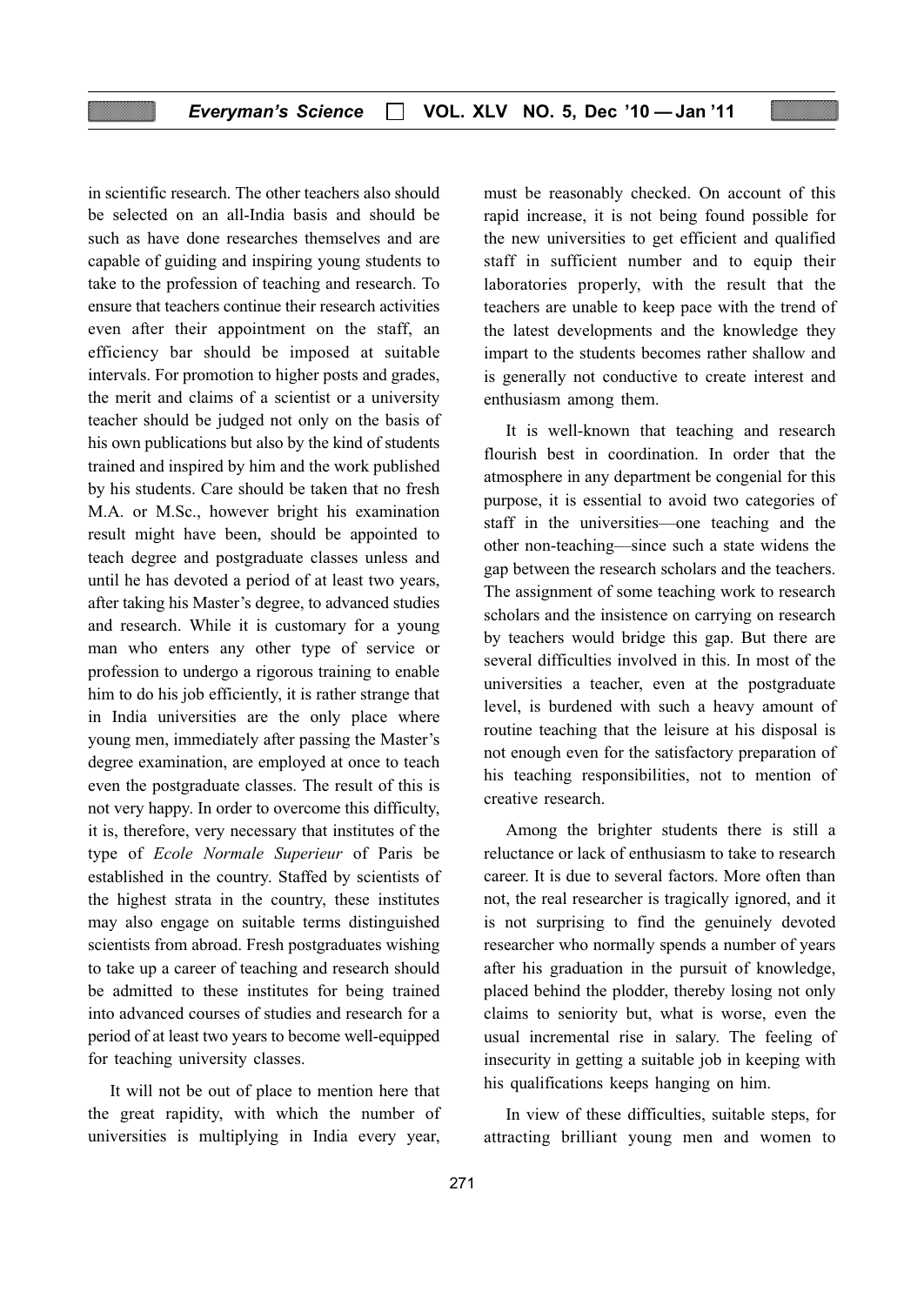scientific research career, may be considered, such as :

- 1. Initially a large number of brilliant students, after they have obtained the Master's degree, may be given handsome research fellowships comparable to the salary they would have got on their appointment as University Lecturers or administrative officers. There ought to be an assurance that should their work prove satisfactory, they will be absorbed in permanent assignment. This will serve to attract them to take up Research Fellowship in preference to taking teaching or other jobs.
- 2. After some time, say every three years, the work of these Research Fellows should be looked into and those who show outstanding capacity for research may be awarded emoluments comparable to that of a University Reader and later on of a University Professor, in case they be found specially dedicated to research for life.
- 3. When a Research Fellow joins a teaching post, the period spent by him in research should be given due recognition while his initial salary is being fixed.
- 4. A very useful step will be that brilliant researchers up to a certain age, say 40 years, be not allowed, either by a rule or convention, to get elected to many committees and become "Committee Men", except those in which the use of their very specialized knowledge of the subject is required.

The constituting of a Scientists' Pool by the Ministry of Education of the Government of India to prevent young scientists returning from abroad from feeling stranded, though a laudable one in spirit, is unfortunately proving yet another source of discouragement to the researchers working in India. Although, theoretically, persons with Indian qualifications are also eligible to this Pool, for all practical purposes the selection is limited to those

returning from abroad. There are several points in this connection which need be considered very carefully. With certain exceptions, those who have been trained abroad do not seem to be in anyway superior to those trained in India. So, in the first place, this Pool arrangement places a premium on a foreign doctorate and continues to draw people away from the country even in such cases in which proper facilities exist in our own universities. It is a matter of common experience that the best students at present immediately receive a Fellowship within the country and remain in India. Others who fail to get these, look for one from outside the country, particularly form the U.S.A. But on return these latter ones receive in the pool Rs. 600/- or so per month, while those working in India, even if potentially more capable, are given only Rs. 400/ per month as a Post-Doctoral Fellowship. It may, therefore, be suggested that while a Pool post must be available for persons immediately on returning from abroad, it may be provided for a limited period, say one year, and its value should normally be not higher than that of the post-doctoral fellowships given generally in India.

Of late there has been a craze among young research workers, and even among some of the older persons, in India to go abroad for advanced studies and research even in subjects in which ample facilities exist in the country. A good number of these scientists is at present working abroad. Some of them prefer to stay abroad for personal reasons; but quite a substantial number of them do not propose to return to India on various justifiable and unjustifiable grounds, like

- 1. lack of facilities for employment in the country,
- 2. lack of facilities and opportunities for continuing the work they started abroad,
- 3. payment of lower salaries than what a foreign government could offer to them,
- 4. apathy of the Government toward starting research projects in the universities,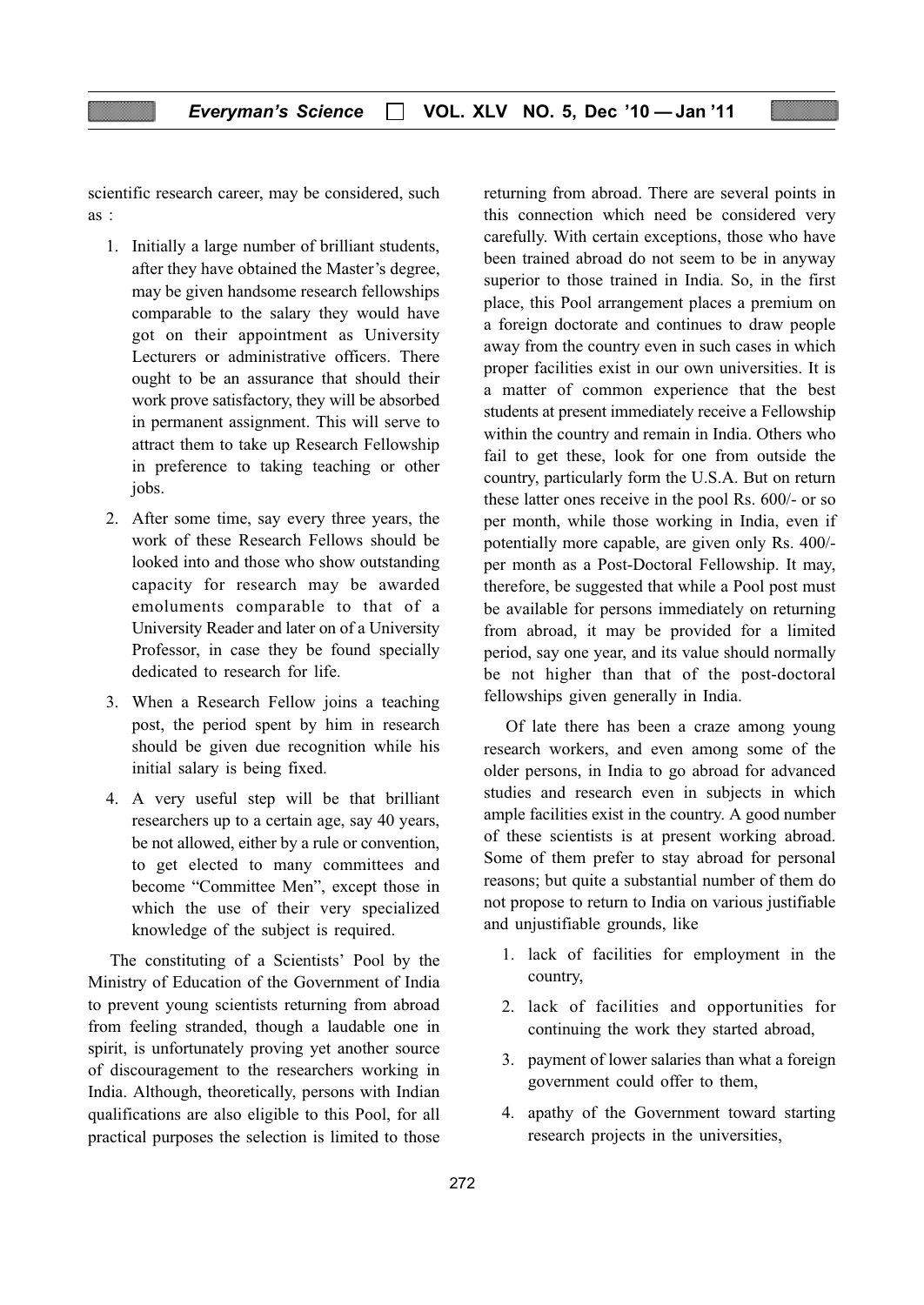- 5. distrust in Heads of Departments, both in the universities and in the Government institutions, in matters of allotment of funds and recruitment of scientific personnel;
- 6. having foreign wives, etc.

This situation can be met with by giving careful consideration to the matter. First of all efforts should be made to persuade those settled abroad to come back to India and reasonable working facilities and prospects be offered to them. Also as a rule younger people should not be allowed to proceed to foreign countries for research work up to the doctorate standard in subjects in which facilities for research exist in India. Even in cases of people wishing to go abroad for post-doctoral research, passports should be issued for limited periods and normally not for a period longer than that prescribed for a particular course. Since individual freedom has got to be consistent with national requirements, understanding on a diplomatic level may be reached with the country concerned to discourage the Research Fellow going there to take up an appointment or marry a foreign wife. The main criteria for permission to go abroad should be the non-availability of the facility for working out any specific problem in the country and the importance of the problem from the point of view of national interest; but before doing so, efforts should be made to see if it would not be worthwhile arranging for the facilities to be provided in the country itself instead of allowing the student to go abroad.

Bearing in mind that, with certain exceptions, those trained in foreign countries are not necessarily superior to those trained in our own, we really need not feel much worried over the so-called "brain-drain" from India, which is not at all as serious as is generally feared. It is not only from India that people have migrated and settled abroad, but it is also from countries like England, France, Germany, Russia etc., that for various reasons scientists have migrated to various other countries, specially to the U.S.A. It is high time that we give up being fetish about the degrees obtained in foreign countries. Science is international and a good piece of research done anywhere in the world should be considered equally creditable.

I would like to give special emphasis to a certain suggestion. Just as the Government has been launching different projects costing crores of rupees, it is worthwhile launching a project in this direction also. It may be suggested that a number of high-rank Institutes for Advanced Studies and Research be set up in different regions of the country. Instead of allowing our young researchers to go abroad, we may invite eminent scientists from abroad to come and join these Institutes on a contract basis and train our researchers. This should be done on a very elaborate and magnificient scale and the selection of eminent scientists to be invited from abroad to join these Institutes should be made in a very careful manner, so that with their help and cooperation, it may become possible to produce in a few years a large band of bright young men and women fully qualified to teach in universities various modern scientific subjects. With the good will that India enjoys in different countries of the world, our fellow scientists from abroad will be quite willing to help us in this matter. If this could be done, we shall be able to prevent the younger people almost completely from going abroad to study for a research degree. We shall, through such a project, not only save a good deal of foreign exchange, but shall also, in years to come, find that people trained on right lines under Indian conditions will be much more useful to the country.

I must emphasize, however, that we should not be against sending our scientists abroad. On the other hand, once they get trained in some field and gain a little maturity, they may be permitted to go abroad off and on for coming in contact with fellow workers and for exchange of ideas and broadening of outlook.

Further, if we, as a policy, decide not to give any preferential treatment to a person simply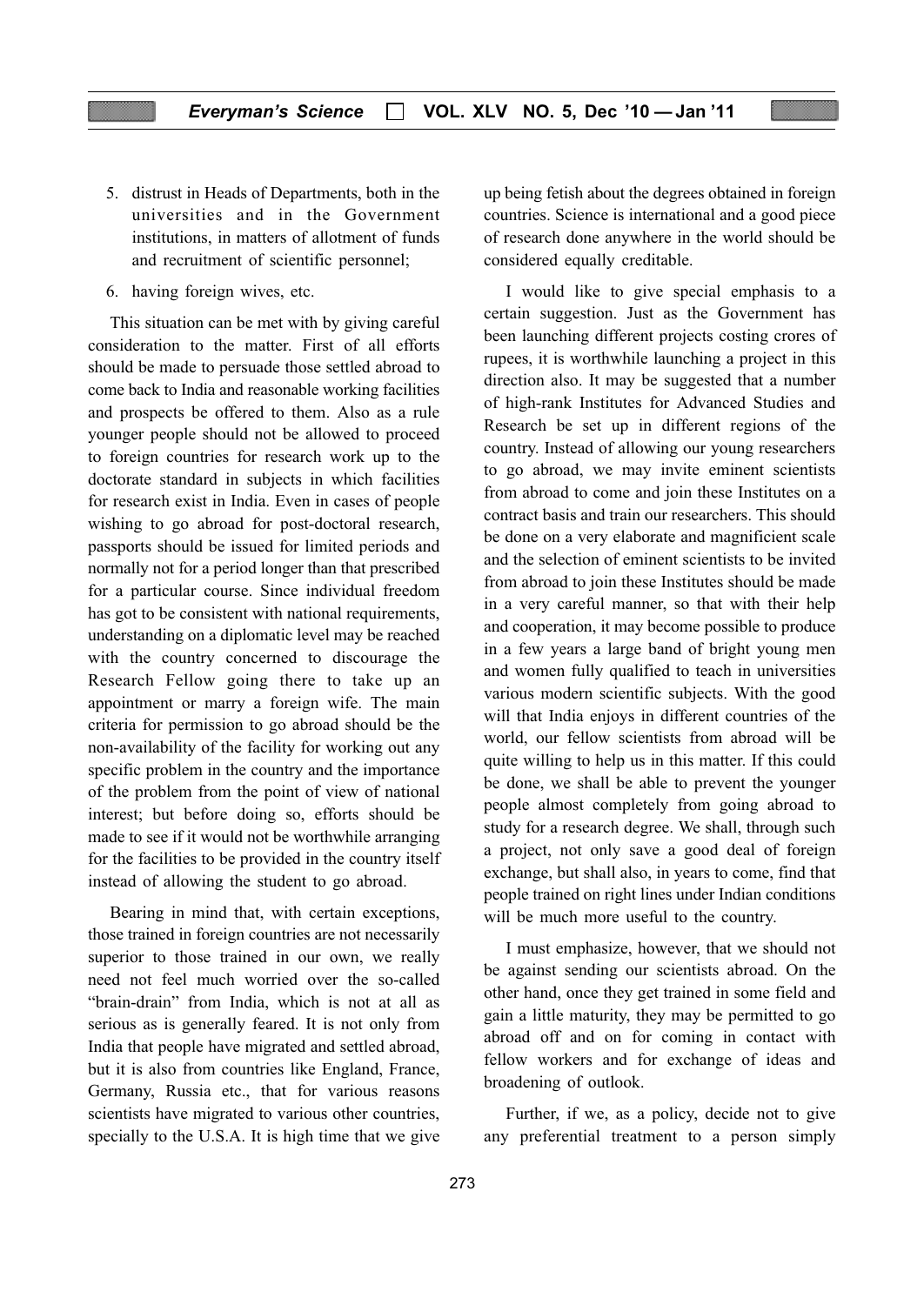because he has obtained his degree from a foreign country, and base his financial claims and prospects entirely on his research merit, whether acquired in India or abroad, the craze among a large number of young people to go abroad will subside.

The financial prospects of a scientist, who sticks to teaching and research in a University, are not sufficiently attractive when compared with those who take up administrative jobs, or some other technical profession or join Research Institutes. On account of this, qualified professors are migrating in large numbers from universities to these Institutes, Laboratories and Industries. To describe this state of deterioration of universities on account of migration of well-trained scientific personnel to Research Institutes and Industry for the sake of higher salaries, I feel tempted to quote here a few lines from an address of Ambassador Chester Bowles delivered recently to the Parliamentary Scientific Committee.

"Recently the President's Advisory council on Education warned that 'unless enough of the nation's ablest man-power is reinvested in the educational enterprise, its human resources will remain underdeveloped and specialized man-power shortages in every field will be compounded ... Our nation, like the prodigal farmer, is consuming the seed corn needed for future harvests'."

Large amount of money is naturally needed for the proper execution of modern elaborate plans of scientific and technological researches. Unfortunately the funds allotted for this purpose by the Government are very meagre and insufficient and seem almost negligible when we look at the figures available in scientifically advanced countries. The amount that is now spent on research and development by the United States Government comes to 18 billion dollars or nearly 20 per cent of its annual budget in comparison with only 2 per cent in 1945, while another 5 billions becomes available each year from private industry and the non-profit foundations to be spent for this purpose.

The U.S.S.R. is equally thoughtful and enthusiastic in allocating a very substantial percentage of its national income on scientific and technological developments. Other advanced countries are following more or less the same pattern on such expenditure. The sense of feeling of disappointment of scientific workers in this country can be easily realized when we are given to understand that so far even 1 per cent of the National Income is not assigned for this purpose. It is, therefore high time that Government should realize the necessity of raising substantially the amount of money for scientific and technological developments.

Our country has now entered the 19th year of her political independence, and today, thanks to the zealous efforts of our national leaders, India occupies a respectable position in the Comity of Nations. But as we all know, political freedom by itself is not enough; we have to be independent also in the items of food, defence, medicine and various other essential requirements of life, the acquisition of which all depends on the proper applications of Science and technology. We have marched ahead, but we should be also fully conscious of the distance we have yet to cover and the tasks we have yet to accomplish if we aspire to acquire for our Republic a position in the scientific world, compatible and in keeping with our rising prestige in the international sphere.

#### RECENT RESEARCHES IN THE ABSOLUTE SUMMABILITY OF INFINITE SERIES AND THEIR APPLICATIONS

I deeply appreciate the honour and privilege of getting this opportunity to speak as President of this 53rd Session of the Indian Science Congress on certain mathematical topics in which I and my pupils have been actively interested. I propose to present before you a brief account of an aspect of the recent developments in the theory of divergent series—the aspect of its *absolute summability*. In 1945, while presiding over the Section of Mathematics and Statistics of the 32nd Session of the Indian Science Congress and in 1960 as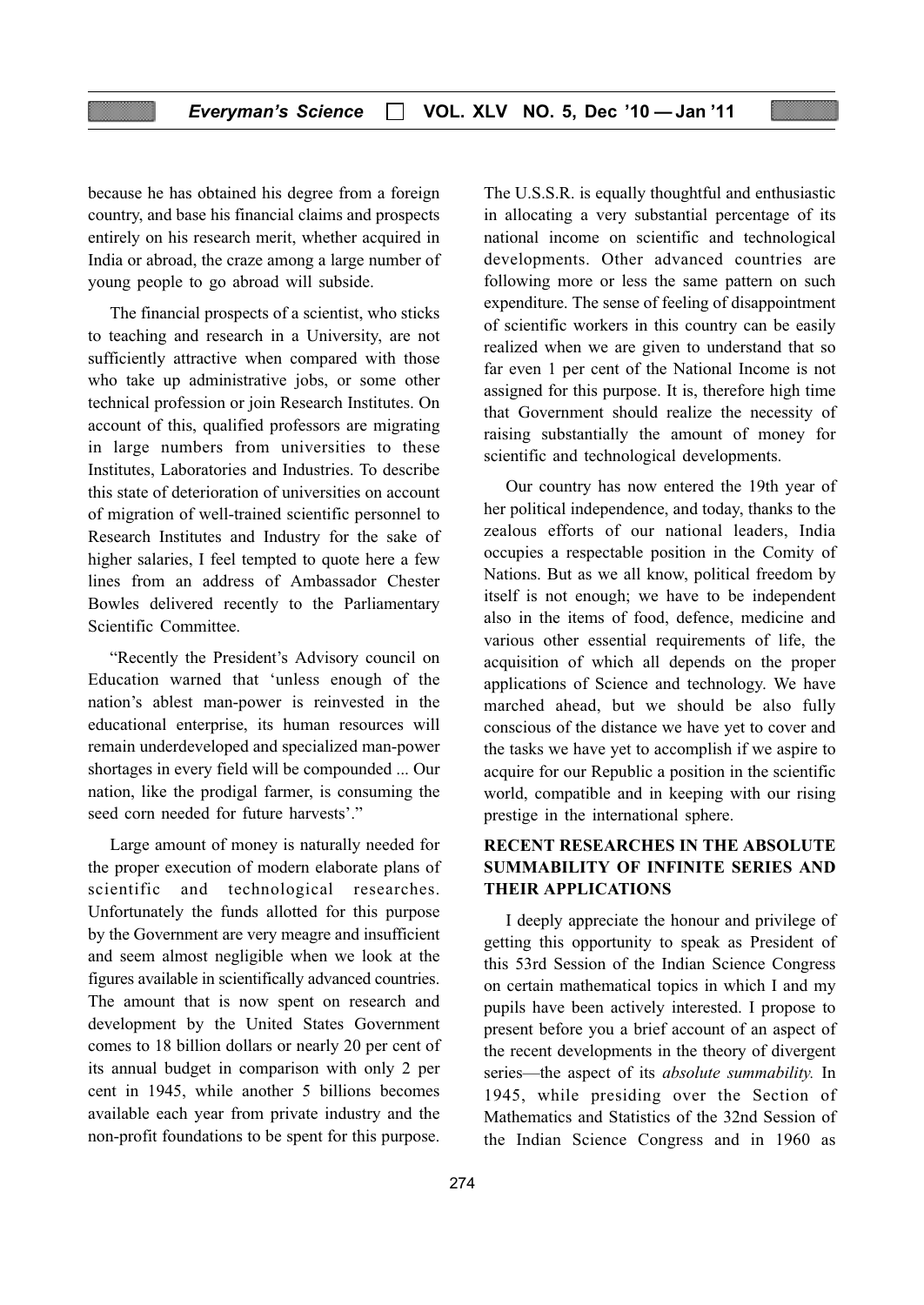President of the Section of Physical Sciences of the National Academy of Sciences of India, I had discussed the various types of summability problems of Fourier series alone. Today I proceed to discuss in details the absolute summability of infinite series in general and some of their important applications.

With the appearance of Cauchy's Analyse Algèbrique in 1821 and Abel's researches on the Binomial Series\* in 1826, the old hazy notion of convergence of infinite series was put on sound foundation. It was, however, noticed that there were certain non-convergent series which, particularly in Dynamical Astronomy, furnished nearly correct results. After persistent efforts in which a number of celebrated leading mathematicians took part, it was only in the closing decade of the last century and in the early years of the present century that satisfactory methods were devised so as to associate with them by processes closely connected with Cauchy's concept of convergence, certain values which may be called their "sums" in a reasonable way. Such processes of summation of series which were formerly tabooed being divergent, have given rise to the modern rigorous theory of summability.

The idea of convergence having been thus generalized, it was but natural to enquire if the notion of absolute convergence also was capable of similar generalization. Fortunately, the answer to this question has been found in the affirmative, and, in fact, just as the notion of convergence was instrumental to the development of various summability methods, so also the concept of absolute convergence led to the formulation of the various processes of absolute summability. Practically the whole of the work on this subject has been done during the last three decades, of which, in what follows, I proceed to give a brief account.

#### BASIC PROCESSES

Some of the most familiar methods of absolute summability, and with which we shall be concerned in the sequel, are those that are known as methods of Abel, Cesaro, Nörlund and Riesz. It may, however, be mentioned that all these methods can be derived from two basic general processes which are termed as

- 1. T-processs;
- 2. φ-processs;

T-methods are based on the formation of an auxiliary sequence  $\{t_m\}$ , defined by the sequenceto-sequence transformation, such that

$$
t_m = \sum_{n} C_{m,n} S_{n,} \quad (m = 0, 1, 2, \ldots) \tag{1.11}
$$

where  $s_n$  is the *n*th partial sum of a given series  $\Sigma a_n$ . The matrix  $||T|| = \mathbb{C}_{m,n}$ ,  $||\mathbf{r}||$  in which  $C_{m,n}$  is the element in the  $m$ th row and  $n$ th column, is usually called the matrix of T.

The φ-methods are based upon the formation of a functional transform  $t(x)$  defined by a sequenceto-function transformation

$$
t\mathbf{a}\mathbf{b} = \sum_{n} \phi_n \mathbf{a}\mathbf{b}\mathbf{b}_n \tag{1.12}
$$

or, more generally by the integral transformation

$$
t\mathbf{b}x\mathbf{g} = \mathbf{I}_0^\infty \phi \mathbf{b}x, y\mathbf{g}x\mathbf{b}y\mathbf{g}dy, \qquad (1.13)
$$

where  $x$  is a continuous parameter and the function  $\phi_n(x)$  [or  $\phi(x,y)$ ] is defined over a suitable interval of  $x$  [or  $x$  and  $y$ ].

A series  $\Sigma a_n$  or the sequence  $\{s_n\}$  is said to be convergent if

$$
\lim_{n \to \infty} s_n = s.
$$

By analogy, a series  $\Sigma a_n$  is said to be summable by T method (or  $\phi$ -method) to the sum s if

$$
\lim_{m \to \infty} t_m = s \text{ [ or } \lim_{x \to a} t(x) = s \text{],}
$$

where s is a suitable number.

We know that a series  $\Sigma a_n$  or the sequence  $\{s_n\}$ is absolutely convergent if the sequence  $\{s_n\}$  is of \* 1 bounded variation i.e,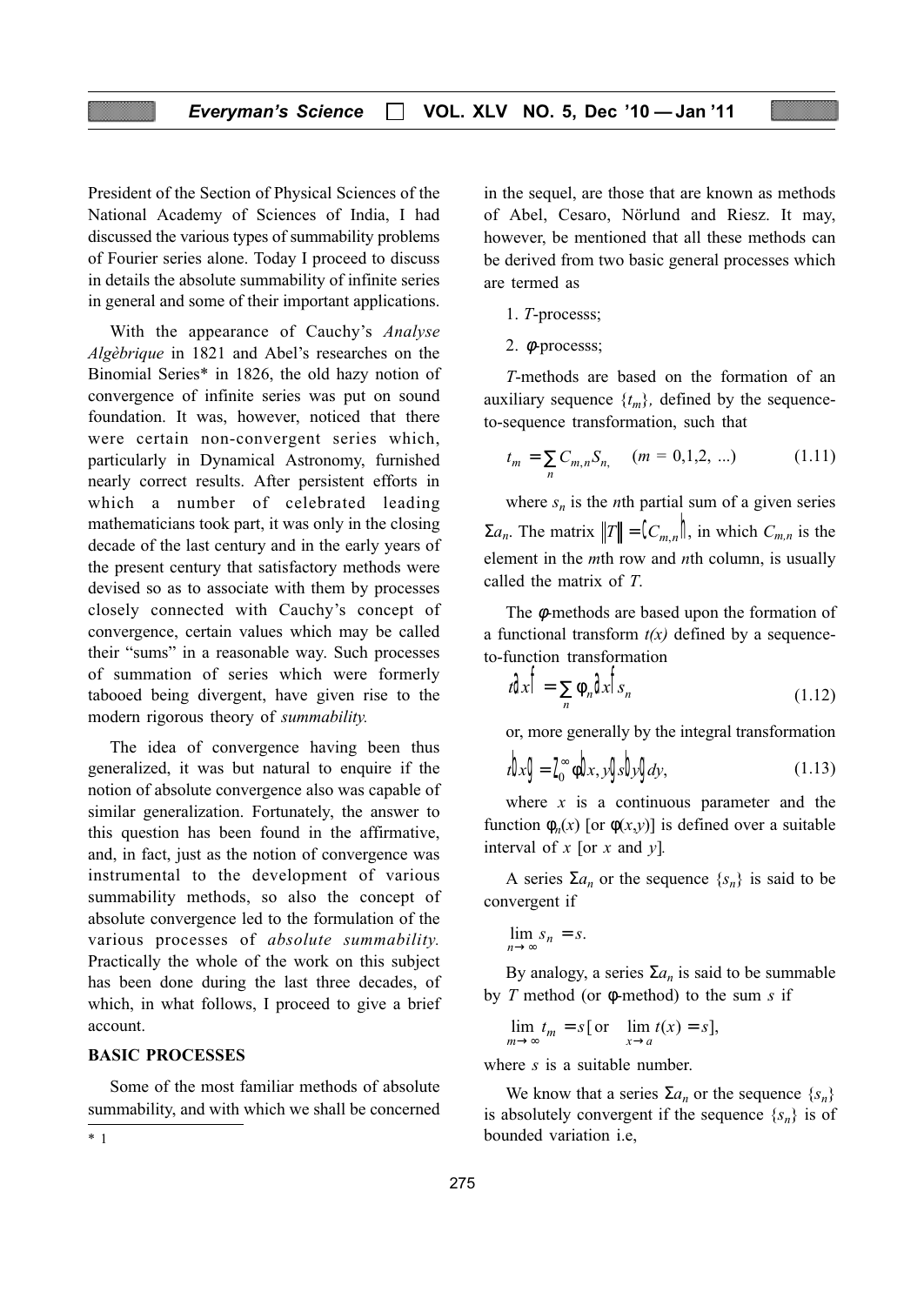$\sum |S_n - S_{n-1}| < \infty$ 

Defining similarly the absolute summability of an infinite series, we say that a series  $\Sigma a_n$  is absolutely summable by a T-method, or simply summable  $|T|$ , if the corresponding auxiliary sequence  $\{t_m\}$  bounded variation, i.e.

$$
\sum |t_m - t_{m-1}| < \infty
$$

Absolute summability by a φ-method, or summability  $|\phi|$ , is defined in the same way with the obvious difference that in this case the corresponding function  $t(x)$  should be a function of bounded variation in an interval or continuous parameter x.

The sequence to-sequence transformation  $T$  is said to be regular if

 $\lim_{n \to \infty} s_n = s \Rightarrow \lim_{m \to \infty} t_m = s.$ 

In order that T-method may be regular, it is necessary and sufficient that

1.  $\gamma_m = \sum_{n=1}^{\infty} |C_{m,n}| < H$ =  $\sum_{n=1}^{\infty} |C_{m,n}| < H,$ 

where  $H$  is independent of  $m$ ,

- 2.  $\lim_{m\to\infty}$  $C_{m,n} = 0$ , for each *n*, and
- 3.  $\lim_{m \to \infty} C_m = \lim_{m \to \infty} \sum_{n=1}^{\infty} C_{m,n} 1.$

Toeplitz provede that result for triangular matrix while extension to the general case is due to Steinhause.

Similarly the sequence-to-function transformation φ is said to regular if

$$
\lim_{n \to \infty} s_n = s \implies \lim_{x \to a} t \mathbf{b} x \mathbf{g} = s.
$$

Regularity conditions for this transformation are analogous to those of the T-transformation.

Thus if  $x$  is a continuous parameter which tends to infinity and  $t(x) = \sum \phi_n(x) s_n$ ,  $x \ge 0$  then, the necessary and sufficient consitions that

$$
\lim_{n \to \infty} s_n = s \Longrightarrow \lim_{x \to a} t \mathbf{b} x \mathbf{g} = s,
$$

are

1.  $\sum |\phi_n(x)|$  is convergent for  $x \ge 0$  and  $\sum |\phi_n(x)| \leq H$ 

where H is independent of x for  $x \ge x_0$ ;

2. 
$$
\lim_{x \to \infty} \phi_n \mathbf{b}x \mathbf{g} = 0 \text{ for every } n;
$$
  
3. 
$$
\lim_{x \to \infty} \sum \phi_n \mathbf{b}x \mathbf{g} = 1.
$$

The transformation  $T$  is said to be absolutely regular if T is regular and the bounded variation of  $\{s_n\}$ implies the bounded variation  $\{t_m\}$ .

The problem of absolute regularity of Tprocesses was first of all studied by Mears in 1937, later on by Knopp and Lorentz and Sunouchi, Mears proved that :

The necessary and sufficient conditions for the absolute regularity of T-method, defined by (1.11) are that

1. 
$$
\sum_{k=1}^{\infty} C_{n,k}
$$
 converges for all values of *n*,  
2. 
$$
\sum_{n=1}^{\infty} \sum_{p=1}^{k} \oint_{n,p} -C_{n-1,p} \oint_{1} \leq C
$$

for all  $k$ , where  $C$  is an absolute constant.

Subsequent results of Knopp and Lorentz, and Sunouchi bear close parallelism to that to Mears, and my be considered simplified versions of Mears' result. The problem of absolute regularity for integral transforms has been studied by Tatchell, and Sunouchi and Tschikura.

#### ABSOLUTE ABEL SUMMABILITY

A series  $\Sigma a_n$  is said to be *Abel summable or* summable (A) to the sum s if  $\Sigma a_n x^n$  is covergent in  $0 \le x < 1$ , and  $\lim_{x \to 1-0} f(x) = s$ , where  $f(x)$  is the sim of the serices  $\Sigma a_n x^n$ . This definition, although named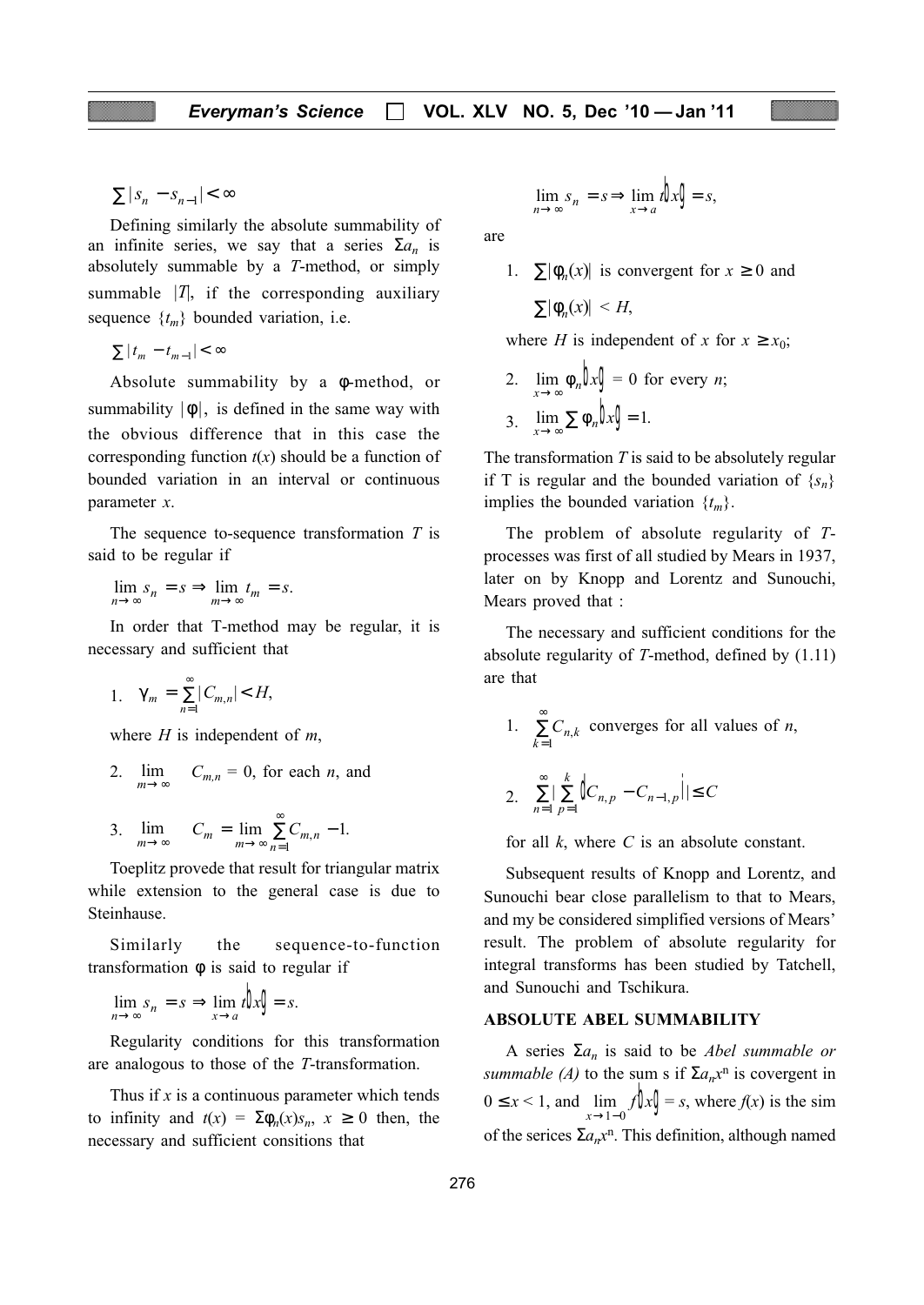after the celebrated mathematician Abel, is also sometimes called Poisson's method of summability for the reasons that Poisson studied its application to Fourier Series. It can also be traced through Euler back to Leibnitz.

In 1930, Whittaker defined absolute Abel summability in the following form :

The series  $\Sigma a_n$  is said to be absolutely Abel summable, or summable |A| if  $\Sigma a_n x^n$  is convergent is  $0 \leq x \leq 1$  and its sum function f(x) is of bounded variation in (0, 1).

The inclusion relation  $|A| \subset (A)$  is evident in view of that fact that if a function  $f(x)$  is of bounded variation in any interval, then the limits  $f(x \pm 0)$  exist of every point of the interval. Whittaker also proved the result analogous to Abel's<sup>1</sup> classical result that the method  $A$  is absolutely regular i.e. any infinite series which is absolutely convergent is summable  $|A|$ . It was shown by Whittaker with the help of an example that a Fourier series may converge at a point without being summable  $|A|$  at that point. On the other hand, Prasad constructed an example of a Fourier series to show that a series can be summable  $|A|$  at a point without being covergent at that point.

Zygmund extended further the scope of Abel summability by introducing a parameter. According to Zygmund :

If  $\{\lambda_n\}$  is positive monotonic increasing sequence tending to infinity with  $n$  then the series  $\Sigma a_n$  is said to be *absolutely summable*  $(A, \lambda)$  or summable |A,  $\lambda$ | if the series  $\sum a_n e^{-\lambda_n x}$  is convergent for all positive  $x$  and the sumfunction  $f(x) = \sum a_n e^{-\lambda_n x}$  is of bounded variation in  $(0, \infty)$ .

Quite recently the correct of  $|A|$  summability has been further extended by Flett n the following form :

A series  $\Sigma a_n$  is said to be summable  $|A, \gamma|_k$ , where  $k \ge 1$  and  $\gamma$  is a real number, if the series  $\sum a_n x^n$  is convergent for  $0 \le x \le 1$ , and its sumfunction satisfies the condition.

$$
I_0^1\bm b - x \bm g^{\epsilon - k\gamma-1} |f'\bm b x \bm g^k \ dx < \infty.
$$

When  $\gamma = 0$ , we have  $|A, 0|_k$ , which is the same as the summability  $|A|_k$  defined earlier by the same author. It is evident that the summability  $|A|$  is the particular case of the summability  $|A|_k$  for  $k = 1$ . It has been shown by Flett that for a fixed  $\gamma$ , summability  $|A, \gamma|_m$  does not imply summability  $|A, \gamma|_k$  for  $m > k$ . The problem, whether sumability  $|A, \gamma|_k \Rightarrow$  summability  $|A, \gamma|_m$ , remains still unanswered. Flett, Agnew and Fuchs<sup>2</sup> have also considered the inclusion relation between two indexed Abel summabilities.

#### ABSOLUTE CESÀRO SUMMABILITY

The most commonly used method of summability is the familiar method of arithmetic means. For positive intergral order k, Hölder and cesaro extended this method of arithmetic means to two other which are respectively indicated as  $H_k$ and  $(C, k)$  methods. knopp and Schnee later showed that  $H_k \sim (C, k)$ . Subsequently the scope of  $(C, k)$ summability was further extended for the positive fractional orders by Knopp and Chapman and for negative order  $k > -1$ , by Chapman, and Chapman and Hardy.

In 1911, Fekete defined the absolute Cesàro summability for integral orders. Later in 1925 Kogbetliantz extended this definition to fractional and negative orders. According to this definition of Kogbetliantz, the series  $\Sigma a_n$  is said to be *absolutely* summable by Cesàro means of order k, or summable  $|C, k|, k > -1$ , if

$$
\sum |\sigma_n^k - \sigma_{n-1}^k| < \infty \text{ where } \sigma_n^k = \frac{1}{A_n^k} \sum_{\nu=1}^n A_{n-\nu}^{k-1} s_\nu,
$$

and

$$
A_n^k = \left\| \frac{n+k}{n} \right\| = \frac{\left| \frac{n}{k+1} \right\| + 2 \cdot \left| \frac{n}{k+n} \right|}{\left| \frac{n}{k+1} \right|}
$$

<sup>1.</sup> 1

<sup>2.</sup> 2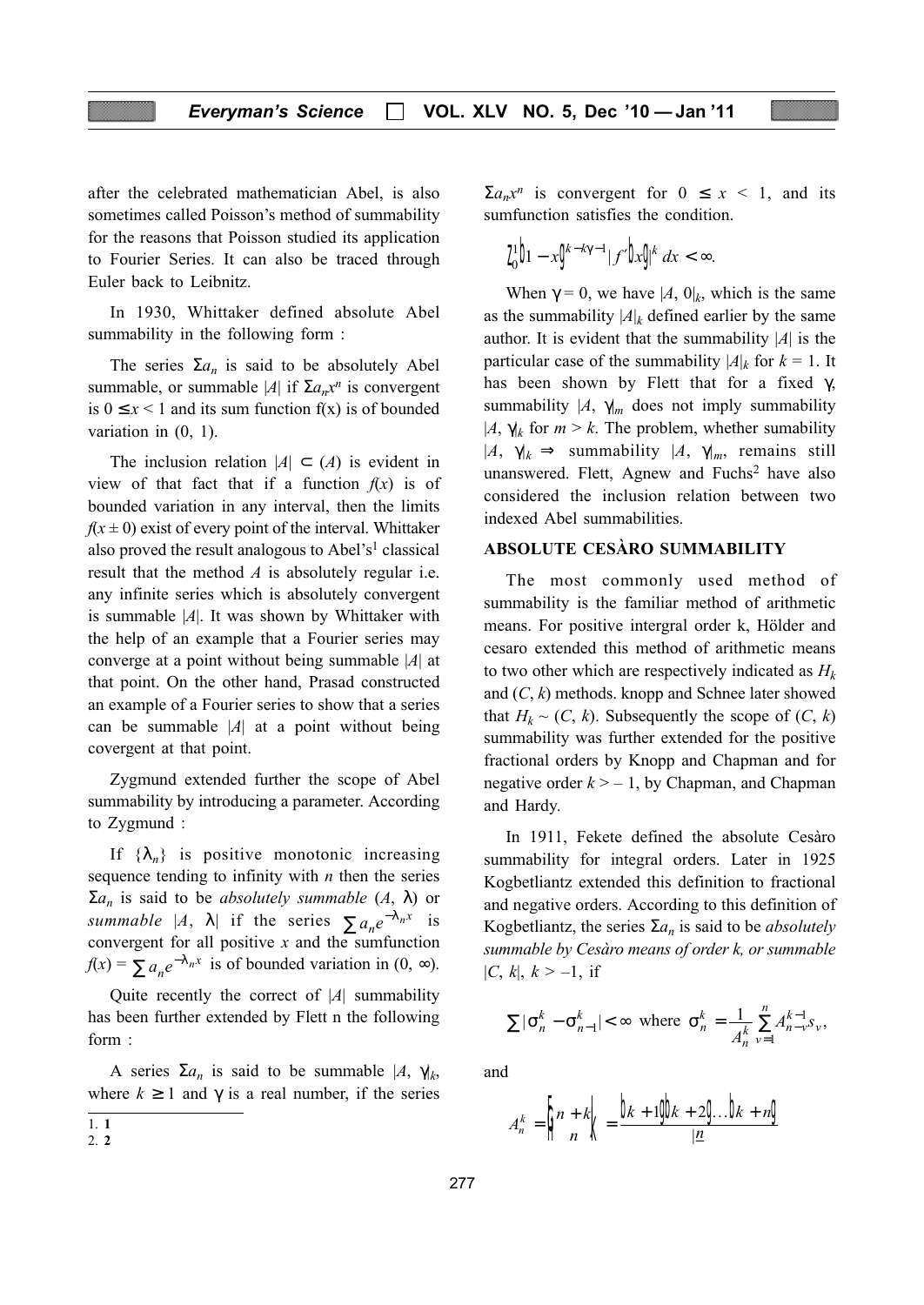Kogbetliantz established the consistency theorem for the absolute Cesàro summability, namely,  $|C, \alpha|$  $\subset$  |C,  $\beta$ |, for  $\beta$  >  $\alpha$ . He also showed that  $|C, \alpha|$  does not necessarily imply  $(C, a - \epsilon) \in > 0$ , and that if  $\beta < \alpha > 0$ , and  $\Sigma a_n$  is summable  $|C, \beta|$ , then the (C,  $\alpha$ ) transformed series of  $\Sigma a_n$  is summable | $C, \beta - \alpha$ |. Morely extended and supplied shorter proofs of some of these results.

In 1933 Fekete showed that  $|C, \alpha| \subset |A|$ , but not conversely. It being known, as mentioned already, that convergence does not imply absolute Abel summability, Bhatt<sup>3</sup> showed a deeper insight by demonstrating that even a negative order summability does not necessarily imply |A|. Hyslop, Chow, Bosanquet and Chow4 and Obrechkoff have obtained a number of interesting results on  $|C|$ summability.

Recently Flett extended the definition of absolute Cesàro summability by introducing parameters and named his method as index summability. According to him a series  $\Sigma a_n$  is said to be *summable* |C,  $\alpha$ ,  $\gamma$ |k  $k \geq 1$ ,  $\alpha > -1$ ,  $\gamma$  a real number, if  $\sum n^{k+k\gamma-1} |\sigma_n^{\alpha} - \sigma_{n-1}^{\alpha}|^k < \infty$ . By definition, for  $g =$ 0, the summability  $|C, \alpha, \gamma|$  is the same as the summability  $|C, \alpha|_k$  defined by him previously; and for  $\gamma = 0$ ,  $k = 1$ , it reduces to be summability | $C$ ,  $\alpha$ |. He has further demonstrated that most of the results known for summability  $|C, \alpha|$  can caisly be extended to the summability  $|C, \alpha|_k$ . He also obtained a number of results bearing on consistency theorems relating to his method of indeed summability.

Following the lines of Flett, Borwein<sup>5</sup> and Kanno and Tsuchikura framed other definitions of absolute Ceàsro summability.

#### ABSOLUTE NÖRLUND SUMMABILITY

Nörlund Summability, though originally initiated in 1902 by Worono and having remained unknown till pointed out by Tamarkin in 1932, was independently introduced by Nörlund in 1919, and it has now become customary to associate it with his name. In 1937 Mears developed the concept of absolute Nörlund summability. Denoting by  $\{p_n\}$  a sequence of constants, real or complex, and writing  $P_n = p_0 + p_1 + \dots p_n$ ,  $P_{-1} = p_{-1} = 0$ , we call  $\{t_n\}$ the Nörlund transformed of a sequence  $\{s_n\}$ ,

generated by the coefficients  $\{p_n\}$ , if  $t_n = \frac{1}{\nu}$  $\boldsymbol{n}$ = ∑  $\boldsymbol{0}$ 

 $p_{n-v}$ s  $P_{_{\!I}}$  $n-v^{\mathcal{S}}v$  $\frac{-v^3v}{P_n}$ ,  $P_n \neq 0$ , The series  $\Sigma a_n$  is said to be  $(N, p_n)$ summable to s, if  $\lim_{n \to \infty} t_n = s$ , and is said to be absolutely summable  $(N, p_n)$ , or summable  $|N, p_n|$ , if  $\sum |t_n - t_{n-1}| < \infty$ .

It may be noted that the Nörlund method is not absolutely regular for all types of  $\{p_n\}$  sequences. However conditions for absolute regularity can be deduced from a theorem of Mears on matrix summability. Necessary and sufficient conditions, as stated by Peyerimhoff, for the absolute regularity of the  $|N, p_n|$  method are :

1. 
$$
\lim_{n \to \infty} \frac{p_n}{P_n} = 0
$$
 and  
\n2.  $\sum_{n=\mu}^{\infty} \left| \frac{P_{n-\mu}}{P_n} - \frac{P_{n-1-\mu}}{P_{n-1}} \right| < \infty$ .

for all positive integral values of µ.

In the special case in which

$$
p_n = \left\| \rho + \alpha - 1 \right\|_2 = \frac{\Gamma \mathbf{b}_n + \alpha \mathbf{d}}{\Gamma \mathbf{b}_n + 10 \Gamma \mathbf{b}_n} \quad \alpha < 0,
$$

the Nörlund means reduced to the familiar  $(C, \alpha)$  mean, and the summability  $|N, p_n| \sim |C, \alpha|$ . On the other hand, if  $p_n = 1/(n + 1)$ , the Norlund summability reduces to the method known as the harmonic summability.

The problem of inclusion for summabilities  $|N, q_n|$  was discussed by McFadden and Peyrimhoff.

<sup>3.</sup> 12

<sup>4.</sup> 45

<sup>5.</sup> 29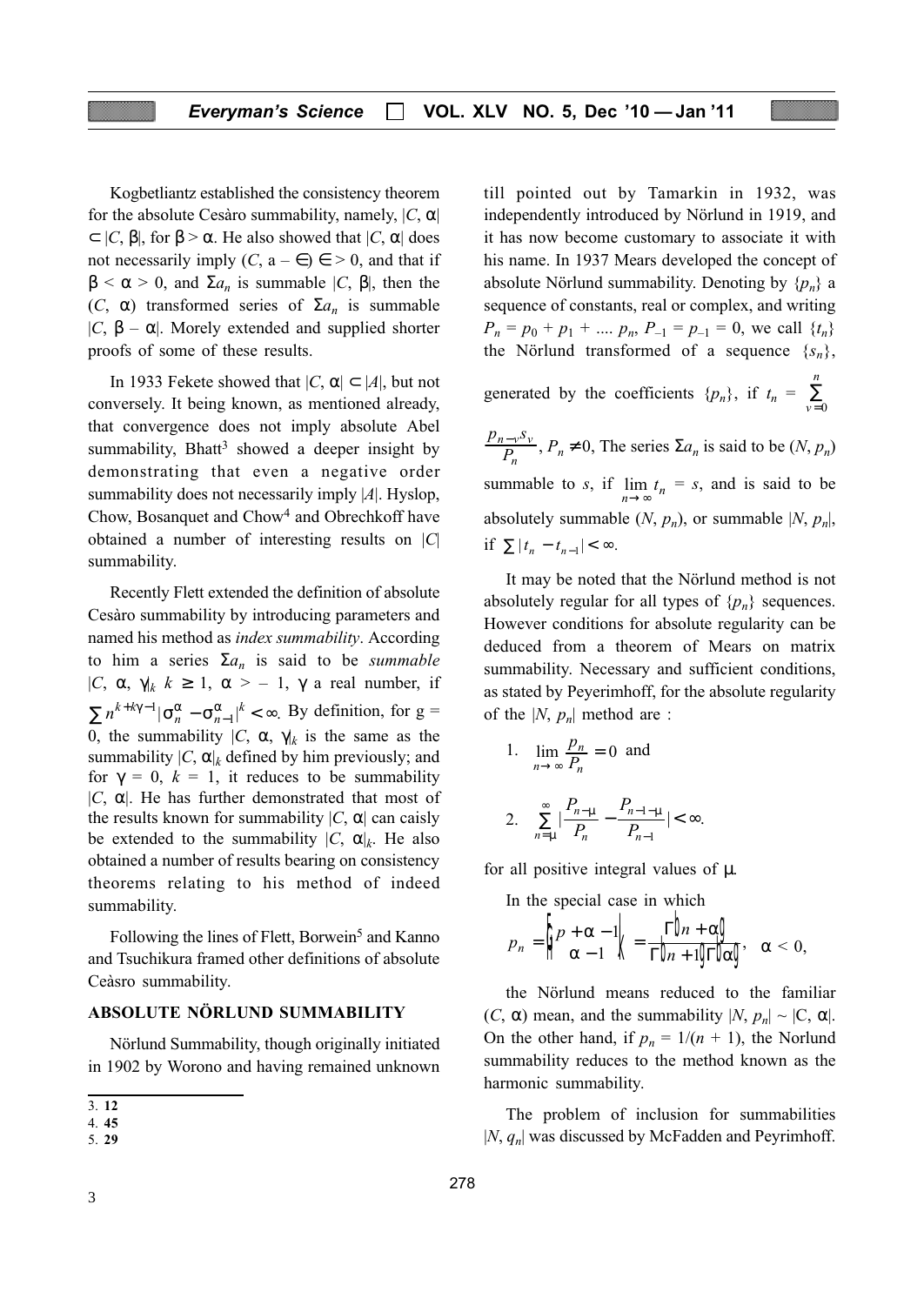Some of their results are of necessary and sufficient type. Knopp and Vanderburg have introduced another definition by replacing the sequences  $\{p_n\}$ by sequences of functions  $\{p_n(x)\}\$ . It seems that so far this definition has not been discussed for absolute summability,

#### ABSOLUTE RIESZ SUMMABILITY

In 1919, Riesz introduced another important method of summability which is now associated with his name. Assuming  $\{\lambda_n\}$  to be a positive, steadily increasing, monotonic function of  $n$  tending to infinity with n and writing.

$$
A_{\lambda}\mathbf{b}\mathbf{0}\mathbf{J} = A_{\lambda}^{0}\mathbf{b}\mathbf{0}\mathbf{J} = \sum_{\lambda_{n}<\omega} a_{n}, \quad \omega > 0.
$$

$$
A_{\lambda}^{\alpha}\mathbf{b}\mathbf{0}\mathbf{J} = \sum_{\lambda_{n}<\omega}\mathbf{b}\mathbf{0} - \lambda_{n}\mathbf{0}^{*} a_{n}, \quad \alpha > 0.
$$

and

$$
\mathit{C}^{\alpha}_{\lambda} \text{bd} = \mathit{A}^{\alpha}_{\lambda} \text{bd} / \omega^{\alpha},
$$

the function  $C_{\lambda}^{\alpha}$   $\alpha$  is called the Riesz mean of type  $\lambda$  and order  $\alpha$  of the series  $\Sigma a_n$ . If

$$
\lim_{\omega \to \infty} C_{\lambda}^{\alpha} \phi \mathbf{I} = s,
$$

where s is finite,  $\Sigma a_n$  is said to be summable (R,  $\lambda$ ,  $\alpha$ )  $\alpha$  > 0 to the sum s. In 1928 Obrechkoff developed the concept of absolute Riesz summability. According to him, if  $C_{\lambda}^{\alpha}$   $\alpha$   $\beta$  is of bounded variation in  $(h, \infty)$ , that is to say, if

$$
I_n^{\infty} | dC_{\lambda}^{\alpha} \log < \infty,
$$

where  $h$  his a convenient positive number, the series  $\Sigma a_n$  is said to be absolutely summable  $(R, \lambda, \lambda)$ α) or *summable* |R, λ, α| α ≥ 0. Obviously, the summability  $|R, \lambda, 0|$  is the same as the absolute convergence. Hyslop showed that for  $\lambda_n = n$ ,  $|R, n$ ,  $k \sim |C, k| k \ge 0.$ 

Consistency theorems : Theorems of consistency for summability  $|R, \lambda, \alpha|$  may be classified as

1. the first theorem of consistency,

- 2. the second theorem of consistency, and
- 3. the unified theorem of consistency.

To Obrechkoff is due the first theorem of consistency for absolute Risez summability which asserts that if a series is summable  $|R, \lambda, \alpha|$ ,  $\alpha \geq 0$ , then it is also summable  $|R, \lambda, \beta|$  for every  $β > α$ . The consequence of this theorem is that if the type remains unchanged, the effectiveness of absolute Riesz summability method increases with the order. Since summability  $|R, \lambda, 0|$  is equivalent to absolute convergence, it is obvious that the Riesz summability method is an absolutely regular one. The inclusion relation of the kind

$$
|R, \lambda_n, k| \subset |R, \phi(\lambda_n), k|,
$$

where the types are different but orders are identical, constitute what is called the second theorem of consistency for the absolute Riesz summability. The general results in this direction is that if the order of the summability remains the same, then for the absolute summability, the efficiency of the Riesz means increases, or at any rate does not decrease, as the rate of increase of the type decreases. The first theorem in this direction was obtained in 1942 by Chandrashekharan as analogue for absolute summability of Hardy's well-known extension of the classical "Second theorem of Consistency" for ordinary Riesz summability. In 1954, this result was generalised by Pati for integral orders. An improvement upon Pati's theorem was effected by Guha who prove that if  $\phi(t)$  be a nonnegative, monotonic increasing function of  $t \geq 0$ , tending to infinity with t, and be as many times differentiable as one may require, and if

∑

$$
t^k \phi^{(k)}(t) = 0 \ (\phi(t))
$$

as  $t \rightarrow \infty$  then if the series San summable |R,  $\lambda$ , k|, it is also summable |R,  $\phi(\lambda)$ , k|, where k is a positive integer, Guha established a result also for the case of non-integral order of summability, a shorter proof of which has been given by Pati. For non-integral orders Prasad and Pati have obtained results in which great simplicity has been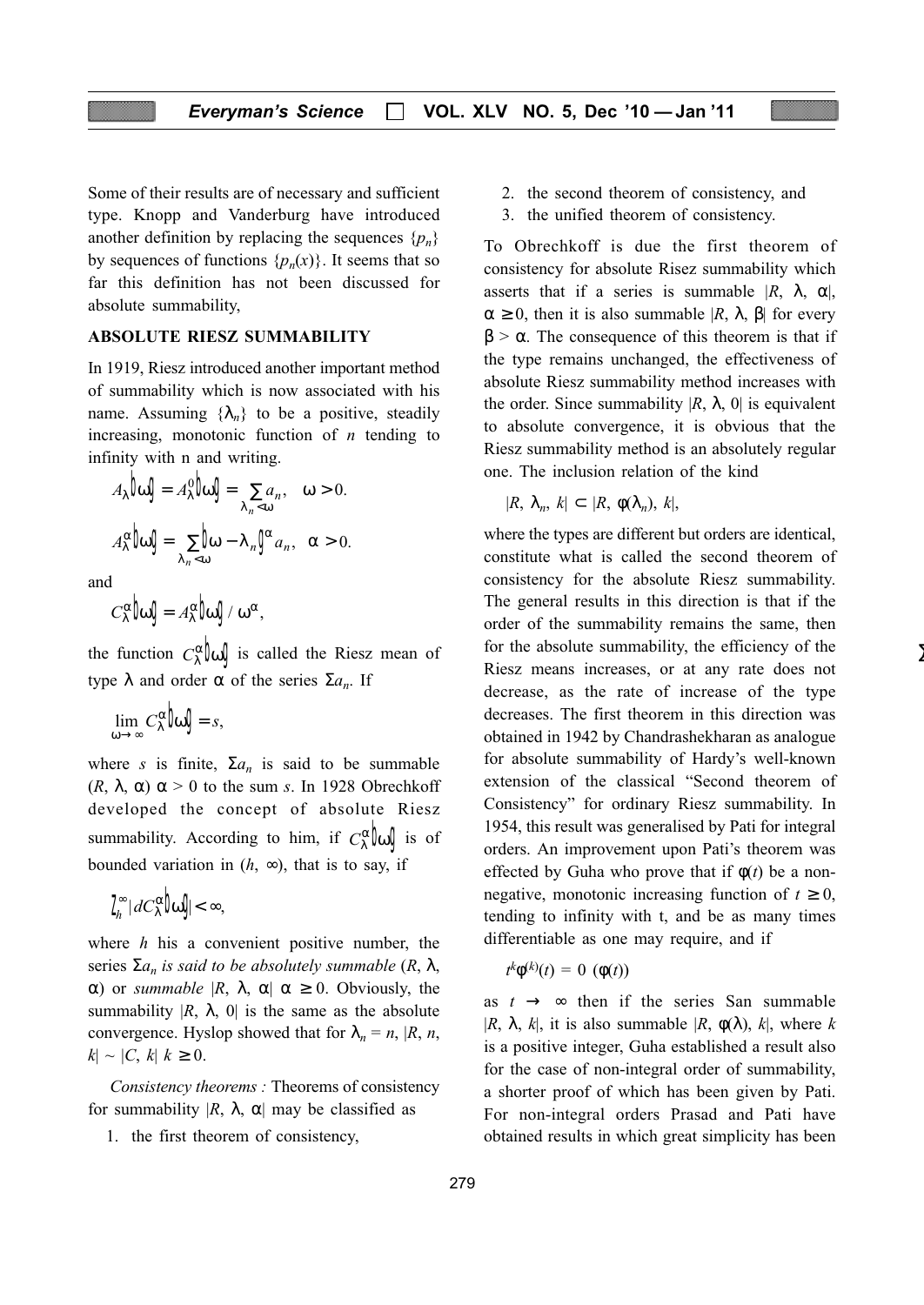effected on the conditions required. They have proved :

If  $\phi(t)$  is a non-negative, monotonic increasing function of t, for  $t \geq 0$ , steadily tending to infinity at  $t \to \infty$ , such that  $\phi(t)$  is a  $(k + 1)$ th indefinite integral, for  $t \geq 0$ ,  $\kappa$  being the integral part of k (assumed non-integral).

$$
t^{k+1}\phi^{(k+1)}\mathbf{b}\mathbf{g}/\phi\mathbf{b}\mathbf{g}\in B(h,\infty),
$$

where  $h$  is a finite positive number, and, uniformly in  $0 < v < 1$  and  $s > 0$ .

$$
\Lambda = s^{\kappa} \frac{\beta}{\phi b^{\kappa} + t \cdot 0} - \phi b^{\kappa} + \nu t \cdot 0
$$
\n
$$
\frac{0 \phi^{(1)} b^{\kappa} + \nu t \cdot 0^{\kappa}}{\phi b^{\kappa} + t \cdot 0^{\kappa}} \in BV_t b_t, \infty
$$

then any infinite series which is summable  $|R, \lambda_n$ , κ| is also summable |R,  $\phi(\lambda_n)$ , κ|. In particular, the result of the above theorem remains true if  $\Lambda$  is replaced by  $\phi^{(1)}(t)$ , monotonic and non-decreasing.

Denoting by (\*) the hypotheses of these theorems, we observe that by virtue of the first theorem of consistency,  $|R, \lambda_n, k| \subset |R, \phi(\lambda_n), k'|$ ,  $k' > k$ , under (\*). Prased suggested the possibility of establishing the above theorem by taking less stringent conditions then those in (\*). More generally, he suggested the investigation of problems what he termed the unified theorems of consistency which assert  $|R, \lambda_n, k| \subset |R, \mu_n, k'|$ , that is, when the type as well as order both vary. It seems, not much appreciable progress has been made so far in obtaining results of deeper character in this line. However, a special result that, for  $0 < \alpha \leq 1$ ,

 $|R, e^{n^{\alpha}}, 1| \subset |R, n, 1 - \alpha| \sim |C, 1 - \alpha|,$ 

can be deduced from a recent result of Dikshit.

Pramila Srivastava obtained a number of results

bearing on absolute Riesz summability which are analogues of certain theorem of Zygmund and Hardy for ordinary summability.

Discontinuous Riesz Means : An interesting line of work was opened by Hardy by introducing what are now termed as the "Discontinuous Riesz Means", in which  $\omega$  is restricted to the sequence  ${\lambda_n}$ . Following the usual terminology, we say that the series San is summable by discontinuous Riesz means  $(R, *\lambda, k)$  if

$$
C^k \mathbf{b}_{n+1} \mathbf{g} = \frac{1}{\mathbf{b}_{n+1} \mathbf{g}^{\mathbf{c}}} \sum_{v=1}^n \mathbf{b}_{n+1} - \lambda_v \mathbf{g}^{\mathbf{c}} a_v \to s',
$$

as  $n \to \infty$ , and summable  $|R^*, \lambda \, k|$  if the series  $\sum |C^k| \mathbf{D}_{n} \mathbf{Q} - C^k \mathbf{D}_{n}$  + 1 $\mathbf{Q} < \infty$ . Unlike the case of the conbtinuous Riesz means, this concept of discontinuous Ruesz means enables us to extend the range of the order even to negative values. For  $k \ge 0$ , it is clear that  $(R, \lambda, k) \subset (R^*, \lambda, k)$  and  $|R$ ,  $\lambda$ , k|  $\subset$  | $R^*$ ,  $\lambda$ , k| For  $k = 1$ , the converses of these impliations are also known to be true, but the prolbem in its general form for all orders  $k$  has yet to be explored. However, for particular types of sequences the equivalence of the above relations has been studied by Jurkar, Kuttner and Peyerimhoff.

Limitation Theorems : Associated with any useful method of summation there is a limitation theorem asserting that the method cannot sum too rapidly divergent ceries. Thus, for an infinite series  $\sum a_n$ , summable by a method  $(P)$ , a limitation theorem involves a positive sequence  $\{\phi_n\}$  with a property that  $s_n = 0(\phi_n)$ . By analogy, if the series  $\sum a_n$  is absolutely summable by a method  $(P)$ , the limitation theorem is expected to involve a positive sequence  $\{\phi_n\}$  with a property that  $\{s_n/\phi_n\}$  is of bounded variation. In 1951, Mohanty obtained a limitation theorem for absolute Riesz sum-mability of order one. Late, Dikshit extended this result for all integral orders.

It was shown by Hardy and Riesz that the summability  $(R, e^n, k)$ ,  $k \ge 0$ , is ineffective in the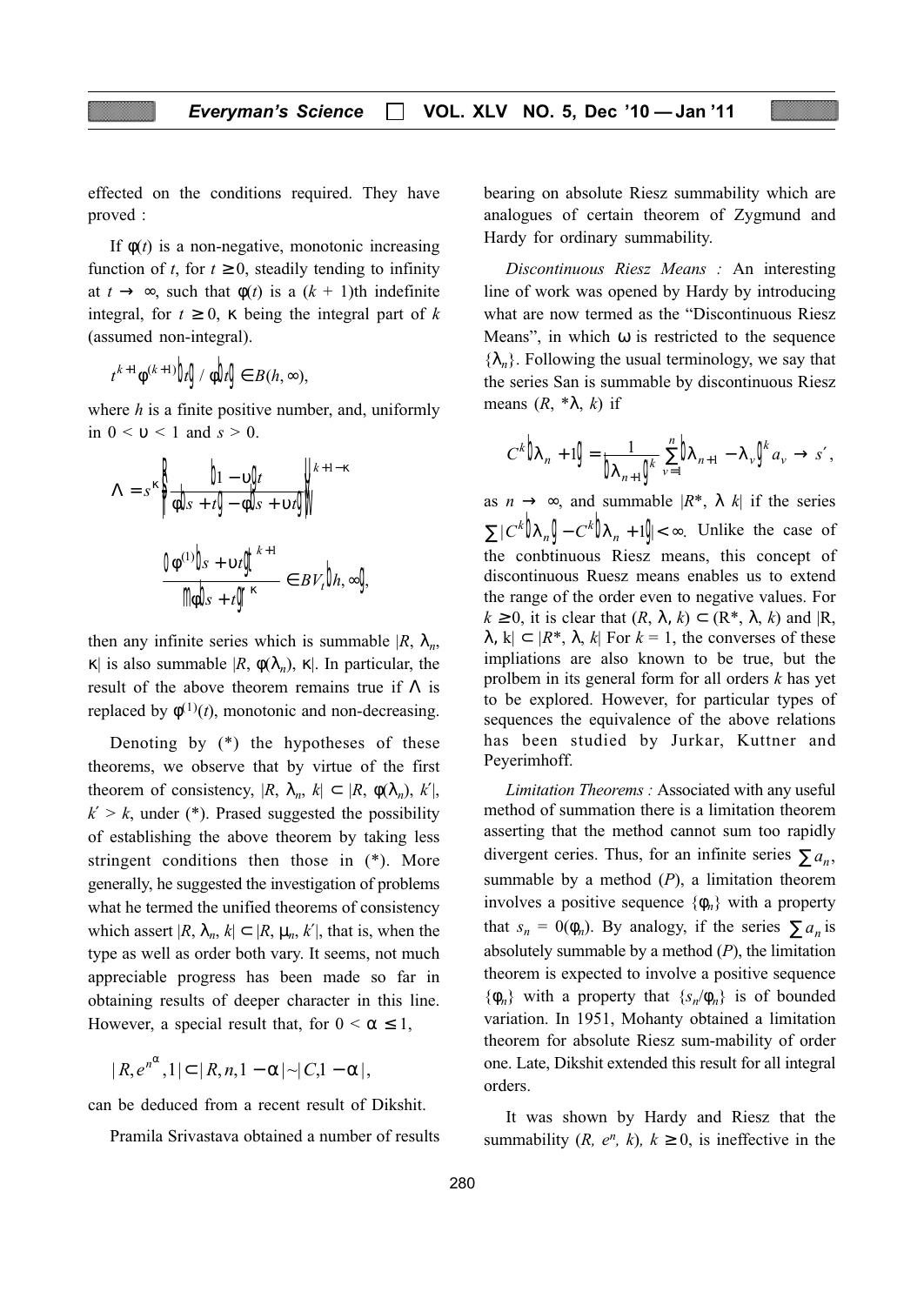sense that it sums only convergent series. The analogue of this theorem for absolute Riesz summability, in the special case  $k = 1$ , has been obtained independently by Sunouchi, Mohanty, and Obrechkoff. Dikshit has extended this result for all  $k \geq 0$ , and has shown that the summability |R, c<sup>n</sup>, k|,  $c > I$ ,  $k \ge 0$ , is ineffective. For discontinuous means Pati has shown that  $|R^*, e^n, 2|$  is ineffective.

Absolute Riesz Summability with Indices: Working on the lines of Flett, Mazhar has extended the scope of summability  $|R, \lambda, \alpha|$  by introducing a couple of parameters. According to him, a series  $\sum a_n$  is summable  $|R, \lambda, \alpha, \gamma|_k$  if the integral.

$$
\int_{h}^{\infty} \omega^{k+\gamma k-1} |\frac{d}{d\omega} C_{\lambda}^{\alpha} \boldsymbol{\ln} \boldsymbol{J} d\omega < \infty,
$$

where  $k \ge 1$ ,  $\alpha > 0$ ,  $\alpha k' > 1$ ,  $\gamma$  a real number and  $1/k + 1/k' = 1$ . The summability  $|R$ ,  $\lambda$ ,  $\alpha|_k$  is the same as the summability  $|R, \lambda, \alpha|_k$  defined previously by him. Mazhar and Borwein<sup>6</sup> have independently proved that  $|R, n, \alpha, \gamma|_k \sim |C, \alpha, \gamma|_k$ if  $\alpha > 0$ ,  $\alpha k' > 1$ ,  $k \ge 1$ ,  $1/k + 1/k' = 1$  and  $\alpha \ge$  $\gamma$  – 1/k. Mazhara has also established a set of consistency theorems for the summability  $|R$ ,  $\lambda$ ,  $\alpha$ ,  $\gamma |k$ , from which follow, as special cases, the corresponding results of Obrechkoff and his own. Guha's result of the second theorem of consistency can also be derived from another result of Mazhar on the  $|R$ ,  $\lambda$ ,  $\alpha$ ,  $\gamma|_k$  summability.

It may be mentioned that for  $\lambda_n = n$ , the definition of  $|R, \lambda, \alpha, \gamma|_k$  was also given by Borwein<sup>7</sup> which is covered by that of Mazhar. A similar definition, with some additional conditions, was introduced by Pramila Srivastava. Still in 1963, Boyer and Holder formulated a definition of absolute Riesz summability in another direction.

#### ABSOLUTE SUMMABILITY FACTORS

Given the series  $\sum a_n$ , if a series  $\sum a_n \in n$  is summable in some sense, while in general  $\sum a_n$  is

| . . |  |
|-----|--|
|     |  |

7. 32 10. 40

itself not so summable, then  $\mathbf{e}_{n} \mathbf{Q}$  is said to be a summability factor of the series  $\sum a_n$ . If the summability in question is absolute, the factors are naturally called absolute summability factors. The problem of summability factors received wide attention when in 1906, Hardy posed the problem: Given that  $\sum a_n$  is summable (C, k), when is  $\sum a_n \in_{n}$  summable  $(C, k')$ ,  $k' \geq k$ ? In fact the problem was an extension of the classical results obtained much earlier by Abel, Dirichlet, and Dedekind on ordinary convergence. Hardy's problem for ordinary summability received immediate attention of various workers like Bohr<sup>8</sup>, Moore, Chapman, Bromwich, Schur, Kogbetliantz, Anderson9 and others.

It was Fekete who initiated the work on absolute summability factors in 1917. He obtained necessary and sufficient conditions for  $\sum a_n \in_{n}$  to continue being summable  $|C, k|$ , when the series  $\sum a_n$  is summable  $|C, k|$  and for  $\sum a_n \in R$  to be summable |C, k| or  $|C, k+1|$  when  $\sum a_n$  is  $(C, k)$ -summable,  $k$  being a positive integer. In 1925, Kogbetliantz proved that if  $\sum a_n$  is summable  $|C, \delta| \delta > 0$ , then the series  $\sum a_n n^{-\gamma}$ ,  $0 < \gamma \ge \delta$ , is summable  $|C, \delta \rangle$  $- v$ . Sunouchi extended the scope of this theorem by relaxing the condition  $\gamma \geq \delta$ . Peyerimhoff supplied simpler proofs of the above theorem of kogbetliantz. The work of Fekete and Kogbetliantz was carried further by Bosanquet<sup>10</sup>, who extended the result of Fekete and established, amongst other, the following two theorems:

**Theorem 1.** If  $0 \leq \rho \leq k$ , necessary and sufficient conditions for  $\sum a_n \in_{n}$  to be summable |C,  $\rho$ |, whenever  $\sum a_n$  is summable  $|C, k|$ , are

1.  $\epsilon_n = O\theta n \rho^{-k}$  and 2.  $\Delta^k \epsilon_n = O(n-k)$ , where  $\rho$  and  $k$  are integers.

<sup>8.</sup> 25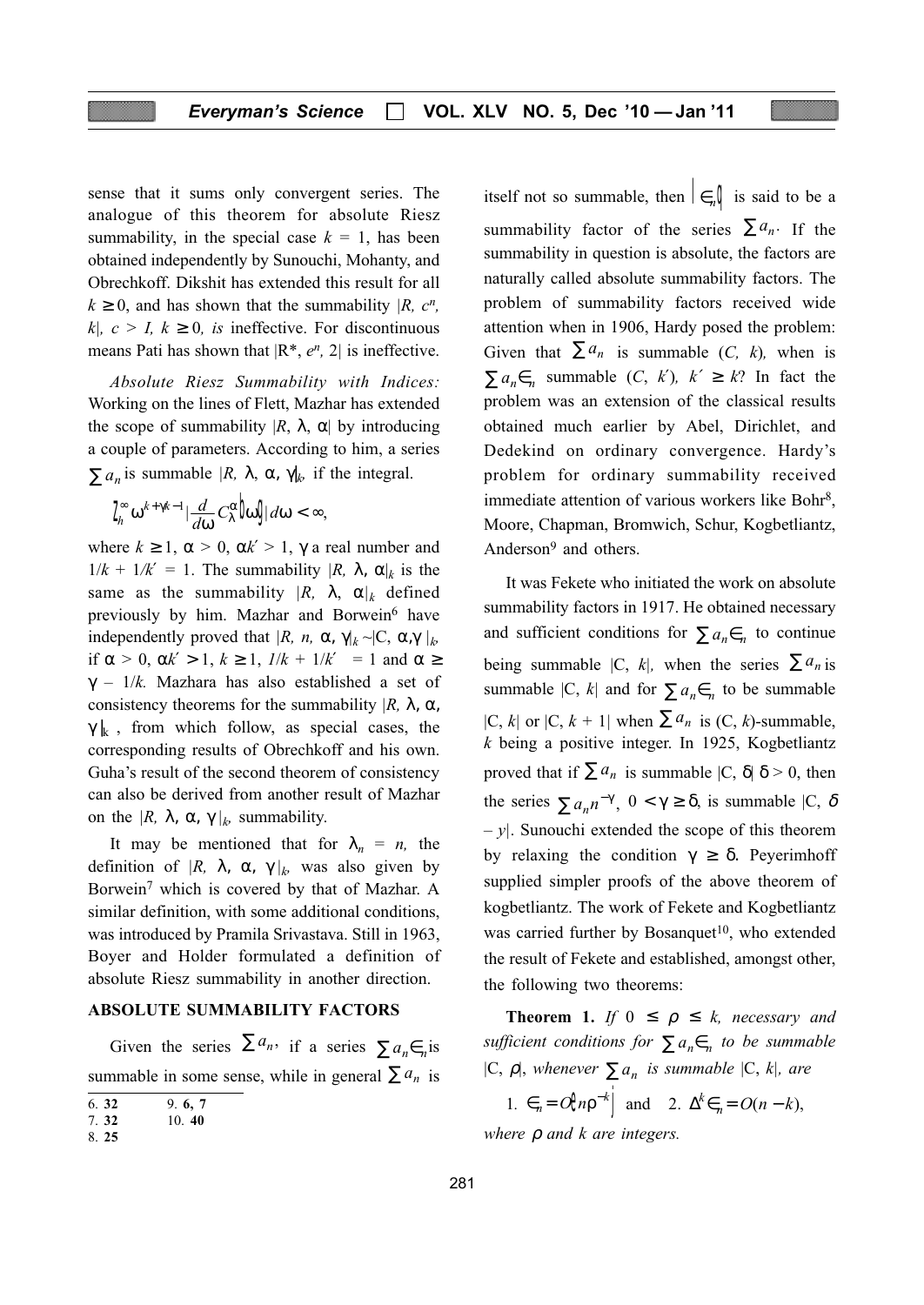**Theorem 2.** If  $0 \leq \rho \leq k + 1$ , necessary and sufficient condition for  $\Sigma a_n \in_n$  to be summable  $|C_n|$  $ρ|$ , whenever  $Σa_n$  is summable  $(C, k)$ , are :

1. 
$$
\sum n^{k-p} |\epsilon_n| < \infty
$$
 and 2.  $\sum n^k |\Delta^{k+1} \epsilon_n| < \infty$ ,

where p and k are integers.

Peyerimhoff extended the scope of Theorem 1 for all non-negative values of k and  $\rho$  by establishing a theorem, the sufficiency part of which was stated by Anderson<sup>11</sup>. Chow has generalized this result in another direction. Chow also extended the second theorem of Bosanquet stated above, which was later generalized and extended in various directions by Bosanquet and Chow12. Pati and Ahmad and Ahmad<sup>13</sup>, the results of Bosanquet, Chow and Peyerimhoff were extended by Mehdi for  $|C,\beta|_k$ summability. Peyerimhoff has also obtained a number of interesting results some of which are analogues of the results proved by him and Jurkat and Peyerimhoff for ordinary summability.

Tatchell obtained a set of necessary and sufficient conditions on the sequence  $\mathbf{\epsilon}_n \mathbf{Q}$  for |A| summability of the series  $\sum a_n \in_{n}$  when  $\sum a_n$  is convergent. Bosanquet and Tatchell further extended the scope of this result by replacing the condition of convergence of  $\sum a_n$  by summability (C, k),  $k \geq -1$ .

It is know that strong Cesaro summability of order 1, symbolically summability  $|C, 1|$ , does not necessarily imply  $|C, 1|$  summability, and also that boundedness of the sequence  $\int u_n^a \vec{l}$  does not ensure |C,  $\alpha$ | summability, where  $t_n^a$  denotes the *n*-th Cesaro mean of order  $\alpha$  of the sequence  $\{na_n\}$ . Led by these considerations, Pati obtained a couple of theorems for  $|C, \alpha|$  summability of the series  $\sum a_n \in_n$  whenever is  $|C|$ , 11 summable or  $t_n^d$ is bounded. These results were further extended

and generalised by Prasad and Bhatt and Pati. Sunouchi studied the problem of 1C, al summability of the series  $\sum a_n \in_n$  when the series  $\sum_{\nu=1}^n |\sigma_{\nu}^{\alpha} - \sigma_{\nu-1}^{\alpha}|$  $\sum_{\nu=1}^{n} |\sigma_{\nu}^{\alpha} - \sigma_{\nu-1}^{\alpha}|$  is not bounded, that is to say,  $\sum a_n$  $\sum_{n=1}^{\infty}$  is not summable |C,  $\alpha$ |. This result of Sunouchi was further extended by Dikshit. Tayler obtained a result for absolute summability factors of a sequence which is an analogue of a resulf of Bosanquet<sup>14</sup> for ordinary summability. Hyslop has obtained necessary and sufficient. conditions for the summability  $|C, k|$  of the series  $\sum n \rho a_n$ .

Quite recently work has been started in investigating summability factors for absolute Nörlund summability. The work has been done on the special case of harmonic summability by Lal and Singh. The results of Lal have been extended by Mehrotra and Tripathi to  $|N, p_n|$  summability. Recently Nand Kishore has obtained a result for |N,  $p_n$ | summability which generalises all the previous results.

The second theorem of consistency for absolute Riesz summability raises the problem of investigating the nature of the summability factors  $\{\epsilon_n\}$  which will make the factored series  $\Sigma a_n \epsilon_n$ summable  $|R, \phi(\lambda), k|$  whenever  $\Sigma a_n$  is summable |R,  $\lambda$ , k| if  $\phi(\lambda)$  increases rather too rapidly. In this direction the first result, due to Mohanty, is for order one. This result was further extended by Tatchel for all positive orders which is an analogue for absolute Riesz summability of a theorem due to Hardy and Riesz, Matsumoto extended the result of Mohanty in a different direction. Bridging the gulf between the theorems relating to the second theorem of consistency and the theorem of Tatchell for integral orders, Guha established a result, which has been subsequently generalised by Dikshit, by obtaining a theorem which is an analogue of a recent result of Borwein<sup>15</sup> for ordinary summability. The more abstruse case of positive non-integral orders has also been dealt with by Dikshit, Ahmad<sup>16</sup>, and Borwein and Shawyer<sup>17</sup>. In 1962, Mazhar

<sup>11.</sup> 8 15. 31

<sup>12.</sup> 46 16. 5

<sup>13.</sup> 3 17. 34

<sup>14.</sup> 44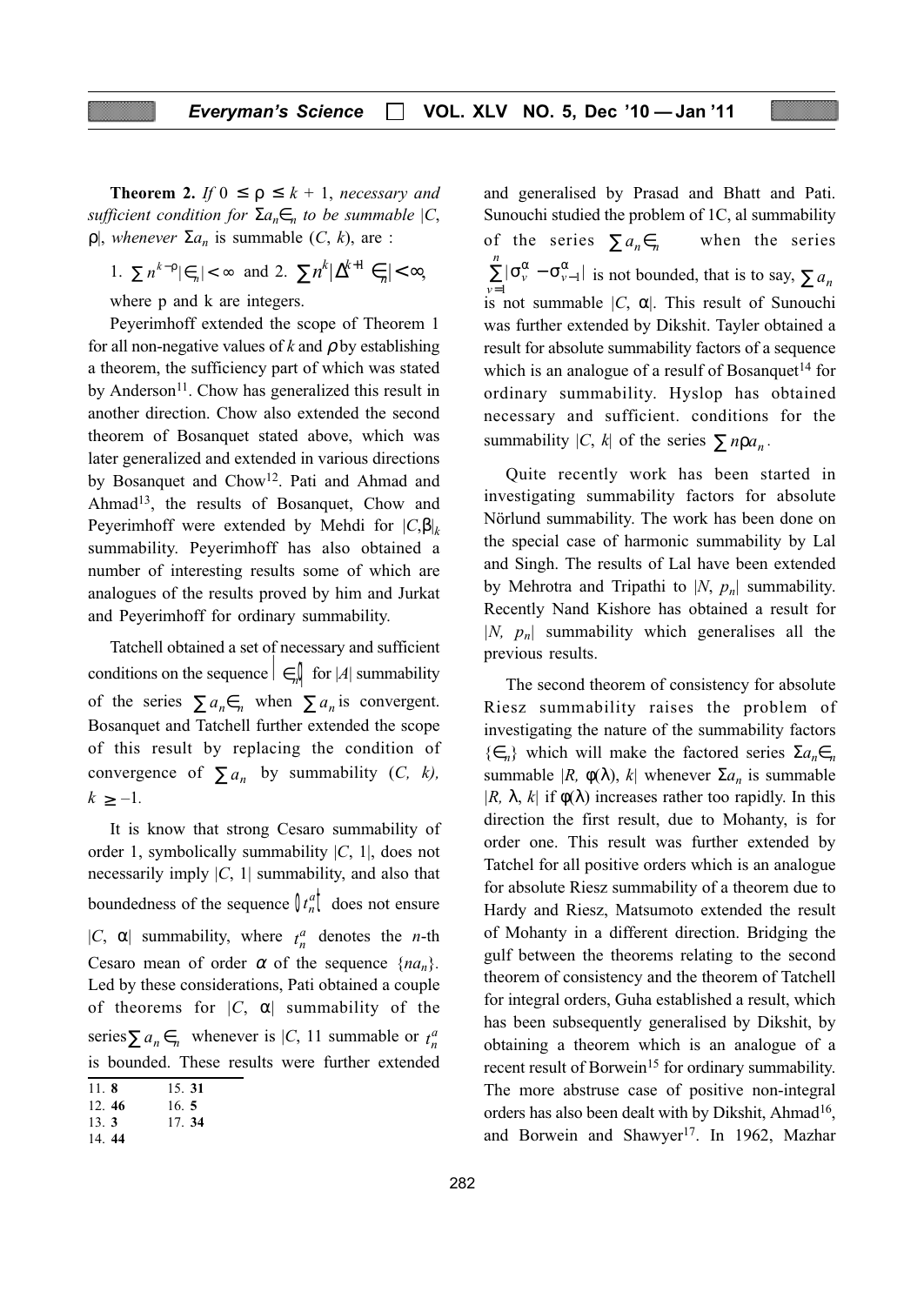extended Tatchell's theorem for indexed Riesz summability.

Quite recently Maddox has obtained necessary and sufficient conditions for absolute convergence of  $\Sigma a_n \in R$  when  $\Sigma a_n$  is summable  $(R, \lambda, k)$ , and has also established a sufficient condition for the series  $\sum a_n \in n$  to be summable  $|R, \lambda, k|$  whenever the series  $\Sigma a_n$  is bounded ordinarily (R,  $\lambda$ , k), k being an integer. In 1962, generalising his own result<sup>18</sup> on |R, log n, 1| summability factors, Bhatt<sup>19</sup> established a theorem which was subsequently extended by Mehrotra for summability  $|R$ , exp (log log n)<sup> $\Delta$ </sup>, 1,  $\Delta > 1$ .

It may be observed that in certain cases Riesz summability of series becomes similar with the Cesàro summability of Lebesuge-Stiltjes integrals. Use of this in dealing with the summability factors of integrals and Dirichlet series has been made in a number of paper published by Bosanquent<sup>20</sup>, Seargent, Cossar, Austin<sup>21</sup>, Borwein<sup>22</sup>, Srivastava, and others.

#### TAUBERIAN THEOREMS

The concept of Tauberian theorems, as wellknown, originated from a theorem of Tauber which states that if  $\Sigma a_n$  is summable (A) and  $a_n = o(1/n)$ then  $\Sigma a_n$  is convergent. The idea behind this simple theorem, in course of time, developed into a class of theorems now called Tauberian theorems, their general nature being the determination of the conditions on  $\{a_n\}$  that ensure the summability of the series  $\Sigma a_n$  by a Q-process whenever it is summable by a *P*-process,  $p \not\subset Q$ . The first result of this type for absolute summability methods is due to Hyslop who proved that if the series  $\sum a_n$  is summable |A| and series  $\Sigma \Delta(na_n)$  is summable |C,  $k+1$ , when  $k \ge 0$ , then  $\Sigma a_n$  is summable 1C, k|. This result has been further extended by Sunouchi for |φ| summability. Lorentz has developed a general

method for obtaining Tauberian conditions for absolute summability. He has also remarked that the result of Hyslop is the best possible in certain sense. Mazhar has generalised the above result of Hyslop for  $|C, \alpha|_k$  summability. Quite recently Slipenuck and Bhatt<sup>23</sup> have obtained Tauberian theorems for absolute matrix summability and absolute Nörlund summability respectively. In 1949, Mohanty obtained Tauberian conditions under which  $|R, \lambda_n, 1|$  implies  $|C, 0|$ . This result was further extended for all positive orders by Pati by establishing a result which is an analogue of a known Tauberian theorem of Hardy for ordinary summability. Later on, this result was generalized by Bhatt<sup>24</sup>. Pati also obtained necessary and sufficient Tauberian conditions under which  $|R, \lambda_n$ ,  $1| \subset |C, 01 \text{ and } |R, \lambda_n, 2| \subset |R, \lambda_n, 1|$ . Generalising the result of Hyslop mentioned above, Pramila Srivastava has obtained absolute summability analogue of Tauberian theorems of Rajagopal and Schnee. A special feature of the extended Abel summability  $|A, \lambda|$  and absolute Riesz summability consists in the fact that unlike the case of implying Abel by Cesàro, the summability  $|R, \lambda, k|$  of the series  $\Sigma a_n$  does not necessarily imply its  $|A, \lambda|$ summability. However, Lorentz and Maephail have proved by imposing certain restrictions, namely that  $\sum a_n e^{-\lambda_n z}$ ,  $x > 0$ , is convergent, it can be shown that  $|R, \lambda, k| \subset |A, \lambda|$ .

#### HIGH INDICES THEOREMS

In Tauberian theorems we ensure absolute convergence from the assumption of absolute summability of an infinite series  $\Sigma a_n$  by imposing restrictions on  $\{a_n\}$ . Now tha problem arises whether the absolute convergence can be deduced from the summability  $|A, \lambda|$  of a series  $\Sigma a_n$  by imposing certain restrictions on  $\{\lambda_n\}$  alone. The theorems of this nature have been termed as *High* Indices Theorems by Hardy and Littlewood. In this direction the first result is due to Zygmund who has established a result which is an analogue of the High Indices Theorem for ordinary summability

<sup>18.</sup> 17 22. 28, 29

<sup>19.</sup> 18 23. 22

<sup>20.</sup> 41, 42 24. 14

<sup>21.</sup> 9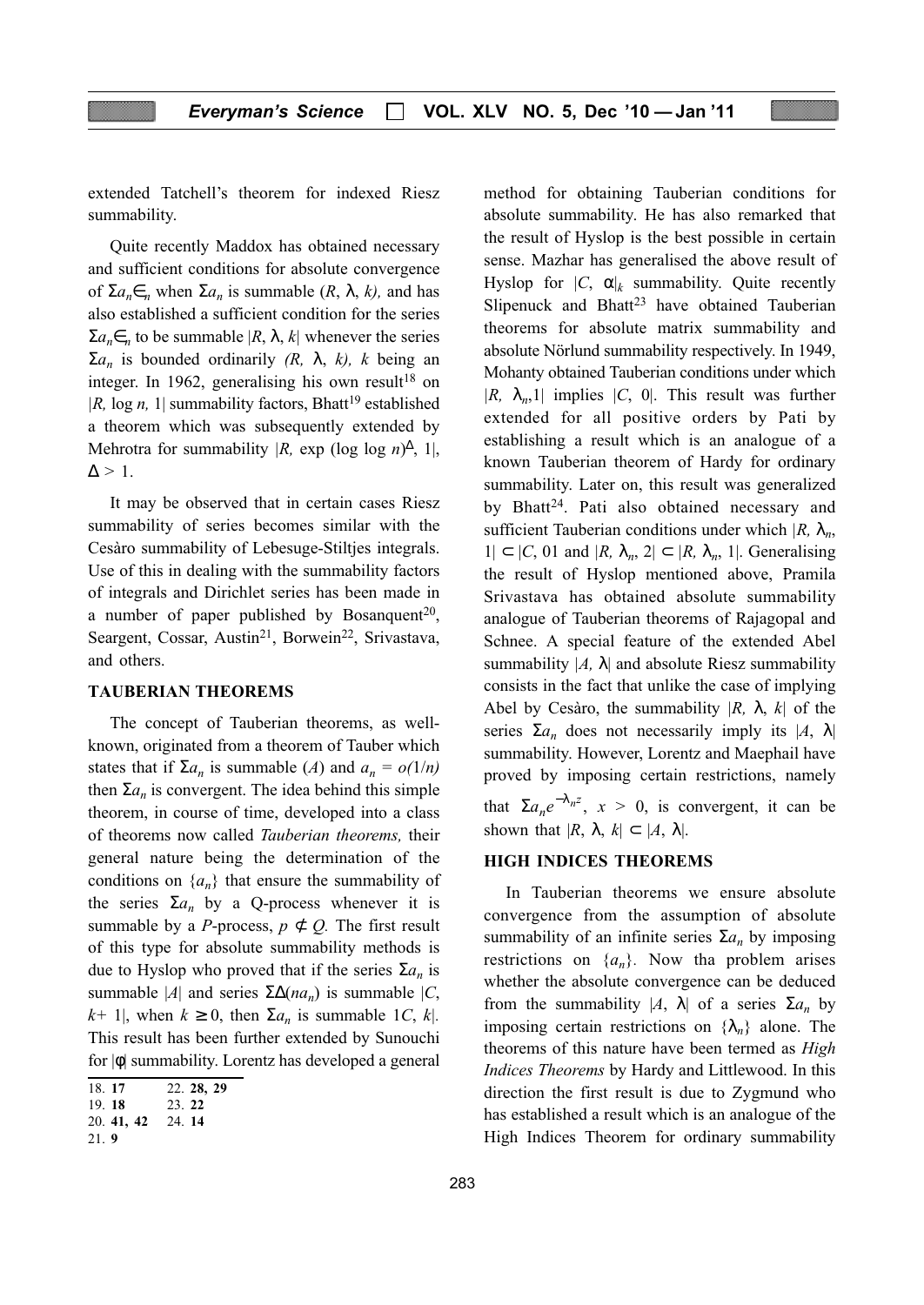due to Hardy and Littlewood. He proved that if  $\lambda_{n+1}/\lambda_n \ge q > 1$ , for all n and if a series  $\Sigma a_n$  is summable  $|A, \lambda|$ , then it is absolutely convergent. A similar result for the summability  $|R, \lambda, k|$  has been obtained by Pramila Srivastava which is an analogue of a theorem of Hardy and Risz.

Extending a result of Zygmund for  $|A|$ summability of a Lacunary series, Flett has proved that if  $a_n = 0$ , when  $n \neq n_v$ ,  $n_{v+1}/n_v > q > 1$ , and the series  $\Sigma a_n$  is summable  $|A|_k$ , then  $\Sigma |a_n|^k < \infty$ . Lorentz has shown that, when  $k = 1$ , the restriction imposed on the gap-conditions cannot be relaxed.

#### ABSOLUTE SUMMABILITY OF FOURIER SERIES

Perhaps nowhere was the inadequacy of the classical notion of convergence brought out more prominently and the usefulness of the concept of summability realised more significantly, than in their applications to Fourier series. The classical result that the Fourier series of a continuous function may not converge at points, which may even be everywhere dense, and in contrast to this the subsequent results of Fèjer and Lebesgue that the Fourier series is summable  $(C, 1)$  at all points of continuity and indeed almost everywhere, brought home clearly the distinct advantage of the methods of summability over that of convergence in their applications to Fourier series. In fact the development of the concept of ordinary as well as that of absolute summabil-ities received great stimulus from their application to Fourier series. From the beginning of the present century there has been very intensive and steadily growing work on the application of various methods of summability to Fourier series, an elaborate account of which was given in my Presidential Address to the section of Mathematics and Statistics of the Indian Science Congress in 1945. In the present Address my endeavour will be to dwell upon the aspect of absolute summability only.

Let

$$
\frac{1}{2}a_0 + \sum_{n=1}^{\infty} \mathbf{b}_n \cos nx + b_n \sin nx \mathbf{g} = \sum_{n=0}^{\infty} A_n \mathbf{b}_n \mathbf{g}
$$

where

$$
\frac{a_n}{b_n} = \frac{1}{\pi} \int_{-\pi}^{\pi} f \mathbf{b}x \mathbf{C}_{\sin nx}^{\cos nx} dx \text{ and } a_0 = \frac{1}{\pi} \int_{-\pi}^{\pi} f \mathbf{b}x \mathbf{b}dx,
$$

be the Fourier series associated with the function  $f(x)$  which is periodic and integrable in the sense of Lebesgue over the interval ( $-\pi$ ,  $\pi$ ). Let

$$
\Phi \Phi \Phi = \frac{1}{2} m \Phi x + t \Phi + f \Phi x - t \Phi - 2 f \Phi x \Phi
$$

$$
\Phi \Phi \Phi = \frac{1}{2} m \Phi x + t \Phi + f \Phi x - t \Phi
$$

$$
\Phi_{\alpha} \Phi \Phi = \frac{\alpha}{t^{\alpha}} \chi_{0}^{\prime} \Phi - u \Phi^{x-1} \Phi \Phi \Phi u, \alpha > 0.
$$

In 1914 Bernstein<sup>25</sup> proved that if  $f(x) \in$  Lip  $\alpha$ in  $(0, 2\pi)$ , then the Fourier series of  $f(x)$  converges absolutely for  $\alpha > \frac{1}{2}$ , but not necessarily when  $\alpha \leq \frac{1}{2}$ . Later on, in 1928,

Zygmund established that if  $f(x) \in BV(0, \pi)$  and  $f(x) \in$  lip  $\alpha$  (0 <  $\alpha \le 1$ ), then the Fourier series of  $f(x)$  is absolutely convergent. He also demonstrated, by means of an example, that bounded variation of  $f(x)$  alone is not sufficient to ensure the absolute convergence of the Fourier series of  $f(x)$ . These theorems of Bernstein and Zygmund have been subsequently generalised and improved in various ways by a number of worker like Szasz, Hardy and Littlewood, Tomic and others. Recently Nobel applied these ideas to the study of the absolute convergence of Lacunary-Fourier series, some of whose results have been generalized by Mazhar. In the light of the results of Bernstein and Zygmund it became natural to investigate when the Fourier series will become absolutely summable instead of 25. 10 being absolutely convergent.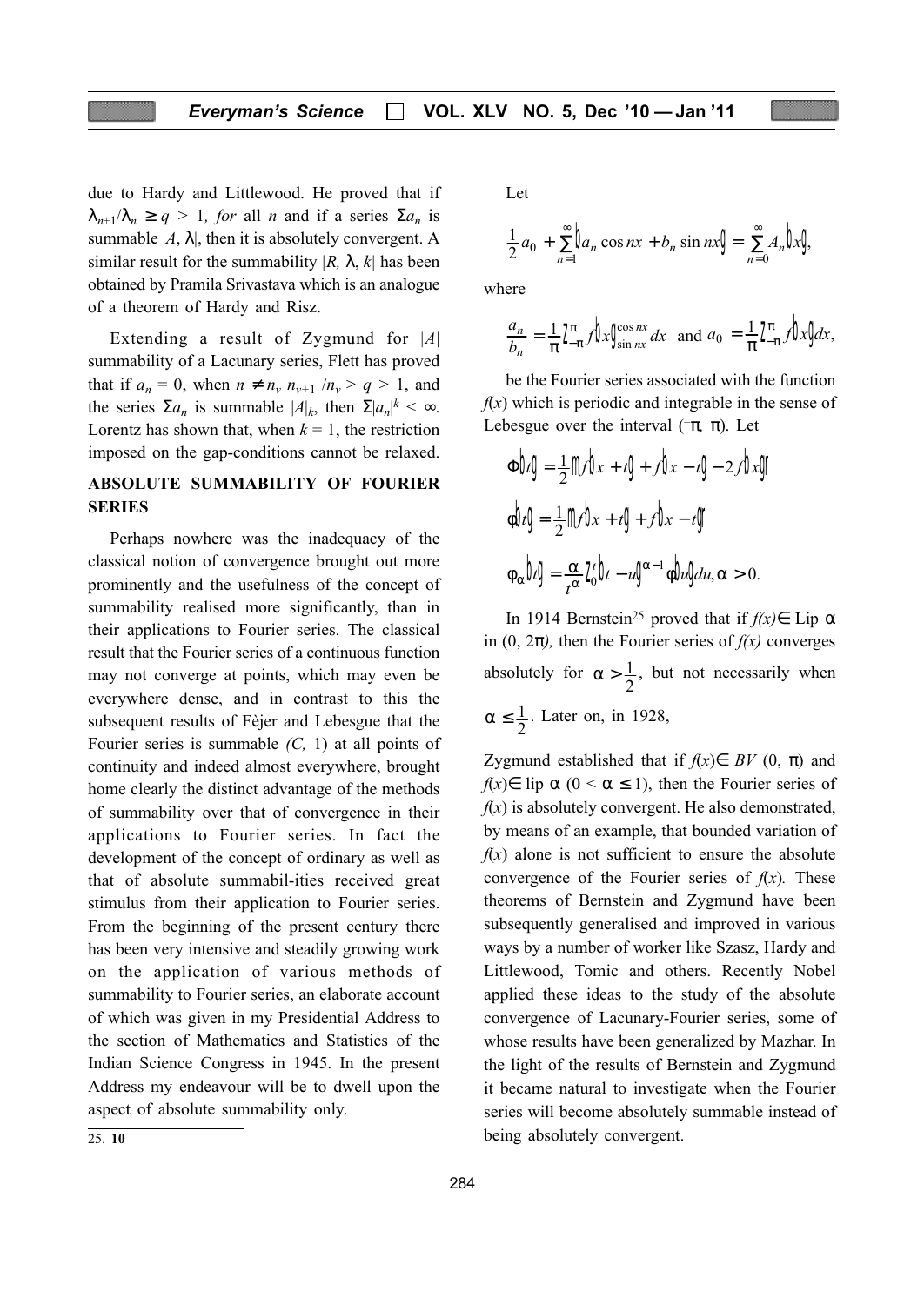Absolute Abel Summability : The earliest application of the notion of absolute summability to Fourier series is that of summability  $|A|$  and is due to Whittaker who proved that every Fourier series which converges by virtue of Dini's condition is summable  $|A|$ . Immediately after, this result was generalised by Prasad who showed that at a point at which the integral

$$
I_0^\delta |\Phi| f/t^2 dt
$$

exists, where

$$
\Phi \phi = I_0^{\delta} \left[ f \phi + t \phi + f \phi - t \phi - 2S \right] dt,
$$

the Fourier series is summable  $|A|$ . Again he proved that a Fourier series which converges under Jordan's condition is summable  $|A|$ . This last result of Prasad was generalised by Misra who proved that the Fourier series is summable |A| under de la Vallee Pqussin's condition. Later on, Bosanquet<sup>26</sup> generalised these results by proving that if  $\overline{\phi}_{\alpha} \mathbf{\hat{H}}$  $\alpha \geq 0$ , is of bounded variation in  $(0, \pi)$  and tends to zero as  $t \rightarrow 0$ , then the Fourier series is summable  $|A|$ , where

$$
\overline{\varphi}_{\alpha}bg = \tfrac{\alpha}{\ell^{\alpha}}\tfrac{\gamma_{\delta}}{\delta}b - \iota g^{\alpha-1}\tfrac{\gamma_{\delta}}{\delta}b_{\iota}g_{\iota\iota}.
$$

Prasad studied for the first time the summability  $|A|$  of the conjugate series. He proved that a conjugate series is summable |A| at a point x at which the integral

$$
\textbf{Z}_{0}^{\delta} \,|\Psi \textbf{b} \textbf{y}\textbf{y}t^{2}dt
$$

exists where

$$
\psi b \mathbf{g} = \mathbf{J}_0' \left[ f \mathbf{h}_x + t \mathbf{g} \right] = f \mathbf{h}_x - t \mathbf{g} dt.
$$

Prasad's theorem for summability |A| of the conjugate series has been later on represented in

| 26.36 |  | 30. 37, 38 |  |
|-------|--|------------|--|
|       |  |            |  |

27. 47 31. 35

28. 11 32. 47

$$
29.13
$$

somewhat different forms by Takahashi and extended chiefly by Kuniyeda and Bosanquet and  $Hyslop<sup>27</sup>$ . There is a certain amount of overlapping between the results of Kuniyeda, which are earlier, and those of Bosanquet and Hyslop. Sinha in 1959, obtained a necessary and sufficient condition for the non-summabili-ty  $|A|$ , of the conjugate series.

In order to investigate the bounded variation and behaviour of a complex Fourier series on its radius and circle of converge, Prasad discussed the summability |A| of Young's restricted Fourier series and proved that in the interval of restriction the restricted Fourier series of the second class behaves as the ordinary Fourier series for the purpose of summability  $|A|$ . Misra proved that the same is true for restricted Fourier series whatever be their class. Kuniyeda and Bhatnagar28 have investigated conditions for the summability  $|A|$  of the derived Fourier series and derived conjugate series. Results have also been established by Bhatt<sup>29</sup> and Gupta regarding the absolute summability of the Laplace series and the Ultra-spherical series respectively.

Absolute Cesàro summability : In 1936, Bosaquet<sup>30</sup> carried further the work of Prasad, Misra and his own and established general theorems for |C| summability of Fourier series analogous to known results of Hardy and Littlewood concerning ordinary Cesàro summability. He proved that if  $\phi_{\alpha}(t) \in BV(0, \pi)$ ,  $\alpha > 0$ , then the Fourier series of f(t), at  $t = x$  is summable  $|C, \beta|, \beta > \alpha$ , and conversely, if the Fourier series of  $f(t)$ , at  $t = x$ , is summable  $|C, \alpha|, \alpha \ge 0$ , then  $\phi_{\beta}(t)$  is of bounded variation in (0,  $\pi$ ), for every  $\beta > \alpha + 1$ . In 1962, Hirokawa established that summability  $|C, \alpha|$  of Fourier series to zero implies that  $\phi_{\alpha}(t) = 0$  (1), for  $\alpha$  > 1. Quite recently Sinha has obtained a necessary and sufficient condition for the summability ICI of Fourier series which is an analogue of a result of Bosanque31 for ordinary Cesàro summability. Bosanquet and Hyslop<sup>32</sup> studied the  $|C|$  summability of conjugate series in detail and obtained several theorems. Analogous problems for  $|C|$  summability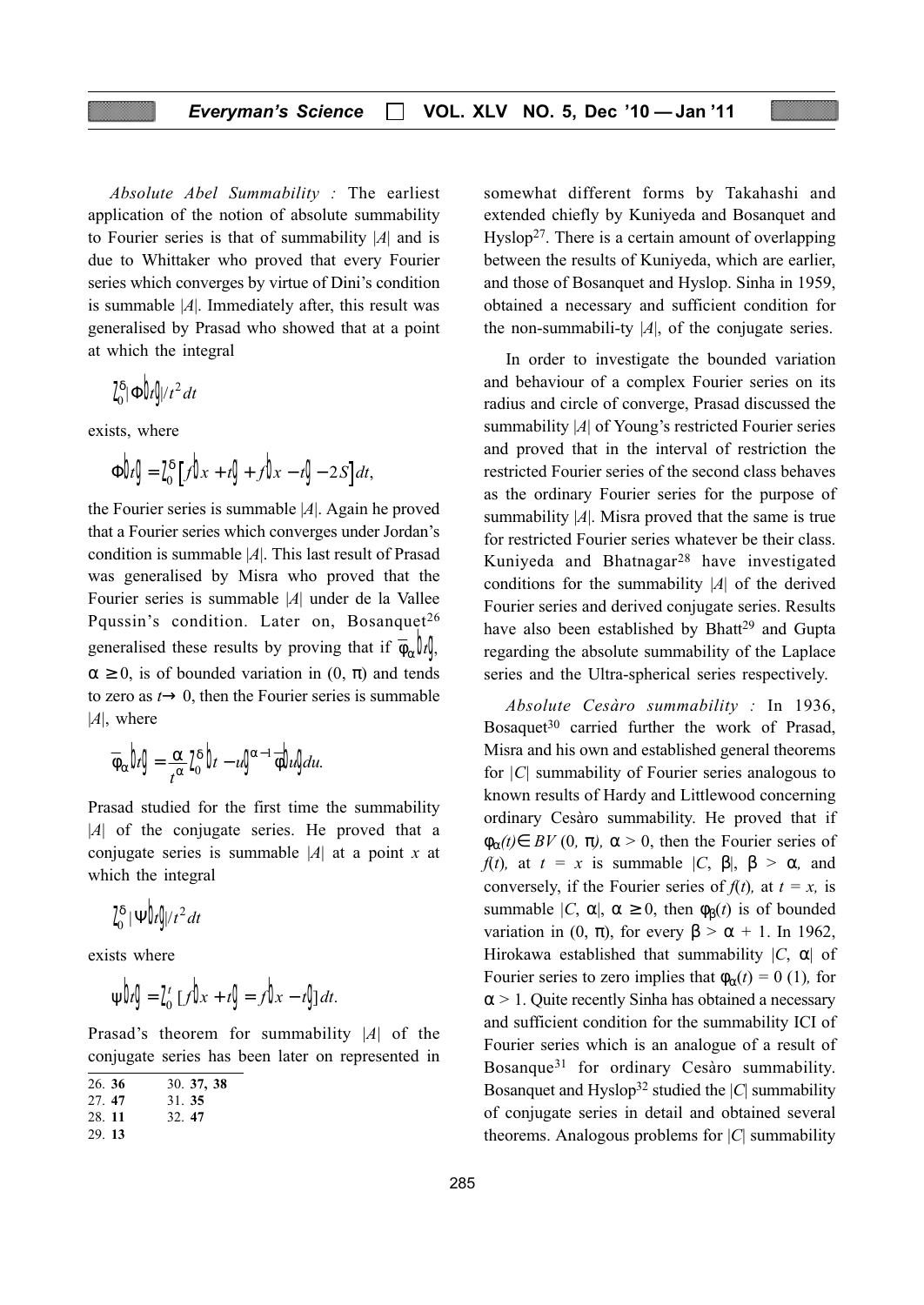of the rth derived Fourier series and the rth derived conjugate series were dealt with by Hyslop. Bosanquet<sup>33</sup> and Mohanty studied the  $|C|$ summability of the derived Fourier series and derived conjugate series of a class of functions belonging to Cesàro-Lebesgue integral.

The behaviour of Fourier series regarding the |C| summability of  $f(t) \in$  Lip  $\alpha$  was investigated by Hyslop and Chow. Hyslop showed that the Fourier series of  $f(x) \in \text{Lip } \alpha, 0 < \alpha \le \frac{1}{2}$ , is summable  $|C|$ ,  $\frac{1}{2} - \alpha + \epsilon$ ,  $\epsilon > 0$  for every value of x. Bosanquet remarked that the theorem of Hyslop is the best possible in as much as that cannot be replaced by zero. In generalising this result Chow made use of the concept of Lip  $(k, p)$  class which was introduced for the first time by Hardy and Littlewood. According to them  $f(t) \in Lip (k, p)$  if for  $p \ge 1, 0 <$  $k \leq 1$ ,

$$
W_p \mathbf{b}_n \mathbf{g} = \left[ \frac{1}{2\pi} \int_{-\pi}^{\pi} |f| \mathbf{b}_n + h \mathbf{g} - f \mathbf{b}_n \mathbf{g}^p \, dx \right]^{1/p}
$$

$$
= O(|h|^k).
$$

In fact Chow obtained this generalisation as a deducation from his result on  $|C|$  summability of a power series on its circle of convergence. Inspired by a result of Hardy and Littlewood on absolute convergence, Chow obtained a further extension of his result which is applicable even to negative order summability. He proved that if,  $p > 1$ ,  $kp >$ 1 and  $f(x) \in$  Lip  $(k, p)$  then the Fourier series of  $f(x)$ is summable C, for all values of x, and for every  $\alpha$  $> 1/p - k$  or  $\frac{1}{2} - k$ , according as  $1 < p \le 2$  or p  $\geq$  2. With the help of this theorem and the one due to Hardy and Littlewood, Chow obtained a generalisation of Zygmund's result in the form that if f(t)∈ BV (0, π) and f(t)∈ Lip k, then the Fourier series of  $f(t)$  is summable  $|C, \alpha|, \alpha > -k/2$ , for all values of t. Also Chet studied the negative order

Cesàro summability of Fourier series and its conjugate series for functions of bounded variations and Lipschitz class. Matsuyama has generalised the earlier work of Bernstein and Szasz by obtaining results on  $|C|$  -summability of Fourier series of the class of functions belonging to  $L^p$  in  $(0, 2\pi)$  with an additional condition on  $Wp(h)$ . In 1955, Chow, by an appeal to theorem of Wang, deduced that if

$$
W_2(t) = 0 \quad \text{where} \quad \frac{1}{|t|} \begin{bmatrix} -1 - \delta \\ 0 \end{bmatrix}, \delta > 0, \text{ then the Fourier}
$$

series of  $f(t)$  is summable  $|C, \alpha|, \alpha > \frac{1}{2}$ , almost everywhere, and obtained a further generalisation of this result in the form that if  $1 \le p \le 2$ ,  $f(t) \in L^p$ and

$$
L_{\pi}^{\pi} \frac{W_p \mathbf{b} \mathbf{g}}{|t|} dt < \infty,
$$

then the Fourier series of  $f(t)$  is summable  $|C, \alpha|$ almost everywhere, for  $\alpha > 1/p$ . Yano obtained some interesting results in this line of work. Quite recently Hsiang has improved the above result of Chow, which has been subsequently generalised by Mazhar. The summability  $|C|$  of power series has been dealt in detail by Chow, Loo and Flett.

In 1926 Hardy and Littlewood considered the Cesaro summability of the series  $\Sigma(s_n(x) - s)/n$ , where  $s_n(x)$  denotes the nth partial sum of the Fourier series and s an appropriate number, which they termed as associated Fourier series. In 1956, Mohanty and Mahapatra studied the problem of  $|C|$ -summability of this series. Subsequently their results were generalized by Mazhar.

Absolute Riesz Summability : In 1949, Mohanty began the study of absolute Riesz summability of Fourier series. He established several sufficient conditions for  $|R, \lambda_n, \alpha|$  summability of Fourier series and its conjugate series for various types of sequences  $\{\lambda_n\}$ . Later on Pati generalised one of the results of Mohanty by obtaining an analogue 33. 39 for absolute Riesz summability of Wang's theorem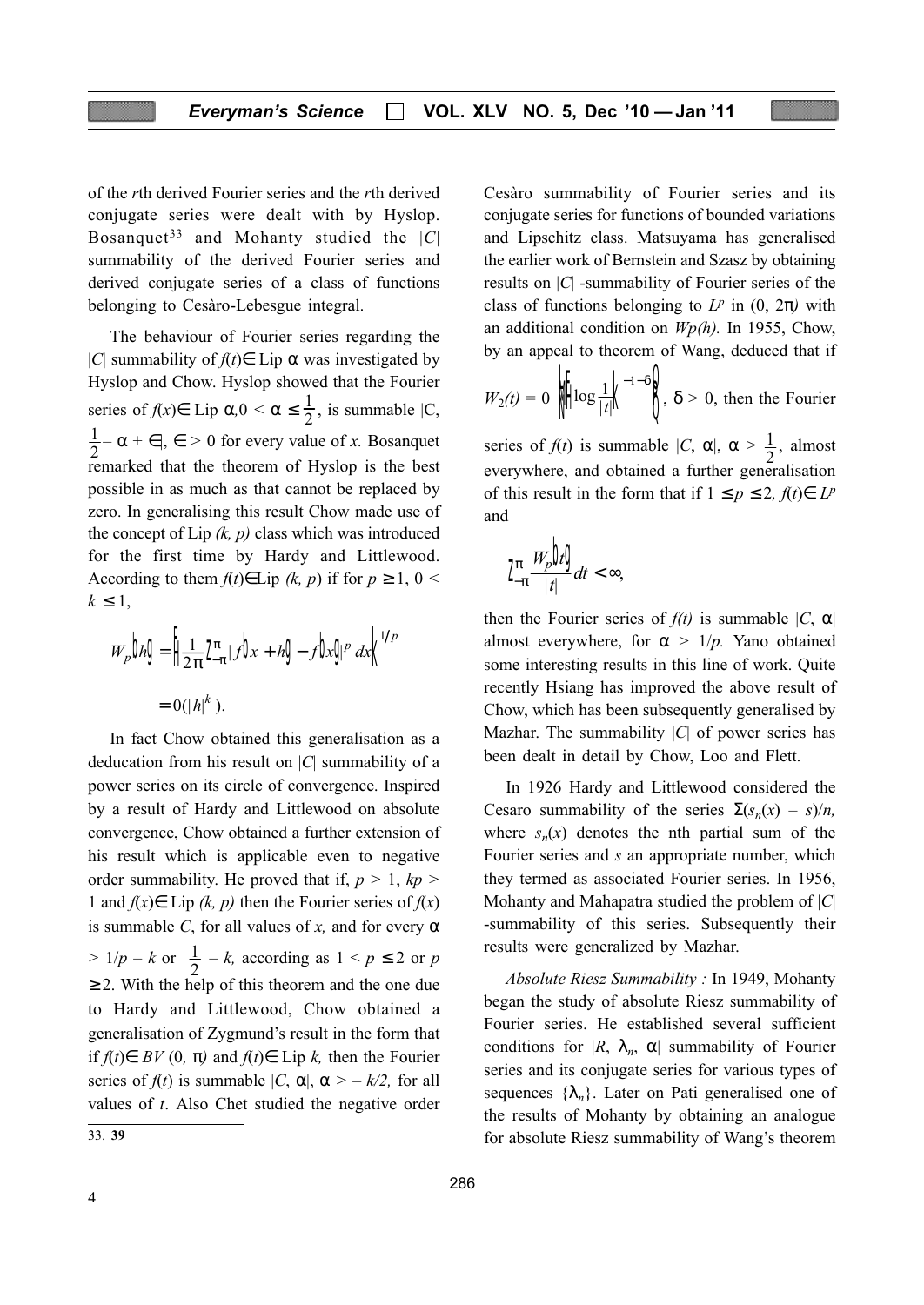on ordinary summability and in 1957 he further improved his result. Subsequently Sinha extended the result of Pati by introducing a parametric constant into the type. He proved that if  $\alpha$  is an integer  $\geq 1$ ,  $\beta > 0$  and

$$
\phi_\alpha \text{b} \oint \log \frac{k}{t} \bigg| \bigg|^\beta \in BVb, \pi \text{d}
$$

then the Fourier series of  $f(t)$ , at  $t = x$ , is summable |R, exp (log ω)<sup>1+β/α</sup>, α + δ|, for every δ  $> 0$ . For  $\beta = 1$  this result reduces to that of Pati. Matsumoto independently obtained a result applicable even for non-integral values of α. The result of Matsumoto also generalises a result due to Mohanty and Mishra. Theorems, analogous to their own results on Fourier series for absolute Riesz summability, have been obtained by Pati and Sinha for conjugate series, rth derived Fourier series and r-th derived conjugate series. Recently Mazhar has established a result which generalises a result due to Bosanquet and Hyslop and Sinha on conjugate series. Matsuyama has obtained result for the summability  $|R, \exp(\log \omega)^{\alpha}, 1|,$  of the Fourier series under the condition  $log(1/t) = 0$  (1), as  $t \rightarrow 0$ .

Regarding the absolute logarithmic summability of Fourier series Izumi and Kawata have proved that if  $\phi \phi$   $\phi$  g  $1/t$   $\phi$  = 0 (1) as  $t \to 0$ , for some  $\beta$  $> 0$ , then the Fourier series of  $f(t)$ , at  $t = x$ , is summable  $|R$ , log *n*, 1. Izumi and Matsuyama further extended this result while Matsuyama has improved upon it by establishing that if  $\phi$  (log log  $1/t)^{\delta} = 0$  (1),  $t \to 0$ ,  $\delta > 1$ , then the Fourier series of f(t) at  $t = x$ , is summable |R, log n, 1|. Sunouchi studied the  $|R|$ , log n,  $\alpha$  summability of Fourier series when  $\phi_{\alpha}(t) \in BV(0, \pi)$  for a  $\alpha \geq 2$ . In 1956 generalising their previous work Mohanty and Mahapatra proved that if

$$
\left[\log \frac{2\pi}{t}\right]^{-1} \mathcal{I}^{\pi} \overline{\phi} \mathbf{b}_t \mathbf{J} u^{-1} du \in BV \mathbf{b}, \pi \mathbf{J}
$$

then the Fourier series of  $f(t)$ , at  $t = x$ , is summable |R, log n,  $\delta$ |,  $\delta > 1$ .

Absolute Norlund Summability: The absolute Norlund summability of Fourier series and its conjugate series for the class of function of bounded variation was first considered by Pati. He proved that if  $\phi(t) \in BV$  (0,  $\pi$ ) and if  $\{p_n\}$  is a positive monot-onic sequence such that the sequences

$$
\left\{\n \begin{matrix}\n \mathbf{b}_{n+1} & \mathbf{b}_{n} \\
 \mathbf{b}_{n+1} & \mathbf{b}_{n} \\
 \mathbf{b}_{n+1} & \mathbf{b}_{n}\n \end{matrix}\n \right\}
$$

are each of bounded variation, then the Fourier series of  $f(t)$ , at  $t = x$ , is summable |N,  $p_n$ | This theorem includes as particular case a previous result of Bosanquet on  $|C|$  summability. Pati has also established a corresponding theorem for conjugate series. Varshney has improved upon the theorem of Pati for Fourier series by relaxing conditions on  $\{p_n\}$ ; this has been followed by another theorem published by Pati. Recently, Singh has obtained the same theorem as that of Pati but under a different set of conditions on  $\{p_n\}$ , namely  ${p_n}$  is a non-negative and non-increasing sequence such that  $\{p_n - p_{n+1}\}\$ is a non-increasing sequence and the sequence

$$
\left\{\frac{1}{P_n} \sum_{k=1}^n \frac{P_k}{k+1}\right\}
$$

is bounded.

The absolute Nörlund summability of Fourier series and its conjugate series for functions belonging to Lipschitz class was first investigated by McFadden in 1942. He proved that if  $\{p_n\}$  is non-negative, non-increasing sequence, such that  $p_n \to 0$ , as  $n \to \infty$ ,  $|\Delta p_n|$  is non-increasing, and

1. 
$$
\sum_{k=1}^{\infty} P_k^{2k-2} < \infty,
$$
\n2. 
$$
\sum_{k=1}^{\infty} P_k^{-1k-\alpha-\frac{1}{2}} < \infty,
$$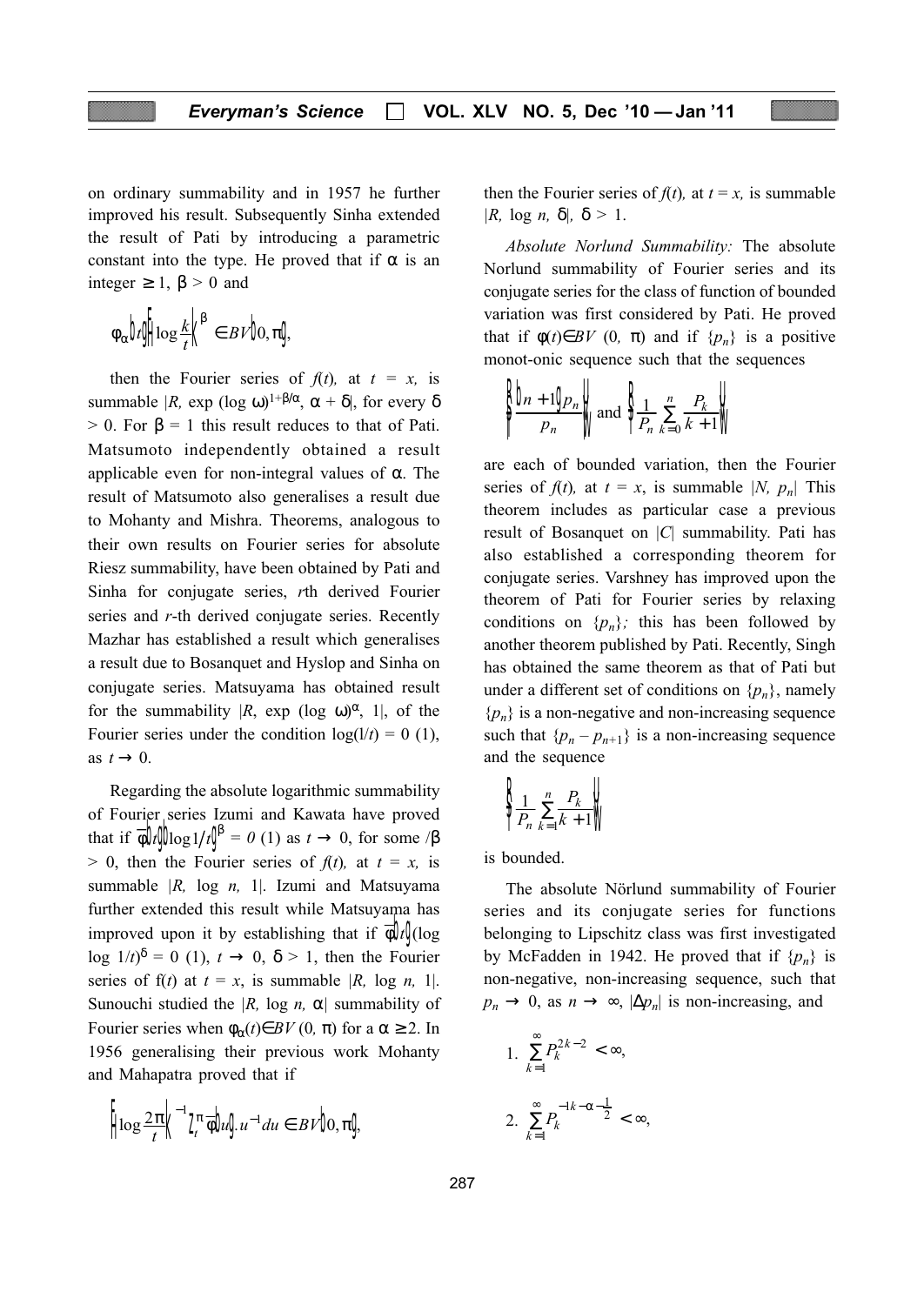and if  $f(t) \in \text{Lip } \alpha$ ,  $0 \leq \alpha \leq 1$ , then its Fourier series and its conjugate series are both summable  $|N, p_n|$ . This result includes, as special cases, the theorems of Bernstein and Hyslop on  $|C|$  summability of Fourier series. McFadden also studied the |N,  $p_n$ | summability of Fourier series and its conjugate series for functions belonging to the more general class Lip (α, q), for  $0 < \alpha \le \alpha q$  $> 1$ . From his results he deduced a theorem on |C| -summability which states that if  $f(t) \in Lip(\alpha, q)$ ,  $\overline{1}$  $\overline{\mathbf{c}}$  $\geq \alpha > \frac{1}{q}, \beta + \alpha > \frac{1}{2}$ , then the Fourier series is summable  $|C, B|$  for all values of t. Recently Lal has generalised the result of McFadden for Fourier series replacing the condition of  $f(t) \in$  Lip ( $\alpha$ ), by a set of conditions on modulus of continuity,  $\omega(\delta)$ , which is applicable in a wider range. In 1960, Varshney studied the absolute harmonic summability of Fourier series and proved that if  $f(t)$  is of bounded variation and  $\omega(\delta) \leq A \log^{-1}$  $-\epsilon \frac{1}{h}$ ,  $\epsilon > 0$ , in  $(0, 2\pi)$ , then the Fourier series of  $f(x)$  is absolutely harmonic summable. Subsequently, this result has been generalised by Shah.

Quite recently a beginning has been made by Mohanty to consider the absolute summability of Fourier series and its conjugate series by Borel Integral method  $|B'|$  and he has obtained a couple of theorems.

#### LOCALISATION PROBLEMS FOR ABSOLUTE SUMMABILITY OF FOURIER SERIES

It is known that the behaviour of Fourier series regarding its convergence for a particular value of  $x$  depends on the behaviour of the function in the immediate neighbourhood of the point only. In other words, however small  $\delta$  may be, the behaviour of  $s_n(x)$  (the *n*th partial sum of a Fourier series) depends on the nature of the generating function  $f(t)$  in the interval  $(x - \delta, x + \delta)$  only, and is not

affected by the values which it takes outside the interval. This property of the Fourier series is known as Local Property. In 1933 Prasad established that Jordan's criterion of convergence for a Fourier series is also its  $|A|$  -summability criterion at a point. Thus, it follow that the summability  $|A|$  of a Fourier series at a point depends only upon the behaviour of the generating function in the immediate neighbourhood of the point at which the absolute summability of the Fourier series is considered.

In 1936, Bosanquet<sup>34</sup> demonstrated that the summability  $|C, B|, B > 1$ , of a Fourier series, is a local property. Recently Bhatt<sup>35</sup> has extended this result for |N,  $p_n$ | summability. On the other hand, Bosanquet and Kestelman<sup>36</sup>, and Randels have proved that the summability  $|C, 1|$  of a Fourier series at a point is not a local property. Thus it follows from the consistency theorem of  $|C|$ summability that the summability  $|C, \alpha|$ ,  $-1 < \alpha \le$ +1, of a Fourier series is not a local property. Now the problem arises as to what should be the nature of the generating function  $f(x)$  of the Fourier series so that its summability  $|C, \alpha|, \alpha \leq 1$ , may become a local property. An answer to this question, for the case  $\alpha = 1$ , was given by Mohanty who showed that if  $\sum \frac{|A_n|}{n} \log n < \infty$ , then the summability  $|C, 1|$  of a Fourier series can be ensured by a local condition. This result was subsequently generalised by Bhatt<sup>37</sup>. Bhatt's result is included in a more general result due to Jurkat and Peyerimhoff which states that if  $\sum \frac{|A_n \mathbf{b} x}{n} < \infty$ , for  $-1 < a \le 1$ , then the summability  $|C, \alpha|$  of a Fourier series is a local property. It may be remarked that this condition is also necessary for  $|C, \alpha|$  summability of Fourier series. For  $0 \le \alpha \le 1$ , Bhatt<sup>38</sup> has further extended this theorem by obtaining it for |N,  $p_n$ | summability which has been extended by Johns in another direction.

<sup>34.</sup> 38 37. 16

<sup>35.</sup> 21 38. 19

<sup>36.</sup> 48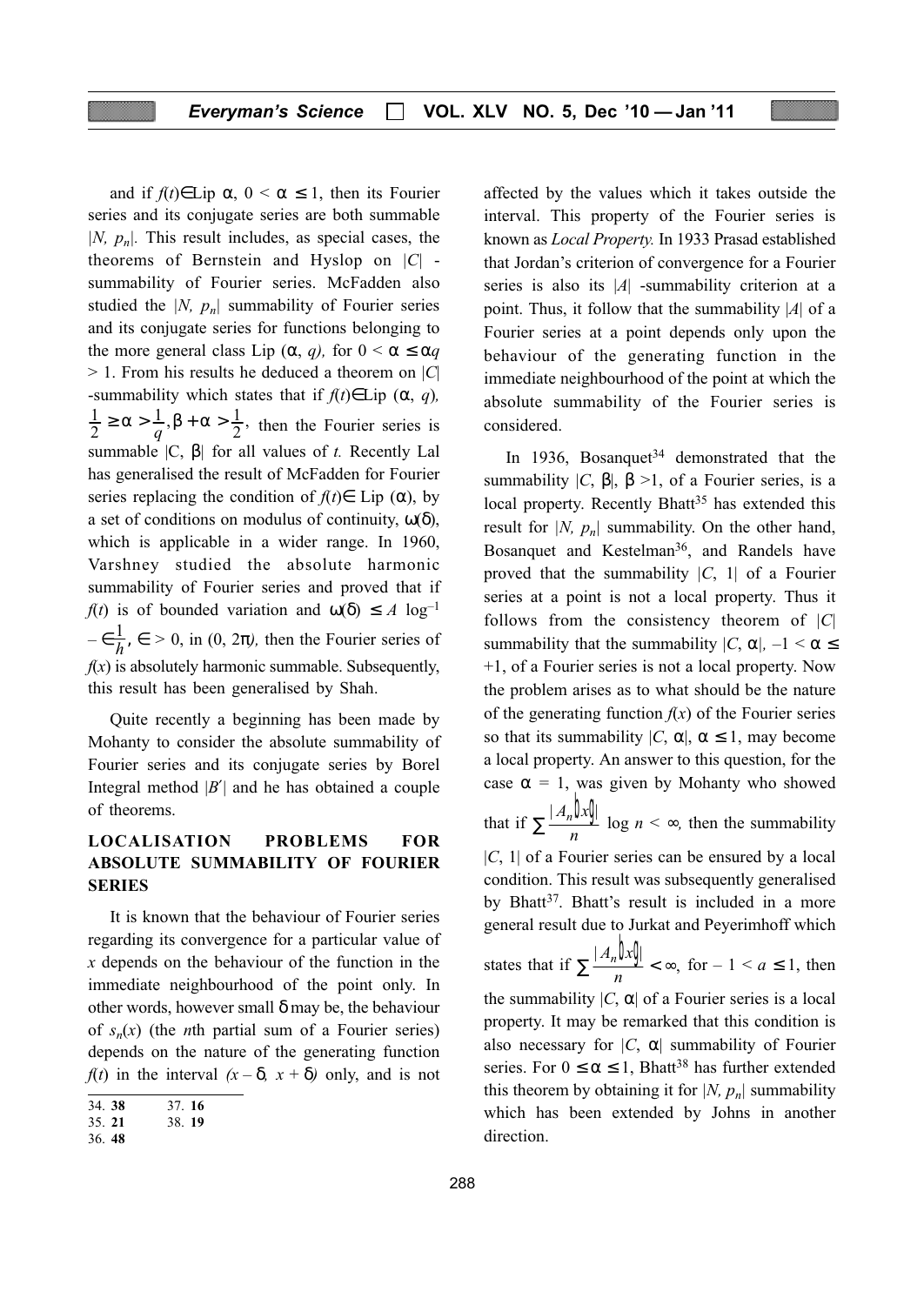Izumi and Mohanty have independently proved that the summability  $|R$ , log *n*, 1 of a Fourier series is not a local property. This generalises the corresponding result of Bosanquet and Kestelman39 on  $|C, 1|$  summability. Improving upon the result of Izumi, Mohanty and Izumi have established a result for localisation of  $|R$ , log  $n$ ,  $1|$  summability of Fourier series, which was subsequently generalised by Bhatt<sup>40</sup>. Quite recently Dikshit has extended the result of Bhatt for  $|C, 1|$  and  $|R, \log n, 1|$ summabilities, by establishing that if  $\{\psi_n\}$  =  $\lambda_{n+1} - \lambda$ λ  $n+1 - \kappa_n$  $\boldsymbol{n}$ +  $\frac{\lambda_{n+1} - \lambda_{n+1}}{\lambda_{n+1}}$ )<br>| U  $\sqrt{\frac{1-\lambda_n}{\lambda_{n+1}}}$  is monotonic non-increasing the sequence  $\int n^{1+\epsilon} \psi_n \, \xi < 0$ , is monotonic nondecreasing and if  $(\Sigma | A_n(x)| \Psi_n \leq \infty)$ , then the summability  $|R$ ,  $\lambda_n$ , 1 of the Fourier series is a local property. He has also proved that the condition  $\Sigma |A_n(x)| \Psi_n \leq \infty$  is a necessary condition for  $|R, \lambda_n$ , 1| summability of Fourier series.

The problem of localisation of derived Fourier series for various summability methods has been studied by Lal, Bhatt<sup>41</sup>, Mehrotra, and Saxena. Quite recently Bhatt $42$  has obtained results for localisation of  $|C|$  summability of the *rth* derived Fourier series.

Localization Problems for Factored Fourier series : There is a line of approach of associating suitable factor  $\lambda_n$  with the general term of the series  $\Sigma A_n(x)$ , so that the factored Fourier series  $\Sigma A_n(x)\lambda_n$  may be summable by a given method under local conditions. On the result of Bosanquet and Kastelman<sup>43</sup> that the summability  $|C, 1|$  of a Fourier series is of non-local character, Mohanty has remarked that even this is so for the series

 $A_n$ U  $\boldsymbol{n}$  $\mathbf{b}$  $\sum \frac{f_n \mathbf{w} \mathbf{y}}{\log \mathbf{b}_n + 1}$ . Extending this result of Mohanty,

Matsumoto has studied the problem of nonlocalisation of  $|R, \lambda_n, 1|$  summability for a series of

| . S<br>الأر |
|-------------|
|-------------|

40. 15 43. 48

particular values of  $\lambda_n$ . Recently Dikshit has generalised this result for a wider class of sequence  $\{\lambda_n\}$ . The problem of selecting a suitable type of factor  $\{\mu_n\}$  so that the summability  $|R$ ,  $\lambda_n$ , 1 of the Fourier series  $\Sigma A_n(x)\mu_n$  may effectively become a local property, was considered by Matsumoto for a series of particular values of  $\lambda_n$ . For the particular cases  $\lambda_n = \log n$  and  $\lambda_n = \exp (\log \log n)^{\Delta}$  the result of Matsumoto was extended by Bhatt<sup>44</sup> and Mehrotra respectively. Extending a result of Lal on absolute harmonic summability, Tripathi has established a result for localisation of |N,  $p_n$ | summability of the factored Fourier series. This result has been quite recently generalised by Nand Kishore for a wider class of sequence  $\{p_n\}$ . Quite recently Sinha has considered the localisation problem of a sequence associated with Fourier cosine constants  $\int a_n^{(1)} \mathbf{t}$  of  $\phi_1(t)$ . He has proved that the bounded variation of  $\int n^{\delta} a_n^{(1)} \cdot \int_0^{\delta} n \cdot \delta < 1$ , is not a local property.

Localisation Problem for functions of  $L^p$  class : We now come to the Fourier series of a function of the class  $L^p$ ,  $p > 1$ . In 1941, Foa constructed an example to show that the summability  $|C, 1/p|, p >$ 1, of the Fourier series of this class of functions is not a local property, Yano also arrive at the same result by an appeal to a theorem of Banach-Steinhaus. In 1944, Sunouchi and Tsuchikura proved independently that the summability  $|C, 1|$  of the Fourier series of a function of the class  $L^p$ ,  $p > 1$ , at a point is a local property. Jurkat and Peyerimhoff have show that  $|C, \frac{1}{2}|$  summability of the Fourier series belonging to  $L^p$  class,  $p > 2$ , is not a local property. In 1953, Tsuchikura obtained a sufficient criterion for the summability  $|C|$  of the Fourier series of a function of class  $L^p$ ,  $p > 1$ , at a point which states that if  $f(t) \in L^p$ ,  $(0, 2\pi)$ ,  $1 \le p \le 2$ , and if

$$
\int_0^{\pi} \frac{|\overline{\phi}(t)|}{t} \left| \log \frac{1}{t} \right|^\alpha dt < \infty, \alpha > p - 1
$$

<sup>41.</sup> 20 44. 47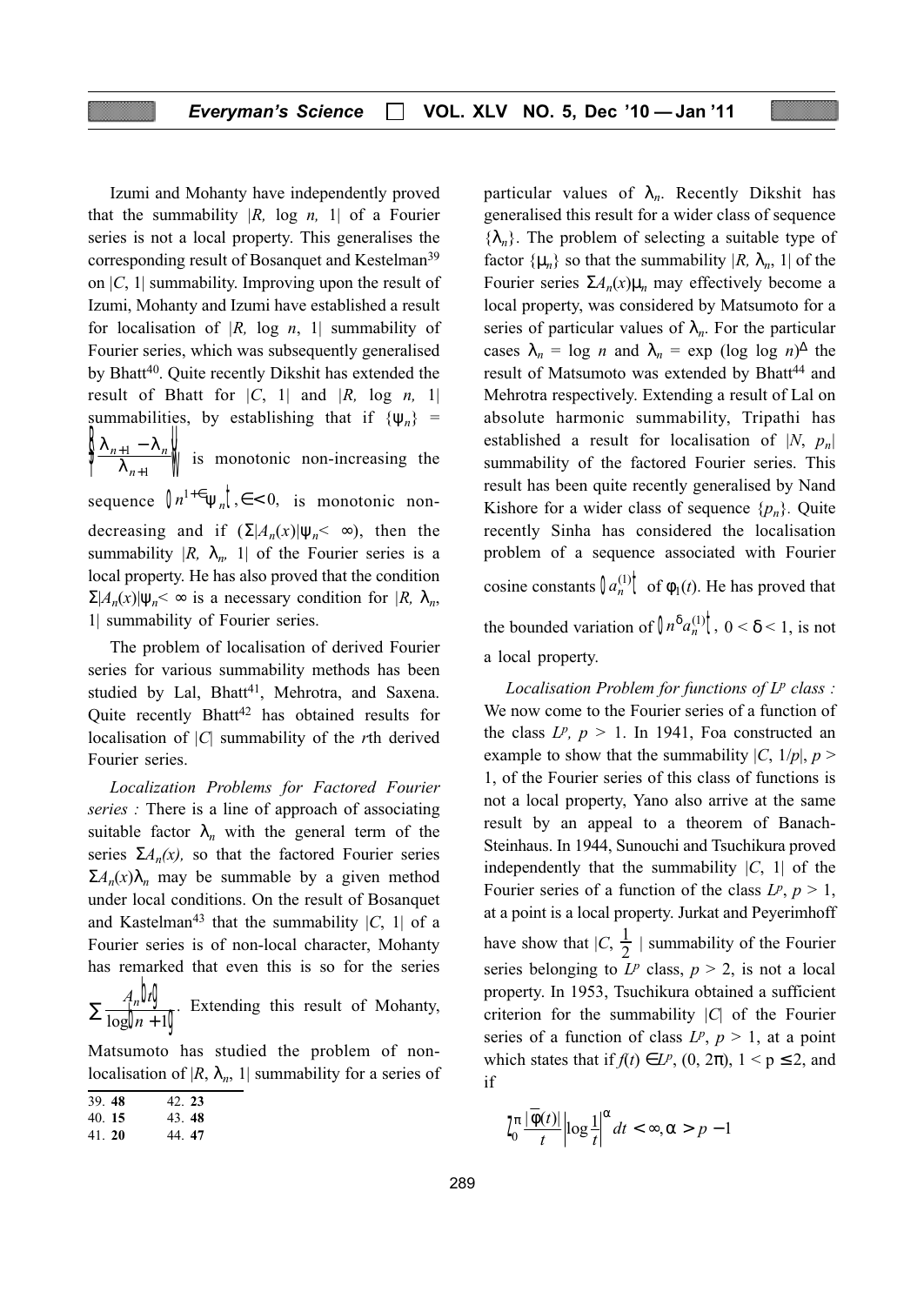then the Fourier series of  $f(t)$ , at  $t = x$ , is summable  $|C, \delta|$ , for every  $\delta > 1/p$ . An immediate consequence of the above result is that the summability  $|C, 1/p + \epsilon|, \epsilon > 0$ , for the Fourier series of the class  $L^p$ ,  $1 \le p \le 2$ , at a point is a local property. He has also proved that for a continuous function summability  $|C, \alpha|, \alpha \ge \frac{1}{2}$ , is not a local property. Pati has studied certain properties of Fourier coefficients for the power series on the circle of convergence. Quite recently Tsuchikura has obtained a sufficient condition of local character, for  $|C, 1/p + \delta|$  -summability for functions of  $L^p$ class,  $1 \le p \le 2$  which is applicable over a set of points.

In 1959, Sulaxana Kumari has generalised Foa's result for the summability  $|R$ , log n,  $1/p$ . Localisation problems of the absolute Cesàro summability with index have been studied in detail by Flett and also by Kanno.

#### ABSOLUTE SUMMABILITY FACTORS OF FOURIER SERIES

The first application of absolute summability factors of infinite series is due to Prasad who proved in 1933 that if  $\{\lambda_n\}$  be any one of the sequences :

$$
\begin{aligned}\n\{\log n\}^{-1-\epsilon}\}, \ \{\log n\}^{-1} \ (\log \log n)^{-1-\epsilon}\}, \dots \\
\dots \ \{\log n\}^{-1} (\log \log n)^{-1} \dots \ (\log \log \dots \log_{p-1} n)^{-1}\n\end{aligned}\n\right\} (11.11)
$$
\n
$$
(\log \log \dots \log_p n)^{-1-\epsilon}\}, \epsilon > 0,
$$

then  $\Sigma_n A_n(t)$  is summable |A| at every point  $t = x$ , where

$$
\mathbf{Z}'_0 | \overline{\phi} \mathbf{b} \mathbf{d} \mathbf{d} u = \mathbf{0} \mathbf{b} \mathbf{g}
$$
 (11.12)

as  $t \rightarrow 0$ , and therefore, almost everywhere,

Izumi and Kawata showed that Prasad's result for Fourier series holds even when we replace the sequence of summability factors (11.11) by a more general sequency where  $\{\lambda_n\}$  is a convex such that the series  $\Sigma n^{-1} \lambda_n$  is convergent. Cheng generalised

Prasad's result by proving that  $\{\lambda_n\}$  is any one of the sequences  $(11.11)$  and condition  $(11.12)$  holds when the series  $\Sigma \lambda_n A_n(t)$ , at  $t = x$ , is summable  $|C|$ ,  $1 + \delta$ ,  $\delta > 0$ . All these theorem have been generalised by Pati who extended Cheng's result to the case in which  $\{\lambda_n\}$  is a convex sequence such that the series  $\Sigma n^{-1}\lambda_n$  is convegent. Subsequently this result was extended by Dikshit. Pati's result has been recently generalised by Pati and Sinha by the introduction of a new concept of hyperconvexity. Making use of the concept of hyperconvexity Ahmad45 has further extended Dikshit's result.

In 1941, Chow established that if  $\{\lambda_n\}$  is a convex sequence that the series  $\Sigma n^{-1}\lambda_n$  is convergent, then the series  $\Sigma \lambda_n A_n(t)$  is summable  $|C, 1|$  at points where

$$
\sum_{\nu=0}^{n} \mathbf{m}_{\nu} \mathbf{b} \mathbf{g} - f \mathbf{b} \mathbf{g}^{2} = \mathbf{0} \mathbf{b} \mathbf{a} \mathbf{g}
$$
 (11.13)

Which, as shown by Marcinkiewicz, holds true for almost all values of  $t$ . It may be remarked that the set of points given by (11.13) is not always identical with the Lebesgue set given by (11.12). Thus it is natural to enquire whether the series of

the type  $A_n$ U  $A_n$ **b** (<br> $\int$   $\log n \int$  $\sum_{n=0}^{\infty} \frac{1}{n+e}$  are summable |C, 1| also at

the Lebesgue set of points. This remains still an unanswered question. However, an analogous question for power series has been answered by pati in the affirimative by proving a theorem which has been subsequently improved upon by Rajagopal. Cheng has, however, proved that if the condition

$$
\mathbf{Z}'_{0}|\overline{\phi} \mathbf{b} \mathbf{d} \mathbf{d} u = 0 \mathbf{F} \left[ \log \frac{1}{t} \mathbf{K}^{\beta} \right] \quad \beta \ge 0, \tag{11.14}
$$

as  $t \rightarrow 0$ , holds then the series  $\Sigma A_n(t)$ (log *n*)<sup>3/2+β+∈</sup>, at  $t = x$ , is summable |C, 1|. This result was further extended by Prasad and Bhatt. Recently Patti has obtained a necessary and sufficient condition for  $|C, 1|$  summability in the 45. 4 Lebesgue set. The results of Cheng and Prasad and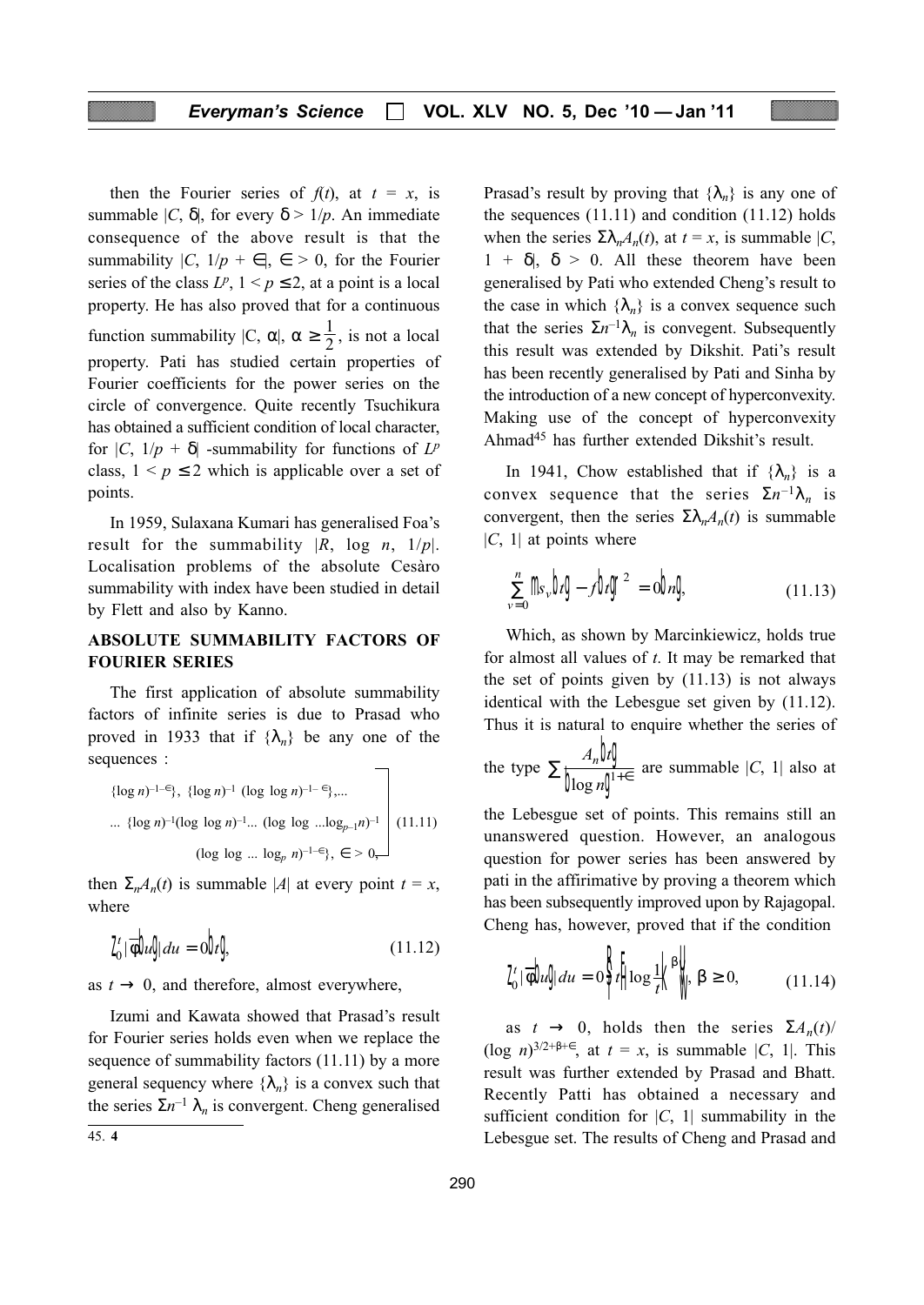Bhatt have been further extended by Sing. Rajagopal has obtained the summability factors for  $|C, 1|$  and  $|C, 1 + \epsilon|$  summabilities of Fourier series of a certain class of functions. Pramila Srivastava has extended Cheng's result by replacing  $\phi(u)$  by  $\phi_{\alpha}(u)$ .

Generalising the previous result of Izumi and Kawata, Chow has established a result for  $f(t)$ belonging to class  $H$ , i.e. when  $f(t)$  and its conjugate function are both integrable  $(L)$ . Prasad and Cheng have also established results for absolute Cesàro summability of factored conjugate series of a Fourier series parallel to their own results for Fourier series. Pramila Srivastave has obtained a result for the factored conjugate series analogous of Pati's result for Fourier series.

Led by a theorem of Bosanquet, Cheng proved that if  $\phi_{\alpha}(t)$  is of bounded variation in  $(0, \pi)$ ,  $0 \le$  $\alpha \leq 1$ , then  $\Sigma A_n(x)$  (log  $n$ )<sup>-1– $\epsilon$ </sup>,  $\epsilon > 0$ , is summable,  $|C, \alpha|$ . A corresponding result for the conjugate series has been obtained by Wang. Sunouchi extended the result of Cheng for  $\alpha = 1$ . Theorems of Cheng and Sunouchi were sub-sequently generalised respectively by Prasad and Bhatt and Dikshit by replacing the factor (log  $n$ )<sup>-1–∈</sup> by a wider class of summability factors, while Pramila Srivastava generalised Wang's result for the case  $\alpha$  > 1, by introducing a general class of summability factors  $\{\lambda_n\}$ . The result of Cheng referred to above was generalised by Matsumoto in another direction. The result of Matsumoto was further generalised by Mazhar whose theorems include as a special case also the theorem of Prasad and Bhatt. Prasad and Bhatt and Dikshit have also studied the  $|C|$  summability of the factored Fourier series even when  $\phi_{\alpha}(t)$  is not of bounded variation. As a supplement to Hyslop's result for  $|C|$  -summability, Cheng proved that if  $f(t) \in \text{Lip } \alpha, 0 < \alpha < \frac{1}{2}$ , then the series  $\Sigma A_n(t)$ (log n)–1– $\in$ , is summable  $|C, \frac{1}{2} - \alpha|$  and that  $\in$  cannot be replaced by zero.

Mohanty has obtained sufficient condition for the summability |C| of the factored series  $\sum n^{\alpha} A_n(t)$ and  $\Sigma n^{\alpha}B_n(t)$ . These results were subsequently generalised by Mazhar.

Concerning the absolute Riesz summability of the factored Fouries series Mohanty in 1951, proved that if  $\phi(t) \in BV(0, \pi)$  then the series  $A_n$ lk  $\boldsymbol{n}$  $\int_{n}$  $\sum \frac{n \omega}{\log n}$  is summable  $|Re^{\omega^{\alpha}}, 1|, 0 < \alpha < 1$ . Subsequently Mohanty and Mishra established a result for the summability,  $|R$ , exp  $(\log n)^{1+1/\alpha}$ , 1, of the series  $A_n$ lk  $\boldsymbol{n}$  $\mathbf{h}$  $\sum_{n=1}^{\infty} \frac{\mu_n \mu}{\log n}$ , when  $\phi_\alpha(t) \in BV(0, \pi)$ ,  $0 < \alpha < 1$ , while Bhatt<sup>46</sup> has considered |R, log n, 1| summability of the factored Fourier series  $\Sigma A_n(t) \in n$ , when  $\phi_1(t) \in BV$  $(0, \mu)$ . Matsumoto has studied the summability  $|R$ ,  $\lambda_n$ , 1| of the factored Fourier Series for various particular values of  $\lambda_n$ . These results were subsequently improved upon by Pramila Srivastava. Mazhar extended the result of Matsumoto for the summability  $|R$ ,  $\lambda_n$ ,  $1|_k$ . Starting from the result of Matsumoto and Sinha on absolute Riesz summability, Dikshit has proved that if  $\alpha \geq 0$ ,  $\beta \geq$  $\frac{1}{2}$ 

0, and 
$$
\phi_{\alpha}(t)
$$
  $\left\| \log \frac{k}{t} \right\|^{2\beta} \in BV(0, \pi), k > \pi + 1$ , then

the series  $A_n(t)$  $\boldsymbol{n}$  $_n(t)$  $\sum \frac{P_n(v)}{\log n}$  is summable  $|R$ , exp

(log  $\omega$ )<sup>1+β</sup>,  $\alpha$ , where  $\delta$  > +  $\alpha\beta$ , and  $\delta \geq \beta$  in the case  $\beta > 1$ ,  $0 < \alpha < (\beta - 1)/\beta$ . When  $\beta = 0$ , this theorem reduces to the know results due to Cheng and Sunouchi. Quite recently Lal has extended and improved the above theorem of Dikshit for the case  $\alpha = 1$ .

In 1959, Varshney proved that if  $\phi(t) \in BV$  $(0, \pi)$ , then the series  $\sum \frac{A_n \mathbf{b}_n}{\mathbf{b}_n}$  $\boldsymbol{n}$  $\mathbf{h}$  $\sum \frac{\sum_{n=1}^{n} x_i y_i}{\log b_i + 10}$  is summable |N,

 $1/(n + 1)$ . Singh has generalised this result for general Nörlund summability. His result includes 46. 17 the theorem of Bosanquet on |C| summability and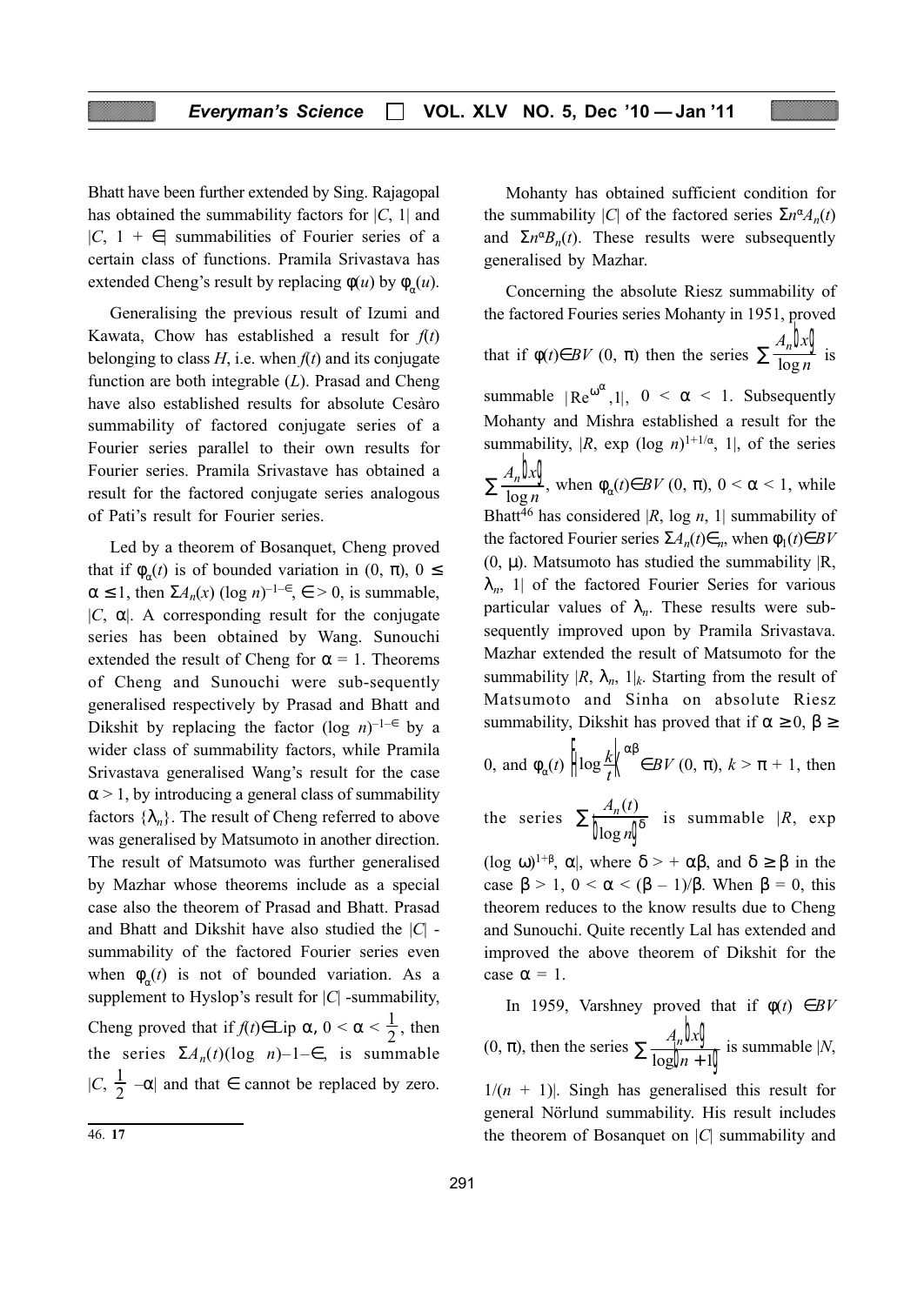that of Varshney on |N,  $1/(n + 1)$ | summability. H. P. Dikshit has also discussed such results. Lal has studied the problem of |N,  $1/(n + 1)$ | summability of  $\Sigma A_n(x)\mu_n$ , when  $\phi_1(t) \in BV(0, \pi)$ . Recently Bhatt<sup>47</sup> has extended this result when  $\phi_n(t) \in BV(0, \pi)$ ,  $\alpha$  > 0. Lal, Mehrota, Tripathi and Nand Kishore have also obtained interesting results for  $|N, p_n|$ summability of factored Fourier series.

In 1961, Pati demonstrated that there exists a function  $f(t)$  of class L such that  $\phi(t) \log \frac{k}{t}$  (k > 2 $\pi$ )  $\boldsymbol{t}$ is of bounded variation  $(0, \pi)$  but its Fourier series, at  $t = x$ , is not summable  $\left| N, \frac{1}{n+1} \right|$ . Let by this result of Pati, Lal investigated a suitable factor  $\{\epsilon_n\}$  for  $\left|N, \frac{1}{n+1}\right|$  summability of  $\Sigma A_n(t) \epsilon_n$  when  $\phi(t)$  log  $\frac{k}{t}$  $\boldsymbol{t}$  $\in BV(0, \pi).$ 

#### ABSOLUTE SUMMABILITY OF DIRICHLET SERIES

The series

$$
\sum_{n=1}^{\infty} a_n e^{-\lambda_n s},\tag{12.1}
$$

where the coefficients an, are in general, complex, the sequence of exponents  $\{\lambda_n\}$  is monotoic increasing sequence or real numbers tending to infinity as n tends to infinity and  $s = \sigma$  $+$  it, is a complex variable, where real and imaginary parts are  $\sigma$  and t, is called Dirichlet series of type  $\lambda_n$ . This series (12.1) is also written as

$$
\sum a_n l_n^{-s}, \ \ l_n = e^{\lambda_n}.
$$

When  $\lambda_n = \log n$ , the series (12.1) is known as on ordinary Dirichlet series. Ordinary Dirichlet series with real values of s were first introduced into analysis by Dirichlet. Earliest theorems involving complex values of s and general sequence  $\{\lambda_n\}$  are due to Jensen and Cahen. In my Presidential Address delivered at the 27th conference of the Indian Mathematical Society in 1961, I have dealt in detail with the various aspects of summability of Dirichlet series. Here I shall confine myself only to the problem of its absolute summability.

It is usual to refer to summability  $(R, \lambda, k)$  of the series (12.1) as "Summability by Typical Means of the first kind" and to summability  $(R, 1, k)$  as "Summability by Typical Means of the second kind". It is known that if the series (1.21) is summable  $(R, \lambda, k)$  for  $s = s^* = \sigma^* + it^*$ , then the series is also summable  $(R, \lambda, k)$  for all values of s such that  $\sigma > \sigma^*$ . Also there exists a number  $\sigma_k$ called abscissa of summability  $(R, \lambda, k)$ , such that the series (12.1) is summable  $(R, \lambda, k)$  for  $\sigma > \sigma_k$ and not summable  $(R, \lambda, k)$  for  $\sigma < \sigma_k$ . The analogue for absolute summability of the above theorem was obtained by Obrechkoff. He proved that if the series (12.1) is summable  $|R, \lambda, k|$  for s  $= s^* = \sigma^* + i t^*$ , then it is summable for all s such that  $\sigma > \sigma_k$ . This leads immediately to the existence of an abscissa  $g_k$ , said to be abscissa of summability |R,  $\lambda$ , k|, such that (12.1) is summable |R,  $\lambda$ , k| at every point to the right of the line  $\sigma = g_k$ , and is not summable  $|R, \lambda, k|$  at any point to the left of this line. If  $g_k$  is positive, then its value is given by.

$$
g_k = \lim_{\omega \to \infty} \sup \left| \prod_{\omega} \log I_i^{\omega} \right| dA^k \lambda \log I_i
$$

The above evaluation depends on certain limitation theorems which is very general form were given by Isaacs and Bosanquet<sup>48</sup> in 1953. On the other hand, if  $g_k$  is nagative, no such evaluation of it seems to have been obtained. Corresponding to the number  $g_k$ , the abscissa of summability  $|R$ ,  $\lambda$ ,  $k$ , there also exists a number known as the abscissa of summability by Typical means  $|R, 1, k|$ . It follows from the results of Tatchell and Prasad and Pramila Srivastava that these two abscissae are identical. From the first theorem of consistency for absolute Riesz summability it follows that  $g_k$  is monotonic non-increasing function of  $k$ . Analogous

<sup>47.</sup> 24

<sup>48.</sup> 43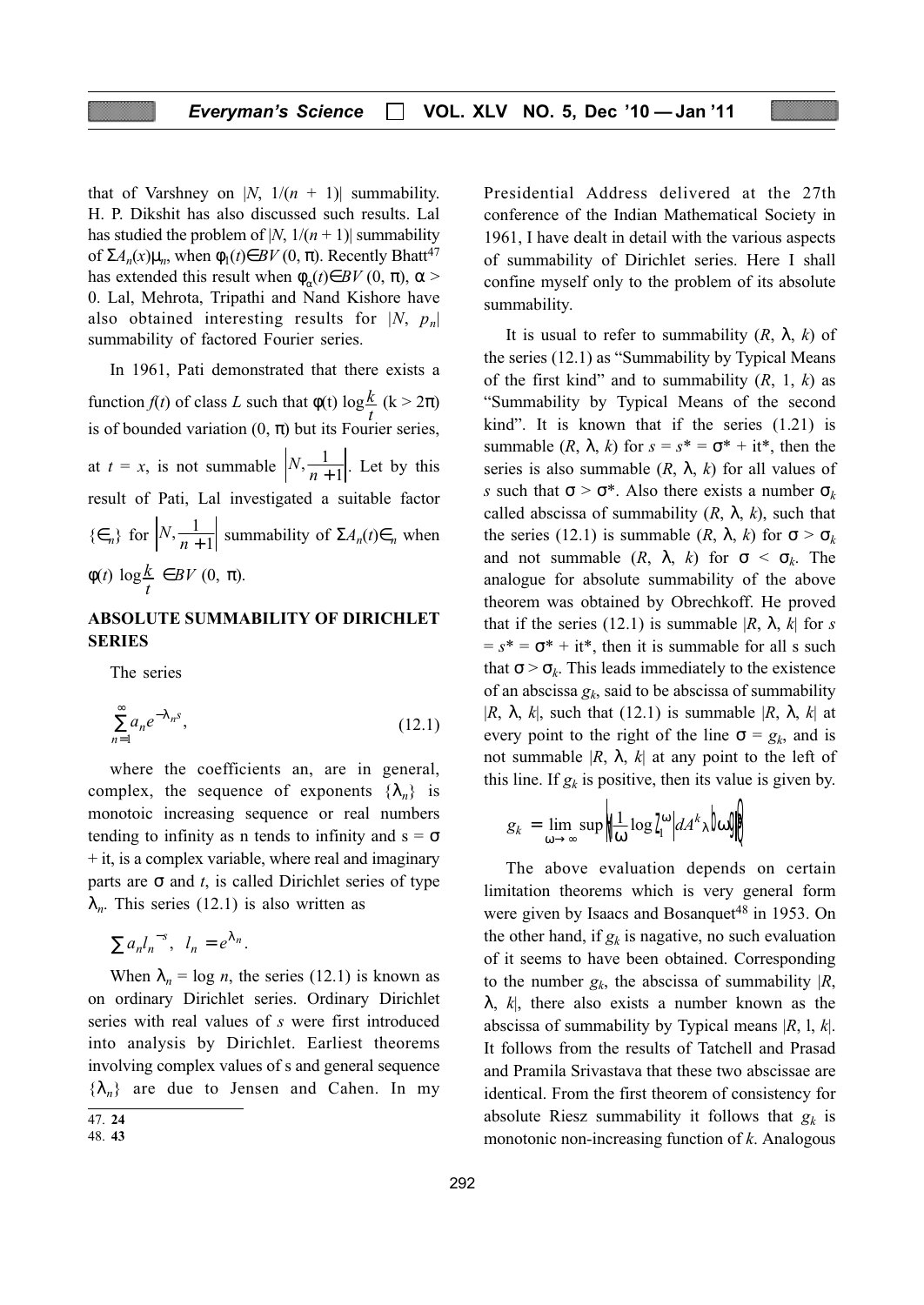to the classical result of Riesz that  $\sigma_k$  is a convex function of k, Pramila Srivastava has established that  $g_k$  is a convex function of k. Richert has obtained independently the same result for an ordinary Dirichlet series.

Obrechkoff investigated the behaviour of the sumfunction  $f(s)$  of the series (12.1) when it is absolutely summable. He proved that if the series (12.1) is absolutely summable, then for,

$$
\sigma \ge g_k + \epsilon, \epsilon > 0,
$$
  

$$
f(s) = 0 \ (|t|^k).
$$

Whether this estimate also cannot be improved upon, as happens to be the case with the corresponding estimate for ordinary summability, remains an open question. On the other hand, Brujin has studied the behaviour of the corresponding Dirchlet series (12.1) by imposing some restrictions upon  $f(s)$ . He proved that if

$$
f(s) = \sum_{n=1}^{\infty} a_n e^{-\lambda_n s} = 0 \mathbf{\theta} t^k \mathbf{\dot{J}}, \ |t| \to \infty,
$$

$$
\frac{1}{\lambda_{n+1} - \lambda_n} = 0 \mathbf{\theta} e^{\lambda_n (l+\delta)} \mathbf{\dot{J}}, \delta > 0,
$$

where  $s = \sigma + it$  and

$$
\int_{-T}^{T} |f\mathbf{\hat{G}}^{x} + it\mathbf{j}|^{2} dt = 0 \mathbf{\hat{G}}^{T^{2\nu+1}}\mathbf{j},
$$

then the Dirichlet series is absolutely convergent, for

$$
\sigma > \sigma^x + \left| \psi + \frac{1}{2} \right| l.
$$

This is improves a result due to Grandjot and is the best possible result of this kind. It seems that the field of converse theorems concerning the abscissa of absolute summability, and that of the theorems regarding summability, either ordinary or absolute, on this abscissa and beyond it on the left, remains so far entirely unexplored.

Bosanque has considered the inter-connection between the abscissa  $\sigma_k$  of ordinary summability and the abscissa  $g_k$  of absolute summability. He has established that

$$
\sigma_k \ge g_{k+1} \ge \sigma_{k+1}.
$$

Considering only the integral values of  $k$ , he further proved that

$$
g_k \le \sigma_k + D = \sigma_k + \limsup_{k \to \infty} (\log n)/\lambda_n
$$

Subsequently Austin<sup>49</sup> proved that if  $0 \le x \le 1$  and  $k \geq 0$ , then

$$
g_{k+x} \leq \sigma_k + (1-x) D.
$$

He further proved that there is at most one value of k for which  $\sigma_k$  is both discontinuous and finite and he removed the restriction,  $x \neq 0$ , from the above result for all other values of k by proving that if  $k_0$ denotes the lower bound of the numbers  $k$  such that  $\sigma_k$  < +  $\infty$ , then for all  $k \neq k_0$ .

 $g_k \leq \sigma_k + D$ .

Subsequently by employing a direct method, Borwein<sup>50</sup> succeeded in removing the restriction  $k$  $\neq k_0$ .

#### DIRICHLET PRODUCT

Given two Dirichlet series  $\sum a_n e^{-\lambda_n s}$  and  $\sum b_n e^{-\mu_n s}$ , we obtain, as formal product of these, another Dirichlet series  $\sum c_n e^{-\nu_n s}$ , where  $c_n =$  $\Sigma a_p b_q$ ;  $v_n = \lambda_p + \mu_q$  and  $\{v_n\}$  is the ascending sequence formed out of all the values of  $\lambda_p + \mu_q$  (p  $= 1, 2, ...; q = 1, 2, ...$ ). The series  $\Sigma c_n$  defines the Dirichlet product of the series  $\Sigma a_n$  and  $\Sigma b_n$  of the type ( $\lambda$ ,  $\mu$ ). When  $\lambda_n = \mu_n = n$ , the Dirichlet product is precisely the Cauchy product. For various kinds of summabilities of the Dirichlet product  $\Sigma c_n$ , when  $\Sigma a_n$  and  $\Sigma b_n$  are summable, results, have been obtained by Cesàro, Knopp, Chapman, Hardy and Littlewood, Hardy and Riesz, and others. Obrechkoff has discussed the absolute Riesz summability of the series  $\Sigma c_n$ . He proved that if

<sup>49.</sup> 9

<sup>50.</sup> 30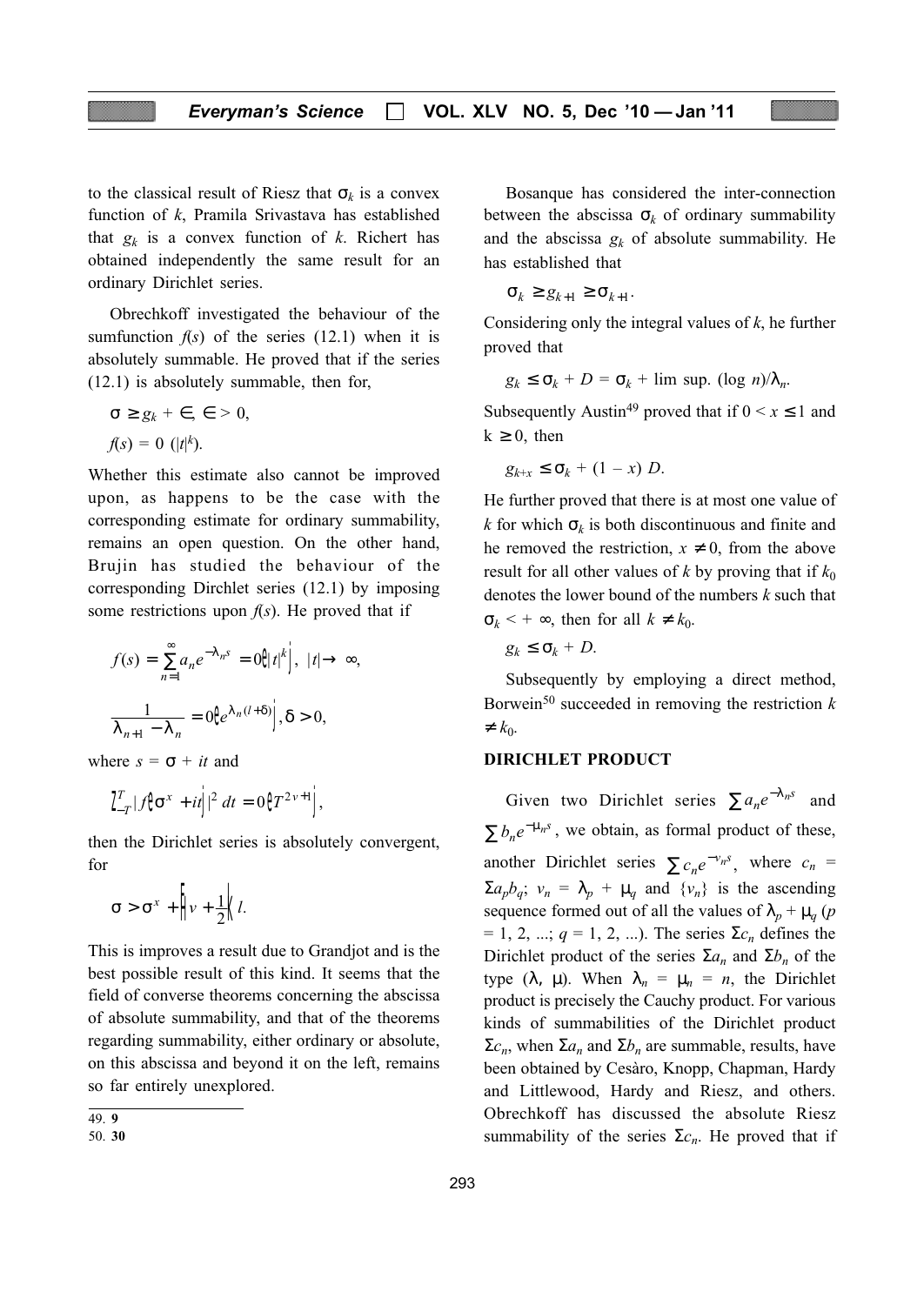$\Sigma a_n$  is summable  $|R, \lambda, k|$  and  $\Sigma b_n$  is summable  $|R,$ μ, l, then the series  $\Sigma c_n$  is summable |R, v, k +l|. Also it is known that if  $\Sigma a_n$  is summable  $(R, \lambda, k)$ and  $\Sigma b_n$  and is summable  $|R, \mu, l|, l > 0$ , then  $\Sigma c_n$ is summable  $|R, v, k + l|$ . Quite recently this result has been generalised by Pramila Srivastava. Bohr<sup>51</sup> obtained in upper bound for the abscissa of ordinary summability of the product series  $\Sigma c_n n^{-s}$  and had demonstrated that this estimate could be improved. The results of this nature for absolute summability were discussed by Pramila Srivastava. It follows from the result of Obrechkoff stated earlier that if  $\sum a_n e^{-\lambda_n s}$  is summable  $|R, \lambda, k|$  for  $s = s_1$ , and  $\sum b_n e^{-\mu_n s}$  is absolutely convergent for  $s = s_2$  when  $\sigma_2 > \sigma_1 \ge 0$ , then the series  $\sum b_n e^{-\mu_n s}$  is summable |R, v, k| for  $\sigma = \sigma_2$ . In case k is an integer, a direct proof of this result has been given by Pati. Again, a combination of a theorem of Obrechkoff and a theorem due to Isaacs gives us that if  $\sum a_n e^{-\lambda_n s} 1$ is summable  $|R, \lambda, k|$  and  $\sum b_n e^{-\mu_n s} 2$  is summable  $|R, \mu, l|, \sigma_2 \geq \sigma_1 > 0$ , then

 $e^{-sx}x^{-\frac{1}{2}(k+l)}\ell_{v}(k+l)}\log f\in BV$ , $\infty$  $\sigma > \sigma_2 \geq \sigma_1 \geq 0$ .

Prasad and Pati have proved that if k and l are integers, than the above holds for  $\sigma = \sigma_2 = \sigma_1 > 0$ .

It is known that  $(R, \lambda, k) \subset (R, \log \lambda, k)$  and  $|R, \lambda, k| \subset |R, \log \lambda, k|$ . This discussion of the possibility of deducing results regarding the absolute summability of the Dirichlet product of the type (log  $\lambda$ , log  $\mu$ ) from the knowledge of absolute summability of the Dirichlet product of the type (λ, µ) may provide an interesting field for investigations, such results being not known even for ordinary summability.

#### **REFERENCES**

- 1. N. H. Abel, Crelle.s Jour., 1, 311-339, 1826.
- 2. R. P. Agnow and W. H. J. Fuchs, Scripta Math., 24, 133-136, 1959.
- 3. Z. U. Ahmad, Math, Zcitschrift, 76, 295- 310, 1961.
- 4. ——Jour. Indian Math. Soc., 26, 141-165, 1962.
- 5. ——Rediconli del dr. Mat. Palermo (2), 11, 91-104, 1962.
- 6. A. F. Anderson, Studier over Cesaro Summabilitets methode, Dissertation, Copenhagen, 1921-
- 7. ———Proc. London Math. Soc., (2), 27, 39-77, 1928.
- 8. ———Tofie Skandinaviska Mat., Lund, 1-4, 1953.
- 9. M. C. Austin, Jour. London Math. Soc., 27, 189-198, 1952.
- 10. S. Bernstein, Comptes Rendus, 158, 1661- 1663, 1914.
- 11. P.L. Bhatnagar, Bull. Calcutta Math. Soc., 30, 17-26, 1938.
- 12. S. N. Bhatt, D. Phil. Thesis, Allahabad University, 1957.
- 13. Bull. Calcutta Math. Soc., 49, 129-132, 1957.
- 14. Indian Jour. Math., 1, 29-32, 1958.
- 15. Tohoku Math. Jour. (2), 11, 13-19, 1959.
- 16. Vijnana Parishad Anusandhan Patrika, 2, 73-78, 1959.
- 17. Proc. Nat. Instt. Sc. India, 26A, 68-73, 1960.
- 18. Rediconti del Circoh Mat. di Palermo, XI, 237-244, 1962.
- 19. Proc. Nat. Instt. Sc. India, 28A, 787-794, 1962; addendum Ibid., 29A, 119-120, 1963.
- 20. Math. Zeitschrift, 80, 334-389, 1963.
- 21. Indian Jour. Math., 5, 87-91, 1963.
- 22. Math. Vesnik, 1/16, 333-344, 1964. 51. <sup>26</sup>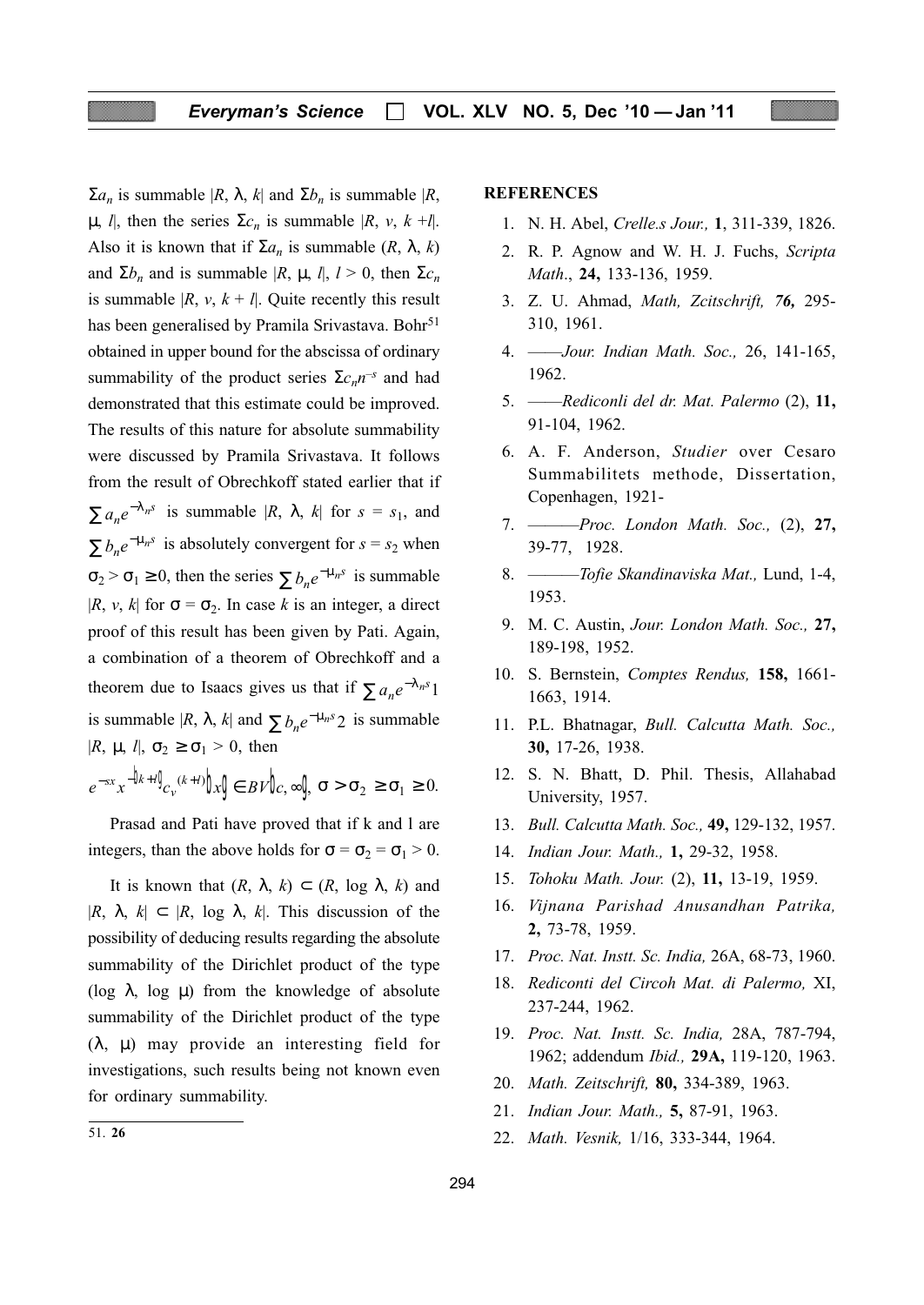#### Everyman's Science | VOL. XLV NO. 5, Dec '10 - Jan '11

- 23. Indian Jour. Math, (to be published);
- 24. Annali di Mat. Pura ed Applicata (to be published).
- 25. H. Bohr, Comptes Rendus, 148, 75-80, 1909.
- 26. ——Mat. Tiddshrift, 13, 71-75, 1950.
- 27. E. Borel, Annals Sc. de l'ecole norm sup., 16, 9-136, 1899.
- 28. D. Borwein. Jour. London Math. Soc., 25, 289-302, 1950.
- 29. Ibid., 25, 302-315, 1950.
- 30. Ibid., 30, 68-71, 1955.
- 31. Ibid., 31, 300-311, 1956.
- 32. Proc. Glasgow Math. Assn., 4, 81-83, 1959.
- 33. Ibid., 4, 122-139, 1960.
- 34. D. Borwein and B. L. R. Shawyer, Jour. London Math Soc., 39, 455–465, 1964.
- 35. L. S. Bosanquet, Proc. London Math. Soc., 37, 17-32, 1934.
- 36. Proc. Edinburgh Math. Soc., (2), 4, 12-17, 1934.
- 37. Jour. London Math. Soc., 11, 11-15, 1936.
- 38. Proc. London Math. Soc. (2), 41, 517-528, 1936.
- 39. Quarterly Jour. Math., 12, 13-25, 1941.
- 40. Jour. London Math., 20, 37-48, 1945.
- 41. Ibid., 22, 190-195, 1947.
- 42. Ibid., 23, 35-38, 1948.
- 43. Proc. London Math. Soc., 3, 267-304, 1953.
- 44. Mathematika, 16, 24-44, 1954.
- 45. L. S. Bosanquet and H. C. Chow, Jour. London Math. Soc. 16, 42-48, 1941.
- 46. Ibid., 32, 73-82, 1957.
- 47. L. S. Bosanquet and J. M. Hyslop, Math. Zeitschrift, 42, 480-512, 1937.
- 48. L. S. Bosanquet and H. Kestelman, Proc. London Math. Soc., 45, 88-97, 1939.
- \* All references have not been listed.

5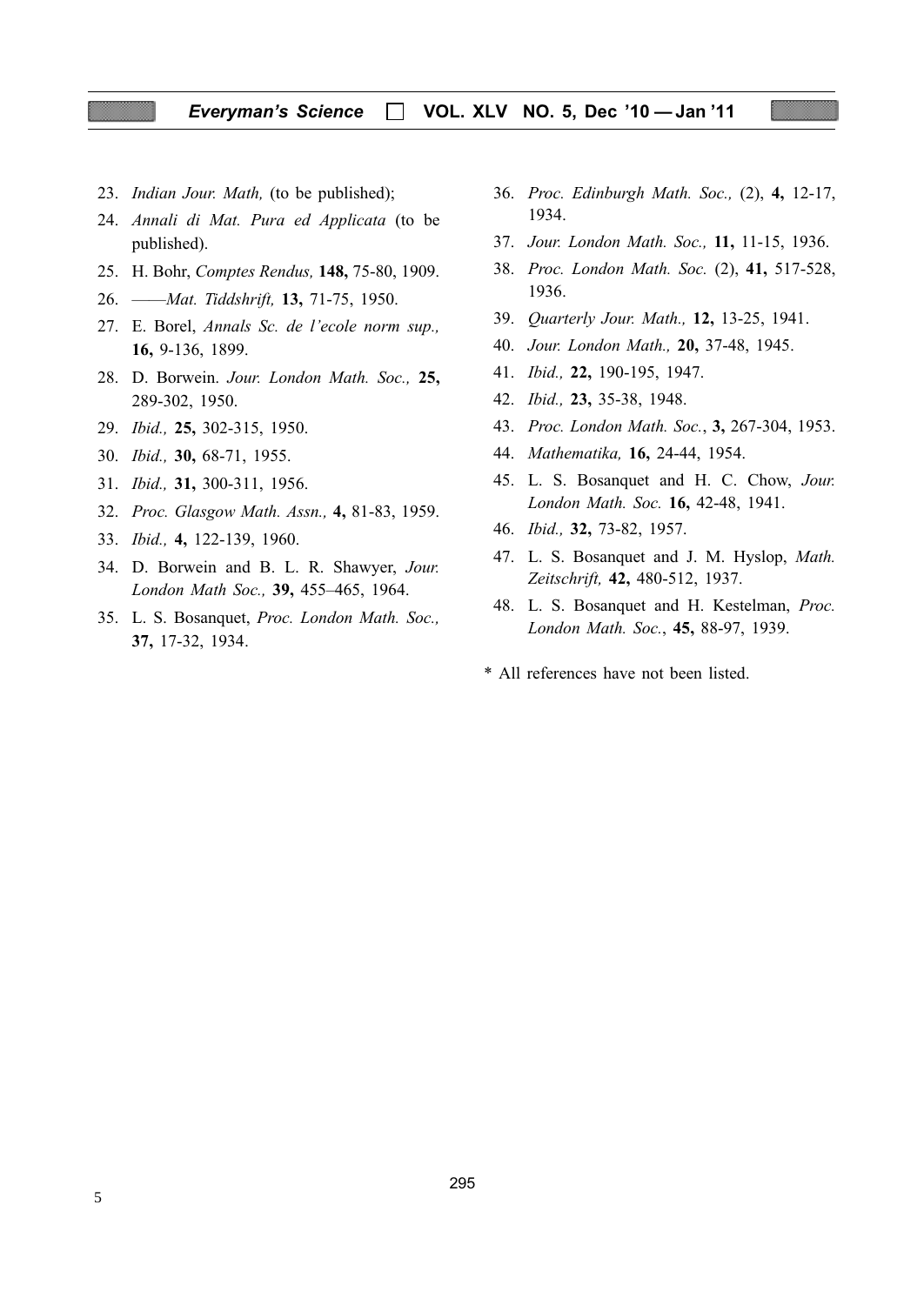## GREEN CHEMISTRY : AN APPROACH TO CLEAN, SAFE AND SUSTAINABLE FUTURE

R. P. Chamoli\*

Green Chemistry is an approach to design the safe chemicals and chemical processes without causing harm to the Environment and Human life. This article describes an introductory account of the basic tenets on which the concept of the Green Chemistry is based.

#### INTRODUCTION

C hemistry is a branch of science which deals with various aspects of substances, viz., their structures, properties and chemical reactions. Chemical reactions are essential for the production of large number of compounds which are widely used in the synthesis of Medicines, Food materials, Textile fibers, Dyes, Paints, Cosmetics, Plastics and Agrochemicals etc. Almost all walks of human life have been improved qualitatively by chemistry. Availability of a number of excellent medicines has increased the average human life expectancy from 47 years in 1900 to 75 years in 19911. Today a comfortable life of good quality can not be imagined without the use of chemistry and chemical reactions.

Chemical reactions involve the use of large number of reactants, reagents and solvents which are generally hazardous to health of human beings. In industrial chemical reactions, formation of the desired products is often accompanied by huge quantities of undesirable by-products or waste products causing environmental pollution as these are discharged into the atmosphere, rivers ,sea and land. Although chemical industries play an important role in providing us various essential chemicals required for research and development but on the other hand they are not free from risks, and sometimes they pose a serious threat to our life. A few examples of the hazards associated with chemicals and chemical reactions may be cited here<sup>2</sup>. The devastating leakage of lethal Methyl isocyanate (MIC) in Union Carbide Plant in Bhopal claimed the life of 2,500 persons and injured more than 1,50,000 persons on 3rd December, 1984. At one time the river Cuyahoga in Ohio was so much invested with chemical waste that it actually caught fire. The well known insecticide DDT was introduced during the second World War, and initially used for killing the lice in the bodies and clothes of war prisoners. DDT played a significant role in destruction of mosquitoes and eradication of malaria epidemic. But, now it is suspected to be a carcinogen, and its use is banned in many countries of the World. It has also been held responsible for reducing the population of bald eagles.

#### NEED FOR GREEN CHEMISTRY

The dangers associated with chemicals and chemical reactions motivated chemists to develop methodologies and formulate strategies to carry out chemical reactions in a safe and environmentally benign manner. Such chemical reactions carried out by environmentally benign procedures are

<sup>\*</sup> Former Principal and Professor of Chemistry (Department of Higher Education Uttarakhand), House No. 10, Lane No. 2, Ashirwad Enclave, Dehradun- 248001, Uttarakhand, E-mail: drrpchamoli@rediffmail.com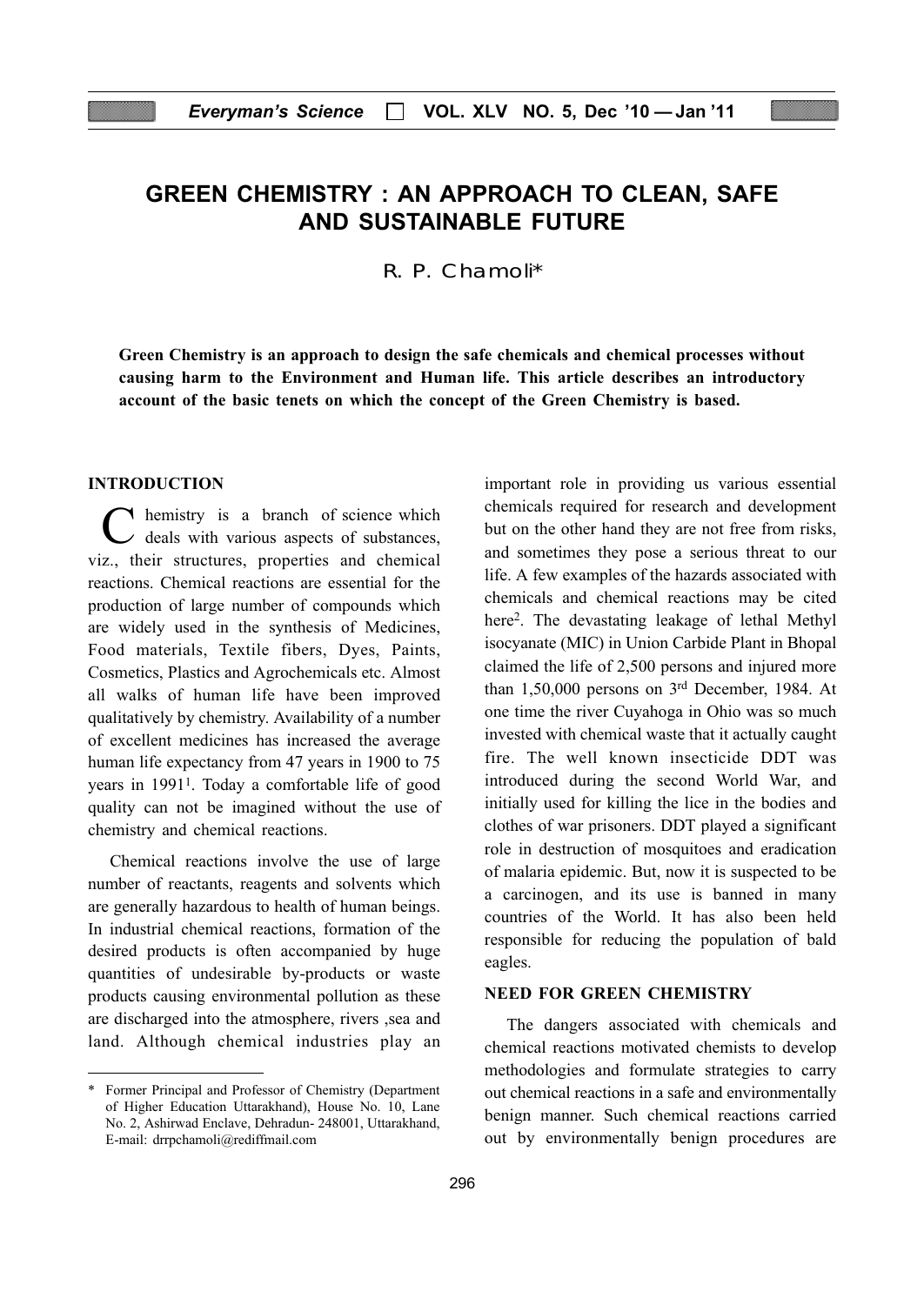known as green reactions and the area of chemistry involved in designing these reactions is known as Green Chemistry.

The term Green Chemistry was introduced in 1991 by an American chemist, Dr. Paul Anastas who is regarded as Father of Green Chemistry. He defined it as: "Green Chemistry is the utilization of a set of principles that reduces or eliminates the use or generation of hazardous substances in the design, manufacture and application of chemical products"1. However, later on some more relevant and useful issues were also included in the theme of Green Chemistry. The concept of Green Chemistry should not be confused with that of Environmental Chemistry. The former is related with the design of chemical products and processes in a hazardless of less hazardous manner while the later deals with study of various chemical reactions taking place in atmosphere. In fact, green chemistry started in 1990s as a mission in developed countries like USA, UK, Germany and Japan to make chemistry and Chemical reactions safe and hazardless upto maximum extent. Green chemistry is concerned not only with safety and pollution control, it gives due consideration to quality and cost of the products, and efficiency of adopted procedures as well. To make it more practical and widely acceptable, chemists all over the World are searching alternative reagents, solvents, catalysts and newer techniques.

#### METATHESIS : A CLASSICAL EXAMPLE OF GREEN CHEMISTRY

Metathesis is a useful green synthetic method of organic chemistry. This method has been in use since 1950, but it came into limelight in 2005, when Dr. Y. Chauvin, Professor R. H. Grubbs, and Professor R. R. Schrosk were jointly awarded Nobel Prize for their contributions to this field. The term 'metathesis' is derived from Greek words: meta (meaning change) and thesis (meaning positions). Thus, Metathesis is exchange of parts of two molecules of same or different substances :

 $A - B + C - D \longrightarrow A - C + B - D$ 

This environmentally benign reaction is quite common in olefins and can be represented as given in Scheme 1.



Metathesis is widely used in the Pharmaceutical, Food, Chemical, Biotechnical, polymer and paper industries. It has also been used for the synthesis of Insect Pheromones.

# THE TWELVE PRINCIPLES OF GREEN **CHEMISTRY**

Dr. Paul Anastas and Dr. John C. Warner developed twelve principles of Green Chemistry in 1997 which provide a frame work for developing methods and formulating strategies for safer chemical reactions and products<sup>1, 3-5</sup>.

1. Prevention of formation of waste products : It is better to prevent the formation of waste products or by-products rather than wasting energy and money on their disposal.

2. Atom economy : Synthetic methods should be designed in such a way that maximum portion of the reactants is incorporated into the final products.

3. Less hazardous synthetic procedures : As far as possible synthetic methods should be designed to use and generate chemical substances having little or no toxicity to Human health and Environment.

4. Designing safer chemical products : Designed chemical products should have effective desired properties but they should be free from toxic properties.

5. Safer solvents and auxiliaries: Planned synthesis should not use toxic solvents and auxiliaries (separating agents and other chemicals).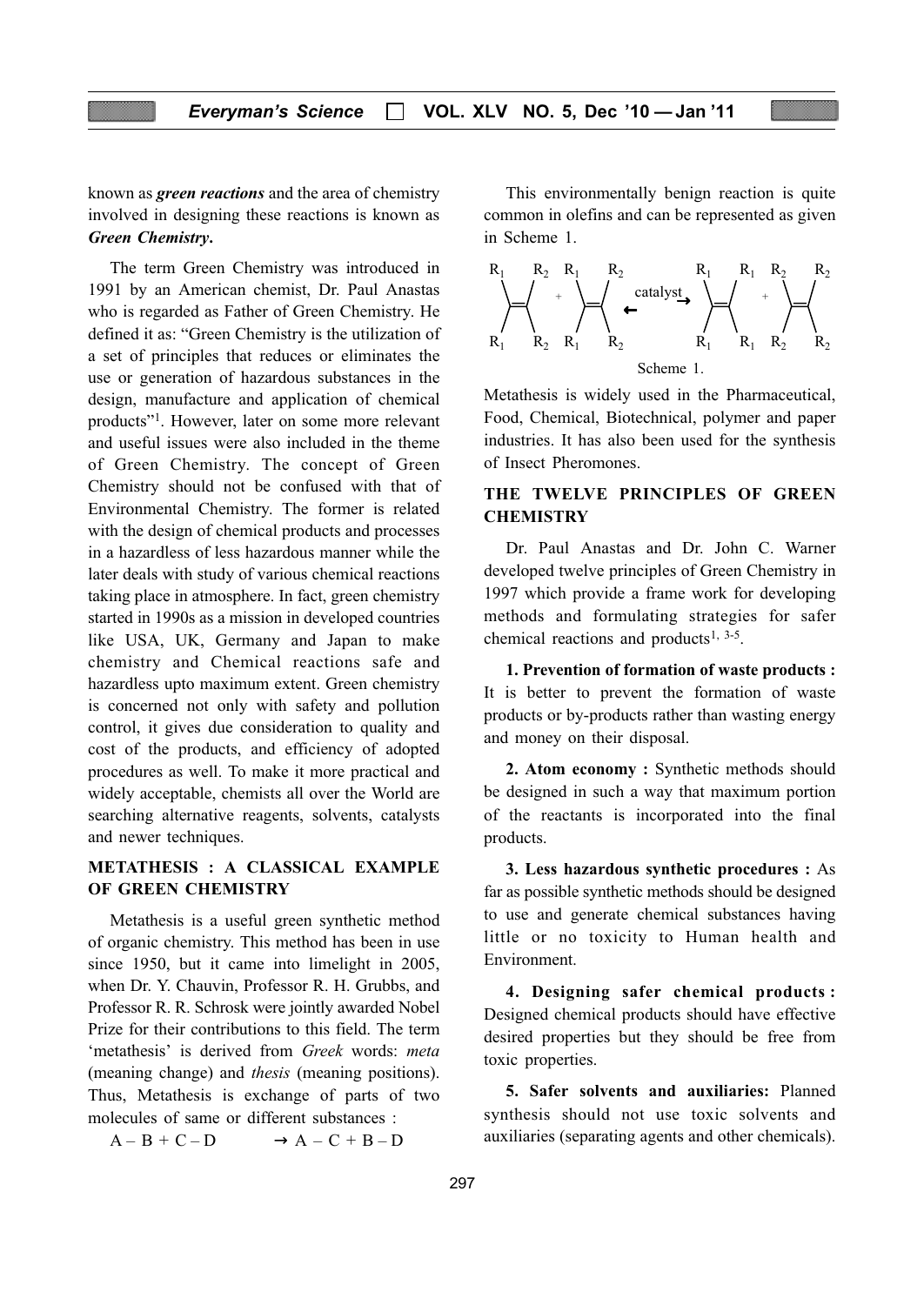6. Energy efficiency : As far as possible, reactions should be carried out at ambient temperature and pressure so that their energy requirement is minimized.

7. Renewable feedstock : Raw materials or resources for synthetic procedures should be renewable rather than depleting, whenever technically or economically feasible.

8. Avoiding derivative formation : Unnecessary derivative formation (use of blocking groups, protection and other temporary modifications) should be avoided because such steps require additional reagents and generate waste.

9. Use of catalysts : Catalytic reagents are superior to stoichiometric reagents and their use increase the efficiency of a reaction.

10. Design chemical products which are degradable after their use : Chemical products should be designed so that after their use they break down into innocuous substances and are not accumulated in atmosphere.

11. Real-time analysis for pollution control : Analytic techniques should be developed to enable real-time, in-process monitoring and control of pollution before the formation of hazardous substances.

12. Accident prevention : Design chemicals and their forms (solid, liquid or gas) to minimize chemical accidents including explosions, fires and releases to the atmosphere.

# SOME IMPORTANT ASPECTS OF GREEN **CHEMISTRY**

In order to make green chemistry more meaningful and significant, chemists are focusing their attention on following aspects :

● Green solvents : Solvents play a significant role in chemical reactions. Reactants can interact effectively if they are in homogenous solution. Besides facilitating stirring, shaking and uniform heating, solvents in many cases influence the course,

mechanism and rate of a reaction. The harmful effects of commonly used volatile organic solvents (benzene, toluene, chloroform, carbon tetrachloride, perchloroethylene, methylene chloride, alcohol etc.) necessiated the search for safer solvents or green solvents. Some of the currently used green solvents are given below :

(i) Ionic liquids : These are usually salts of organic cations such as alkyl ammonium, alkyl pyridinium etc. Ionic liquids are liquids at room temperature or below exhibiting very low or no vapour pressure. I and II are the common examples of ionic liquids.



Ionic liquids often act both as solvent and catalyst and require no special apparatus and methodologies. Chloroaluminate ionic liquids are highly active Friedel-Crafts catalysts in electrophilic alkylation and acylation reactions. They have been used in cationic polymerization also.

#### (ii) Supercritical carbon dioxide fluid  $({\rm scCO_2})$

Above its critical temperature (Tc) and pressure (Pc) a fluid becomes supercritical and exists in a single condensed state with properties between those of a gas and a liquid. Due to its properties to diffuse though solids and to dissolve large number of organic compounds and catalysts,supercritical carbon dioxide is being used as solvent in many chemical reactions of industrial utility. One of the most widely established processes using  $\sec O_2$  is removal of caffeine from coffee and tea. It is also being used for isolation of essential oils and other natural products. In nanoelectronics,  $\sec O_2$  can replace ultra high purity water, as it does not influence the nanometric structure. It is safe due to its low toxicity and noninflammability.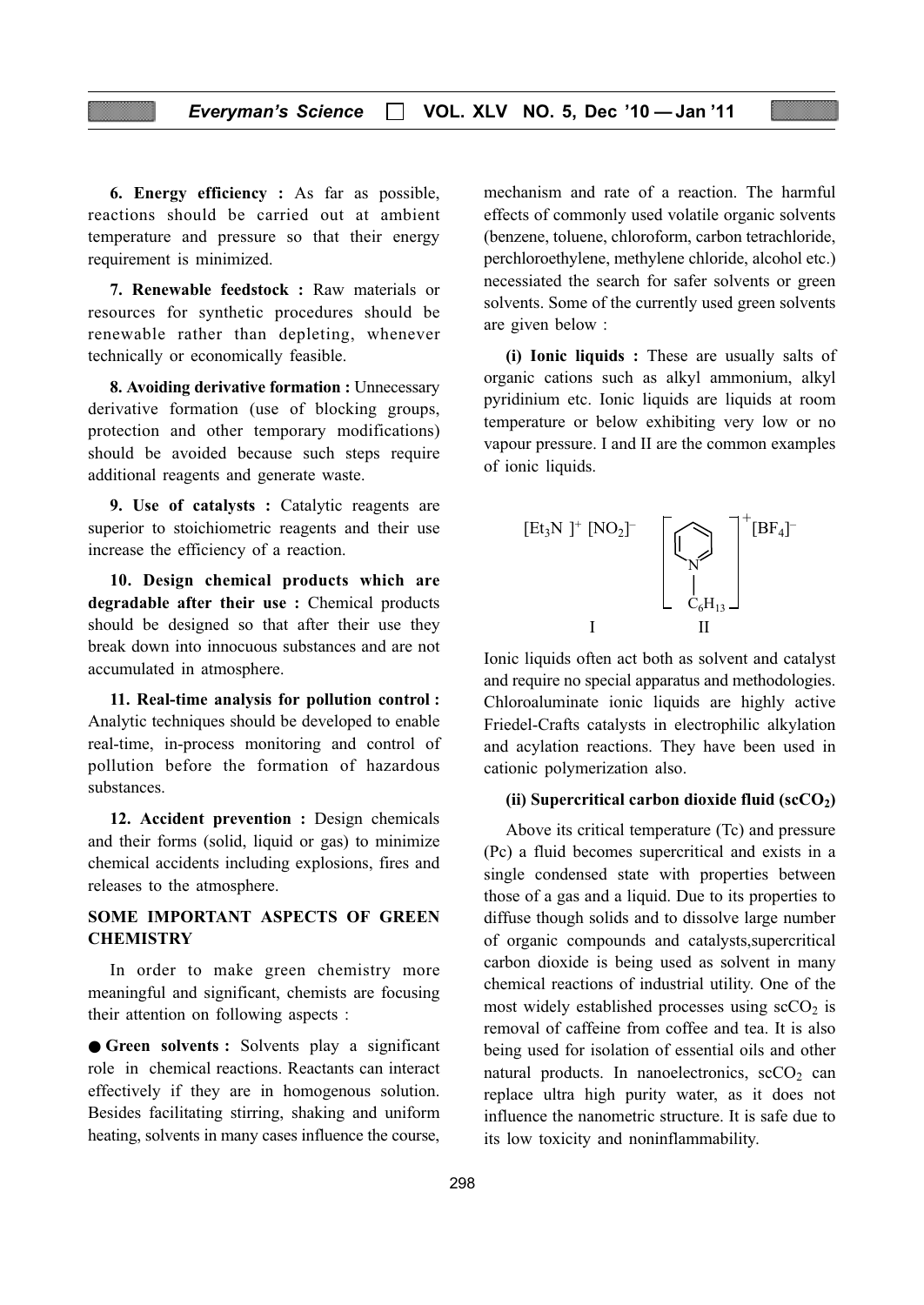# (iii) Supercritical water  $(scH<sub>2</sub>O)$

At a temperature of 374°C and a pressure of 218 atm. water becomes supercritical. Most of the organic compounds are insoluble in water but they become soluble in  $\text{scH}_2\text{O}$ . In contrast to  $\text{scCO}_2$ , the conditions required to obtain  $\text{scH}_2\text{O}$  are very drastic which perclude its synthetic utility for most of the organic reactions. However, organic syntheses have been carried out in sub-critical but high temperature water. The synthesis of quartz crystal in  $\text{scH}_2\text{O}$  is an excellent achievement because these are used in mobile phones. The technique of Super Critical Water Oxidation (SCWO) has potential use in remediation and waste treatment.

#### (iv) Water as a reaction solvent

Water has many interesting properties by virtue of which it is now being used as a solvent in many organic reactions6. It has been observed that at temperature above 200°C (in liquid state) solvent properties of water resemble with those of organic solvents. Water is nontoxic naturally occuring, inexpensive and noninflammable. In many cases use of water as solvent increases rate of reactions. For example, Diels- Alder reaction of cylopentadiene and butenone (Scheme 2) in water is over 700 times faster than in many organic solvents. Use of LiCI in this aq. phase reaction increases reaction rate 1800 times more fast due to salting out effect.



#### ● Reactions in solid phase

There are large number of organic reactions which are possible in solid phase without using toxic organic solvents. Such reactions can be carried out using reactants alone or on solid surfaces such as special type of clays, zeolites, silica, alumina etc. When in a solid state reaction, two or more substances are involved, they are mixed together and ground or cocrystallized, and heated to get a homogeneous solution or molten mass. Depending upon the need of the reaction, suitable catalysts or radiations are also used. Solid phase reactions are simple to operate, environmentally benign, and economic as well.

In recent years, bromination reactions, Michael addition, Aldol condensation, dehydration of alcohols to akenes, etc. are being carried out in solid phase<sup>5</sup>. Some useful phthalides<sup>7</sup> and butenolides8 have also been synthesized under solvent free conditions.

# ● Catalysts, Biocatalysts and Phase Transfer Catalysts (PTC)

Catalysts are capable of increasing selectivity of a chemical reaction, reducing the reaction temperature, preventing formation of reagent based waste, and avoiding undesirable side reactions. They play an important role to make a process clean and safe. Enzymes act as catalysts in biological transformations and often referred as biocatalysts. Recently, synthesis of the Amino Acid L-tert-leucine is carried out using the enzyme leucindehydrogenase (LeuDH).This Amino Acid does not occur in nature but it serves as a chiral auxiliary compound in the asymmetric synthesis and as a building block for synthesis of drugs for the treatment of cancer, inflammation and viral infections. Another important compound produced by enzymatic method is L-Dopa which is used as a drug for Parkinson's disease. Analogues of castanospermine, a potential AIDS drug have been synthesized by the use of enzyme subtilisin<sup>9</sup>



Phase Transfer Catalysts (PTC) are used as a device for accelerating the reaction between water insoluble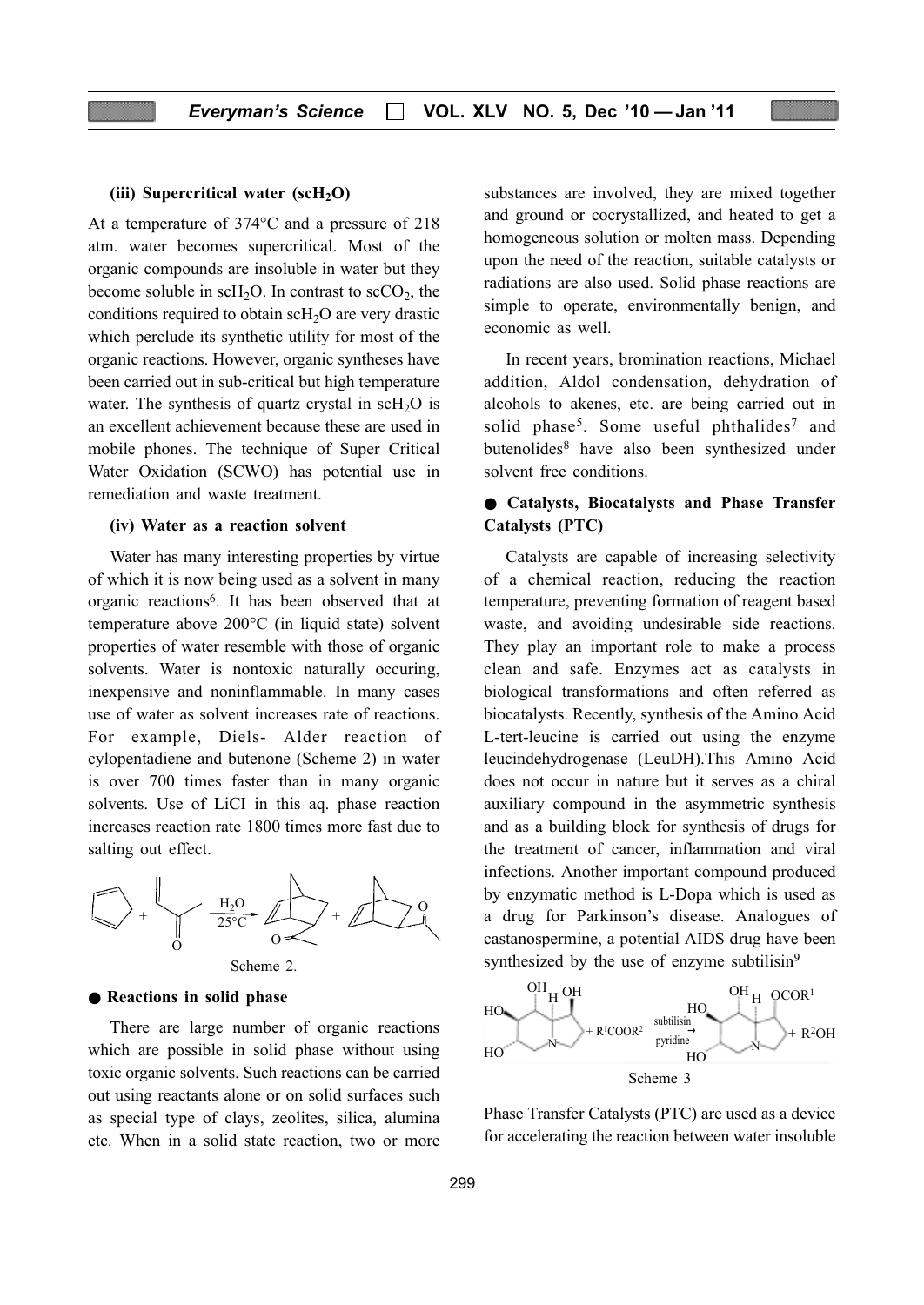organic compounds and water soluble reagents. The most useful catalysts for this purpose are quaternary ammonium salts, crown ethers and polyglycolethers. Use of PTC is associated with many possible Green advantages such as higher productivity, higher selectivity and use of less hazardous solvents.

#### ● Use of renewable feed stock

Green Chemistry promotes the development of innovative technologies to utilize the potential of renewable resources, e.g., biomass rather than depleting resources (petroleum, natural gas, coal). Nature produces about 170 billion tons of plant biomass per annum globally which may be harvested for energy or as a chemical feedstock. Large number of chemical products such as lubricants, fibers, polymers, dyes, agrochemicals and pharmaceuticals are being obtained from renewable feedstock.

#### ● Energy efficiency

Green Chemistry envisages that in order to make a chemical reaction Environmentally benign its energy requirement should be kept at minimum. For this purpose attempts were made to conduct chemical reactions under the influence of microwave radiation and ultrasound energy which gave rise to microwave chemistry and ultrasound chemistry or sonochemistry, respectively. In microwave reactions, rate of heating is 10°C per second and consequently, the overall reaction time is reduced drastically. For example the hydrolysis of N-phenylbenzamide takes 18-20 hours under usual condition but the reaction is completed only in 12 minutes under microwave condition. Interaction of ultrasound waves with a liquid medium creates a very high temperature (about 500°C) and pressure (over 1000 bar) which initiates the chemical reactions. The typical

reactions assessed include oxidation, radial reactions and synthesis of Nanoparticles.

#### CONCLUDING REMARKS

During the last 15-20 years, Green Chemistry has gradually become recognized as a culture as well as a methodology for achieving sustainability. It is a chemical philosophy encouraging the design of the products and processes that eliminates the use and generation of hazardous chemicals. At present Chemists and Academicians all over the World are trying their best to adopt Green Chemistry. It is hoped that their endeavor will certainly lead us towards a better future.

#### **REFERENCES**

- 1. P. T. Anastas and J. C. Warner, Green Chemistry : Theory and Practive, 1998, Oxford University Press, New York.
- 2. U. Bora, M. K. Chaudhary and S .K. Dehury, Current Science, 82, 1427, 2002.
- 3. S. K. Ritter, Chemical & Engineering News, 79, 27, 2001.
- 4. M. Lancaster, Green Chemistry An Introductory Text, 2002, Royal Society of Chemistry, Cambridge.
- 5. V. K. Ahluwalia and M. Kidwai, New Trends in Green Chemistry, 2004, Anamay Publishers, New Delhi.
- 6. R. Breslow, Acc. Chem. Res, 24, 159, 1991.
- 7. R. P. Chamoli and P. C. Gupta, Bull. Chem. Soc. Japan, 53, 3000,1980.
- 8. Veena Joshi and R. P. Chamoli, Bull. Chem. Soc. Ethiop., 24, 467, 2010.
- 9. B. P. Bandgar and S. P. Kasture, Green Chem., 2, 154, 2000.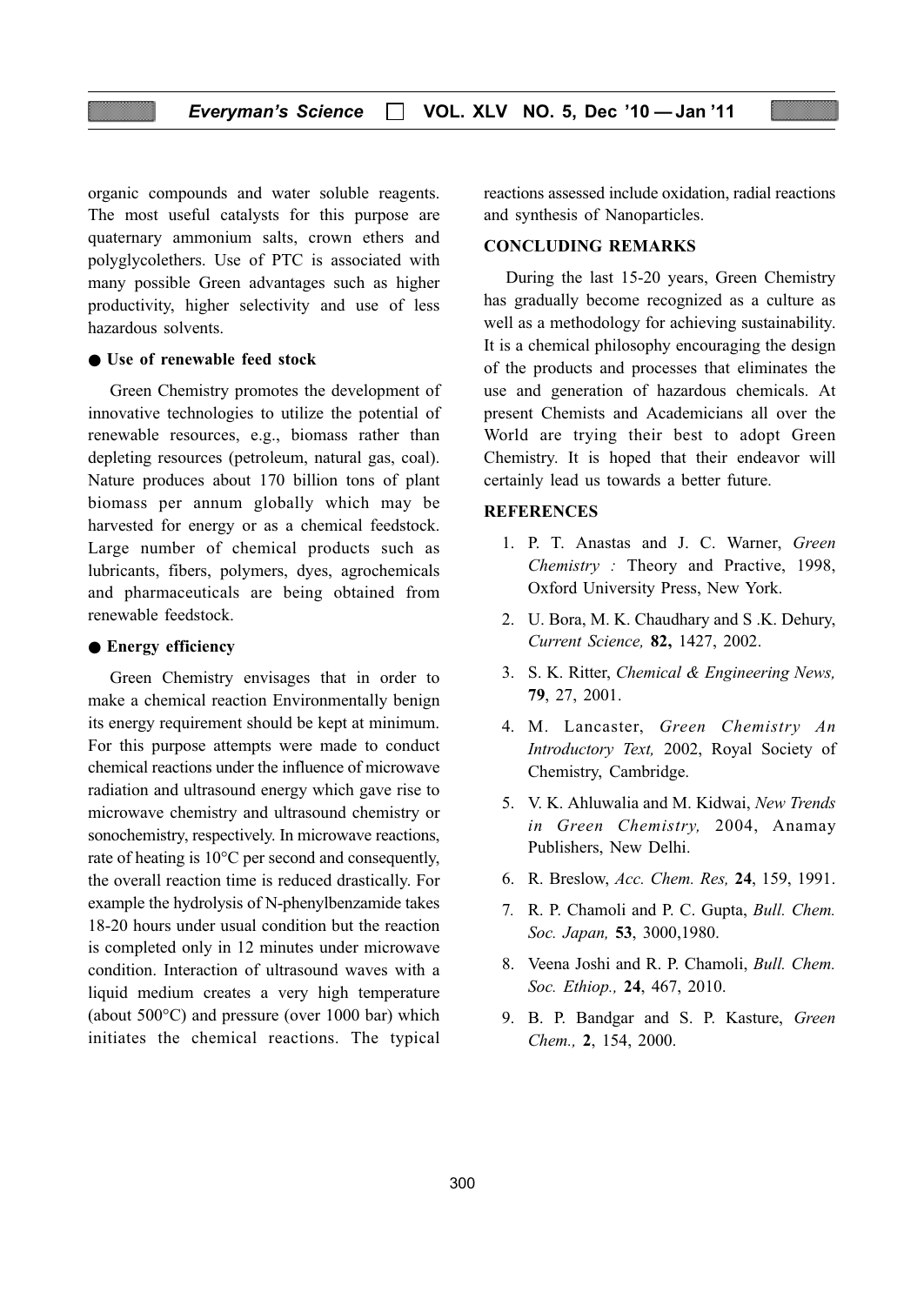# NANOTECHNOLOGY AND NANOSCALE DEVICES – APPLICATIONS IN THE TREATMENT OF CANCER

K. Laxmi\*

Nanotechnology has found innumerable applications in the field of medicine, particularly in the treatment of cancer. Nanotechnology has the power to radically change the way cancer is diagnosed, imaged and treated. Research efforts world wide are developing nanoproducts aimed at cancer treatment thereby improving health care and advancing medical research.

#### INTRODUCTION

he term "Nanotechnology" has evolved over the years to mean "anything smaller than microtechnology", such as nano powders and other things that are nanoscale in size. This evolved version of the term is more properly labeled "Nanoscale Bulk Technology", while the original meaning is now labeled as "Molecular NanoTechnology" (MNT) or "Nanoscale Engineering" or "Molecular Mechanics" or "Molecular Machine systems" or "Molecular manufacturing".1 An alternate term is suggested recently to represent the original meaning of Nanotechnology as "Zettatechnology".

Many materials once they are individually reduced below 100 nanometers, begin displaying a set of unique characteristics based on quantum mechanical forces that are exhibited at the level. Due to these quantum mechanical effects, materials may become more conducting, be able to transfer heat better or have modified mechanical properties. By taking advantage of quantum – level properties, MNT allows for unprecedented control of the material world, at the nanoscale, providing the

means by which systems and materials can be built with exacting specifications and characteristics<sup>1</sup>.

Definitions of Nanotechnology are as diverse as the applications2. Rolf Allenspach of Zurich Research Laboratory in Switzerland defines nanotechnology as "the ability to design and control the structure of an object at all length scales from the atom upto macro scale". George Robillard director of the Biological Materials and Devices say drug delivery system is Nanotechnology<sup>2</sup>.

Nanotechnology will provide new tools for medicine<sup>3</sup>. It could radically change the way surgery is done. It will make it possible to do molecular scale surgery to replace defective cells, repair and rearrange cells. Since disease is the result of physical disorder, misarranged molecules and cells, medicine at this level should be able to cure most diseases. Mutations in DNA could be repaired and cancer cells, toxic chemicals and viruses could be destroyed through the use of medical Nanodevices.

Nanotechnology has the power to radically change the way cancer is diagnosed, imaged and treated<sup>3</sup>. Currently, there is a lot of research going on to design novel Nanodevices capable of detecting cancer at its earliest stages, pinpointing its location within the body and delivering Anticancer drugs specifically to malignant cells.

<sup>\*</sup> Department of Chemistry, Chaitanya Bharathi Institute of Technology (CBIT), Gandipet, Hyderabad – 500 075. E-mail: katangurulaxmi@gmail.com.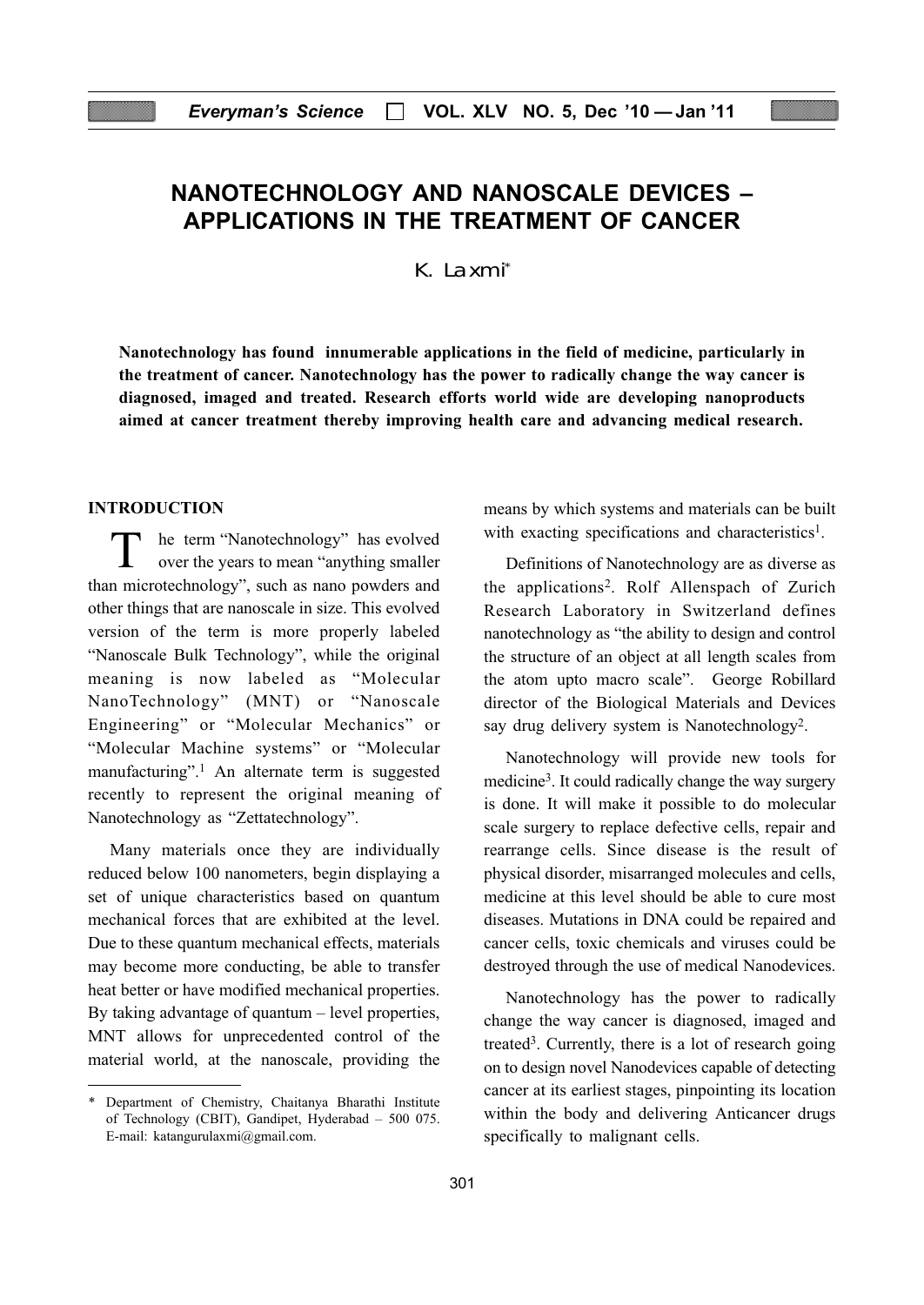#### NANOSCALE DEVICES

Nanoscale devices smaller than 50 nanometers can easily enter most cells, while those smaller than 20 nanometers can transit out of blood vessels<sup>4</sup>. As a result Nanoscale devices can readily interact with Biomolecules on both the cell surface and within the cell. Nanoscale devices are already proving that they can deliver therapeutic agents to target cells or even within specific organelles<sup>4</sup>. Inspite of its small size, a Nanoscale device is capable of holding tens of thousands of small molecules such as a contrast agent or drug.

The major areas in which Nanomedicine being developed in cancer include :

- Prevention and Control : Developing Nanoscale devices to deliver cancer prevention agents and designing multicomponent Anticancer vaccines.
- Early detection and Proteomics: Developing "smart" collection platforms for simultaneous mass analysis of cancer – associated markers.
- Imaging Diagnostics: Designing targeted contrast agents that improve the resolution of cancer to a single cell.
- Multifunctional Therapeutics: Creating therapeutic devices that can control the release of cancer fighting drugs and optimally deliver medications.

In recent years, Nanotechnology has found innumerable applications in the field of medicine – from drug delivery systems, nanorobots and cell repair machines to imaging, nanoparticles and nanonephrology. Owing to the extensive use of nano materials in medical equipments and devices, nanomedicine has become a significant branch of Nanotechnology. Other potential applications of Nanoscience are

● Rapid, efficient Genome Sequencing, revolutionizing diagnostics and therapeutics.

- Effective and less expensive healthcare using remote and in-vivo devices.
- New formulations and routes for drug delivery that enormously broaden their therapeutic potential by effecting delivery of new types of medicine to a previously in accessible sites in the body.
- $\bullet$  More durable, rejection resistant artificial tissues and organs.

Some of the important uses of Nanotechnology in the field of Medicine are,

# DRUG DELIVERY SYSTEM AND NANOPARTICLES

The primary objective of the drug delivery system is to make the life – saving drug available in that part of the body where it is required the most. However, most of the time these systems fail to work efficiently because the particles of the drug are too large for the cells to absorb, or they are insoluble or they have the potential to cause tissue damage. On the other hand, due to their exceedingly small size, nanoparticles are easily taken up by the cell. Moreover, they are completely soluble and they do not also damage the tissues. Hence the efficiency of the drug delivery system can be increased several times by integrating Nanoparticles with them.

# COUPLING OF NANOPARTICLES WITH BIOPHARMACEUTICALS

Biopharmaceuticals are peptides or protein molecules that trigger multiple reactions in the human body. They are widely used in the treatment of life – threatening diseases like cancer. The effectiveness of Biopharmaceuticals can be increased several times by coupling them with nano particles, which will proficiently deliver the peptides or proteins at the tumor site and in this manner cure cancer without causing extensive damage to the adjacent tissues and organs.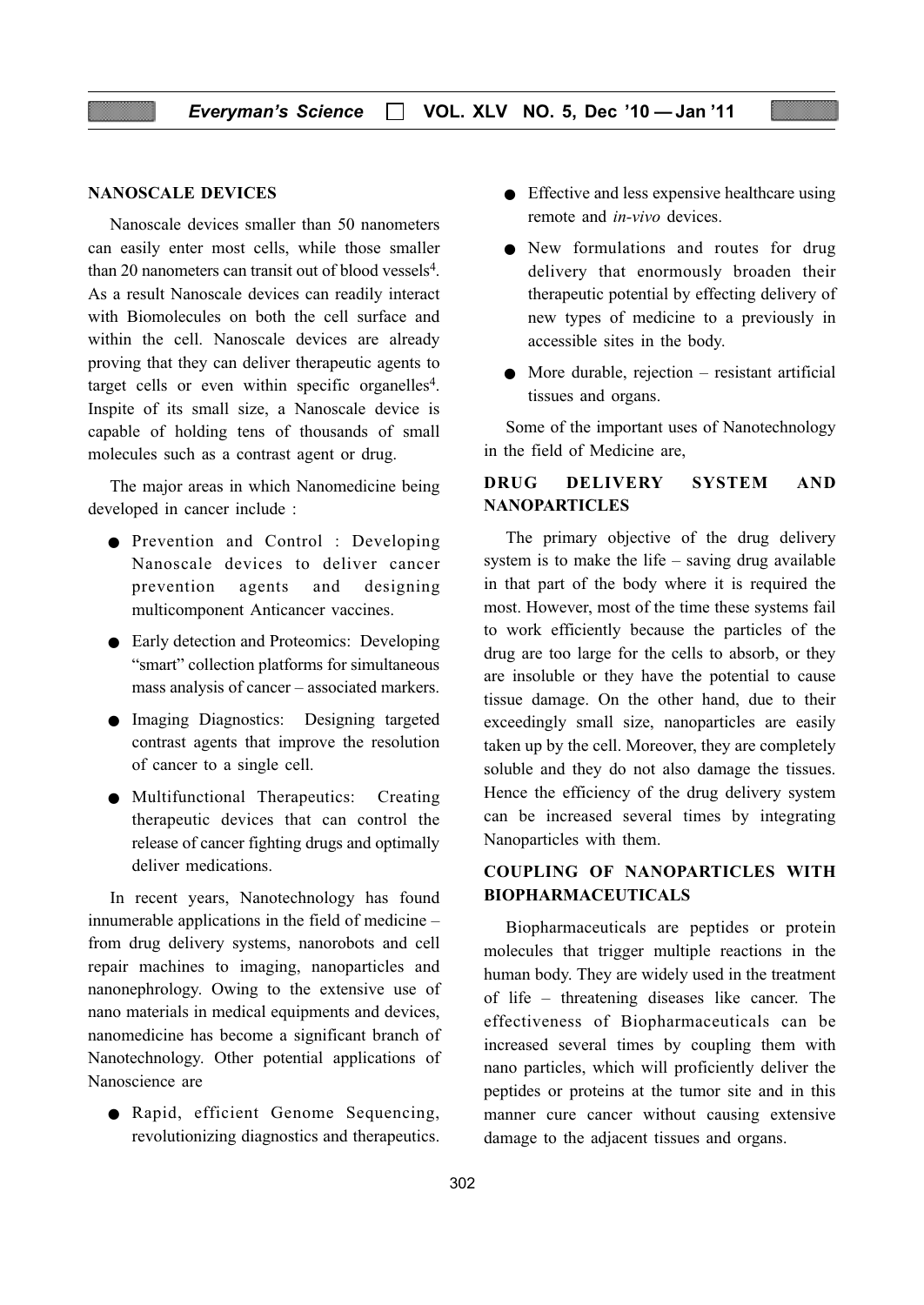## NANOTECHNOLOGY AND NEURO – ELECTRONIC DEVICES

Neuro–electronic devices are unique machines based on nanotechnology that connect the nervous system with the computer. These devices not just detect and interpret the signals from the nervous system, but also control and respond to them. They can be used in the treatment of diseases that slowly and steadily decay the nervous system like multiple sclerosis.

#### NANONEPHROLOGY

This is a sub–branch of Nanomedicine which is concerned with the detection and treatment of kidney diseases. Here various devices based on Nanotechnology are used for the studying the different kidney processes and detecting disorders. Thereafter, nanoparticles and drug delivery system are used for curing the disorder.

# NANOTECHNOLOGY AND CELL REPAIR **MACHINES**

These cell repair machines use Nanotechnology to penetrate into the cell and rectify disorders like DNA damage or enzyme deficiency. These machines are no bigger than a bacteria or virus.

#### **NANOROBOTS**

The entry of Nanorobots will literally revolutionize the World of Medicine. These miniature devices are only be capable of entering into the body detecting the diseases and infection, but also they will be capable of repairing internal injuries and wounds.

Nanotechnology is the science of maneuvering the structure and properties of matter at an atomic and molecular scale. As a result of this maneuvering, the properties of matter change dramatically i.e. the inert elements start to function as catalyst and insoluble matter develop unique solubility capacity. Likewise, non colloids begin exhibiting excellent colloidal properties and electrical non-conductors start conducting electricity. Owing to their size and

properties, nanomaterials are extensively used for the treatment of a number of diseases. Cancer is such a disease where Nanotechnology can play a significant role.

#### NANOPARTICLES AND NANOROBOTS

Cancer is a condition where changes occur in a small percentage of cells and they start replicating interminably. Problems come to the fore only when the condition becomes unmanageable. The size of nanoparticles and nanorobots is exceedingly small, and because of this property, they can easily enter into the blood vessels, organs, tissues and even the cells of the body. Additionally, they can also find out those cells that are growing abnormally. Thus they can play a decisive role in the detection of cancer at a very early stage.

Nanodevices can provide rapid and sensitive detection of cancer – related molecules by enabling scientists to detect molecular changes even when they occur only in a small percentage of cells. This would allow early detection of cancer a critical step in improving cancer treatment. Nanotechnology will allow the reduction of screening tools which means that many tests can be run on a single device. This makes cancer screening faster and more cost–efficient.

Nanoparticle contrast agents are being developed for tumor detection purposes. Labeled nanoparticles and non-labeled particles are being tested as imaging agents in diagnosis procedures such as Computed Tomography and Nuclear Magnetic Resonance Imaging5.

Super paramagnetic nanoparticles are used for Magnetic Resonance Imaging (MRI)6 .They consist of an inorganic core of iron oxide coated or not with polymers like dextran. There are two main groups of nanoparticles

- (i) Superparamagnetic iron oxides whose diameter size is greater than 50 nm.
- (ii) Ultrasmall superparamagnetic iron oxides whose nanoparticles are smaller than 50 nm.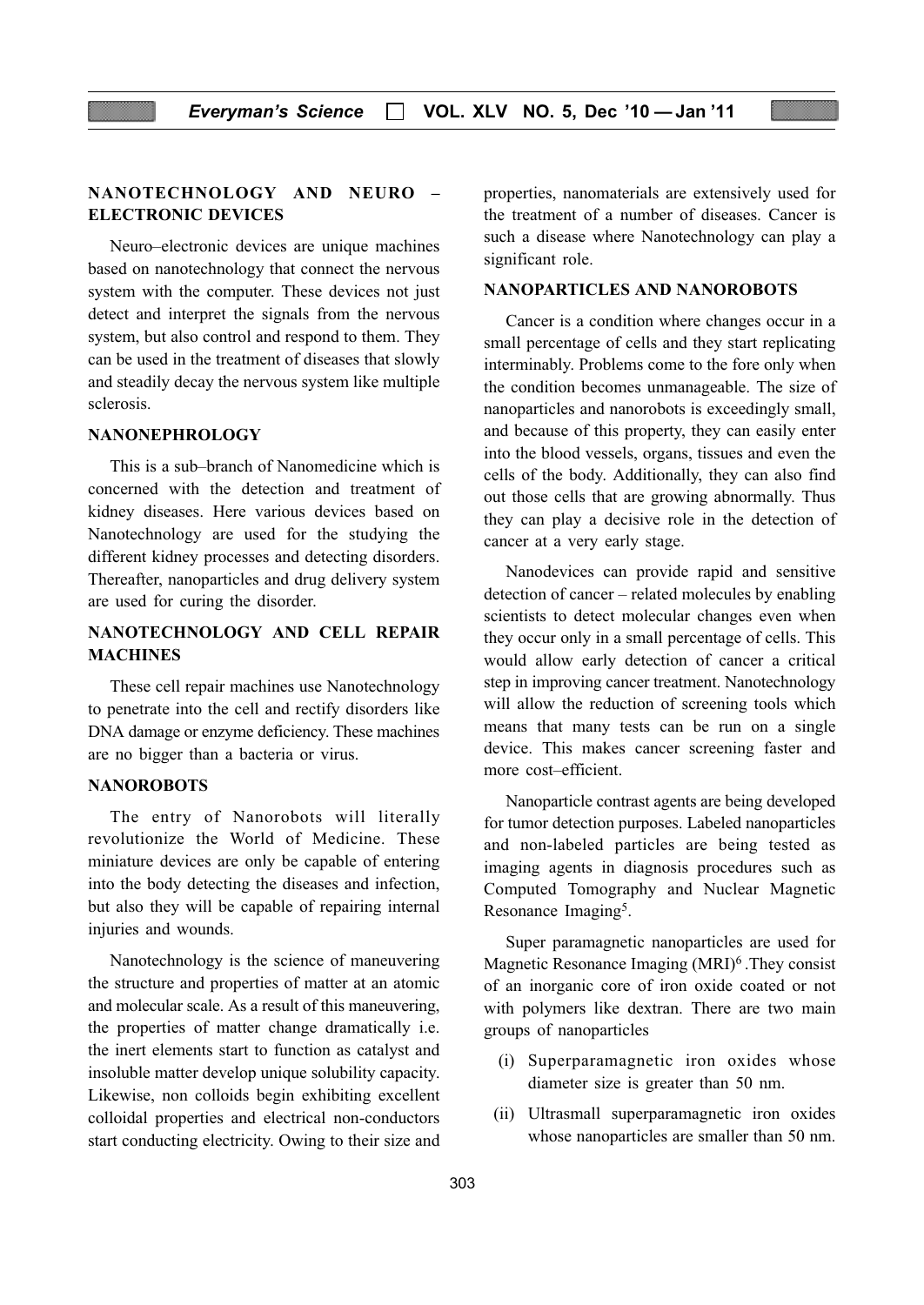## Everyman's Science  $\Box$  VOL. XLV NO. 5, Dec '10 - Jan '11

Quantum dots are nanoscale crystals of a semiconductor material such as cadmium selenide whose colour properties depend on particle size. Quantum dots can be linked to antibodies and combined to create Assays that are capable of detecting multiple substances simultaneously. They can be used to measure levels of cancer markers such as breast cancer marker Her  $-2$ , actin, microfibril proteins and nuclear antigens<sup>4</sup>. Quantum dots are robust and very stable light emitters. Their photochemical stability and the ability to tune broad wavelengths make quantum dots extremely useful for Biolabelling7.

Nanoparticles can be used as tumor Biomarkers. They help the detection process by concentrating and protecting a marker from degradation so that the analysis is more sensitive. Streptavidin coated fluorescent polystyrene nanospheres used in Flow Cytometry to detect biological molecules, have shown greater sensitivity as compared to conventional dyes<sup>5</sup>.

Nanoparticles can be in the form of nanospheres (matrix systems in which drugs are dispersed throughout the particle) and nanocapsules (drug is confined in an aqueous or oily cavity surrounded by a single polymeric membrane)<sup>5</sup>.

Nanoparticles have the potential to overcome biological, biophysical and biomedical barriers currently faced by conventional administration of cancer drugs. Poly(isobutyl cyanoacrylate) has been used to make nanocapsules with an oily core for hydrophobic drugs. Some nanospheres are made of poly (isohexyl cyano acrylate), poly(methyl cyanoacrylate) and biodegradable poly(ethyl cyanoacrylate)<sup>5</sup>.

Further improvements to these nanospheres are being made by coating the nanoparticles with hydrophilic polymers like poly(ethylene glycol), poloxamines, poloxamers and polysaccharides which provide a cloud of hydrophilic and neutral chains at the particle surface8. Molecules like poly(ethylene glycol) reduces nonspecific attachment and allows longer circulation without being taken up by the body's macrophages, so as to direct more specific targeting<sup>8</sup>.

Some of synthetic materials were also used as nano carriers. Dendrimers, 1 to 10 nanometer spherical polymers of uniform molecular weight made from branched monomers have been proven to provide a multifunctional cancer agent<sup>4</sup>. It has been found experimentally that the dendrimer delivered the therapeutic drugs while simultaneously labeling the cells for fluorescent detection.

Nanoparticles have also been used to deliver a gene that forces blood vessels to self-destruct. This prevents angiogenesis, or the formation of blood vessels in a tumour<sup>9</sup>.

# NANOSIZED NON–INVASIVE PROBE TO SEE BLOOD VESSEL GROWTH IN **TUMOURS**

Using Nanotechnology, material science and the clinical imaging modality MRI, researchers have created a nanosized probe capable of noninvasively visualizing and quantifying the blood vessel growth in tumours in a preclinical model $10$ .

Imaging tumour angiogenesis is important in early detection, tumour stratification and posttherapy assessment of antiangiogenic drugs. Nano probes aim to image angiogenesis – specific tumour markers that are clearly expressed in the tumour vasculature during the early phase of angiogenesis $10$ .

# ACCURATE DRUG DELIVERY

Once the cancer has been detected, it becomes essential to treat it as quickly as possible. Most of the cancer treatment methods cause widespread damage because while eliminating the cancerous cells they also start acting upon the normal cells. Drug delivery systems that use nanoparticles can effectively treat cancer without damaging the surrounding cells and tissues. These nanoparticles are smaller than the body cells and can easily carry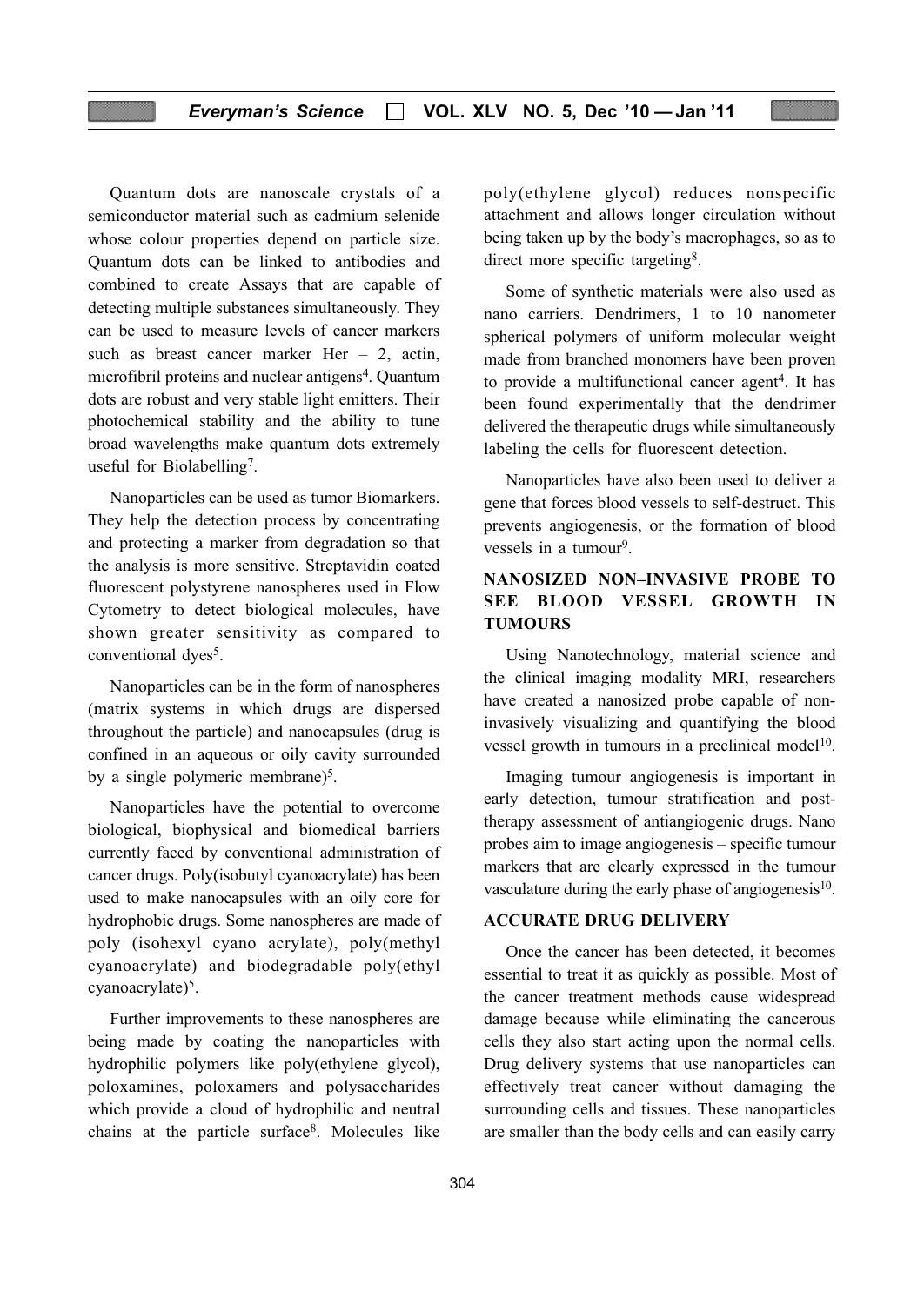the drug to that part of the body where the cancerous cells are located.

Nanoscale devices have the potential to radically change cancer therapy by increasing the number of highly effective therapeutic agents. Nano particles can serve as customizable, targeted drug delivery vehicles capable of conveying chemotherapeutic agents or therapeutic genes into malignant cells while sparing healthy cells. This may allow for smaller doses of toxic substances as the drugs, which are delivered directly to the target tissue. Doctors may also be able to deliver toxin in a controlled and time-release manner.

Carbon nanotubes are hollow wires of carbon about 50,000 times narrower than a human hair. Carbon bucky balls and carbon nanotubes may be useful as drug delivery vehicles because their nanometer size enables them to move easily inside the body. The active compound might be inserted in a nanotube or bonded to a particle's surface. Nanoparticle delivery systems combine a drug with an artificial vector that can enter the body and move in like a virus. ABI-007, is a new nanoparticle delivery system for an established anticancer drug<sup>11</sup>. This ABI-007 is 130 nm long and consists of an engineered protein – stabilized nanoparticle that contains paclitaxel which is used to treat breast, bladder and more than a dozen other cancers<sup>11</sup>.

## BIOPHARMACEUTICALS AND CANCER

The effectiveness of these pharmaceuticals will increase several times if they are coupled with nanoparticles. The nanoparticles will carry the biopharmaceuticals directly to the tumour site without adversely affecting the cells and tissues that come in the way. In this manner, cancer would be cured and healthy cells will remain as such.

Currently, cancer fight drugs are toxic to both tumour and normal cells, thus the efficacy of chemotherapy is often limited by the side effects of the drug5. Some nanoscale delivery devices such as dendrimers (spherical, branched polymers), silica

coated micelles, ceramic nanoparticles and cross linked liposomes can be targeted to cancer cells. This increase selectivity of drugs towards cancer cells and will reduce the toxicity to normal tissue5.

Some cancer targeting molecules include highaffinity folate receptor, luteinizing harmone releasing harmone and integrin  $\alpha_{\gamma} \beta_3$ <sup>12</sup>. The folate nanoparticles improved the uptake of the encapsulated drug that it carried and showed higher specificity for cancerous human cells $12$ .

Barriers to cancer drugs can be in the form of the cell's plasma membrane or epithelial or endothelial layers of cells. The covalent attachment of peptidic Membrane – Translocation Sequences (MTS), peptides with the ability to pass through membrane, to nanoparticles have shown increased permeability through membranes<sup>13</sup>. With improved cell permeability, nanoparticles can become more therapeutically effective drug transport vehicles.

# CELL REPAIR MACHINE AND CANCER TREATMENT

Cancer primarily occurs due to mutation; the genetic information stored in the DNA is changed. As the result the affected cells divide continuously and cause the formation of tumours. The cell repair machine that is as small as a nanoparticle can easily penetrate into the cancerous cell and repair the damaged DNA. As the technique is completely non-invasive, the normal cells remain unarmed.

Nanowires by nature have incredible properties of selectivity and specificity. Nanowires can be engineered to sense and pick up molecular markers of cancer cells. These nanowires can help to pinpoint the changes in the genetics of cancer. Each Nanowire bears a different antibody or oligonucleotide a short stretch of DNA that can be used to recognize specific RNA sequences<sup>14</sup>. Carbon nanotubes are also being used to make DNA biosensors. This uses self-assembled carbon nanotubes and probe DNA oligonucleotides immobilized by covalent binding to the nanotubes. These DNA biosensors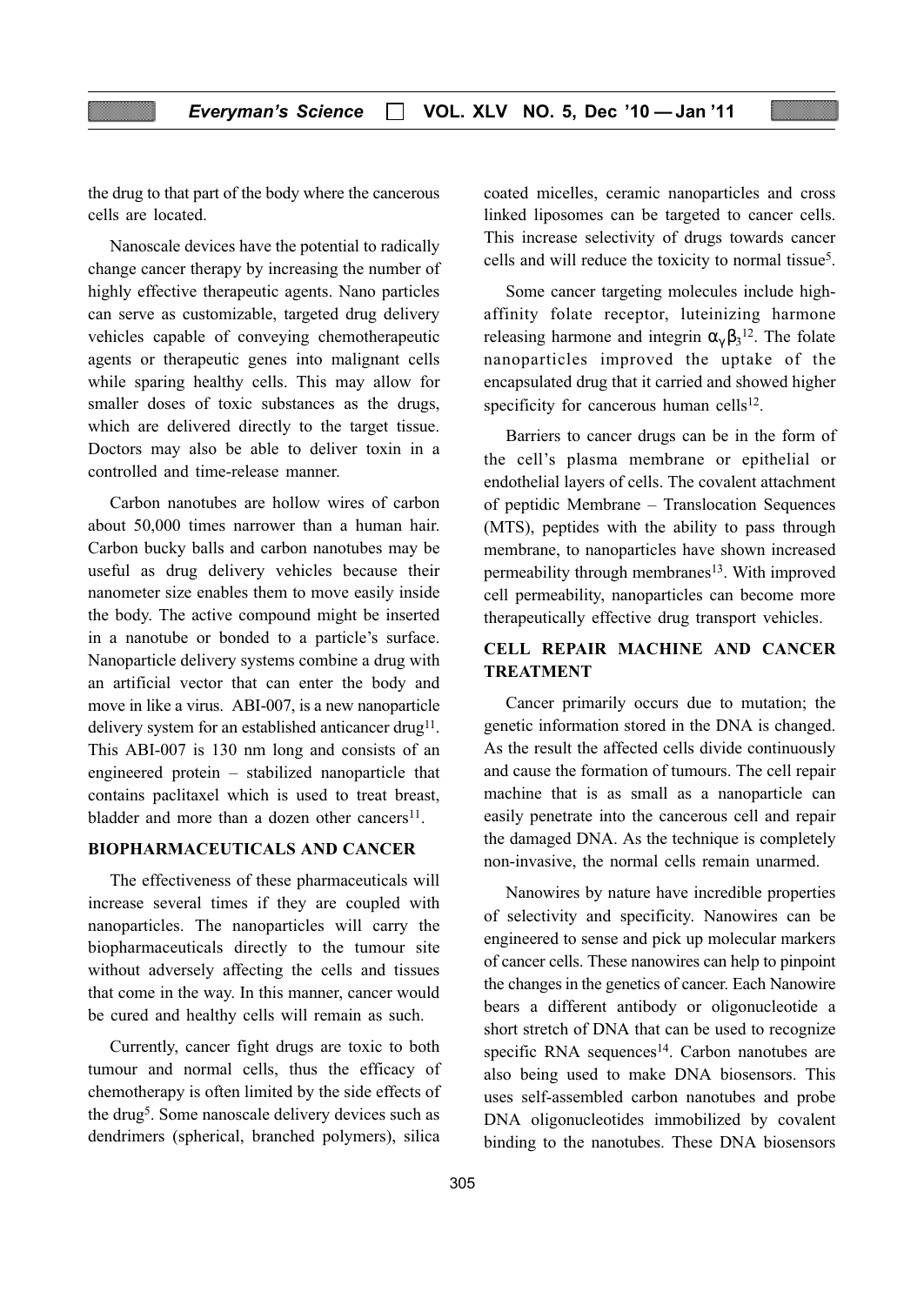being developed are more efficient and more selective than current detection methods<sup>15</sup>.

Nanoscale cantilevers are built using semiconductor lithographic techniques<sup>4</sup>. These can be coated with molecules like antibodies capable of binding to specific molecules that only cancer cells secrete. These are extremely sensitive and can detect single molecules of DNA or protein, thus providing fast and sensitive detection methods for cancer related molecules4.

## **NANOSHELLS**

Destruction of solid tumours using high heat has been in investigation for some time. Some thermal therapies include the use of laser light, focused ultrasound and microwaves<sup>13</sup>, the advantage of using thermal therapeutics is that most procedures are non-invasive, relatively simple and have the potential to treat tumors where surgery is not possible. However to reach underlying tumors, the energy sources has to penetrate healthy tissues, often destroying healthy tissue.

Nanoshell–Assisted Photo Thermal therapy (NAPT) is a simple, non invasive procedure for selective photo-thermal tumour removal. It makes use of nanoshells that absorb light in the Near InfraRed (NIR) region.

Nanoshells have a core of silica coated with an ultra-thin metallic layer, normally gold<sup>16</sup>. By adjusting the core and shell thickness, nanoshells can be designed to absorb and scatter light at a desired wavelength. Nanoshells for cancer therapeutic purposes have been designed to have a peak optical absorption in the NIR, as this is the wavelength that optimally penetrates tissue.

The metal shell converts the absorbed light into heat with great efficacy and stability<sup>17</sup>. Due to their small size, nanoshells are preferentially concentrated in cancer cells by EPR or enhanced permeation retention<sup>17</sup>.

By supplying a NIR from a laser, the particle heats up and kills the tissue. It was found that the temperature within the nanoshell-treated tumours rose by about  $40^{\circ}$ C compared to a rise in  $10^{\circ}$ C in tissues that was treated with NIR light alone<sup>18</sup>. Thus using a NIR laser, cancer tissue can be destroyed by local thermal heating around the nanoshells $18,19$ 

# **CONCLUSION**

Nanotechnology will radically change the way we diagnose, treat and prevent cancer to meet the goal of eliminating suffering and death from cancer. Nanotechnology can provide the technical power and tools that enables development of new diagnostics, therapeutics and preventives.

With Nanomedicine, we might be able to stop cancer even before it develops. Nanomedicine has the ability to improve health care by leaps and bounds. It has positive impact to people from all walks of life.

Nanotechnology improves cancer treatment in terms of efficiency and quality and also helps in the process of understanding cancer as a disease process. Nanomedicine is a powerful and revolutionary development that has significant impact on society, the economy and life in general.

#### **REFERENCES**

- 1. Opportunities for Industry in the Application of Nanotechnology; Institute of Nanotechnology: Stirling, UK.; 44 pp; 2000: www.nano org.uk/ contends.htm.
- 2. Nanoscience and Nanotechnology : Shaping the Future of Biomedicine; report of a Symposium June 25-26, 2000. http:// www.becon.nih.gov/nanotechsymp report.pdg
- 3. Robert A. Freitas Jr., Introduction to Nanomedicine, 2000.
- 4. National Cancer Institute, Cancer Nanotechnology : Going small for big advances, NIH publication, Jan 2004.
- 5. I. Brigger, C. Bubernet & P. Couvreur, Advanced Drug Delivery Reviews, 54 : 631- 651, 2002.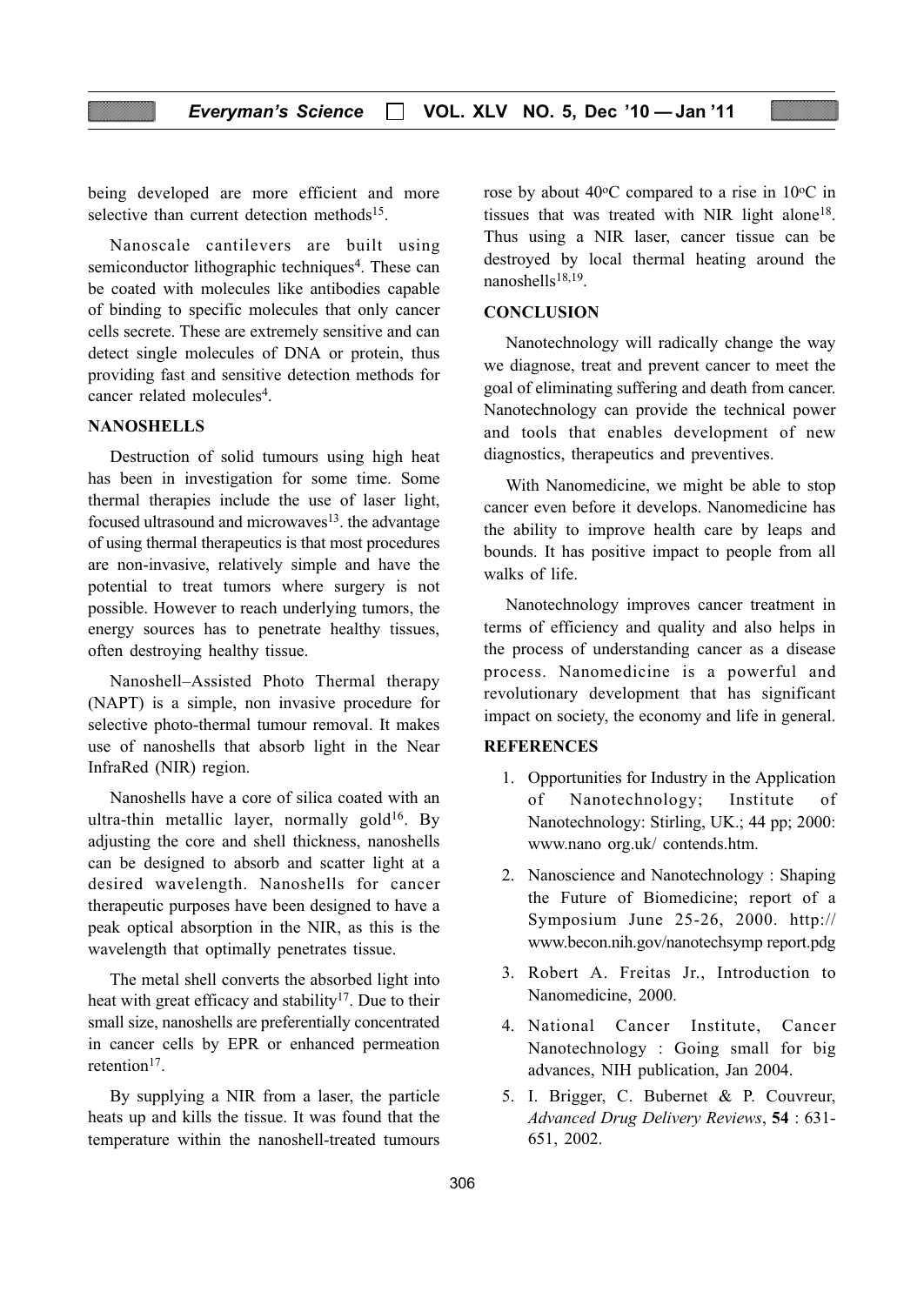#### Everyman's Science  $\Box$  VOL. XLV NO. 5, Dec '10 - Jan '11

6. B. Bonnemain, J. Drug Target, 6, 167-174, 1998.

.

- 7. P. Alivisatos, Nature Biotechnology, 22(1) : 47-52, 2004.
- 8. D.A. La Van, T. Mc Guire & R. Langer, Nature Biotechnology, 21(10), 1184-1191, 2003.
- 9. J. Couzin, Science, 296(5577), 2314, 2002.
- 10. M.D. Alexandr KharlamoV, Ural State Medical Academy in Yekaterinburg, Russian Federation, 2009.
- 11. IneKe Malsch, The Industrial Physicist, 15-17, June/July 2002.
- 12. B. Stella et al., J. Pharm. Sci., 89, 1452- 1464, 2000.
- 13. A.M. Koch, F. Retynolds, H.P. Merkle, R. Weissleder & L. Josephson, Chem. Biochem, 6 : 337-345, 2005.
- 14. C. Zandonella, Nature, 423, 10-12, 2003.
- 15. S.G. Wang, R. Wang, P.J. Stellin & Q,. Zhang, Biochem Biophys Res. Comm., 325, 1433-1437, 2004.
- 16. S.J. Oldenburg, J.B. Jackson, S.L. Westcott & N.J. Halas, Appl. Phys. Lett., 111, 2897, 1999.
- 17. D.P. O'Neal, L.R. Hirsch, N.J. Halas, J.D. Payne & J.L. West, Cancer Letters, 209, 171-176, 2004.
- 18. J. Brabury, Lancet Oncology, 4, 711, 2003.
- 19. M.L. Brongersma, Nature Materials, 2, 296-297, 2003.

# THE INDIAN SCIENCE CONGRESS ASSOCIATION 14, Dr. Biresh Guha Street, Kolkata – 700017

#### ANNOUNCEMENT FOR AWARDS : 2011-2012

1. Prof. Hira Lal Chakravarty Award: Applications in prescribed forms are invited from Indian Scientists, below 40 years of age as on December 31, 2010 with Ph.D. degree from any University or Institution in India, having significant contributions in any branch of Plant Sciences. The award is given on original independent published work carried out in India within three years prior to the award. The award carries a cash amount of  $\ell$  4,000/-and a Certificate. Awardee will be required to deliver a lecture on the topic of his/her specialization during annual session of the Indian Science Congress in the Section of Plant Sciences. Last date of submitting application is July 31, 2011.

2. Pran Vohra Award : Applications in prescribed forms are invited from Indian Scientists, below 35 years of age as on December 31, 2010 with Ph. D. degree from any University or Institution in India, having significant contributions in any branch of Agriculture and Forestry Sciences. The award is given on original independent published work carried out in India within three years prior to the award. The award carries a cash amount of  $\overline{\xi}$  10,000/- and a Certificate. Awardee will be required to deliver a lecture on the topic of his/her specialization in the Section of Agriculture and Forestry Sciences during the Indian Science Congress Session. Last date of submitting application is July 31, 2011.

For proforma of application forms and necessary information, please write to the General Secretary (Membership Affairs), The Indian Science Congress Association, 14, Dr. Biresh Guha Street, Kolkata - 700017. E-mail : iscacal  $2004@yahoo.com$  / iscacal@vsnl.net, Fax No. 91-33-2287 2551.

The form can also be downloaded from http:// sciencecongress.nic.in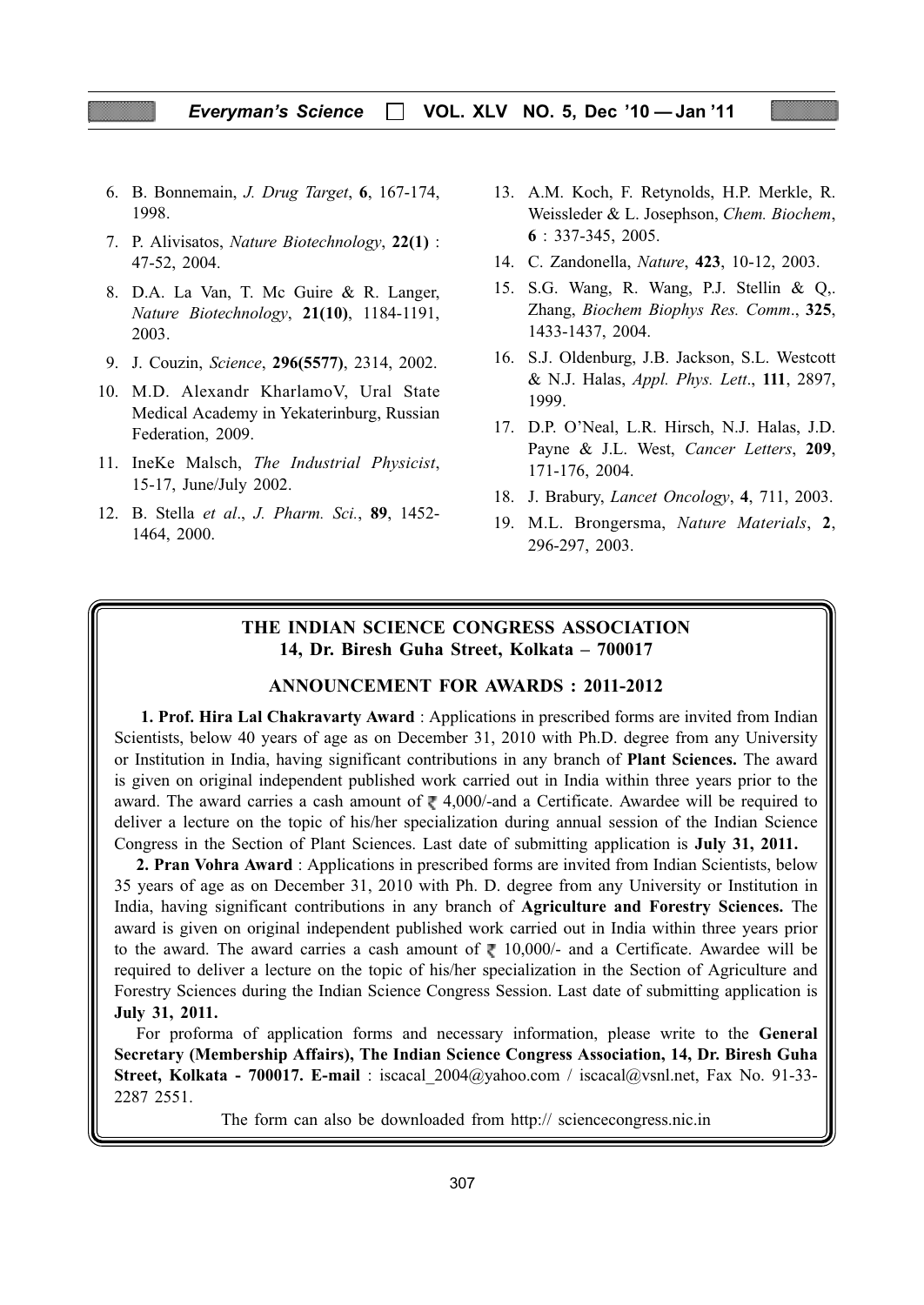# PHAGOCYTOSIS : THE DEFENSE MECHANISM IN ANIMALS AND BIRDS

Nimai Chand Patra\* Sanglap Banerjee\*and Tej Bahadur Singh\*

Phagocytosis is a cellular process of engulfing solid particles by the phagocytes. It is the major mechanism used to remove pathogens like bacteria, physiological dead cells, tissue and cell debris, small mineral particles etc. The phagocytic cells are macrophage, neutrophil, eosinophil, basophil in mammals and particularly heterophil in birds. The process of phagocytosis consists of chemotaxis, adhesion, ingestion and destruction similar to human. Any accidental leakage of lysozyme causes damage of adjacent tissue with inflammation.

#### INTRODUCTION

A nimal body defends itself in many different<br>ways like physical barriers where the skin excludes many organisms. Always the physical barriers are not sufficient to protect the body, so the animals also require a reactive defense system where they are able to mobilize and to focus the organism at invasion site. Initially, any invading organism that manages to enter into tissues, will be promptly trapped, processed, digested and destroyed by various cells. The process where the cells bind and digest the foreign materials or organisms is known as Phagocytosis (Phagocytosis is a Greek word and means eating by cells).

The cells having the phagocytic property are called phagocytic cells. The phagocytic cells of mammals are of two types like the myeloid system which consists of the polymorpho (poly means many, morpho means appearance) nuclear leukocytes including neutrophil, heterophil (in poultry), eosinophil and basophil. The cells are granular in nature, and acts rapidly so they are

incapable of sustained effort and are regarded as first line of defense. Another one type is present the mononuclear phagocytic system which consists of macrophage and lymphocyte. The cells are agranular in nature, act more slowly but are capable of repeated phagocytosis and regarded as second line of defense.

Nevertheless, the phagocytosis in other animals is performed by two types of cells. Haemocytes (leukocytes) are found in protosomes (mollusks, annelids, arthropod) and the coelomocytes (body cavity cells) are found both in protosomes and deuterosomes (chordate and echinoderm). All types of the phagocytic cells pass through chemotaxis, adhesion, ingestion and destruction similar to mammalian phagocytosis.

#### HISTORY OF PHAGOCYTOSIS

Before the discovery of phagocytosis, it was suggested that the foreign bodies are only digested by the antigen antibody reaction, but the destruction of foreign particle by phagocytic cells was overlooked.

The Russian scientist Elie Metchnikoff born in the year 1845 was a Zoologist. During his research in 1882, he inserted a rose thorn (as foreign body)

<sup>\*</sup> Department of Veterinary Pathology, Faculty of Veterinary and Animal Sciences, West Bengal University of Animal and Fishery Sciences, 37, Kshudiram Bose Sarani, Kolkata-700 037, E-mail: drncpatra@yahoo.co.in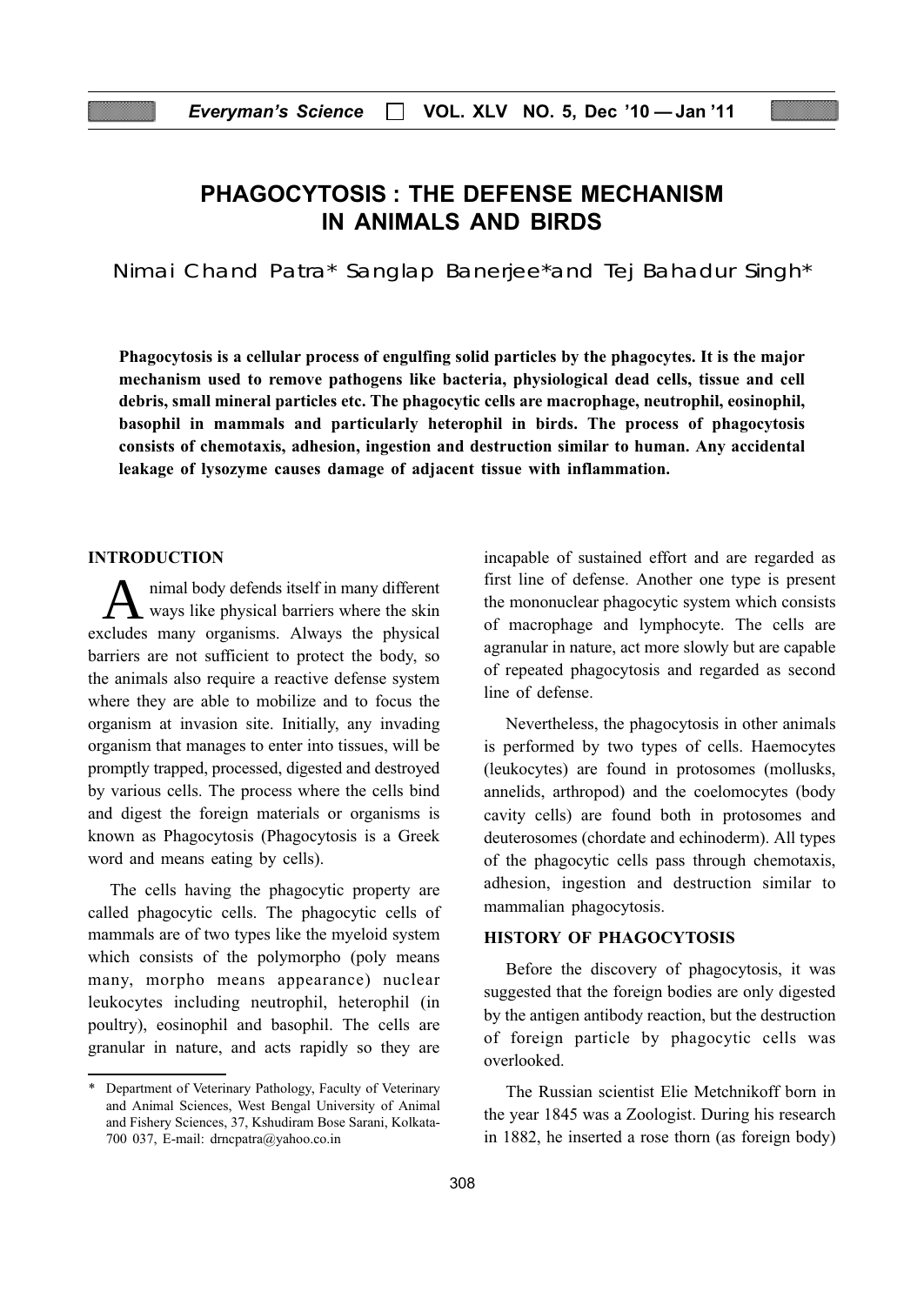in a star fish larva. Subsequently, he found that many mobile cells moved towards the injured area produced by the thorn and surrounded the area. Later he opined that these mobile cells had a defense function and acted to protect the body against invasion. He showed that mammalian white blood cells are phagocytic in nature.

Simultaneously, a debate arose and continued concerning the significance of phagocytosis and destruction of foreign body by antibodies. Ultimately, Almroth Wright identified the opsonin and firmly established the process, phagocytosis by experiments. Afterwards, the debate died down and both the processes like phagocytosis and destruction by antibodies for elimination of foreign body were strongly established.

The Russian scientist Elie Metchnikoff coined the term phagocyte. He devoted the rest of his life to develop and to shape the theory Phagocytosis. For the great discovery, he was honoured with Nobel Prize in 1908 and the prize was also shared with Paul Ehrlich (coined the term complement) for contribution in immunity. The great scientist breathed his last in 1916.

## CELLS INVOLVED IN PHAGOCYTOSIS

#### Neutrophil

Sometimes also called as polymorphonuclear neutrophil granulocyte. Its main function is Phagocytosis. Very limited reserve of energy (glycogen) found in neutrophil and the cells survive even for less than a day. The dying neutrophil is recognized due to change in lipid cell membrane, ingested and destroyed by macrophage before the release of lysosomal enzyme. This process of killing of dying neutrophil known as Apoptosis. Apoptosis is a Greek word and means falling away of petals from flowers or the leaves from trees.

#### Heterophil

These cells are found in avian (birds). Chicken heterophils are highly phagocytic for a broad spectrum of microbes. The potent myeloperoxidase enzyme is lacking in chicken heterophil. For antimicrobial action, the heterophil depends on non-oxidative mechanism where the beta-defensin is the ultimate product having antimicrobial action. Heterophils form the first line cellular defense against invading microbial pathogen in lungs and air sacs in particular.

#### Eosinophil

The granules of cytoplasm stains intensely red dye (Eosin colour) so called Eosinophil (phil means affinity). All eosinophils leave the bone marrow in a relatively immature state and reach to spleen to mature there and thereafter released in circulation. The half life in circulation is only about 30 minutes. Subsequently, Eosinophils migrate into the tissue with a half life of 12 days. As a result, for one eosinophil seen in blood, there are about 500 eosinophil stored in tissues. The peroxide in these cells uses bromide ion rather than chloride so that the Eosinophil kills pathogen (disease producing agents) more efficiently than chloride metabolites. Each Eosinophil granules contain in its crystalline core, a protein called major basic protein (MBP) which is highly toxic for invading parasites.

In the damaged area produced by parasite, several specific and non-specific chemotactic (chemicals having cell attracting power) factors like histamine, C5a (complement) etc are released from mast cell. The eosinophils run in a unidirectional movement towards the releasing site of different chemotactic factors. After reaching to nearby parasite, the Eosinophil stick with previously antibody coated (opsonized) parasite, MBP and other toxic protein are inserted in parasite and ultimately the parasite is destroyed.

#### Basophil

In mammals, the basophils are not phagocytic but in contrast, avian basophils may share a phagocytic property.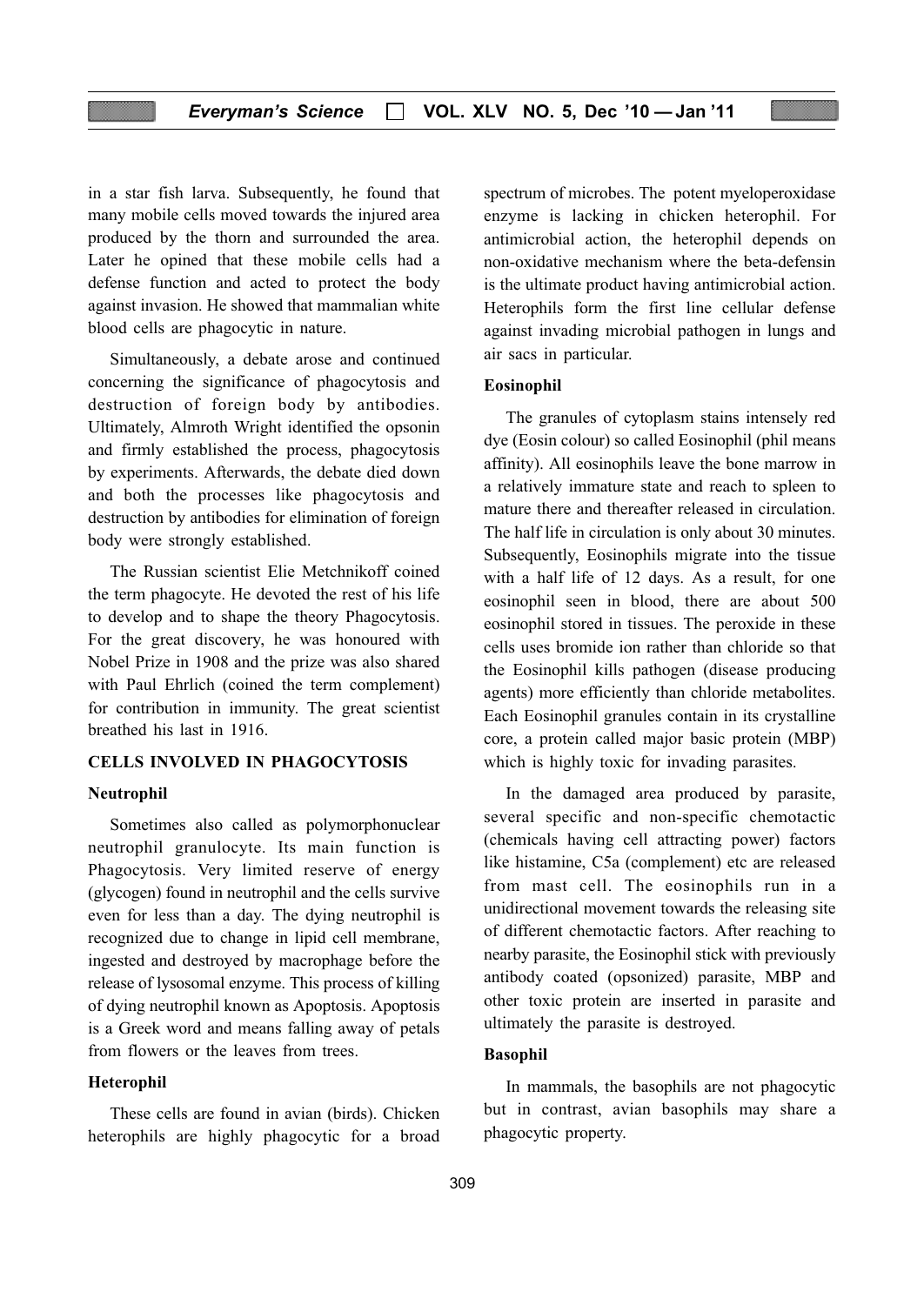#### Macrophage

Macrophages (macro means large, phage means eat) are large cells of 14-20 micron diameter (In contrast, diameter of neutrophil is 10-12 micron). Monocytes are immature macrophages and ultimately transformed into (mature) macrophages. The cells have single (mono) nucleus, abundant cytoplasm with avid phagocytic activity so called mononuclear phagocytes. All macrophages originate from bone marrow as monoblast, transform into promonocyte and ultimately into monocyte under the influence of Colony Stimulating Factor (CSF) protein. Then monocytes enter into blood stream, then into tissue as macrophage. Macrophages are various types like histiocyte (in connective tissue), Kupffer cell (in sinusoids of liver), microglia (brain) and alveolar macrophages (in lungs). Sometimes seen as Giant cell, after fusion of many macrophages when attempting to enclose and to digest too large particle by a single cell. Like in tuberculosis, abundant numbers of macrophages are found in lung and are of diagnostic importance. When foreign body exists in body for a long time, macrophages accumulate in large numbers around the persistent organism and looks like epithelium under histological section. These cells are called epitheloid (loid means like, the cells are not epithelium but like the epithelial cells) cells. These epitheloid cells are usually packed closely together with abundant cytoplasm containing lysosome in tuberculosis.

The main functions of macrophages are phagocytosis, secretion of cytokines (regulatory proteins in cells) like Interleukin-1, 6, 8, 12, tumour necrotic factor-alpha etc., enzymes like lysozyme, acid hydrolases, arginase, lipase, collagenase, elastase etc. with release of other factors like prothrombin, coagulation factors.

#### Lymphocyte

It acts by cell-mediated and humoral (Immunoglobulin) mechanism to destroy foreign body.

#### MECHANISM OF PHAGOCYTOSIS

The entire phagocytic system is divided into chemotaxis, adhesion, ingestion and destruction.

#### Chemotaxis

It is the unidirectional movement of neutrophil/ phagocytic cells towards the foreign body under the influence of external chemical gradients. During the foreign body invasion and tissue damage of host, several chemotactic factors like histamine, C5a (complement), Interleukin- 8 are released and attracts phagocytic cells. The invading bacteria sometimes release peptide, containing formylated methionine which also a potent chemotactic factor. During the movement, neutrophil can crawl but cannot swim. So, to crawl, neutrophil attaches with the surface of endothelium of vascular wall by surface adhesive proteins like integrin, selectin. The chemoattractants trigger a change in cell surface electrical potential, increasing the plasma membrane fluidity with a rapid intracellular calcium level enhancement. As a result, the phagocytic cells align themselves along with the concentration gradient and crawl toward the source of chemotactic materials.

#### Adhesion

Adhesion in between phagocytic cell and foreign body does not happen spontaneously as because both the phagocytic cell and foreign body are negatively charged due to zeta protein and repels each other. Negative charge of bacteria is neutralized by coating with a positively charged protein like (complement). The molecules coat the bacteria and represent the bacteria tastier for neutrophil, ultimately promote the phagocytosis are called opsonin and the process is called opsonization. Afterwards, the opsonized bacteria become positivecharged. The bacteria now combine with negatively charged macrophage and adhered each other. Different receptors of neutrophil like antibody receptor (CD32), complement receptor (CD35) also triggers the process of adhesion with opsonized bacteria.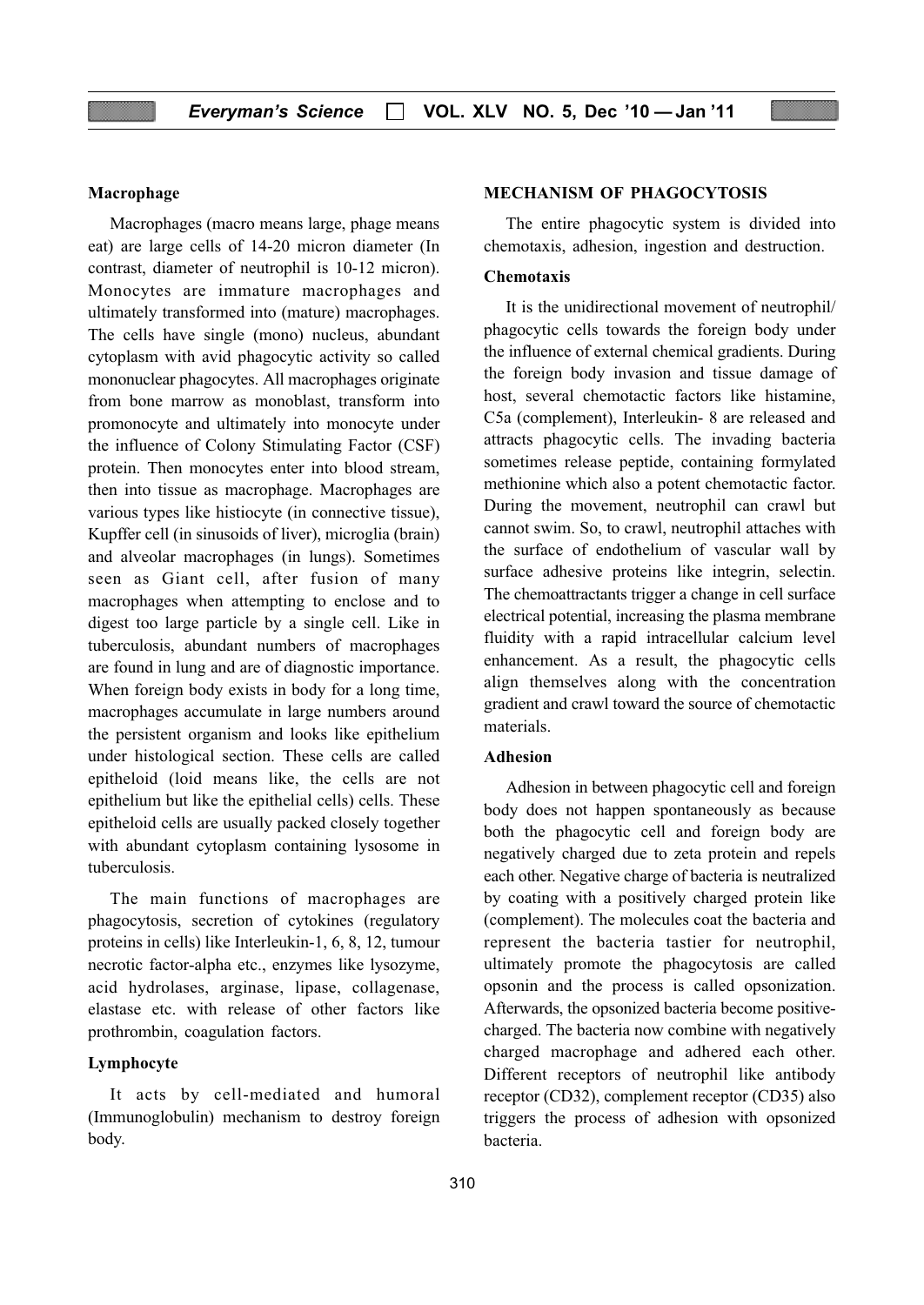### Ingestion

The cytoplasm of neutrophil forms pseudopod containing a filamentous network of protein, actin and myosin. Pseudopod of neutrophil runs first, followed by main body portion. Then the pseudopod flows over and around the bacteria, drawn into the cell, engulfed by the cytoplasm and ultimately it is enclosed in a vacuole called phagosome (vacuole of active phagocytic cell). Lysosome of neutrophil migrates through the cytoplasm, fuses with phagosome with release of lysozyme and other enzymes into the vacuoles. Then the vacuole is known as phagolysosome.

#### **Destructions**

After the bond in between foreign body and neutrophil, neutrophil starts oxygen consumption nearly 100-folds more for rapid assemble and activation of various cell surface enzymes. The activated enzymes like oxidase, superoxide dismutase, myeloperoxidase ultimately release superoxide, hydrogen peroxide and hypochloride ion respectively. This enzymatic process is known as respiratory burst. All released ions are very much toxic, hampers normal metabolic pathway by destroying the cell wall and ultimately bacteria are killed. Side by side, the lactoferrin an iron containing molecule, competes with bacteria for iron takeup in the phagolysosome, causes poor growth of bacteria with bacteriostatic environment due to less availability of iron.

#### ADVERSE EFFECT OF PHAGOCYTOSIS

Normally lysozyme is enclosed and acts within phagolysosome. But the problem arises when the lysozyme escapes from the vacuole and produces adverse conditions like inflammation, damage of surrounding tissues etc. Sometimes powerful inflammatory mediators like prostaglandin, leukotriences of arachidonic acid metabolites also leaks with lysozyme and causes acute to chronic inflammation, Lysozyme may be leaked by regurgitation when the phagosome boundary is incomplete or digested.

#### Frustrated Phagocytosis

This is an incomplete phagocytosis by neutrophil to an indigestible material like immune complex on flat surface. Due to flat surface like in capillary endothelium, lysozyme is leaked due to incomplete boundary and neutrophil cannot complete phagocytosis. This type of phagocytosis is called Frustrated Phagocytosis.

#### **REFERENCES**

- 1. E. J. Brown, Bioassays 17, 109-117, 1995.
- 2. F. Rossi and P. Patriarcha, Biochemistry and function of phagocytes. In Advances in Experimental Medicines and Biology. 1982, 141, Plenum press, New York.
- 3. T. C. Jones, R. D. Hunt and N. W. King, Veterinary Pathology. Williams & Wilkins, p. l15-119, 1997.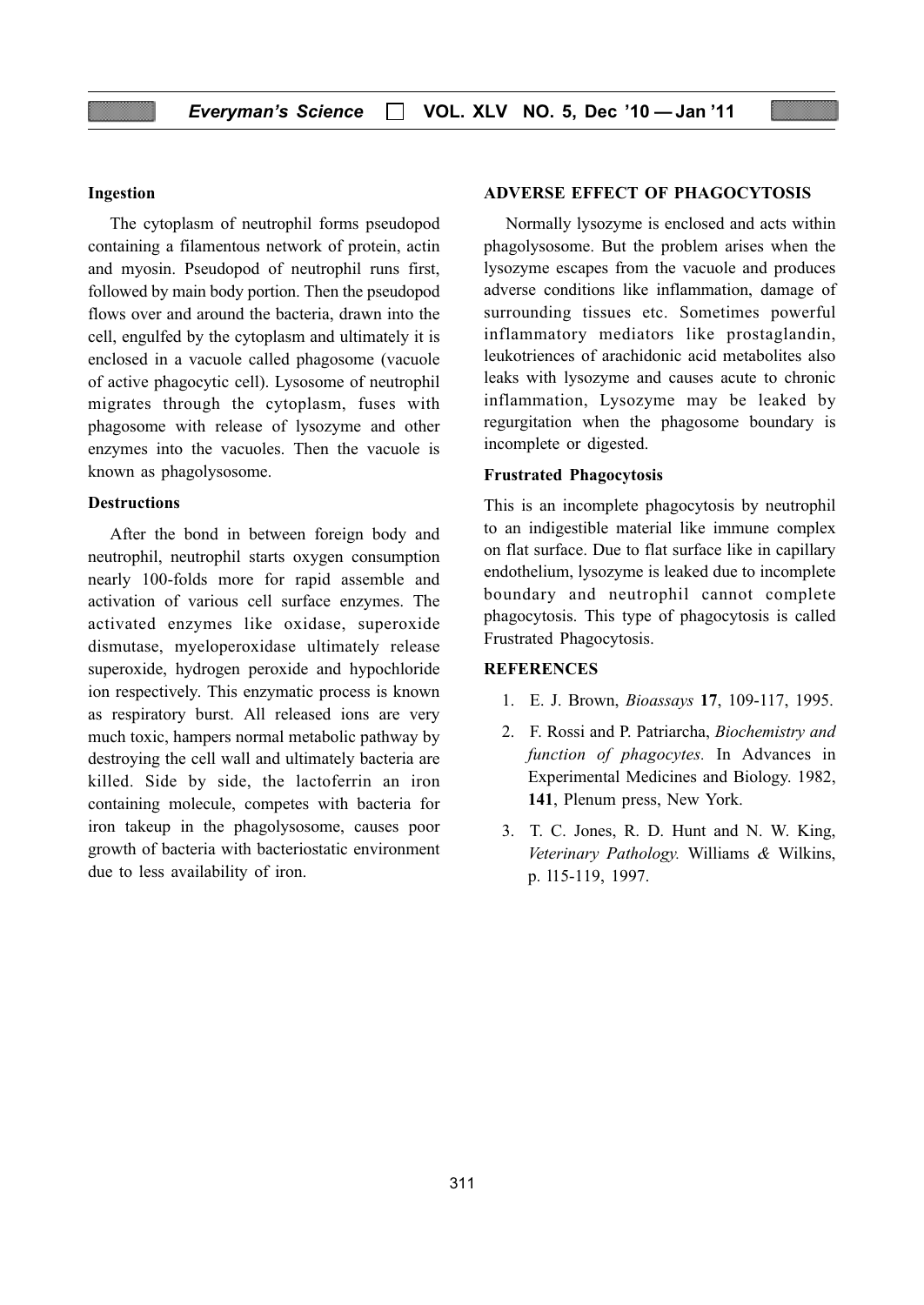# ECONOMIC ACTIVITIES OF THE HILL PEOPLE AND ITS IMPACT ON THE NATURAL ENVIRONMENT

(An Anthropo-Ecological Perspective of Manipur)

S. Dilipkumar Singh\*

The Anthropo-ecological conflict resulting into rapid exploitation of natural resources is one of the most striking reasons of the environmental degradation. The economic activities of the hill people of Manipur do not favour the environmental growth in the region. To protect and conserve the forest resources of Manipur, some alternative arrangements for the economic needs of the hill people should be implemented so that they could change their age old economic activities. As the United Nations Assembly declared 2010 the International Year of Bio-diversity, it is right time to take necessary arrangements to conserve the natural environment of Manipur.

#### INTRODUCTION

The life of mankind is being so rapidly adversely affected by environmental degradation caused by man himself. The most striking reason of the environmental degradation and hence global environmental crisis is the fast deteriorating relationship between man and environment because of the rapid rate of exploitation of natural resources. The present paper attemps to highlight the rich biodiversity of Manipur, its degrading situation mainly caused by anthropogenic activities of the hill people to meet their economic needs and its impact on the natural environment which again gives harmful effect to mankind.

## HUMAN OCCUPANCY OF LAND

Man occupies directly only a part of the Earth and his occupancy is restricted mainly to the land part of it. Land under human occupancy is used for a variety of purposes ranging from residential and agricultural to industrial and transportation. Although productive usage of land has been continuing since time immemorial, the nature of these uses has been changing with the passage of time. Development of technology, a growing population and increasing needs of humanity with evolving cultures have led to most of the changes in the nature and types of uses of land<sup>7</sup>.

#### OUR DEGRADING BIO-DIVERSITY

Bio-diversity provides a variety of environmental services from its species and ecosystems that are essential of the global, regional and local levels. The production of oxygen, reduction of carbon dioxide, maintaining the water cycle and protecting soil are some important services. Forests are the main mechanism for the conversion of carbon dioxide into carbon and oxygen. Thus, lost of forest cover automatically leads to increasing release of carbon dioxide and also causing major atmospheric changes, leading to increased

Department of Anthropology, Manipur University, Canchipur, Manipur -795003, India, E-mail : dilipsarang@gmail.com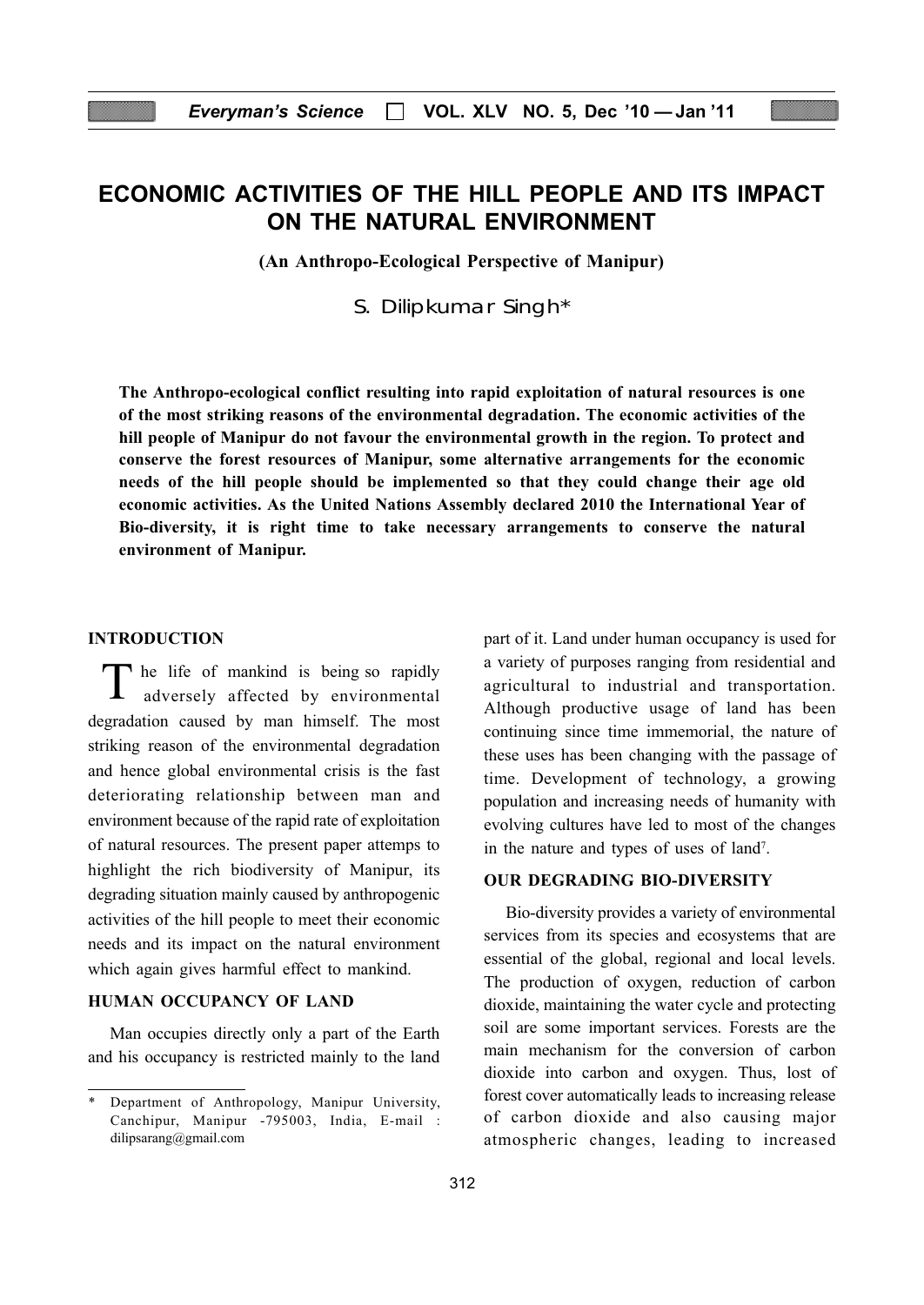temperature, serious drought in some areas and unexpected floods in other areas. Bio-diversity is also essential for preserving ecological process, such as fixing and recycling of nutrients, soil formation, circulation and cleansing of air and water, maintaining stream and river flows throughout the year, erosion control and local flood reduction. India is one of the most disaster prone countries in the south Asian region. Drought, flood, earthquakes and cyclones occur with grim regularity. It is also a well known fact that more than ten percent of India's recorded wild flora and fauna are threatened and many are on the verge of extinction<sup>5</sup>.

#### MANIPUR- A PROFILE

Manipur, one of the border states in the north east region of India is situated between latitudes 23°80′ to 25°68′ N and longitudes 93°03′ to 94°78′ E. The state occupies a total geographical area of 22,327 Sq. km. and is bounded by Nagaland on the north, Assam on the west and Mizoram on the south. Along the east, it shares a 352 km long international boundary with Myanmar. Of the total geographical area, about nine-tenth constitute hills and the remaining one-tenth valley. The state is dominated by three major ethnic groups; the Meiteis in the valley, the Nagas and the Kuki-chin tribes in the hills. The Meitei Pangals (Muslims) form a minority community. Besides this, other communities from other states of the country have also settled in the state.

#### BIO-DIVERSITY

The globally accepted national 'Hotspots' are in the forests of the North- east and the Western Ghats, which are also included in the most bio-rich areas of the world. Out of 135 genera of land mammals in India, 85 (63%) are found in the North eastern states of this country. This region also have 1500 endemic plant species. Manipur contributes 116 avifaunal species, 100 species of mammals, 265 species of flora and 425 species of fauna<sup>3</sup>.

#### DEGRADING FOREST

According to forest survey of India (1997), the total forest area of Manipur is 17,558 Sq.km, of which the recorded forest area is about 15,154 Sq.km. In 1995, the dense forest area was 5,318 Sq.km. and in 1997 it was reduced to 4,937 Sq.km. while the open forest increased from 12,240 Sq.km. in 1995 to 12,481 Sq.km. in 1997 which brings a net loss of 140 Sq.km. In short, approximately the forest area is degrading at the rate of 20 Hac/ day3 .

# ECONOMIC ACTIVITIES OF THE HILL PEOPLE OF MANIPUR

As the present paper is based on economic activities of the hill people, due consideration would be on the economic activities of different tribal communities inhabited in five hill districts of Manipur viz. Chandel, Churachanpur, Senapati, Tamenglong and Ukhrul; which are locally known as Ching-mee or hill- people. Their economic activities are mainly confined to the forest resources and subsist on it through primary activities. A year round calendric activities will clearly show how these people are surviving depending on the forest resources.

#### SHIFTING CULTIVATION

Shifting cultivation, an age old farming system is still in practice as the principal mode of subsistence in the hills of Manipur. It is locally called 'Jhum' or 'Pamlou'. The pattern of shifting cultivation is known with different people; for example, it is known as Jhum by the Nagas (in a larger Indian context), Penda by the Marias, Bewar by the Baigas, Chhimata by the Bhils, Kumri by the Mudugas, Ladang in Malayasia and Indonesia, Milpa in Mexico, Masole in Congo, Conuco in Venezuela, Roca in Brazil and so on. This system of cultivation has come under severe criticism from nearly all quarters as an uneconomic, wasteful and inefficient system and thus felt the need to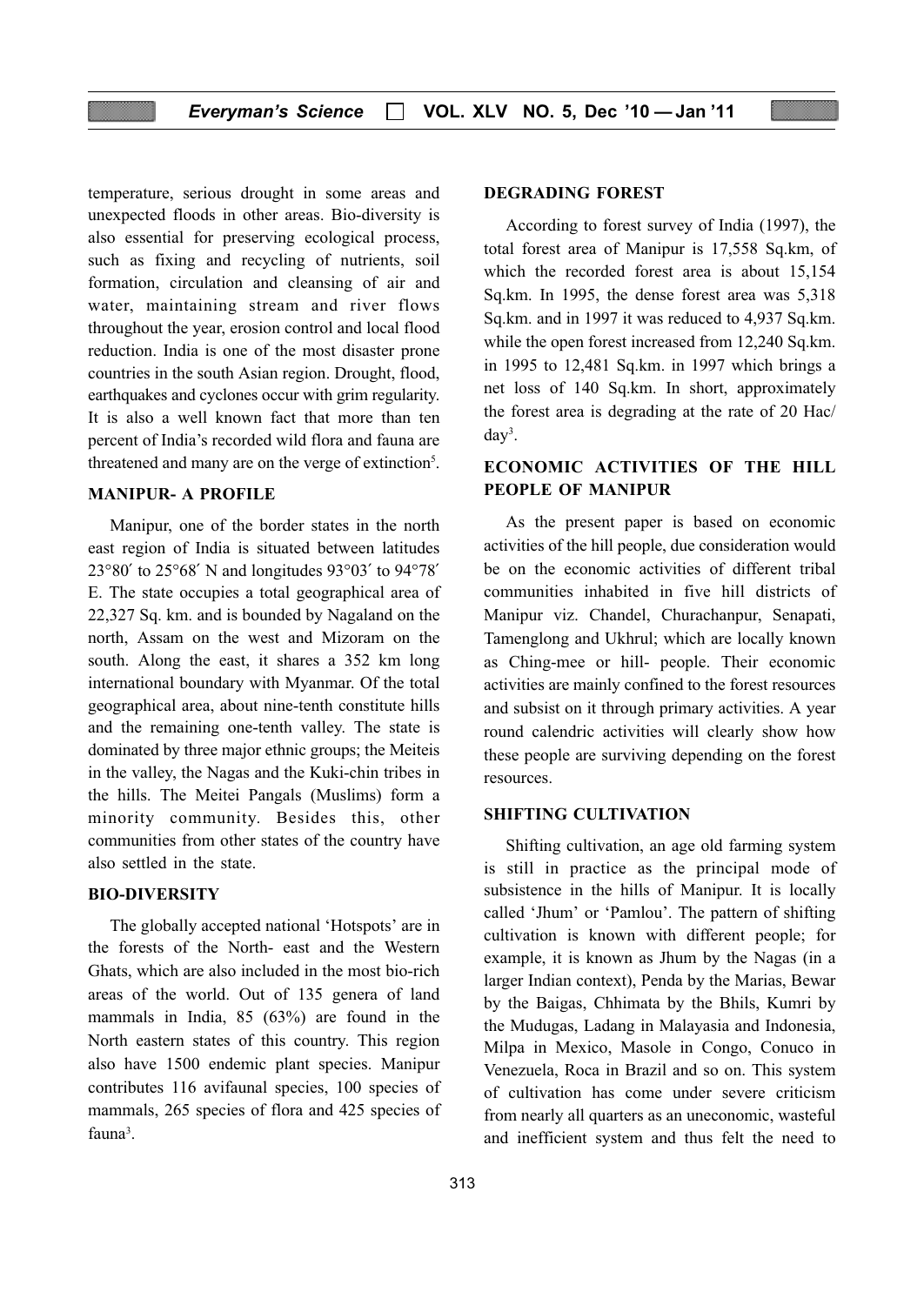## Table 1 : A year round Economic activities of the hill people of Manipur

| January   | Cutting and clearing of forest for<br>cultivation. |  |  |  |  |  |  |
|-----------|----------------------------------------------------|--|--|--|--|--|--|
| February  | Production of timber, firewood,                    |  |  |  |  |  |  |
|           | charcoal, hunting, fishing etc.                    |  |  |  |  |  |  |
| March     | Burning of the debris and                          |  |  |  |  |  |  |
|           | preparation of Jhum fields.                        |  |  |  |  |  |  |
|           | Hunting and fishing continued.                     |  |  |  |  |  |  |
| April     | Plantation of case crops like ginger,              |  |  |  |  |  |  |
| May       | sweet potato, arum etc.                            |  |  |  |  |  |  |
| June      | Showing of paddy seeds, maize in                   |  |  |  |  |  |  |
|           | the Jhum field followed by                         |  |  |  |  |  |  |
|           | weeding.                                           |  |  |  |  |  |  |
| July      | Collection of bamboo shoots.                       |  |  |  |  |  |  |
| August    |                                                    |  |  |  |  |  |  |
| September | Hunting, fishing and collection of                 |  |  |  |  |  |  |
|           | forest produces like honey, variety                |  |  |  |  |  |  |
|           | of fruits etc.                                     |  |  |  |  |  |  |
| October   | Harvesting of Jhum fields.                         |  |  |  |  |  |  |
| November  | Cutting and clearing of forest for                 |  |  |  |  |  |  |
|           | timber production, charcoal,                       |  |  |  |  |  |  |
|           | firewood                                           |  |  |  |  |  |  |
| December  | etc.                                               |  |  |  |  |  |  |

check it without further delay<sup>2</sup>. It is observed by Dr. N.L. Bor, Batanist of all the Forest Research Institute, Dehradun that 'of all the practices intimated by men, the most anxious is that of shifting'. The system essentially consist of removal of forest by slash and burn techniques followed by mixed cropping for a short period before abandoning the site for recovery through forest development. The land is usually abandoned after two years of cropping as it losses the fertility by then and the jhumia family shifted to another site to repeat the similar process. The time gap called jhum cycle between two consecutive slash and burn events has shrunk with phenomenal increase in tribal population and has now reduced from 15-20 years in the past to about 5 years at present. During the

period of ripening, the crop has to be protected from birds and animals which enhance hunting activities of the tribal people.

#### **FORESTRY**

The term forestry refers to obtaining of various types of products from forest. It includes not only the production of timber but also the activities of gathering of products from plants and trees. Gathering of forest products is generally the way of life of people with a low level of cultural and economic development<sup>4</sup>. Forest constitutes a major economic resource for the hill people of Manipur. Forest produce can broadly be classified into wood and non-wood forest produces. Wood products include timber, firewood and charcoal. Non wood products include variety of fruits, medicinal plants, bamboos and canes. The above mentioned forest produces assured supplementary income to about 87 percent of the tribal farmers of Manipur.

#### IMPACT OF DEFORESTATION

In Manipur deforestation give birth to several severe problems encompassing environmental degradation through accelerated rate of soil erosion, increase in sediment load of the rivers, siltation of reservoirs and river beds, reduces the water retaining capacity of soil, economic loss through damages of agricultural crops due to increase incidence of floods and droughts. Shifting cultivation is a major cause of forest loss in the hills of Manipur and the loss of virgin forest cover due to shifting cultivation is increasing every year to meet the economic needs of the growing tribal population. It is evident from the report of forest survey of India that about 500 sq. km. of forest is lost annually due to shifting cultivation and population dependent on it is estimated as three Lakhs. Lumbering for domestic and commercial purposes is also a real cause of large scale destruction of forest covers in the state. The reckless felling of trees for various purposes due to urban growth and rapidly increasing population has done great damage to natural forest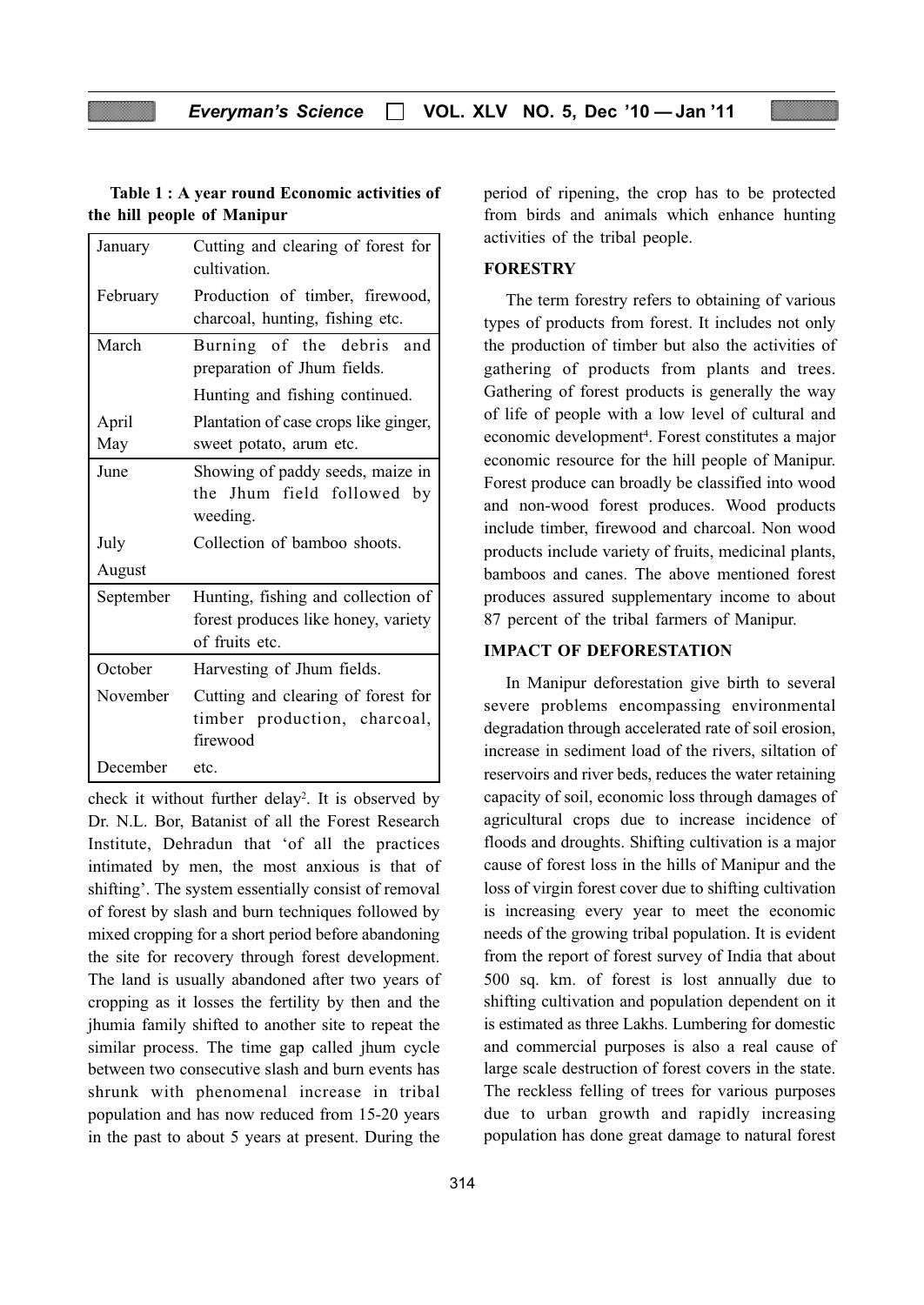covers of Manipur. Collection of immature woods for firewood and charcoal production from the depleted and poor forest covers has further degenerated already impoverished forest covers. Deforestation and forest fire results in the increase of the concentration of carbon dioxide in the atmosphere. It obviously increases the green house effect which raised the temperature and promotes climate fluctuation particularly in the state. The reduction of jhum cycle and continuous exploitation of forest for timber and other purposes has converted the lush evergreen forest into barren rocky lands or degraded secondary vegetation. It promotes growth and development of certain exotic weeds which have now become a real menace in the hills of Manipur.

#### THE DEGRADING LOKTAK LAKE

The Loktak lake is the largest fresh water lake in the North east region of India. It is important from the point of view of the economic and ecological security of the state. This lake has been identified as one of the conservation sites under the Ramsar Convention. The lake and its surrounding marshes support to four hundred and twenty five types of wild animals and twenty one types of water fowls. The lake is also important because the 'Keibul Lamjao National Park', the home of the 'Sangai'(Brow antlered Deer) is located within the catchment area. However, it has been well documented that deforestation has led to the siltation of the lake. A total of 50 percent of the soil loss carried down by different rivers is retained in the lake every year which results to an annual siltation of 4.50 hectare meters per 100 sq. km<sup>8</sup>.

#### NECESSARY REMEDIES

The protection and conservation of forest resources are not only desirable but are also necessary for the economic development of a nation and maintenance of environmental and ecological balance from local through regional to global level<sup>7</sup>. To protect and conserve the forest resources of Manipur, some alternative arrangements for the economic needs of the hill people should be implemented so that they could change their age old economic activities. The Following suggestions may be discussed in this regard :

1. There is an urgent need for the development of a comprehensive state forest policy, which should be expedited by setting up a state enquiry commission on forest and land management. The New Land Use Policy and Jhum Control Project of Mizoram state may be recommended in this regard<sup>6</sup>.

2. There is a need for more plantations. This would promote trees and species useful for timber and also cover a strategy of agro-forestry with local species that can support a diversity of occupations.

3. Some important multipurpose species viz. Cinnamon, Alder, Pineapple, Passion fruit, Brazil nut, Jack fruit, Orange, Lemon, Mango etc. are to be promoted which are much suitable to the hills of Manipur.

4. To prevent soil erosion and siltation on the water bodies, wet rice cultivation with horticultural and medicinal plants may be implemented around the catchment areas.

5. In Manipur, there is an enormous potential to develop system of value addition in forest produce.

6. Horticultural processing units and essential oil units may be established with sufficient market facilities.

7. Research and developmental activities with a focus on medicinal plants should also be strengthened so as to promote plantation of important and useful medicinal plants and herbs in the region.

8. Government agencies and NGO's may organize awareness campaign to highlight the importance of forests and its role in the human survival.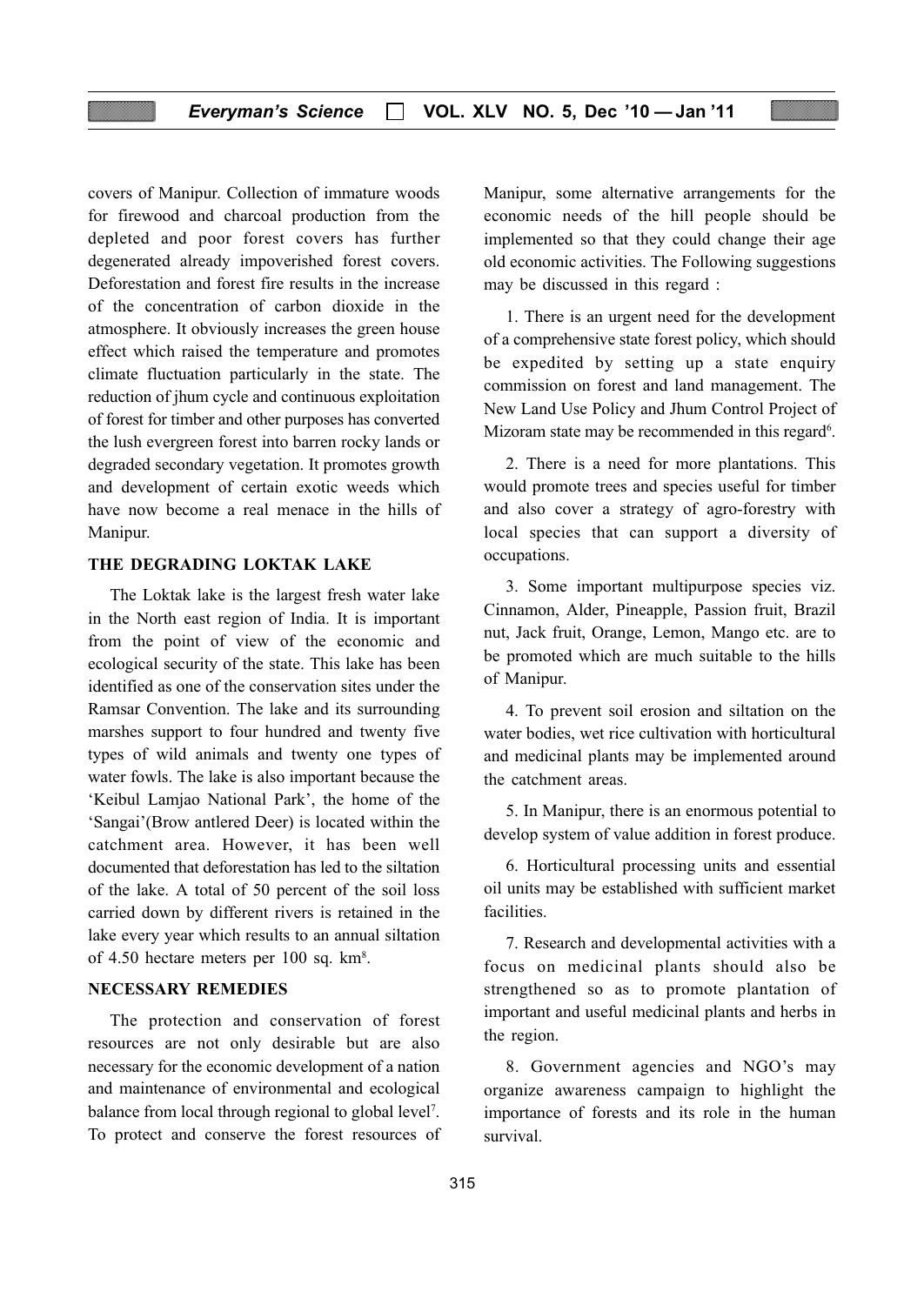#### **CONCLUSION**

It is apparent from the above discussion that the economic activities of the hill people of Manipur do not favour the environmental growth in the region. It is also evident that there has been a gradual decline in the forest cover in the state. It is a matter of serious concern that the hill people of Manipur ignored the environmental and ecological significance of natural vegetations and may be due to the immediate economic needs. It has destroyed the forest so rapidly and alarmingly that the forest areas have so markedly decreased that several serious environmental problems such as accelerated rate of soil loss through rain splash, sheet wash, rill and gully erosion; increase in the frequency and dimension of floods, greater incidence of drought due to decrease in precipitation have plagued the state. As the United Nations Assembly declared 2010 the International Year of Biodiversity, it is right time to take necessary arrangement to conserve the natural environment of Manipur.

#### **REFERENCES**

1. Jrach, Bharucha, Text Book of Environmental Studies, 2005.Universities Press (India) Pvt. Ltd. Hyderabad.

- 2. M. Manibabu, Social Perspective of Shifting Cultivation : A brief reappraisal, In : Anthropology of Manipur : Archaeological, Biological and Cultural Dimensions, 2006 M. Manibabu, M. Shantibala for the Momothayai Books, Imphal.
- 3. Manipur EMCB-ENVIS NODE, environment @man.nic.in
- 4. R. Rajagopalan, Environmental Studies from Crisis to Cure, 2005, Oxford Univ. Press, New Delhi.
- 5. P. S. Roy, Sarnam Singh, & A. G. Toxopen, Biodiversity and Environment, Remote Sensing &Geographic Information System Perspective, 2000, Indian Inst. of Remote Sensing, Dept. of Space, Govt. of India.
- 6. Daman Singh, The New Land Policy: People and Forest in Mizoram, In: Environmental Issues in India, 2007, Rangarajan, M. Dorling Kindersley (India) Pvt. Ltd. Delhi.
- 7. Savindra Singh, Environmental Geography, 2006, Prayag Pustak Bhawan, Allahabad.
- 8. R. C. Singh, Management of Loktak Lake, http.//sndp.delhi.nic.in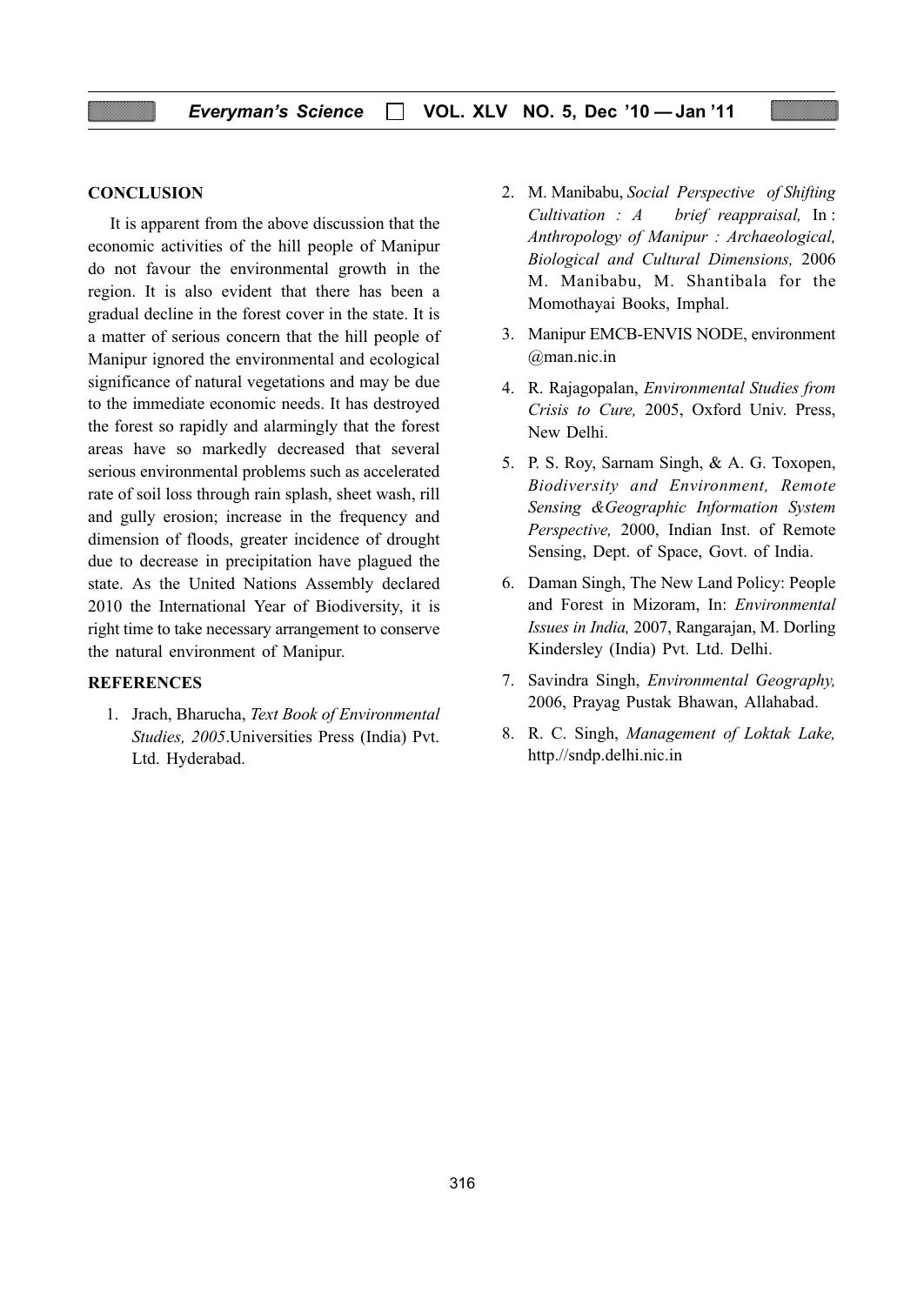# SHORT COMMUNICATION

# ENERGY SAVING OPPORTUNITIES IN SOME TYPICAL HOME APPLIANCES

Debasish Dewan\*

Residential appliances and equipments use 30% of all electricity generated in Organization for Economic Co-operation & Development (OECD) countries, producing 12% of all Energy-related carbon dioxide emissions which is a primary contributor to global warming. Since 1973, primary energy demand in the residential sector in OECD countries has grown more than all other sectors apart from transport. There are many simple ways to use energy more efficiently that will save fuel as well as money, make the home more comfortable and benefit the environment. 20% of the energy bills can be saved every year by taking some simple actions. Calculating energy use based on a description of the house and appliances can help identify the best opportunities for energy savings. Knowing how much electricity each of appliances uses will also give a clearer picture of where the energy cost is going. Powered with this knowledge, one can use energy more efficiently and trim the energy budget.

## ENERGY USE CALCULATION

o estimate how much electricity the home appliances consume, one can generally find the wattage stamped on the bottom or back of the appliances or on its "nameplate."

The wattage listed is the maximum power drawn by the appliance. Since many appliances have a range of settings (for example, the volume on a radio), the actual amount of power consumed depends on the setting used at any one time.

If the wattage is not listed on the appliance, it is estimated by finding the current drawn (in amperes) and multiplying that by the voltage used

by the appliance. The amperes might be stamped on the unit in place of the wattage. If not, find a clamp-on ammeter, an electrician's tool that clamps around one of the two wires on the appliance to measure the current flowing through it. The reading, while the device is running, is the acutal amount of current being used at that instant.

To estimate the amount of energy a specific appliance consumes the following formula can be used :

Wattage  $\times$  Hours Used per Day  $\times$  No. of Days used in a year  $=$  Annual watt hour (Wh) consumption.

1 Kilowatt hour (k Wh) = 1000 Watts hour = 1

unit power consumption. \* Executive Engineer (Mech.), MTPS, Damodar Valley Corporation, W.B, India, E-mail: dewandvc@gmail.com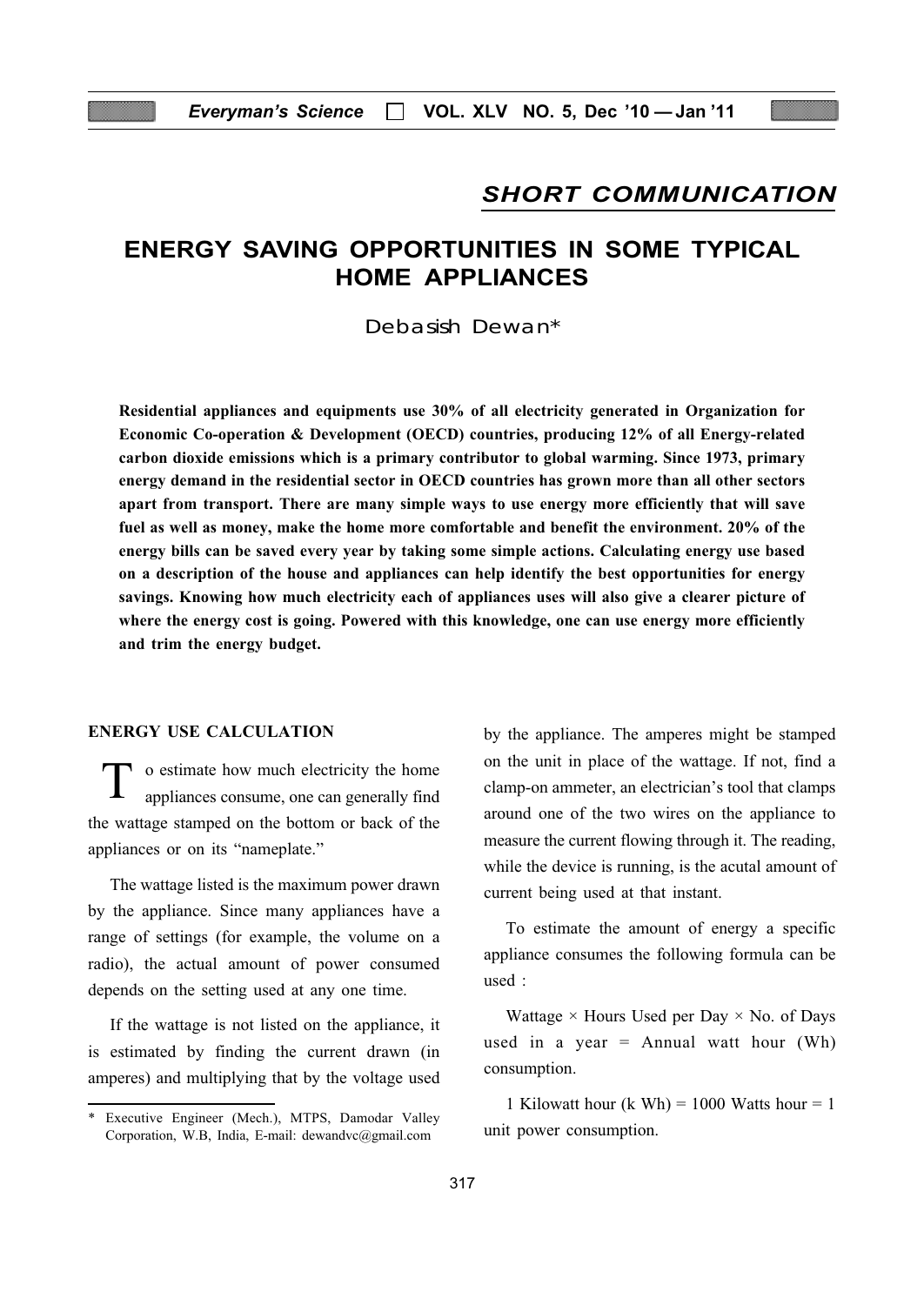# Everyman's Science □ VOL. XLV NO. 5, Dec '10 - Jan '11

| <b>Device</b><br>(capacity & size)       | Wattage      | <b>Deivce</b><br>(capacity & size) | Wattage          |
|------------------------------------------|--------------|------------------------------------|------------------|
| Incandescent lamp (Bulb)                 | 25/40/60/100 | Vacuum Cleaner                     | 1000-1400        |
| <b>Compact Fluorescent</b><br>Lamp (CFL) | 7/11/12/27   | Electric Kettle                    | 1000/2000        |
| Fluorescent Tube Light                   |              | <b>Washing Machine</b>             |                  |
| With Copper choke                        | 55           | Automatic                          | 325/1000         |
| With Electronic choke                    | 35           | Semi-Automatic                     | 200              |
| <b>VCR/DVD</b>                           | 17-21/20-25  | Mixture Juice (big)                | 450              |
| Ceiling Fan                              |              | Water Purifier                     | 25               |
| 36/48 (inch)                             | 50           | Radio                              | 15               |
| 56 (inch)                                | 60           | Tape Recorder                      | 20               |
| $60$ (inch)                              | 70           |                                    |                  |
| Table Fan (12/16 inch)                   | 40           | Night Lamp                         | 15               |
| <b>Immersion Rod</b>                     | 1000/1500    | Television                         | 100              |
| Air Conditioner                          |              | Personal Computer                  |                  |
| $1.0$ ton                                | 1400         | CPU - awake/asleep                 | $120/30$ or less |
| $1.5$ ton                                | 1800         | Monitor - awake/                   | $150/30$ or less |
|                                          |              | asleep                             |                  |
| Air cooler                               | 170          | <b>Electric Heater</b>             | 1500/2000        |
| Refrigerator                             |              | Electric Iron                      |                  |
| Small                                    | 225          | Domestic                           | 450/700          |
| <b>Big</b>                               | 300          | Dhobi                              | 1000             |

Table–2 : Example of Energy Bill for Some Home Appliances.

| <b>Appliances</b>                       | <b>Watts</b> | $\times$ | <b>Hours</b><br>per<br>Day | $\times$ | <b>Days</b><br>per<br>Year | ÷      | <b>Convert</b><br>to k Wh | $\times$ | k Wh<br>Rate (Rs.) | $=$ | Cost per<br>Year (Rs.) |
|-----------------------------------------|--------------|----------|----------------------------|----------|----------------------------|--------|---------------------------|----------|--------------------|-----|------------------------|
| Bulb                                    | 100          | $\times$ | 6                          | $\times$ | 340                        | $\div$ | 1000                      | $\times$ | $\overline{4}$     | $=$ | 816                    |
| Compact<br>Fluorescent<br>Lamp (CFL)    | 20           | $\times$ | 6                          | $\times$ | 340                        | $\div$ | 1000                      | $\times$ | $\overline{4}$     | $=$ | 163                    |
| Electric<br>Heater                      | 1500         | $\times$ | $\overline{4}$             | $\times$ | 340                        | ÷      | 1000                      | $\times$ | $\overline{4}$     | $=$ | 8160                   |
| Air<br>Conditioner<br>$(1 \text{ ton})$ | 1400         | $\times$ | 14                         | $\times$ | 140                        | $\div$ | 1000                      | $\times$ | $\overline{4}$     | $=$ | 10976                  |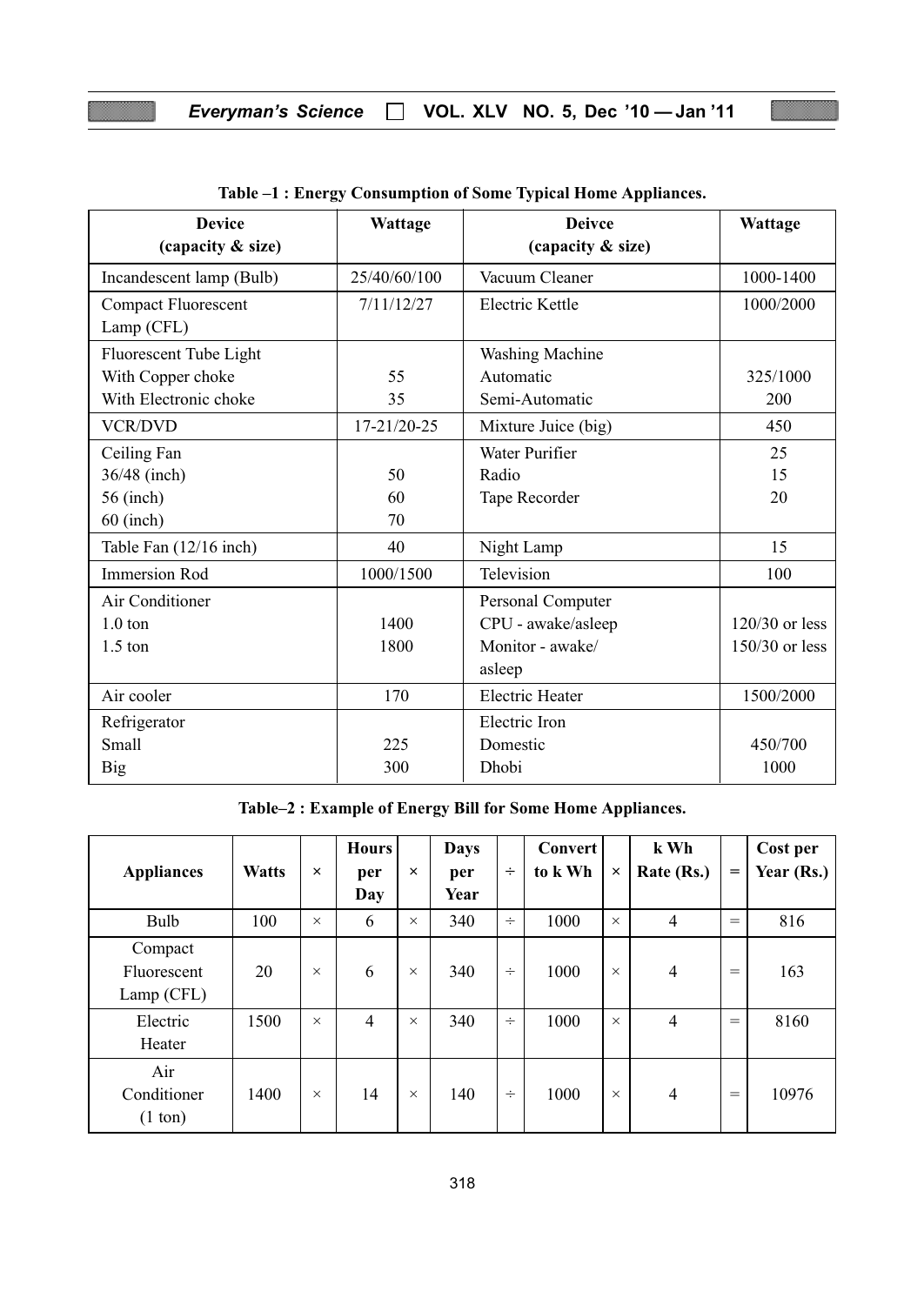# SOME TIPS AND GUIDANCE FOR SAVING ENERGY COST

#### Lifecycle Cost

The sum of the purchase price and the energy cost of running an appliance over its lifetime are called its lifecycle cost. Over the life-span of an appliance the energy cost can be many times greater than the initial cost. The lifecycle cost of an energy-efficient appliance is typically lower than the lifecycle cost of an average model. For example Compact Fluorescent Lamps (CFLs) are the highly efficient alternative to standard incandescent bulbs. A single 20-watt CFL will provide the same amount of light as a 100-watt incandescent bulb and last up to seven times longer. Because CFLs use less energy and last longer, the life cycle cost of CFL is less than the Bulb (Table-2), and may save up to several times their purchase price each year through reduced electricity bills and fewer replacement of bulbs.

#### Loss of Phantom Power

Many appliances continue to draw a small amount of power when they are switched "off". These "phantom loads" occur in most appliances that use electricity, such as VCRs, Televisions, Stereos, Computers, and Kitchen appliances. Most phantom loads will increase the appliance's energy consumption a few watts per hour. These loads can be avoided by unplugging the appliance or using a power strip and using the switch on the power strip to cut all power to the appliance.

#### Lighting

- Use Energy Efficient Bulbs (CFLs) instead of traditional Bulbs-they use 1/5th the energy and last upto 7 times as long.
- Turn off lights in empty rooms and corridors. This can save up to 15% of the lighting bill.
- Use just the light in need.
- Use daylight freely, so keep windows and skylight clean and clear and adjust the curtains or blinds to let in as much light as possible during the day.
- Clean light fittings annually, dirt reduces light efficiency.

#### Refrigerators and Freezers

Refrigerators, although turned "on" all the time, actually cycle on and off at a rate that depends on a number of factors. These factors include how well it is insulated, room temperature, freezer temperature, how often the door is opened, if the coils are clean, if it is defrosted regularly, and the condition of the door seals. To get an approximate figure for the number of hours that a refrigerator actually operates at its maximum wattage, divide the total time the refrigerator is plugged in by three. However,

- Don't leave the door open for longer than necessary, cold air escapes.
- Avoid putting hot or arm food straight into the freeze by allowing it to cool down first.
- Defrost the freezer regularly to keep it running efficiently and cheaply. If it tends to frost up quickly, check the door seal.
- Place your refrigerator or freezer away from heat sources such as the oven, dishwasher, heating vent or direct sunlight.

#### Other Appliances

- Only boil as much water as needed.
- Use a Microwave instead of the Oven and the Toaster instead of the Grill when ever possible.
- Televisions, Videos, Stereos and Computers : cut down on wasted energy, by switching appliances off completely rather than leaving them on standby.

#### **CONCLUSION**

Reducing energy bill reduces the Environmental pollution associated with energy production and has a positive effect on National security and the Economy. So, it is required to save Energy for benefit of self and Nation.

## **REFERENCES**

- 1. The Bulletin on Energy Efficiency, 7(3) December, 2006
- 2. Bureau of Energy Efficiency website.
- 3. U.S Department of Energy website.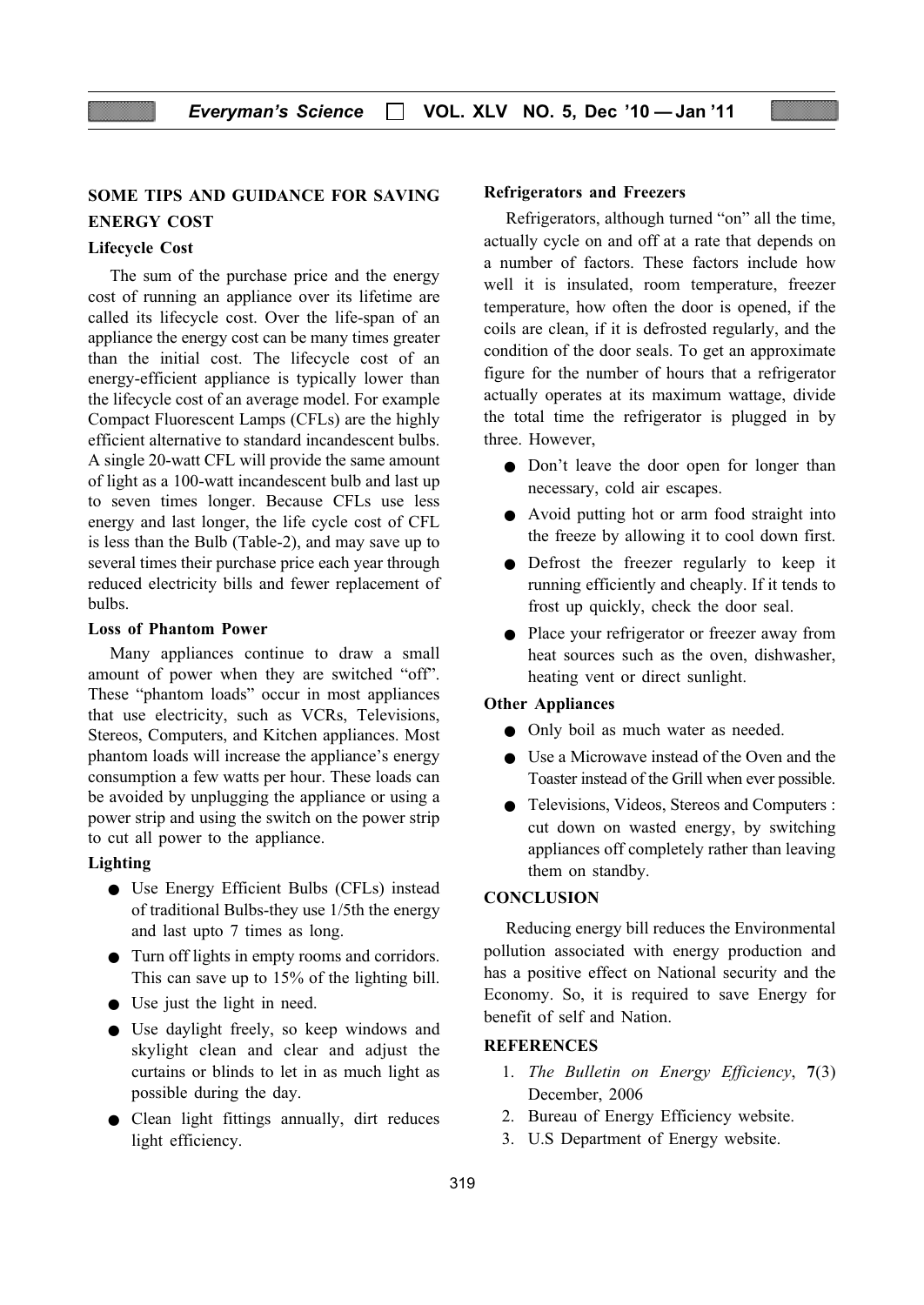# KNOW THY INSTITUTIONS



#### BOSE INSTITUTE, KOLKATA

Founded by Acharya Sir Jagadis Chandra Bose in 1917 for the advancement of science and dissemination of knowledge, the Bose Institute has served the nation for the past 93 years through its pursuit of advancement of knowledge in science and technology and by developing highly competent and able scientific manpower for the country. The Institute has on its staff highly qualified and experienced scientists devoted to original and path breaking research in the fields of Plant Sciences, Structural Biology, Molecular Biology, Biomedical Sciences, Biotechnology, Quantum Mechanics, Astrophysics and Condensed Matter Physics.

Bose Institute started originally with three departments, Botany, Chemistry and Physics. With time more departments like the Animal Physiology Section (1930), Department of Microbiology (1942), Department of Biochemistry (1974), the Plant Tissue Environmental Science Section (1992) and the Immunotechnology Section (1992) were added. Very recently, a division of Molecular Medicine has been established, encompassing the sections of Animal Physiology and Immunotechnology, along with the induction of a few scientists from the Departments of Chemistry and Microbiology. In addition, the institute hosts support and service centres like the Central Instruments Facility, the Distributed Information Centre, Library, Workshop, J.C. Bose Centre comprising the Museum and the Publication sections. The wide-ranging and comprehensive base of available scientific infrastructure at Bose Institute also comprises the Acharya J.C. Bose High Altitude Research Centre

Culture Section (1976, subsequently renamed Plant Molecular & Cellular Genetics Section in 1989), Department of Biophysics (1985), the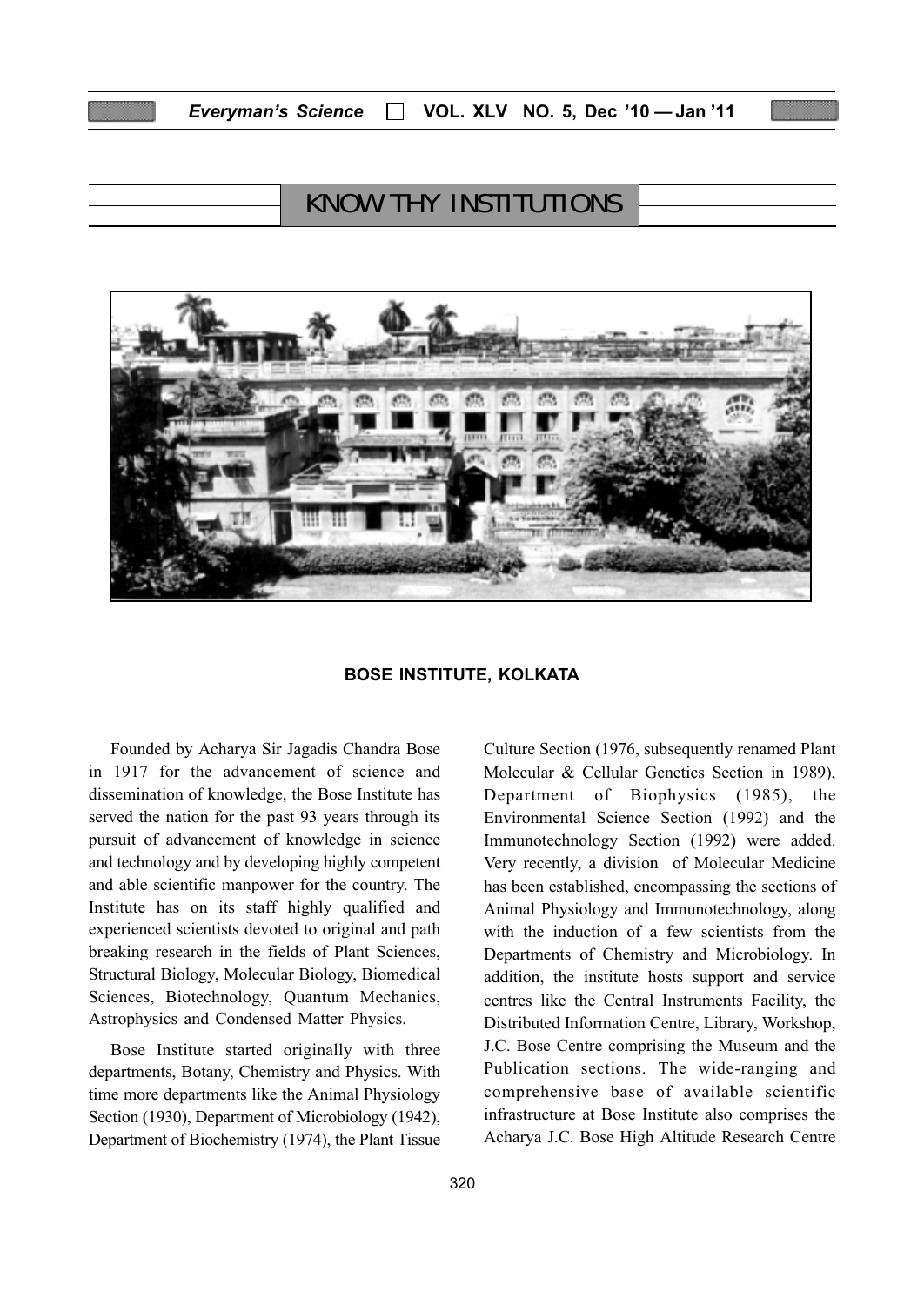at Darjeeling and the experimental field stations at Falta, Madhyamgram and Shyamnagar respectively. Recent augmentations include the establishment of a National Facility on Proteomics and Genomics, a National Facility on Astroparticle Physics and Space Sciences, a Centre of Excellence in Bioinformatics, a Rural Biotechnology Training Centre at Falta and the J.C. Bose Biotechnology Innovation Centre based at the Madhyamgram campus. The facilities available in the institute for scientific enquiry and its applications also cater regularly to the scientists from several universities and research centres in the country. Special efforts have been undertaken to upgrade and modernize the library of The Bose Institute during the recent years.

The eminence of Bose Institute scientific research spanning a wide range of disciplines is evident from the large number of research publications in the most competitive peer reviewed international and national journals, the recognition received by the scientists in the form of S.S. Bhatnagar Prize, INSA young scientist award, fellowship of the National Science Academies, fellowship of the Third World Academy of Science, Nehru Fellowship, K.S. Krishnan Fellowship, Rockefeller Foundation fellowship and Homi Bhabha fellowship. The institute has over the years provided yeoman service in manpower development, having trained a large number of Ph.D. students many of whom are now reputed experts in their fields in India and abroad. On an average, 30-40 scholars are awarded Ph.D. degree every year. Over the past decade, scientists of Bose Institute have maintained an enviable record of publication in peer reviewed journals. A number of its scientists and research scholars participate every year in numerous academic activities (seminars, conferences, workshops) in India and abroad as invited speakers, chairpersons and resource persons. A large number of extramural research projects, with support from various government agencies as well as international funding agencies, are carried out at Bose Institute.

#### RESEARCH ACTIVITIES

At the time of founding Bose Institute, the illustrious founder, Sir J. C. Bose had unequivocally declared that the objective of this Institute would be to practice seamless science, without compartmentalisation on the basis of specialisation. Bose Institute strives to achieve this ideal, encouraging inter-disciplinary research to the fullest. Broadly, the current research activities of our scientists cover the following areas :

#### Improvement of Plants

Biotechnological, Genomic and Proteomic Approaches : Focus of this Institutional programme is to identify the components responsible for desirable phenotypes and to characterize them extensively through cellular, molecular, genomic and proteomic approaches for their further expression in target plants for quality improvement.

#### Protein Structure, Function and Engineering

Resolution of Protein structure is the key criteria to determine functional organization of a protein. Study on the structure function relation coupled with expression analyses have been undertaken to design therapeutically and other economically important protein molecules.

#### Bioinformatics & Computational Biology

Bioinformatics Centre was incepted in 1988 as one of the nine nodal centres under the programme, Biotechnology Information System of the DBT with genetic engineering and molecular modelling as the two major thrust areas. Since then the centre is functioning as a repertoire of information related to bio-informatics and its dissemination in Eastern India. It provides computational facilities to carry out research in genome analysis, molecular modelling, plant genomics and proteomics, biomolecular structure determination (through NMR and X-ray crystallography), protein structure analysis, protein-protein interaction, docking and molecular recognition, protein folding and threading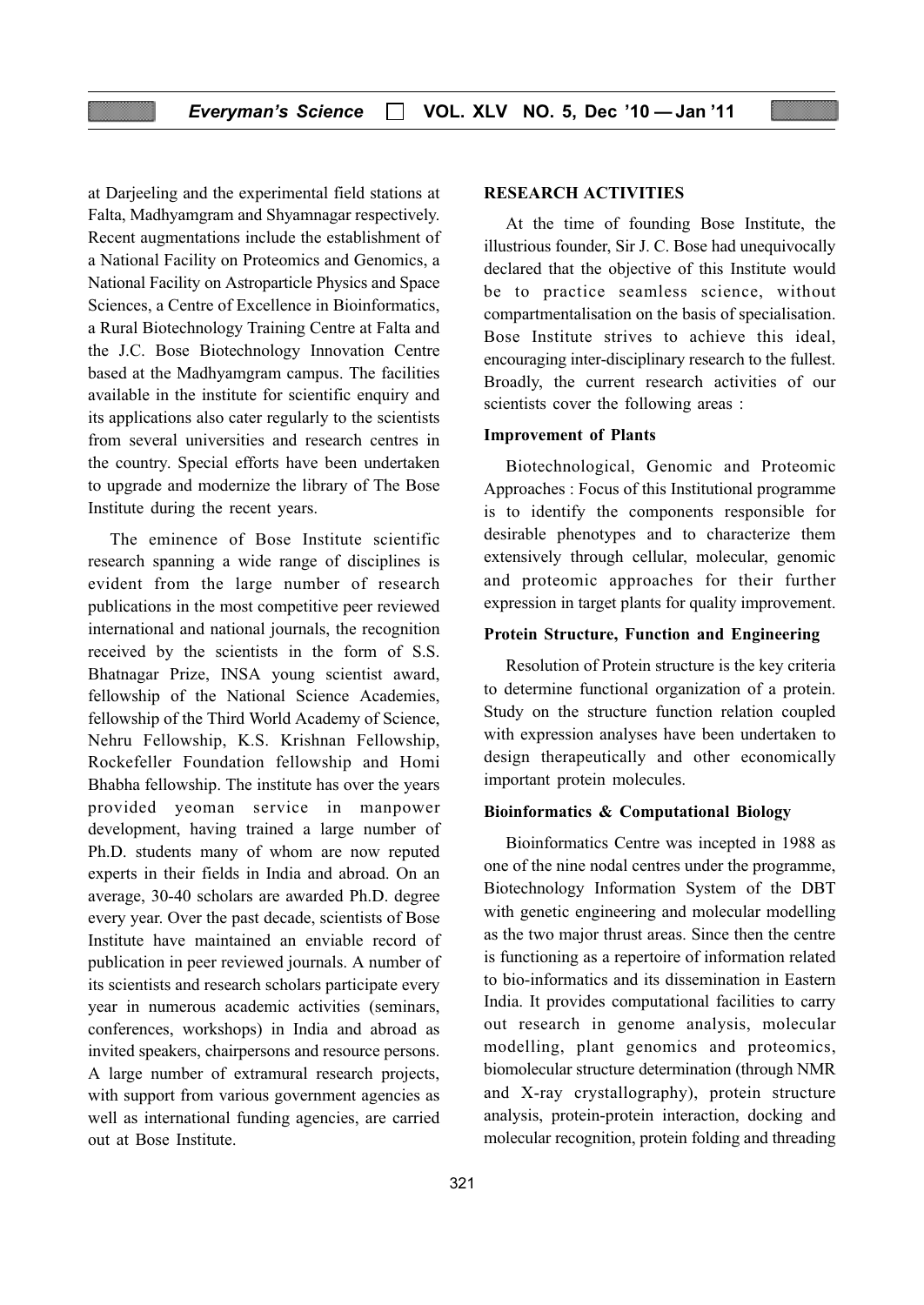etc. The Bioinformatics Centre has the distinction of being designated as Centre of Excellence of the Department of Biotechnology, Government of India.

#### Molecular Medicine

Participants have taken initiatives in identifying and characterizing the active principles of biomolecules useful in pathophysiology. Development of novel peptides/ biomolecules is also another target.

#### Microbial Genomics and Infection Biology

Genomic approaches have been taken to study the basic biology of microbes leading to useful insights into the mechanisms of their growth, proliferation and cell-cycle regulation. Molecular mechanisms underlying the processes by which some of these microbes cause infectious diseases are being elucidated. Identification of microorganisms with a potential for bioremediation is also under study.

#### Development of Systems Biology

Scientists have taken system level approaches combining mathematical modeling with cell biological experiments to dissect the functional organization of various genes, proteins and transcription factors in relation to development of cancer, tuberculosis and other diseases and the biology of pathogens.

## Basic and Applied Problems in Physical and Environmental sciences

The Department of Physics contributes both to fundamental knowledge as well as applications relevant to industry and society in general. The Department's current research activities are in the areas of Radiation Physics; Statistical Mechanics; Foundations of Quantum Mechanics and Quantum Entanglement; Astrophysics of Strongly Interacting Matter; Characterization of Detector Materials for Heavy Ions; Preparation and Characterization of Dielectric Materials, Condensed Matter Physics, Nuclear and High Energy Physics, Astroparticle Physics and Cosmology. Recently, intense activities have also been initiated in Millimeter Wave and Microwaves as well as atmospheric sciences. In other experimental stations attempts are being put forward to translate the knowledge acquired at plant molecular biological laboratories to the field.

#### Human Resource Development

Bose Institute has recently started a new chapter in the realm of manpower development. In collaboration with the University of Calcutta, an integrated M.Sc.-Ph.D. course in Plant Molecular Biology & Technology has been initiated in September 2007. This is the first time in India that a national institute and a university are awarding joint degrees; rather than depleting the resources of a university, this may serve as a model for cooperation and collaboration for the overall growth in the academic sphere. Also in September 2007, a four semester M.Sc. course in Physics, with specialisation in Astrophysics & Space Sciences has been started in collaboration with St. Xavier's College, Kolkata.

#### Science and Society

A Rural Biotechnology Centre has been developed to provide the knowhow of basic biotechnology to the rural people to improve the socioeconomic status. Although the beginning is modest, the response of the local people, the primary beneficiaries of the project, has been one of tremendous enthusiasm and efforts are now on not only to sustain it but also to substantially expand its scope.

Contact : Director, Bose Institute, 93/1 A. P. C. Road, Kolkata-700 009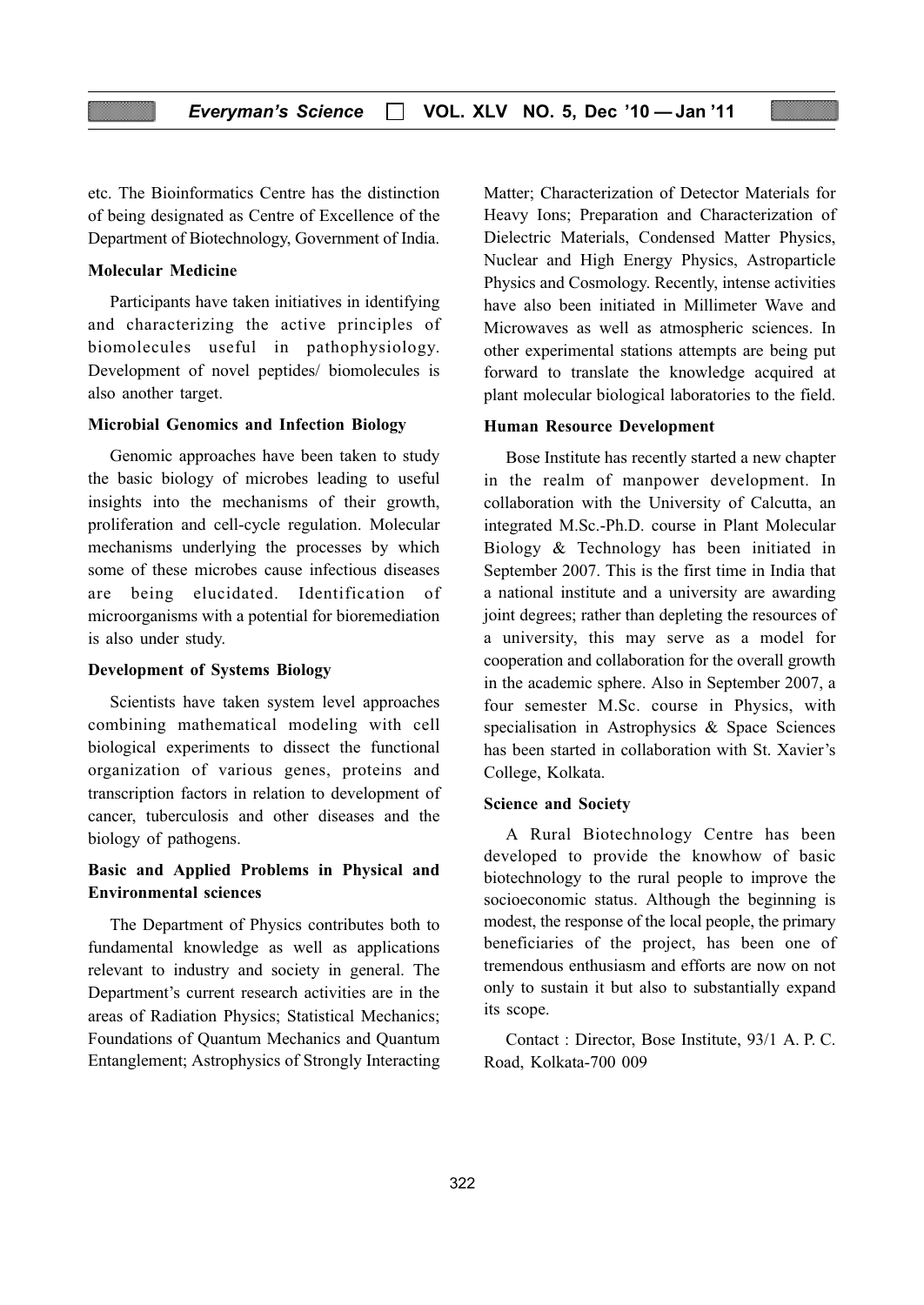# Conferences / Meetings / Symposia / Seminars

# 2012 International Conference on Life Science and Technology (ICLST 2012), Hong Kong, 5-7 January, 2012

# Sponsored by the Asia-Pacific Chemical, Biological & Environmental Engineering Society (APCBEES).

ICLST 2012 is the premier forum for the presentation of new advances and research results in the fields of theoretical, experimental, and applied Life Science and Technology. Topics of interest for submission include, but are not limited to :

Biological and Life Sciences Medical and Veterinary Sciences Biological and Biomedical Sciences Agriculture, Borestry and Life Sciences Biology and neuroscience Biological Science (Botany, Forestry, Cell Biology, Marine Biology, Zoology) Genetics and Human Genetics Biochemistry and Molecular Biology Biology and Medical Physics, Biomedical Engineering Anatomy Biochemistry Computational Biology Biology Systems Biology Bioscience Engineering Genetics and Human Genetics Microbiology Food Engineering Nutritional Sciences Pharmacology Physiology and Biology Health Sciences Pharmaceutical Science

All papers for the conference will be published in the proceeding of the ICLST 2012, and will be listed in the Science & Technology Digital Library, and Indexed by the Thomson ISI. About 10 selected papers will be published in the International Journal of Bioscience, Biochemistry and Bioinformatics (IJBBB, ISSN : 2010-3638) free of charge, Paper Submission (Full Paper) Before September 15, 2011

Contact : BEES Senior Editors, Ms. Yang, Asia-Pacific Chemical, Biological & Environmental Engineering Society, ICLST 2012 Website: http://www.iclst.org/; ICLST 2012 E-mail iclst@cbees.org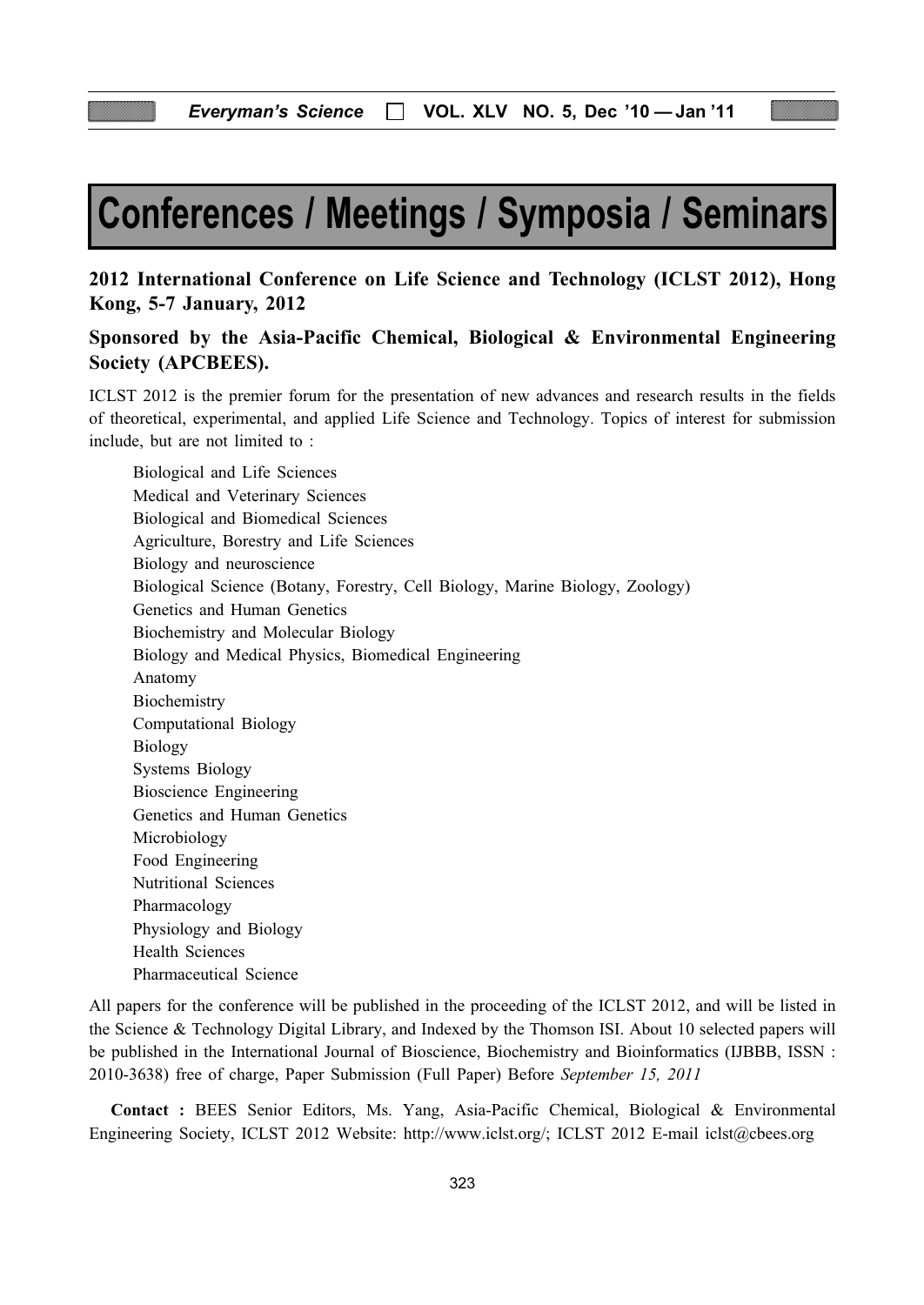# **S & T ACROSS THE WORLD**

#### HUMAN BRAINS 'SHRINKING OVER LAST 20,000 YEARS'

Admit it or not, people may be becoming increasingly dumb, says a new study which has found that the human brain has been gradually shrinking over the last 20,000 years.

According to the study, this decrease in size follows two million years during which the human cranium steadily grew in size, and it has happened all over the world, to both sexes and every race.

"Over the past 20,000 years, the average volume of the human male brain has decreased from 1,500 cubic centimetres to 1,350 cubic centimetres, losing a chunk the size of a tennis ball. The female brain has shrunk by the same proportion," the 'Daily Mail' quoted as saying a report in 'Discover<sup>1</sup> magazine.

In the magazine, author Kathleen McAuliffe reported on the comments made by DrJohn Hawks, an anthropologist from the University of Wisconsin,

Who argues that the fact the size of human brain is decreasing doesn't necessarily mean people's intelligence are in decline as well.

Some paleontologists agree with this diagnosis, that human brains may have become smaller in size, but increasingly efficient. But others believe man has indeed become steadily more stupid as he has evolved.

Several theories have been advanced to explain the mystery of the shrinking brain. One is that big heads were necessary to survive Upper Paleolithic life, which involved cold, outdoor activities.

A second theory is that skulls developed to cope with a chewy diet of rabbits, reindeer, foxes and horses. As our food has become easier to eat, so human heads have stopped growing, according to supporters of this theory.

Other experts say that with high infant mortality, only the toughest survived - and the toughest tended to have big heads. Therefore a gradually decreasing infant mortality rate led to proportionate decrease in the human brain size.

A recent study conducted by David Geary and

Drew Bailey, cognitive scientists at the University of Missouri, explored how cranial size changed as humans adapted to an increasingly complex social environment between 1.9 million and 10,000 years ago.

They found that when population density was low, such as during the majority of human evolution, the cranium increased in size. But when a certain area's population changed from sparse to dense, human cranium size decreased.

They concluded that as increasingly complex societies emerged, the brain grew smaller because people didn't have to be as smart to stay alive.

## SCIENTISTS 'CREATE GENETICALLY MODIFIED PIGS'

In a world's first, scientists claim to have created a new generation of genetically modified pigs which they say are greener and fit for human consumption.

According to its creators, the Enviropigs look, sound and taste like normal pigs, but are designed to be greener — each contains genes from mice and E.coli bacteria which have been inserted into their DNA with absolute precision.

Those genes make a small but important difference to the way these pigs process their food and so, their manure contains less phosphorus than normal slurry and poses less risk to rivers, streams and lakes, say the scientists.

Unlike normal pigs, Enviropigs have been designed to produce their own phytase, say the creators.

In tests, the Enviropigs were able to absorb more phosphorous from its feed. Their wastes contained less of the potentially toxic substance and their meat also appears to be identical to cuts from a traditional Yorkshire pig.

Professor Rich Moccia of the University of Guelph in Canada, whaled a team, is proud of what has been achieved.

"It's the forefront of discovery in the scientific community. It's one of only two animals right now using this kind of technology. It really is mindboggling when you think of it," the lead scientist told the 'BBC'.

Prof Moccia added: "They are pretty friendly and pretty gregarious. These pigs are almost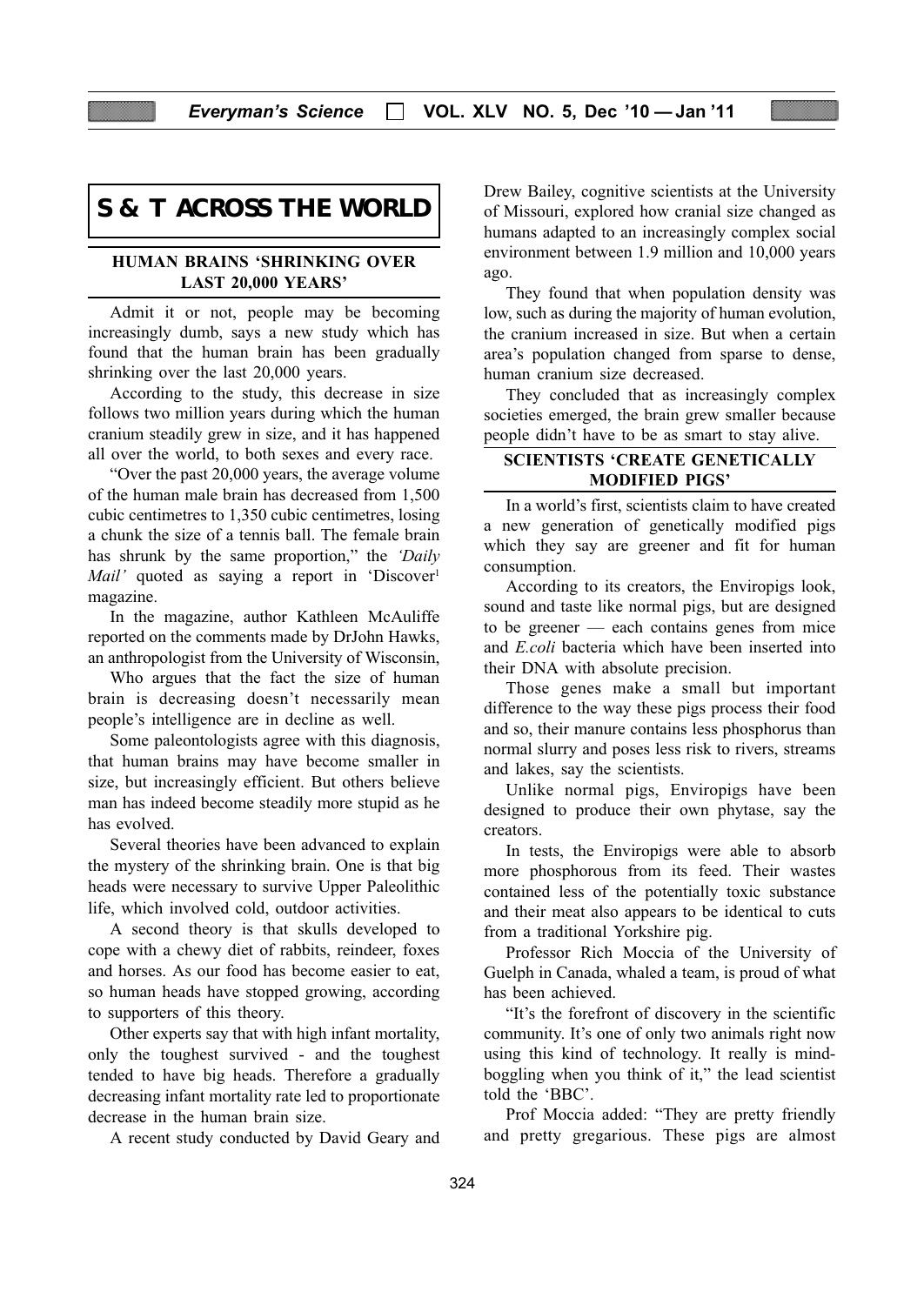identical to a normal Yorkshire pig. They look normal, they grow normally and they behave normally.11

But critics of GM food said the animals are "anything but environmentally friendly" and could lead to more intensive pig farms.

Anti-GM campaigner Lucy Sharratt said the very notion of transgenic animals is a nightmare. "This is an absolutely critical time when North America is at the very centre of the global conflict over genetically engineered animals - to break open a whole new area of application of this technology, which we had never imagined would be possible.

"I am very worried and I think people around the world should be worried about what is happening in North America," she was quoted as saying.

#### MYSTERY OF SUN'S HOT OUTER ATMOSPHERE 'SOLVED'

One of the longstanding mysteries in solar physics is why the Sun's outer atmosphere, or corona, is millions of degrees hotter than its surface.

Now, scientists claim to have finally solved the mystery after they discovered a major source of hot gas that replenishes the corona - jets of plasma shooting up from just above the Sun's surface, the 'Science' journal reported.

Scott Mclntosh of the National Center for Atmospheric Research in Colorado, a member of an International team which carried out the NASAsupported research, said: "It's always been quite a puzzle to figure out why the Sun's atmosphere is hotter than its surface.

"By identifying that these jets insert heated plasma into the Sun's outer atmosphere, we can gain a much greater understanding of that region and possibly improve our knowledge of the Sun's subtle influence on the Earth's upper atmosphere."

Team member Rich Behnke of the National Science Foundation, which funded the research, said: "These observations are a significant step in understanding observed temperatures in the solar corona.

"They provide new insight about the energy output of the Sun and other stars. The results are also a great example of the power of collaboration

among university, private industry and government scientists and organisations."

In fact, for its research, the team focused on jets of plasma known as spicules, which are fountains of plasma propelled upward from near the surface of the Sun into the outer atmosphere.

For decades, researchers believed spicules could send heat into the corona. However, following observational research in the 1980s, it was found that spicule plasma did not reach coronal temperatures, and so the theory largely fell out of vogue.

"Heating of spicules to millions of degrees has never been directly observed, so their role in coronal heating had been dismissed as unlikely," said Bart De Pontieu, the lead scientist and a solar physicist at Lockheed Martin's Solar and Astrophysics Laboratory.

In 2007, De Pontieu, Mclntosh, and their colleagues identified a new class of spicules that moved much faster and were shorter-lived than the traditional spicules. These "Type II" spicules shoot upward at high speeds, often in excess of 100 kilometers per second, before disappearing.

The rapid disappearance of these jets suggested that the plasma they carried might get very hot, but direct observational evidence of this process was missing.

In its latest research, the team used new observations from the Atmospheric Imaging Assembly on NASA's recently launched Solar Dynamics Observatory and NASA's Focal Plane Package for the Solar Optical Telescope on the Japanese Hinode satellite to test their hypothesis.

"The high spatial and temporal resolution of the newer instruments was crucial in revealing this previously hidden coronal mass supply.

"Our observations reveal, for the first time, the one-to-one connection between plasma that is heated to millions of degrees and the spicules that insert this plasma into the corona," Mclntosh said, recently launched Solar Dynamics Observatory and NASA's Focal Plane Package for the Solar Optical Telescope on the Japanese Hinode satellite to test their hypothesis. "The high spatial and temporal resolution of the newer instruments was crucial in revealing this previously hidden coronal mass supply.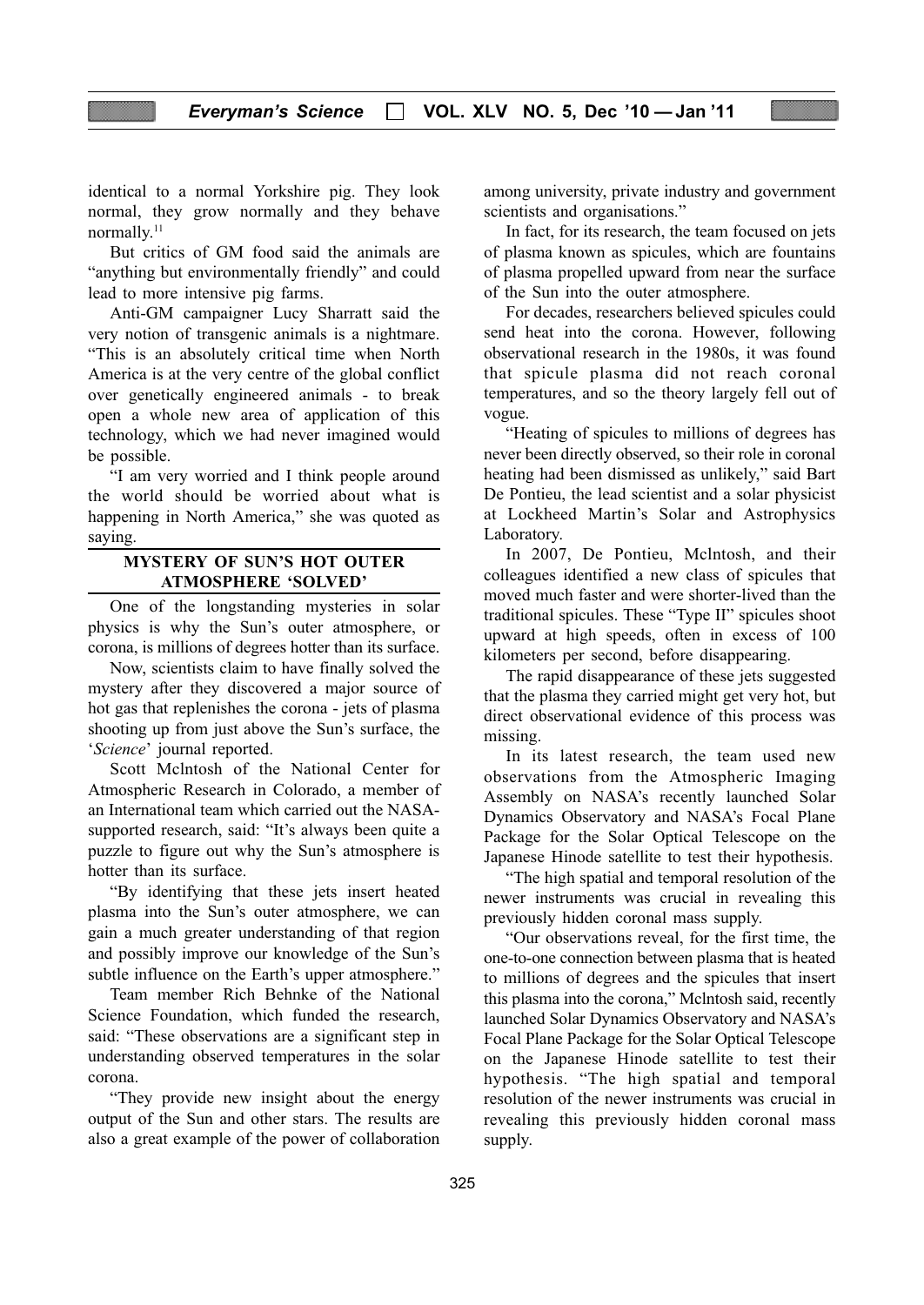

# $Cth$ ; eq  $\tilde{A}$  J Ott I fund the minor that

THE INDIAN SCIENCE CONGRESS ASSOCIATION

14, Dr. Biresh Guha Street, Kolkata-700 017, INDIA

| ; $\ln$ /Telegram | : SCICONG : CALCUTTA                                      |
|-------------------|-----------------------------------------------------------|
|                   | $=\frac{1}{2}$ CtM/Telephone : (033) 2287-4530, 2281-5323 |
|                   | <b>JumtRx/Website</b> : http://sciencecongress.nic.in     |

 $V\mathcal{L}m/Fax$  $: 91-33-2287-2551$  $R\theta$ bi /E-mail: iscacal@vsnl.net es.sciencecongress $@$ nic.in

# $m = \log t$  fle N; gyth  $m = \log t$  and  $\log t$  flukthand  $\log t$  referses the Membership and Privileges of Members

mb:t ful m=ôq;t WI mCe jtudtü ful Âj Y Fuje nî, stu ôl t; fu qt Wmful mbtl ô;h vh NGÂKfu qtuq;t **vsd fih aifil ni yth Åsànü Cth; bu ÅJÙttl file ; h¢fle bü ÁÅa ni>** 

Membership of the Association is open to person with Graduate or equivalent Academic Qualifications and interested in the advancement of science in India.

- 1. JtÂMGU m=ôg & stu ÔgÂÿU I qu Áv mu JtÂMGU m=ôg;t d{nK fUnIt atn;t ni Wmu JtÂMGU m=ôg;t NÖf  $\approx$  200/- fü mt: C; eo NÖf  $\approx$  50/- $*$  (ÂJ=ÂNgtü fü Âj Y $**$  U.S.\$ 70) bt<sup>o</sup>t =u u vizuda JtÂMofu m=ôg; t NÖf CHQrfU JMo fU 01 yCij fUu=q ntu stYdt> stu Ce 15 svjtRo fU Ce; h yvle m=ôq; t NÖf Inek y=t flh vtYdt Jn Wm mtj fljÅj Y yvle Jtx =lufle Gb;t muJla; ntustYdt yth/qt Jn Wm JMofUÄjY mbit fU fltgtojg fltuCeÄlgRtK Iné flh vtYdt>m=ôgdK yvIt vwh fltld{n m°t fU mbq vN fh mfl;uni>WanüJtAMflJAUttl flukum m°t flk fluqaJJhK flk YfU (EA; Acit bog bü(EtE; ntumfle ni Rmflumt: Jumb: t fluhthsItbat IIYJhebam mtRhn00 flu Ch; Ce AcIt big Ctte; flh  $m$ f $t$ , u nî $>$
- 1. **Annual Member**: A person willing to be enrolled as new Annual Member has to pay an annual subscription of  $\sqrt[m]{ }$  200/- along with an admission fee of  $\sqrt[m]{ }$  50/-\* (for foreign\*\* U.S.\$ 70) only. The annual subscription of a Member shall become due on the 1st April of each year. Anyone who fails to pay the subcription on or before the 15th July in any year shall lose the right of voting and/ or holding any office of the Association for that year. A member failing to pay the annual subscription by the end of March of the following year shall cease to be as Member.

Members may contribute papers for presentation at the Science Congress. They will receive, free of cost, reprints of the Proceedings of the Session of any one section of their interest and also the bi-monthly journal of the Association "Everyman's Science".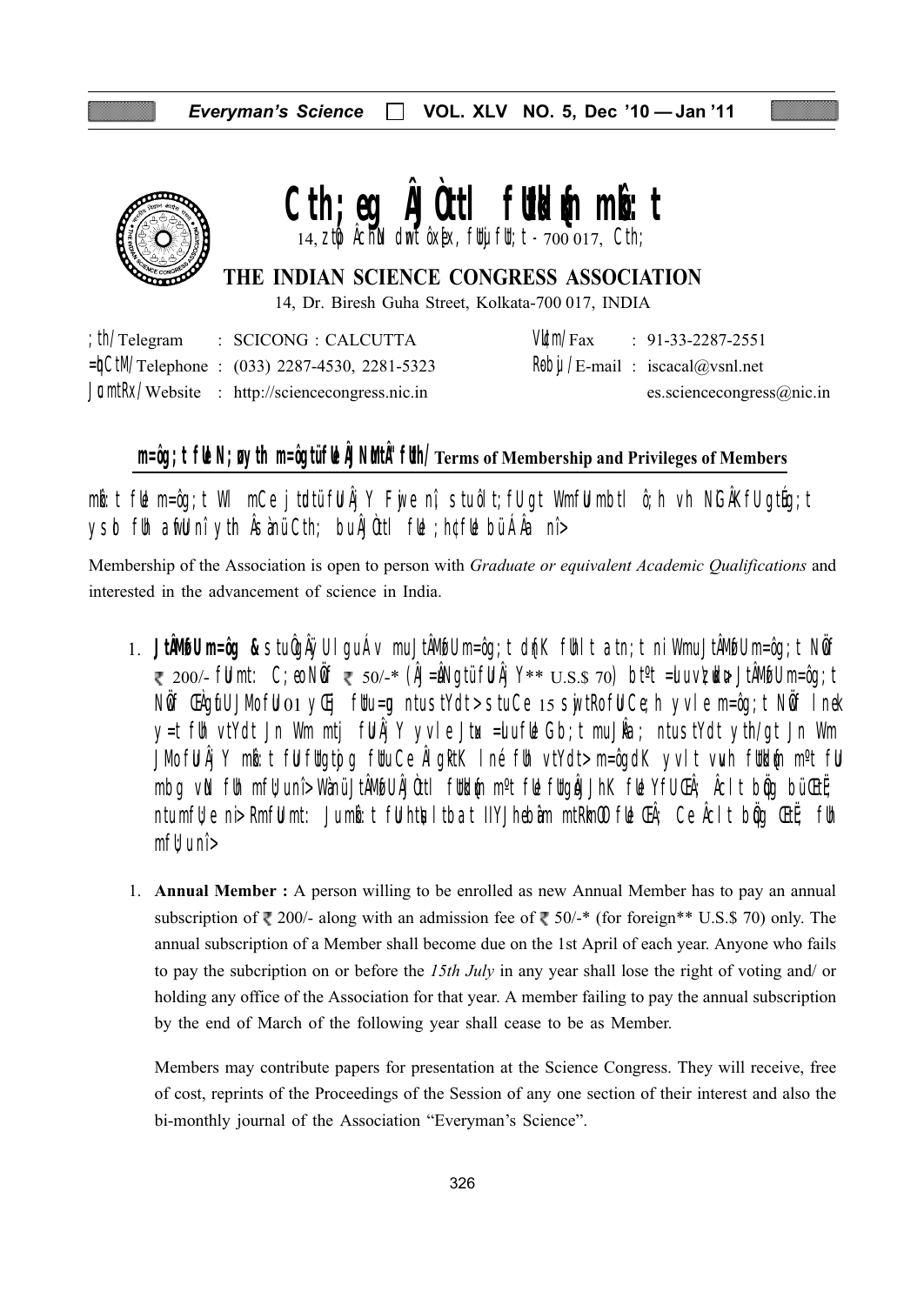VOL. XLV NO. 5, Dec '10 - Jan '11 **Everyman's Science** П

- 2.  $m^o$ t m=ôg & q $\hat{A}$ = ftA flthKtümuJt $\hat{A}$ MofUm=ôg yvle m=ôg;t Wm JMofU 15 sujtRofUykh =tmhtIt Cg stYâ ; tu Wifle m=ôq; t, m<sup>o</sup>t m=ôq; t fü Áv buk Åcit Jtux ztjiu fle Gb; t bümeÅb; flh Å=qt stYdt>m<sup>o</sup>t m=ôg füu₹ 200⁄- (ÂJ=ÂNgt**ifiÀj** Y \$50) y=t fihlt vþadt> JtÂMfulm=ôg yvle m=ôg;t triangleright that the med, the med, the fit that the suite of the the fit the fit is suite that the term in t YfU m°t m=ôg fUu j lF∧vtôxh Œô;Ŵ; fUnK fU yÂ''fUth ŒtË; ntodt Âsm fUdd{n m°t fU Jn m=ôg ni> YfU m<sup>o</sup>t m=ôg Jtw. Chfligt bü Ctd julu ful gtug Ine ni
- 2. Sessional Member: If for some reasons, Annual Members fail to renew their Membership by remitting subscription prior to 15th July each year, their Membership for the year would be restricted to Sessional Membership without voting rights. Sessional Member has to pay  $\sqrt{\sqrt{2}}$  200/-(for foreign \$50). Annual members can renew their Membership without paying the admission fee in the next year by remitting subscriptions in time, i.e. within 15th July A Sessional Member shall have the right to present paper/poster at the Session of the Congress of which he/she is a members. A sessional member shall not be eligible to participate in the voting process.
- 3. At<sup>o</sup>t m=ôg & stuÔgÅÿU ôlt; fU ô; h fU leau v∑tRo fUh hnt ni Jn JtÂMofU m=ôg; t NÔf ₹ 100/- bt<sup>o</sup>t =duvkölp yvlt ltb At<sup>o</sup>t m=ôg fü Áv büÅj FJt mfltt ni cN; uWmfü ytj#l v<sup>o</sup>t vh Wmfü Ctatgø ÂJCtdtÆgG/mb:tl fü Œ "tl fü nô;tGh ntü Yfü At°t m=ôg fülu gn y "füth Â=gt stYdt Âfü Jn yvlt vwh füldin m<sup>o</sup>t fülmba viN füh mfük cN;oJn vwh Jn Åfühe JtÅMofülm=ôq at mbi:t fülfürle yji; Âl fü m=ôg fü mt: vN fihö Wmu Jtx fihlufit gt fitgtoj g fitu Âl gitk fihlufit yÂ''fith Œtë; I né nt**al**t > At<sup>o</sup>t m=ôg fluAJCtdtüflJQJmtg cXfltüyth mt"thK cXfltübüCtd juluflk gt&g;t CtC; 1 né ni>
- 3. Student Member : A person studying at the under-graduate level may be enrolled as a Student Member by paying an annual subscription of  $\overline{\xi}$  100/- only provided his/her application duly certified by the Principal/Head of the Institution/Department. A student member shall have the right to submit papers for presentation at the Session of the Congress of which he/she is a member, provided such papers be communicated through a Member, or an Honorary Member of the Association. He/she shall not have the right to vote or to hold any office. A student member shall not be eligible to participate in the Business meetings of the Sections and the General Body.
- 4. **ytseJI m=ôg &** YfUm=ôg yvIuCÅJíg fik mthe JtÅMoTUm=ôg; t NÖf YfUcth bür 2000/- (ÅJ=ÅNgtü fü Âj Y U.S.\$ 500) bt<sup>o</sup>t y=t fühfü vt mfü;t ni Yfü ÔgÂÿü stu 10 mtj gt Wmmu yÂ''fü Âl gÂb; Av mu m=ôq;t ŒtË; fih anfit ni, Wmu Wmflė mlgniju m=ôq;t Niôf fil W¥vh ŒÅ;JMo Á  $50/$ -flè Aqx  $=$ e stYde, cN; påfU Wmfle mlanyU NÖf  $\approx 1,200/$ - mu I eau I ntü (ÂJ $=$ ÂNgtü fU Âj Y  $\rm U.S.S.$  12.50  $\gamma$ th U.S.\$ 300 f(bN&)> YfU ytseJI m=ôq fUuWmfU vhu seJI fUj büm=ôq;t fUmthuÅJNMtÅ''fUh (EtE; ntidu>
- 4. Life Member : A Member may compound all future annual subscriptions by paying a single sum of  $\overline{\xi}$  2000/- (for foreign\*\* U.S.\$ 500) only. Any person who has been continuously a member for 10 years or more, shall be allowed a reduction in the compounding fee of  $\overline{\xi}$  50/- for every year of such membership, provided that the compounding fee shall not be less than  $\bar{\xi}$  1,200/- (for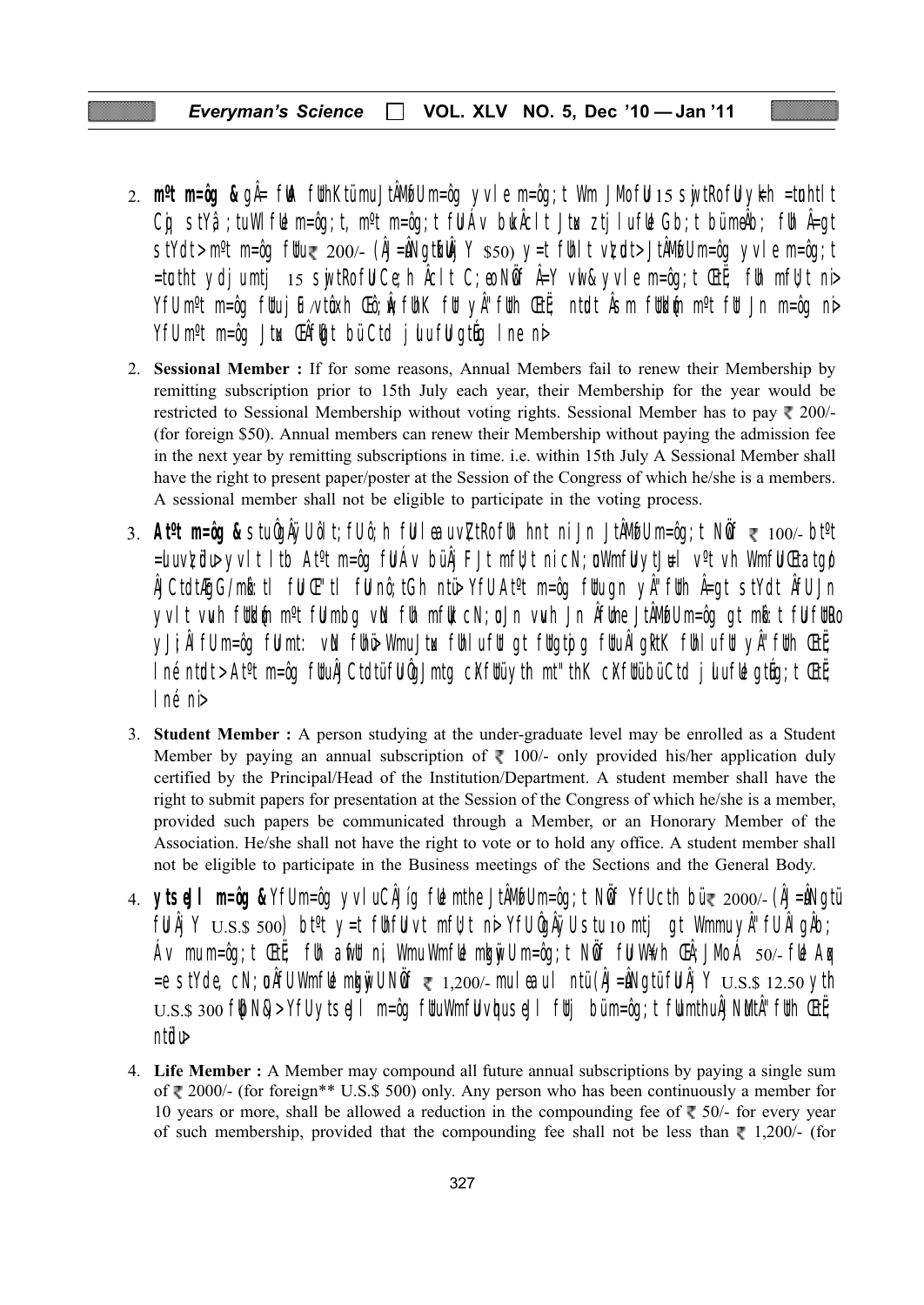foreign\*\* U.S.\$ 12.50 and U.S.\$. 300 respectively). A life Member shall have all the privileges of a member during his/her lifetime.

-----------------------------------------------------------------------------------------------------------------------

- $*$  C;eo NOf  $\in$  50/- AmVLo YfU I gu JtAMofU m=ôg fU Aj Y  $\sh$ Ahe ni> gn m $\thinspace$ °t m=ôg/ytseJl m=ôg/ mbi:tl m=ôg/At<sup>o</sup>t m=ôg/=t;t fUlÄjY \sÁhe Iné ni>
- \* Admission fee of  $\bar{\xi}$  50/- is needed only for becoming a new Annual Member and not for Sessional Member/Life Member/Institutional Member/Student Member/Donor.
- $*$  (YfU AJ=Ne m=ôg fUt y:o ni, stu Cth;JMo fU ctnh fUt ItdAhfU ntu)
- \*\* (A Foreign Member means one who is Normally Resident outside India).
- 5. **mkô:tl m=ôg &** Yf mkô:tl stu 5,000/- m=ôg;t NwÖf fuU Áv bü =u Jne mkô:t fuU mkô:tl m=ôg cl mfl); u ni, (ÂJ=ÂNgtü flJ Âj Y U.S.\$ 2,500)> Rmbü Jn ÂJÒttl flitkl{n flJ JtÂMoflJ m°t bü yvl u YflJ ÔgÂÿlJ füt ltb ltbtkÎfü; füh mfü;t ni, stu Wlfüt ŒÂ;ÂlÂ" ntü Yfü mb:tl m=ôg fütu JtÂMøfü ÂJÒttl fütkl{n m<sup>o</sup>t fl**e** fltgåJJhK fle YfU vĶoCh; Aclt bög bü CtË; ntumfl;e ni> RmfU mt: Jumb:t fU htlsltbat IIYJhebiam mtRkm $\mathbf{0}$  ful  $\mathbf{E}$   $k$ ; Ce  $k$ citi b $\mathbf{0}$ g  $\mathbf{E}$ t $k$ ; fuh mfU;u nî >
- 5. Institutional Member : An Institution paying a subscription of  $\sqrt[m]{\ }$  5,000/- (for foreign\*\* U.S.\$2,500) only, can become an Institutional Member of the Association. It shall be eligible to nominate one person as its representative to attend Annual Session of the Science Congress. An Institutional Member shall be eligible to receive, free of cost, a copy of the complete set of Proceedings of the Annual Science Congress Session as also a copy each of the Association's journal "Everyman's Science".
- 6. **=t;t & futr**o Ce ÔgÂÿU, stu YfUnt: ₹ 10,000/- (ÂJ=ÂNgtü fU Âj Y ∪.s.\$ 5000) bt<sup>o</sup>t =ü, Jn mbi:t  $f$ U =t;t cl mfl;unî> YfU ÔgÂÿld; =t;t fltuJn mthu yÂ''flth yth ÂJNMtÂ''flth Âbj üdu, stu YfU m=ôg  $f$ Uu WmfU vKo seJl fUtj bü ŒtË; ntu u nî> YfU mb $:$ tl stu YfUmt:  $\approx$  50,000/- (ÂJ=ÂNgtü fU Åj Y  $_{\rm U.S.S}$  $25,000$ ) bt $\mathfrak{t}$  =t Jn mbs:t fulmbs:tl =t;t cl mfU;uni, Åsmu Jn YfU ÔgÂÿU fUu ltbtlifU; fUhfu Wmu yvlu mb:tl fu ŒÂ;ÂlÂ" fu Áv bü ÂJÒttl futbin fu JtÂMøfu m°t bü Cus mfu;u nê Yfu mb:tl/ÔgÂÿud;  $=$ t;t JtÂM@U $\hat{A}$ JÒttl futbl $\hat{u}$  fuu futg $\hat{a}$ JhK yth mbot funtusltbat IIYJhebam mtRkm $\hat{u}$  fue ŒÂ; Ce Âclt  $b\hat{q}$ q ŒtË; f $\hat{p}$  mf $\hat{v}$  u n $\hat{p}$
- 6. **Donor :** Any person paying a lump sum of  $\sqrt[n]{\ }10,000/$  (for foreign \*\*U.S. \$5000) only, can become a Donor of the Association. An **INDIVIDUAL DONOR** shall have all the rights and privileges of a member during his/her lifetime. An Institution paying a lump of  $\overline{\xi}$  50,000/- (for foreign U.S. \$25,000) only, can become an *INSTITUTIONAL DONOR* of the Association, which shall have the right to nominate one person as its representative to attend Annual Session of the Science Congress. An Institutional/Individual Donor shall be eligible to receive, free of cost, a copy of the complete set of Proceedings of the Annual Science Congress Session as also the Association's journal "Everyman's Science".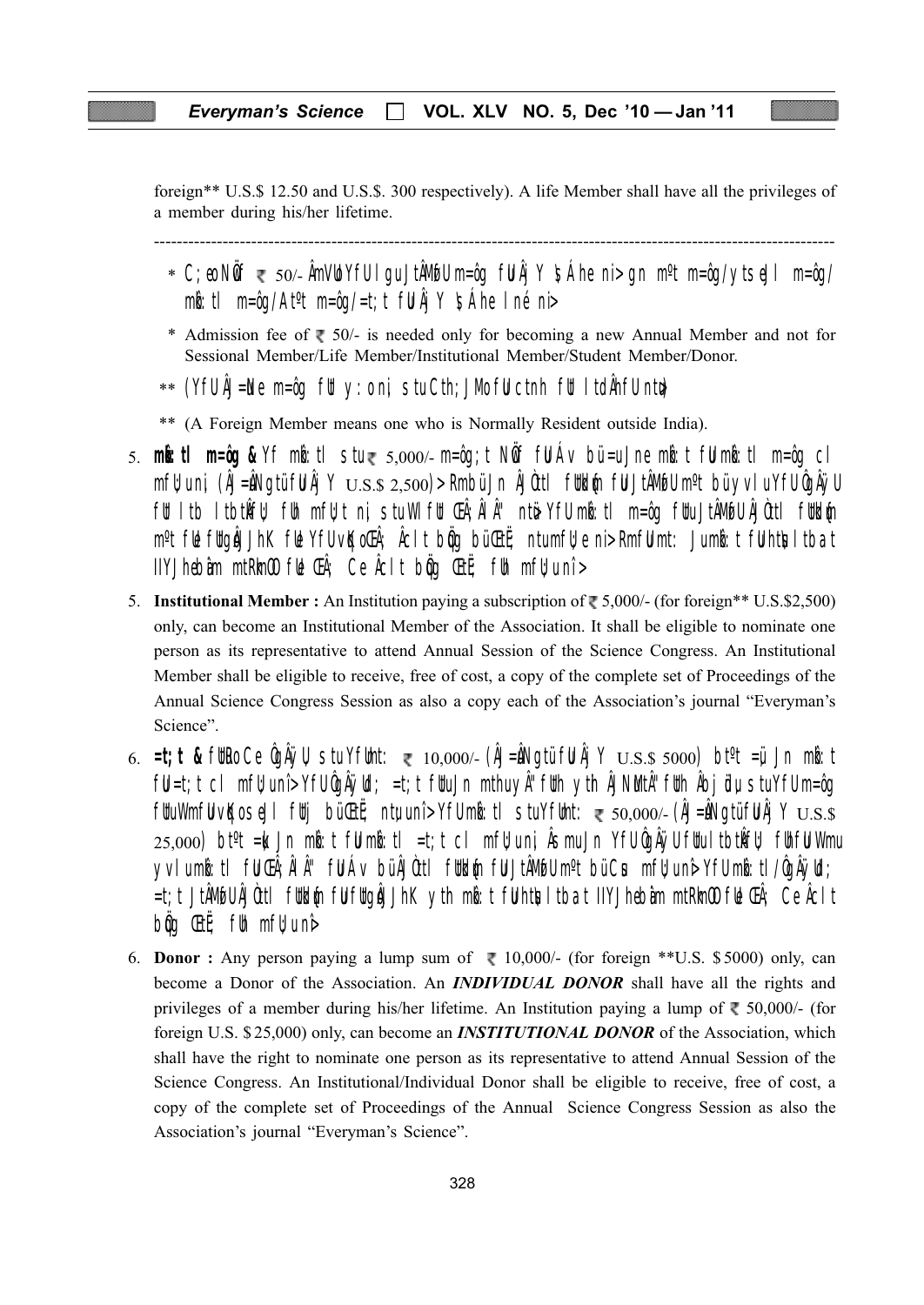- (y) **vuh vill fihit &** YfU vKovuh fill Ch<sup>2</sup>; WmfU mt: ;el mthtN fill Ch<sup>2</sup>; stu 100 Nc=tümußqt=t I ntü yth Âsmbü für ko ythe gt Vülbojt I ntü Jn Chgifu JMo 15 Åm; öch fü ykh bntmÅaJ  $(m=\hat{0}q; t$  fltg $\hat{0}$ ; flvnia stit athn $Y >$
- (A) Presentation of Papers : A copy of complete paper accompanied by an abstract in triplicate not exceeding one hundred words and not containing any diagram or formula, must reach the General Secretary (Membership Affairs) latest by September 15, each year.
- mCe JdtøfUm=ôq stu $\tilde{A}$ Jûttl fitkin m<sup>o</sup>t büCtd juufUvëat; jtix;umbq fU $\tilde{A}$ xfik bü $\tilde{A}$ hytq;  $(C)$ Citi; film mfilt ni, cN; u Afli Wilfle giott film Fao film: that Ce Ctd mhflith (filiseg gt htßg), füre fülde mútt at füre Ålejål'tja at füre lahviåj füll WXtYa
- (B) Members of all categories are entitled to Railway Concession of return ticket by the same route with such conditions as may be laid down by the Railway Board for travel to attend the Science Congress Session provided that their travelling expenses are not borne, even partly, by the Government (Central or State), Statutory Authority or an University or a City Corporation.
- $m$ i: t fil vir; fili q bümCe Jdia film=ôq filuv $\nabla$ lufile mi $\nabla$ ''t much 10.00 csumuNtb filus.30  $(m)$ csu; fü mCe füb fü Â=I tü bü (NÅI Jth yth hÅJJth) füu Atlefüh CtE; ntole>
- $(C)$ Members of all categories are entitled to reading facilities between 10.00 a.m. to 5.30 p.m. on all weekdays (except Saturdays & Sundays) in the library of the Association.
- mbq mbq vh m $\mathbf{h}$ : t  $\tilde{A}$ tht ; q f $\mathbf{t}$  dRob $\mathbf{\hat{q}}$ q =htüvh  $\tilde{A}$ ltbdh, mCtdth yt $\mathbf{\hat{A}}$ = f $\mathbf{t}$  m $\mathbf{\hat{m}}$ l'tytüf $\mathbf{t}$  $(Z)$ **Etherally**: Ce mCe Jdta full m=ôg full mft, u nî >
- (D) Members of all categories may use Guest House facilities, Lecture Hall hiring at the rates fixed by the Association from time to time.
- CÂJíg bü Cth; eg ÂJùtl füldin mit: t Ãtht ytgtås; vÂhmidt=, möby I yth JtÂMufu füldin bi (Ro mCe JdtøfUm=ôqtü Ätht Ctd julufU Åj Y yvle-yvle m=ôq;t v<sup>o</sup>t fUujtlt SÁhe nt**u**d>
- Members of all categories should bring the Membership Card always for attending any (E) Seminar, Conference and Annual Congress organized by ISCA in future.

**Agti** =  $\mathbf{u}_k$  mCe cifl zt  $\mathbf{u}_k$  "Treasurer, The Indian Science Congress Association" full tb mune  $\hat{\mathbf{A}}$  Ft stYậ yth stuftly flt;t fl Áflme Ce NtFt bù=g ntỏ m=ôqtümuqn Ál J#l Áflgt st hnt nị Áfl Ju yvle m=ôq;t mliqt fül WiF Cth;eq  $\hat{\mu}$ Uttl füldin mb:t fülfliqtiq fülmt: v°ttath fülJf; y Jeg fihw

Note : All Bank Drafts should be drawn in favour of "Treasurer, The Indian Science Congress Association" Payable at any branch in Kolkata. Members are requested to mention their Membership No. while making any correspondence to ISCA office.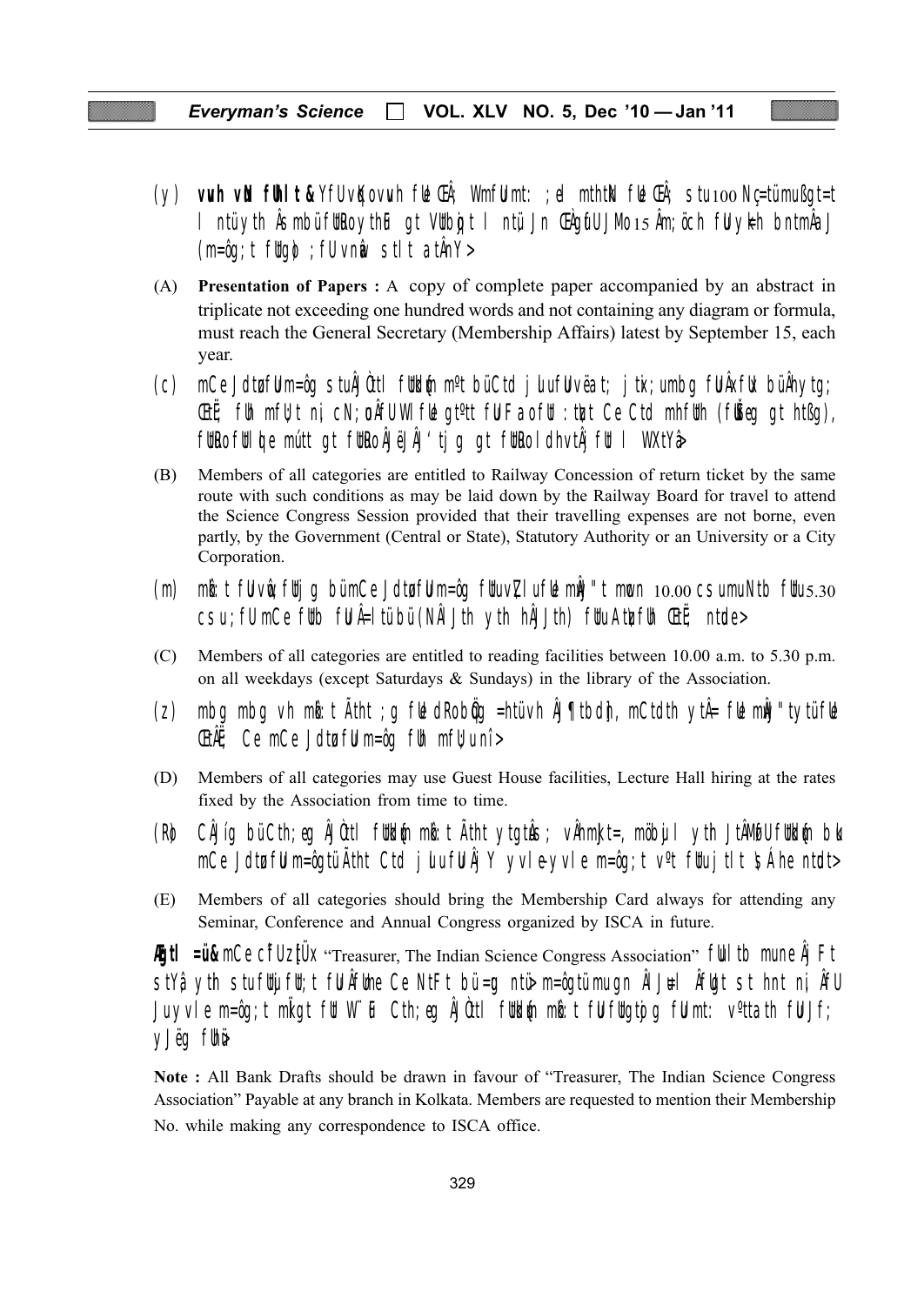

# 

14,  $z$ t $\phi$  Achin dmt  $\delta x$ [ $x$ , fltj flt; t -  $7000017$ , Cth;

# THE INDIAN SCIENCE CONGRESS ASSOCIATION

14, Dr. Biresh Guha Street, Kolkata-700 017, INDIA

| ; th/Telegram | : SCICONG : CALCUTTA                                      |  | $VU/m/Fax$ : 91-33-2287-2551                                                         |
|---------------|-----------------------------------------------------------|--|--------------------------------------------------------------------------------------|
|               | $=\n\text{CtM/Telephone}: (033) 2287 - 4530, 2281 - 5323$ |  | $\mathsf{R}\mathsf{b}\mathsf{b}\mathsf{u}/\mathsf{E}\text{-mail}$ : iscacal@vsnl.net |
|               | $J$ <b>c</b> mtRx/Website : http://sciencecongress.nic.in |  | iscacal $2004@$ yahoo.com                                                            |

# $m = \hat{q}$ ; t fu $\hat{A}$ j Y ytJ#l - v<sup>o</sup>t/Application Form For Membership

 $mult$  bu $T<sub>o</sub>$ 

 $\Delta$   $(m=\hat{q})$ ;  $\hat{r}$   $\hat{r}$   $\hat{r}$   $\hat{r}$   $\hat{r}$   $\hat{r}$   $\hat{r}$   $\hat{r}$   $\hat{r}$   $\hat{r}$   $\hat{r}$   $\hat{r}$   $\hat{r}$   $\hat{r}$   $\hat{r}$   $\hat{r}$   $\hat{r}$   $\hat{r}$   $\hat{r}$   $\hat{r}$   $\hat{r}$   $\hat{r}$   $\hat{r}$   $\hat{r}$   $\hat{r}$   $\hat{r}$ Cth; eq AJ0ttl fullelin mb: t/The Indian Science Congress Association 14, ZIO ACHAN dmt 0XEX/14, Dr. Biresh Guha Street,  $\int$ fltj flt; t - 700 017/Kolkata - 700 017

 $b$ nt#g/Dear Sir,



bi Cth; eq ÅJùttl füldin mi: t fü ytsejl m=ôq/JtÅMifUm=ôq/m<sup>o</sup>t m=ôq/At<sup>o</sup>t m=ôq/mi: tl m=ôq/ =t; t/ yvit itb  $\hat{A}$ j Fjtit atn; t / atn; e n $\hat{P}$ 

I like to be enrolled as a Life Member/Annual Member/Sessional Member/Student Member/Institutional Member/Donor/of The Indian Science Congress Association.

bi RmfU mt: ₹ \_\_\_\_\_\_\_ m=ôg;t NÖf fU Áv bu l'fli-/cifU z‡Üx mligt \_\_\_\_\_\_\_\_\_ Â=ltÂfU; 

I am sending herewith an amount of  $\overline{\xi}$  — in payment of my subscription by Cash/Bank 

bî Al öl Aj AF; AJCtd bü AAa  $hF$ ; t/hF; e nû (fwgt Aftme Yfu bü Al Ntl j dtY) I am interested in the following section (Please tick any one).

# **AJCtd/Section**

- 1. **film** yth Jtil full Dutt / Agriculture and Forestry Sciences
- 2. VNW VNWalifUmt yth blog AJ0ttl/Animal, Veterinary and Fishery Sciences
- 3. btl JNtô°teq yth ytahK ÅJ0ttl (ÅsmbümÅöbÅj ; nî, vht;ÅJ-ÅJ0ttl yth bltÅJ0ttl yth NÅGfU A fill vith mult A fill (Manthropological and Behavioural Sciences (including Archaeology and Psychology & Educational Sciences & Military Sciences)
- 4. hmtgl  $\frac{1}{2}$ Uttl/Chemical Sciences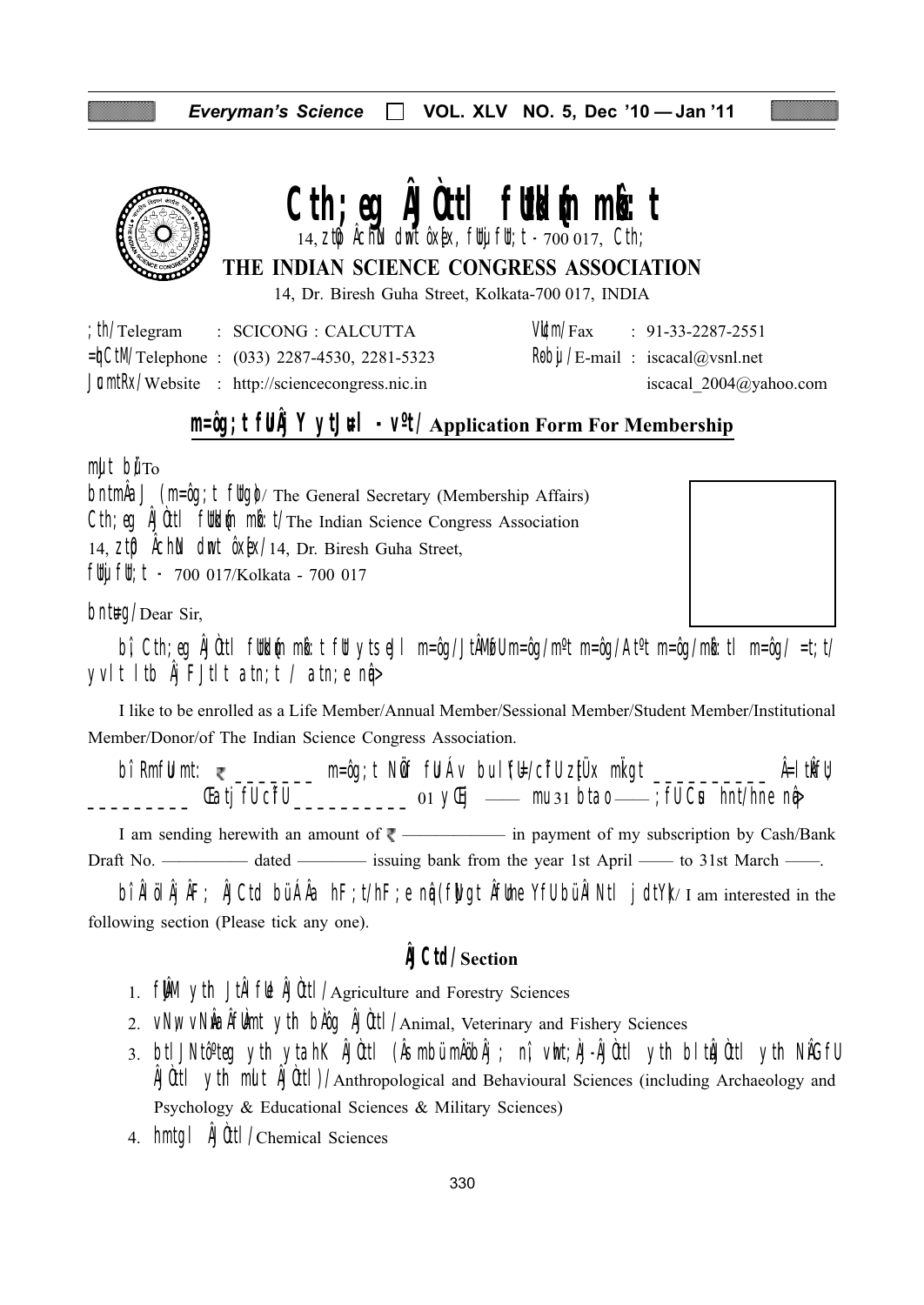- 5. CqvÕĥ; AJUtil / Earth System Sciences
- 6.  $\sqrt{ACq}$   $\hat{d}$ ;  $\hat{d}$   $\hat{d}$   $\hat{d}$   $\hat{d}$   $\hat{l}$   $\hat{l}$   $\hat{l}$   $\hat{l}$   $\hat{e}$   $\hat{f}$   $\hat{e}$   $\hat{f}$   $\hat{e}$   $\hat{f}$   $\hat{f}$   $\hat{f}$   $\hat{f}$   $\hat{f}$   $\hat{f}$   $\hat{f}$   $\hat{f}$   $\hat{f}$   $\hat{f}$   $\hat{f}$   $\hat{f}$   $\hat{$
- 7. VQt0hK AJ0tt1/Environmental Sciences
- 8. mealt yth mlathK ÅJUttl yth Cit' thdfle (Asmbüflegen AJUttl Ce mAöbAj; nJ/Information and Communication Science & Technology (including Computer Sciences)
- 9. Ctn: fll AJ0ttl / Materials Science
- 10. dÂK; ÂJÙtI (ÂSmbü mtÑigflèg Ce mÂöbÂj; n)/Mathematical Science (including Statistics)
- 11. Å alfülmt Ntô<sup>o</sup>t (*A*Smbü Nheh A Uttl Ce mÅöbÅj ; n)/Medical Sciences (including Physiology)
- 12. I gt seJÅJÙttl (ÅsmbüseJ-hmtgl, seJ CtÅ; fle yth ytKÅJflJ seJÅJÙttl yth seJ-Cti' tådfle Ce  $m\hat{A}$  $\hat{B}$  $\hat{A}$  $\hat{B}$   $\hat{C}$   $\hat{A}$   $\hat{C}$   $\hat{C}$   $\hat{C}$   $\hat{C}$   $\hat{C}$   $\hat{C}$   $\hat{C}$   $\hat{C}$   $\hat{C}$   $\hat{C}$   $\hat{C}$   $\hat{C}$   $\hat{C}$   $\hat{C}$   $\hat{C}$   $\hat{C}$   $\hat{C}$   $\hat{C}$   $\hat{C}$   $\hat{C}$   $\hat{C}$   $\hat{C}$ Biotechnology)
- 13. Ctn; fleg AJOttl / Physical Sciences
- 14. JI OvÅ; A Ott I / Plant Sciences

(flugt xlift) flhügt cj trill yGhtü bu Chü Please type or fill up in Block Letters)

| I tb/Name (cj trfl yGhtübilin Block Letters) :                                                                                                                     | $\frac{f}{f}$   tb/Surname             | $E: b$ I tb/First Name                    |
|--------------------------------------------------------------------------------------------------------------------------------------------------------------------|----------------------------------------|-------------------------------------------|
| NGAKfU gthg; t/Academic Qualifications:<br>(Cibil Sbt fill I ni/Evidence to be submitted)                                                                          | <b>b<sub>f</sub>g</b> I tb/Middle Name |                                           |
| $V=$   tb/Designation :                                                                                                                                            |                                        |                                           |
| $m\ddot{o}v$ full V; $t/A$ ddress for communication :<br>(ht $\beta g$ , Nnh/I dh yth $\hat{A}vI$ flte m $\hat{A}n$ ; /including<br>State, city/town and pin code) |                                        |                                           |
| $=\n{\text{d}}$ CtM mligt yth Roby / Phone No. & E-mail:<br>$(ydh$ fltR $y$ <sub>if any</sub> )                                                                    |                                        |                                           |
| $\hat{\theta}$ : tqe V; t/Permanent Address :                                                                                                                      |                                        |                                           |
| $\frac{1}{2}$ AxEvKe (ydh fltRe)/Comments (if any)                                                                                                                 |                                        | $CJ = \theta Q / \text{Yours}$ Faithfully |
| $\frac{1}{2}$ if $\mathsf{W}_{\mathrm{Date}}$ :                                                                                                                    |                                        | $n\hat{\theta}$ ; tGh/Signature           |